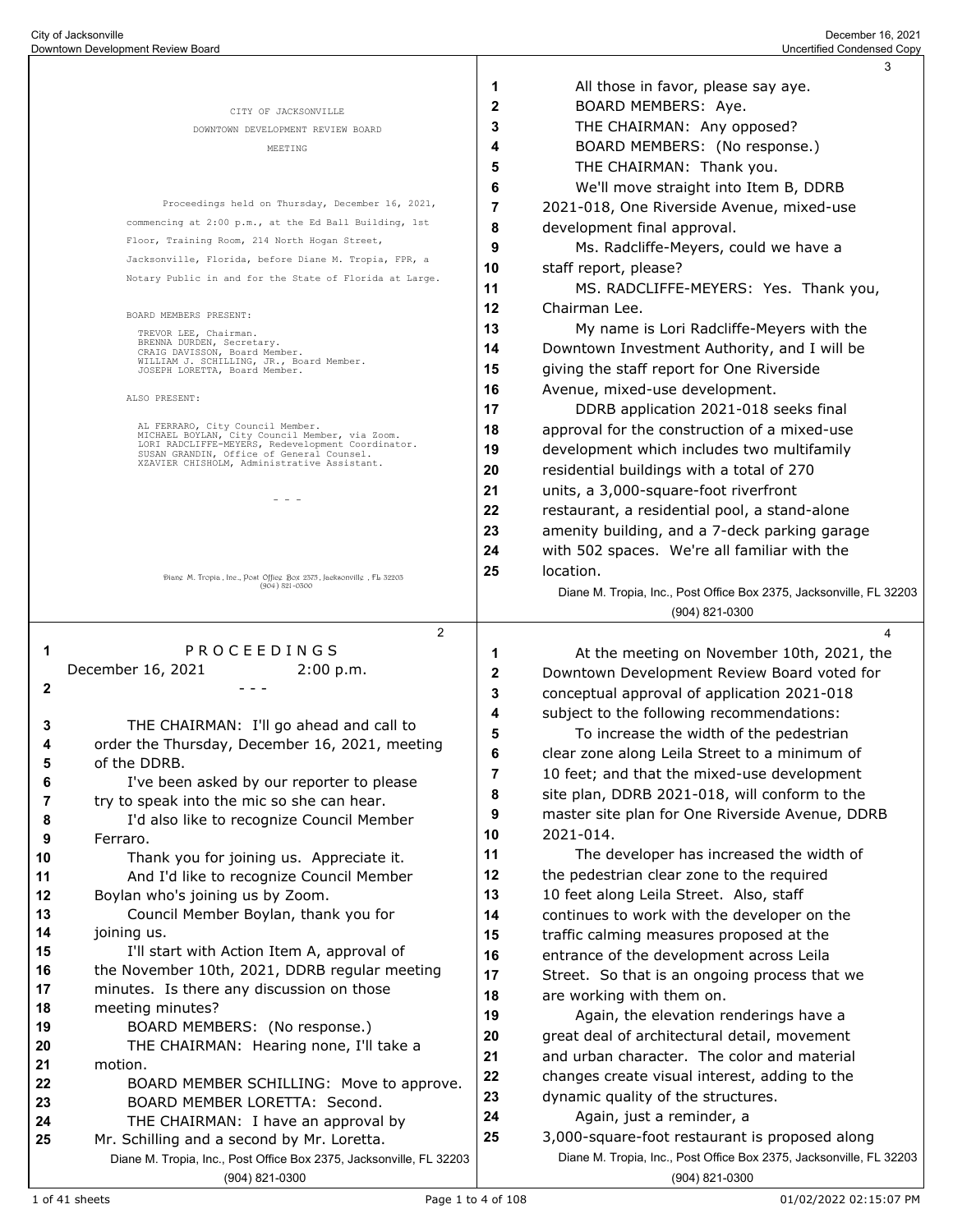| 1  | the Riverwalk with riverfront views, providing                      | 1  | the final approval, I did want to address a                         |
|----|---------------------------------------------------------------------|----|---------------------------------------------------------------------|
| 2  | additional activation along the Riverwalk with                      | 2  | couple of comments that have come up from                           |
| 3  | outdoor seating engaging the pedestrian as they                     | 3  | concept into where we are today and how we have                     |
| 4  | move along the Riverwalk.                                           | 4  | addressed those.                                                    |
| 5  | Based on this information, the Downtown                             | 5  | The first comment was related to the                                |
| 6  | Development Review Board staff recommends final                     | 6  | pedestrian access, essentially right behind the                     |
| 7  | approval of DDRB application 2021-018 with the                      | 7  | ramps. If you turn around and are looking at                        |
| 8  | following condition: that the mixed-use                             | 8  | the site plan -- Mr. Loretta had brought up                         |
| 9  | development site plan, DDRB 2021-018, will                          | 9  | some concerns about pedestrian access points                        |
| 10 | conform to the master site plan for One                             | 10 | across the ramps and into this zone                                 |
| 11 | Riverside Avenue, DDRB 2021-014.                                    | 11 | (indicating). And so what we have done is                           |
| 12 | This concludes the staff report and staff                           | 12 | actually installed a low wall at the end of                         |
| 13 | is available for questions.                                         | 13 | this pedestrian zone here with the intent to                        |
| 14 | Thank you.                                                          | 14 | really drive the pedestrian traffic across the                      |
| 15 | THE CHAIRMAN: Thank you,                                            | 15 | street at the crossing and then to use the                          |
|    |                                                                     |    |                                                                     |
| 16 | Ms. Radcliff-Meyers. Appreciate that.                               | 16 | 10-foot path to come over to the Riverwalk. We                      |
| 17 | MS. RADCLIFFE-MEYERS: Thank you.                                    | 17 | think this is a much safer option and will                          |
| 18 | THE CHAIRMAN: If we could, I'd like to                              | 18 | really try to keep pedestrians out of that ramp                     |
| 19 | call the applicant, Kathleen [sic] Mosley, to                       | 19 | area.                                                               |
| 20 | present the applicant's presentation, please.                       | 20 | The second item -- and, Xzavier, if you                             |
| 21 | (Ms. Mosley approaches the podium.)                                 | 21 | could go to the parking deck slide -- or                            |
| 22 | THE CHAIRMAN: And just a reminder, excuse                           | 22 | separate PDF.                                                       |
| 23 | me. For those of you that will be speaking                          | 23 | MR. CHISHOLM: (Complies.)                                           |
| 24 | today, please remember to state your name and                       | 24 | MS. MOSLEY: One of the follow-up items                              |
| 25 | address for the record.                                             | 25 | coming from the concept review is to put a                          |
|    | Diane M. Tropia, Inc., Post Office Box 2375, Jacksonville, FL 32203 |    | Diane M. Tropia, Inc., Post Office Box 2375, Jacksonville, FL 32203 |
|    | (904) 821-0300                                                      |    | (904) 821-0300                                                      |
|    |                                                                     |    |                                                                     |
|    | 6                                                                   |    | 8                                                                   |
| 1  | Thank you.                                                          | 1  | little bit more thought into the architectural                      |
| 2  | MS. MOSLEY: Thank you.                                              | 2  | presence of the parking deck, so I wanted to                        |
| 3  | This is Katherine Mosley, 100 Peachtree                             | 3  | show this as a comparison, some of the things                       |
| 4  | Street, Atlanta, Georgia.                                           | 4  | that we've done to enhance the parking deck so                      |
| 5  | Appreciate your time today. We have                                 | 5  | that the architectural details tie in a little                      |
| 6  |                                                                     | 6  |                                                                     |
|    | certainly been here a lot over the last coming                      | 7  | bit more to the structure of the existing                           |
|    | months, so I will try to breeze through some of                     |    | building.                                                           |
| 8  | the pieces that we have covered and focus                           | 8  | So on the top you have the concept image                            |
| 9  | mainly on the new information.                                      | 9  | that was previously provided at concept. And                        |
| 10 | As Ms. Radcliffe-Meyers indicated, we have                          | 10 | then on the bottom, this is what's been                             |
| 11 | conformed our site plan to what was approved as                     | 11 | included for the final.                                             |
| 12 | part of the master site plan, which includes                        | 12 | A few of the main details that we've done                           |
| 13 | the 12-foot access path to the new McCoy's                          | 13 | here is to really add a prominent corner                            |
| 14 | Creek and park, along with the 12-foot                              | 14 | feature on both this corner -- and then I'll                        |
| 15 | pedestrian pathway through the site in the                          | 15 | show you the corner at May Street that mimics                       |
| 16 | pedestrian zones.                                                   | 16 | some of the structure, the column details, kind                     |
| 17 | One item to clarify -- and this is -- it's                          | 17 | of the window opening, if you will, that's in                       |
| 18 | in the application but was listed differently                       | 18 | the building.                                                       |
| 19 | in your staff report, is the parking deck is                        | 19 | We have also added a cap detail to the top                          |
| 20 | actually 8 levels and 625 spaces. So that's                         | 20 | of this screening, again, just to provide a                         |
| 21 | indicated on the site plans, but just to make                       | 21 | little bit more of a horizontal ridge there,                        |
| 22 | sure there's no confusion I did want to point                       | 22 | and then enhance the stair towers as well, just                     |
| 23 | that out.                                                           | 23 | to continue some of those vertical elements.                        |
| 24 | Before addressing some of the additional                            | 24 | And then to show from May Street again,                             |
| 25 | information that we've brought today as part of                     | 25 | just continuing the same enhancements, but                          |
|    | Diane M. Tropia, Inc., Post Office Box 2375, Jacksonville, FL 32203 |    | Diane M. Tropia, Inc., Post Office Box 2375, Jacksonville, FL 32203 |

(904) 821-0300

(904) 821-0300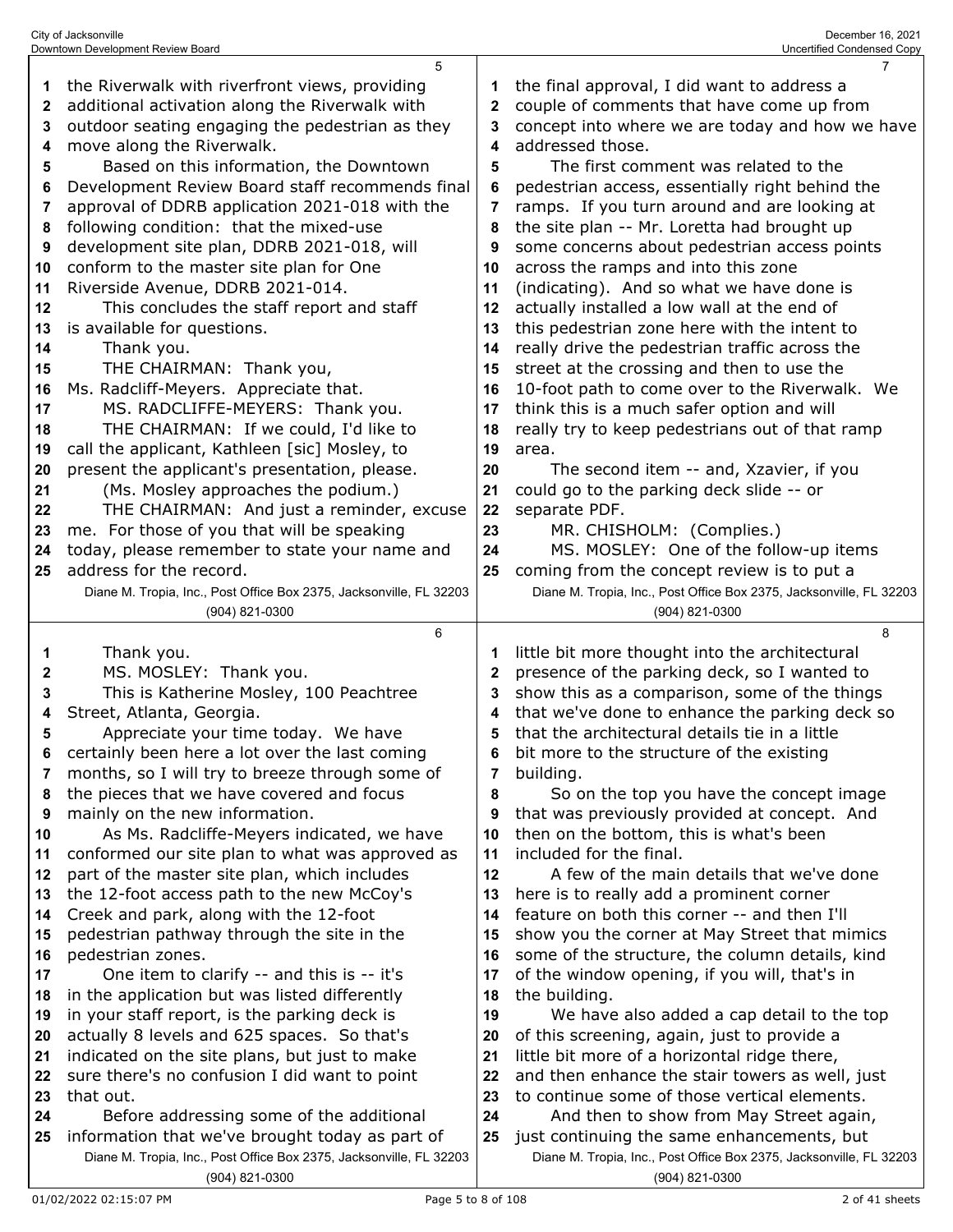|              | City of Jacksonville<br>Downtown Development Review Board                                    |          | December 16, 2021<br><b>Uncertified Condensed Copy</b>                                       |
|--------------|----------------------------------------------------------------------------------------------|----------|----------------------------------------------------------------------------------------------|
| 1            | 9<br>looking at this different corner, again, adding                                         | 1        | 11<br>focused on the shade trees along those                                                 |
| $\mathbf{2}$ | the more prominent corner here with some of the                                              | 2        | pedestrian walks, and then have incorporated                                                 |
| 3            | openings, some of the wood details on the                                                    | 3        | different shrubs, focusing mostly on evergreen                                               |
| 4            | ceiling there, the ridge line, and then the                                                  | 4        | species that have a variety of texture and                                                   |
| 5            | enhancement at the stair tower.                                                              | 5        | color to provide a lot of vibrancy that will                                                 |
| 6            | And then, Xzavier, if you'll swap back to                                                    | 6        | stay year-round, and these are detailed at the                                               |
| 7            | the other PDF.                                                                               | 7        | end of the package.                                                                          |
| 8            | MR. CHISHOLM: (Complies.)                                                                    | 8        | You can see here some are -- here are some                                                   |
| 9            | MS. MOSLEY: And let me -- sorry, I'm                                                         | 9        | of the examples of not only the trees but also                                               |
| 10           | going to scroll through a couple real quick.                                                 | 10       | the shrubs and some of the grasses, along with                                               |
| 11           | You've seen these.                                                                           | 11       | the vines that we are proposing along the green                                              |
| 12           | The last item was something that came up                                                     | 12       | wall.                                                                                        |
| 13           | yesterday. I did address this in the response                                                | 13       | This slide here is to cover the site                                                         |
| 14<br>15     | to DDRB but was -- the concern over the<br>vitality, if you will, of the green wall.         | 14<br>15 | lighting. Obviously, we have installed pole<br>lights along the pedestrian pathways, both in |
| 16           | So we have had multiple discussions with                                                     | 16       | kind of the interior courtyard, here in the                                                  |
| 17           | our landscape team and kind of looking at some                                               | 17       | sense of arrival for vehicle and pedestrian                                                  |
| 18           | different systems to ensure that -- while we                                                 | 18       | access, and then also really focused on                                                      |
| 19           | have this beautiful picture of these green                                                   | 19       | lighting this pathway all the way over to the                                                |
| 20           | vines, we also want to make sure that they                                                   | 20       | park so that there is proper lighting through                                                |
| 21           | actually can grow. And so we have studied the                                                | 21       | pole lights.                                                                                 |
| 22           | shade and have called out certain species that                                               | 22       | We also will have a lot of ambient light                                                     |
| 23           | we think will be appropriate for this, along                                                 | 23       | coming off of the building not only from the                                                 |
| 24           | with a system along May Street where we have                                                 | 24       | residential uses but from intended, kind of                                                  |
| 25           | this two-story element where we have an                                                      | 25       | canopy lights, and just accessory lights on the                                              |
|              | Diane M. Tropia, Inc., Post Office Box 2375, Jacksonville, FL 32203<br>(904) 821-0300        |          | Diane M. Tropia, Inc., Post Office Box 2375, Jacksonville, FL 32203<br>(904) 821-0300        |
|              | 10                                                                                           |          | 12                                                                                           |
| 1            | integrated planter and irrigation system.                                                    | 1        | building.                                                                                    |
| 2            | So, essentially, we're not planting at the                                                   | 2        | This slide right here is to detail the                                                       |
| 3            | ground floor and waiting for it to grow up                                                   | 3        | signage. I think this is a very important                                                    |
| 4            | 30 feet to the second floor. There will be                                                   | 4        | piece of this development and we've kind of                                                  |
| 5            | alternating planters really to promote growth<br>in kind of 8- to 10-foot increments so that | 5        | broken it out into a couple of different                                                     |
| 6<br>7       | that will grow in and fill in much quicker.                                                  | 6<br>7   | groups.<br>So the first would be tied to the building                                        |
| 8            | The details of that were provided in the email                                               | 8        | sign. If you can see either in your documents,                                               |
| 9            | yesterday.                                                                                   | 9        | which is Page 41 or on the screen, the red bar                                               |
| 10           | Don't look -- or you can look. I'm just                                                      | 10       | sign -- excuse me -- the red bars, these are                                                 |
| 11           | going to go real quick, so it might make you                                                 | 11       | really like building signs intended for the                                                  |
| 12           | sick.                                                                                        | 12       | multifamily development. Those would be                                                      |
| 13           | All right. So a couple of the new items,                                                     | 13       | located on the amenity building, obviously on                                                |
| 14           | obviously, that are required as part of this                                                 | 14       | the main residential buildings here at the                                                   |
| 15<br>16     | final application are to cover the landscape,<br>lighting, signage, some hardscape, and then | 15<br>16 | corners, and then one on the parking deck that<br>you've seen in some of the elevations.     |
| 17           | some building materials. So I did want to just                                               | 17       | We also have in yellow the bars that are                                                     |
| 18           | kind of go through these. Obviously, you have                                                | 18       | listed for the restaurant signage, both at the                                               |
| 19           | the materials.                                                                               | 19       | entry plaza and then signage from the Riverwalk                                              |
| 20           | As it relates to the landscape, we've                                                        | 20       | as well.                                                                                     |
| 21           | really focused on adding shade trees,                                                        | 21       | The gray bars are to designate some of the                                                   |
| 22           | especially along the Riverwalk and the                                                       | 22       | parking entrances and the parking deck.                                                      |
| 23           | pedestrian zones. We do still have some palm                                                 | 23       | The green bars are to really focus on                                                        |
| 24           | trees. Those are more in kind of a design                                                    | 24       | vehicular directionals and instructions,                                                     |
| 25           | area, if you will, or at the pool, but have                                                  | 25       | ensuring that the driver understands kind of                                                 |
|              | Diane M. Tropia, Inc., Post Office Box 2375, Jacksonville, FL 32203                          |          | Diane M. Tropia, Inc., Post Office Box 2375, Jacksonville, FL 32203                          |
|              | (904) 821-0300                                                                               |          | (904) 821-0300                                                                               |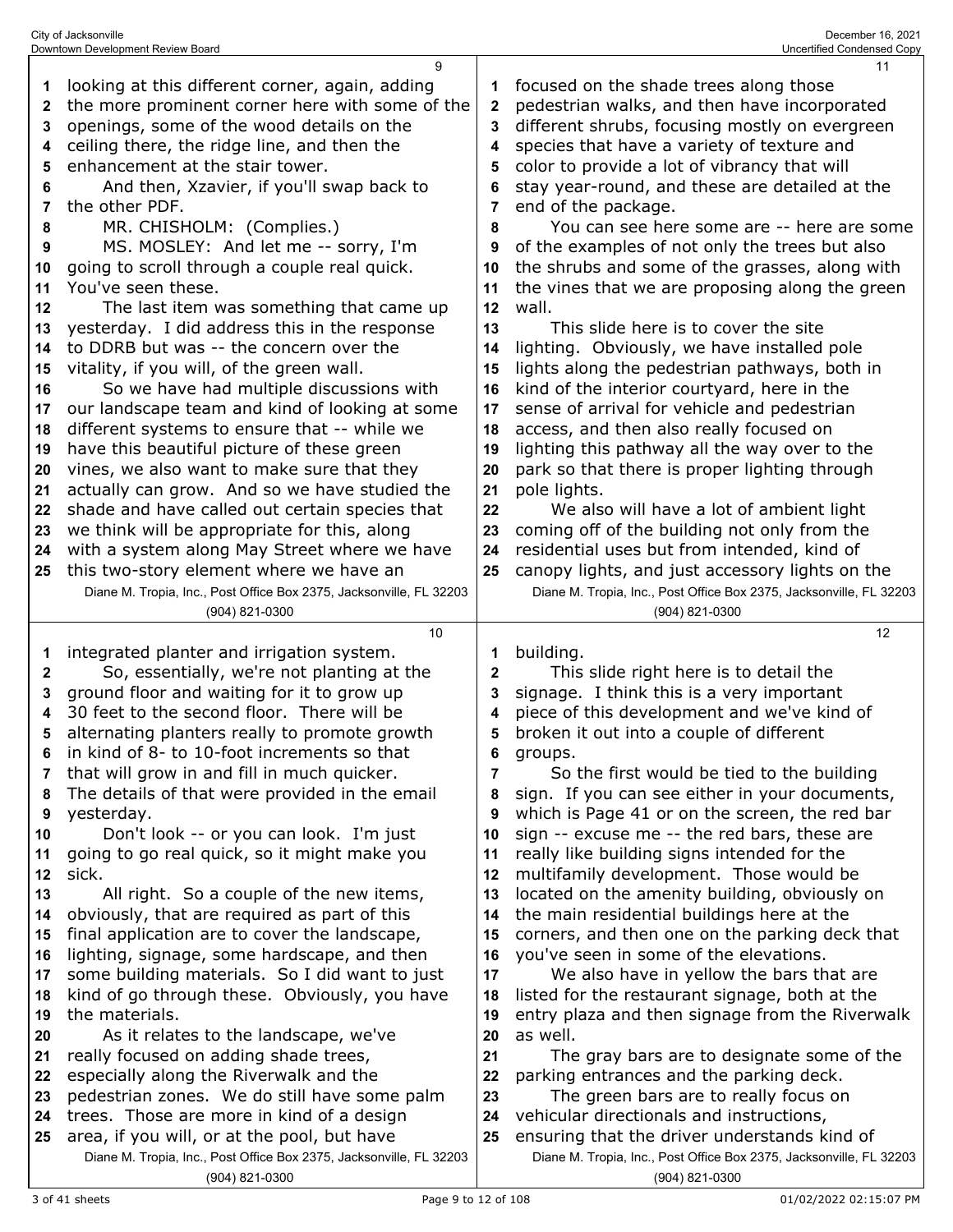|    | Downtown Development Review Board                                                     |    | Uncertified Condensed Copy                                                            |
|----|---------------------------------------------------------------------------------------|----|---------------------------------------------------------------------------------------|
|    | 13                                                                                    |    | 15                                                                                    |
| 1  | the connectivity to the down ramp going through                                       | 1  | you a little bit of a feel for the color                                              |
| 2  | and then going up into the deck for the                                               | 2  | palette that we're proposing for the                                                  |
| 3  | controlled access and residential, and then                                           | 3  | residential. Nice colors. We wanted to keep                                           |
| 4  | kind of a third sign out here, a bit of a                                             | 4  | it kind of timeless, not too bright, not too                                          |
| 5  | catchall. And we'll continue to work with                                             | 5  | trendy, just kind of classic colors.                                                  |
| 6  | staff as we submit details related to those                                           | 6  | If they want to pass it around, we can, or                                            |
| 7  | signs.                                                                                | 7  | bring it closer.                                                                      |
| 8  | The next item is related to the pedestrian                                            | 8  | THE CHAIRMAN: I think it's fine there.                                                |
| 9  | experience and, most importantly, getting                                             | 9  | MS. MOSLEY: Okay. This silver mesh here                                               |
|    | access from Riverside down to the Riverwalk and                                       |    |                                                                                       |
| 10 |                                                                                       | 10 | is to represent the parking deck screen that                                          |
| 11 | then getting over to McCoy's Creek. And that                                          | 11 | you've seen in the elevations. You're welcome                                         |
| 12 | is represented by -- the small blue dots are                                          | 12 | to come and look at this.                                                             |
| 13 | for the Riverwalk and then the green dots are                                         | 13 | This right here is the stone that's                                                   |
| 14 | for additional signage over to the creek.                                             | 14 | proposed for the multifamily building. Again,                                         |
| 15 | So you can see there are Riverwalk signs                                              | 15 | wanted it to have a bit of a -- like a coastal                                        |
| 16 | planned at the entrance to Riverside, again, as                                       | 16 | white sand color without feeling too beachy.                                          |
| 17 | you cross into the multifamily here to kind of                                        | 17 | And I think this does a great job picking up                                          |
| 18 | show you that you're on the right way, coming                                         | 18 | the alternate paver colors, so you get a little                                       |
| 19 | around this walkway and at the entrance to the                                        | 19 | bit of the sand, the white, the gray, kind of                                         |
| 20 | stairs, having a prominent sign, directing you                                        | 20 | mixed-tonal color on the elevations.                                                  |
| 21 | down the stairs.                                                                      | 21 | And then this is a sample. So the wood                                                |
| 22 | And then at your arrival, at the bottom of                                            | 22 | details that you see in a lot of elevations --                                        |
| 23 | the stairs, not only having the signage for the                                       | 23 | so this is actually like a prefabricated                                              |
| 24 | Riverwalk but also introducing the signage to                                         | 24 | product, not true wood, but, again, you can see                                       |
| 25 | the park for McCoy's Creek, which would then                                          | 25 | it has a great look. And most of this is                                              |
|    | Diane M. Tropia, Inc., Post Office Box 2375, Jacksonville, FL 32203                   |    | Diane M. Tropia, Inc., Post Office Box 2375, Jacksonville, FL 32203                   |
|    | (904) 821-0300                                                                        |    | (904) 821-0300                                                                        |
|    |                                                                                       |    |                                                                                       |
|    | 14                                                                                    |    | 16                                                                                    |
|    |                                                                                       | 1  |                                                                                       |
| 1  | continue east.                                                                        |    | located on -- between the fifth and seventh                                           |
| 2  | At the 12-foot walkway to the creek we are                                            | 2  | story, so it's not something that's going to be                                       |
| 3  | proposing an additional sign that would                                               | 3  | on the ground floor, but really does a nice job                                       |
| 4  | continue and take you to the creek.                                                   | 4  | of accomplishing the look that we're going for                                        |
| 5  | This slide here focuses a little bit more                                             | 5  | with the project.                                                                     |
| 6  | on some of the details that we're proposing for                                       | 6  | Again, if -- I can only lift one at a                                                 |
| 7  | the hardscape. A lot of these have been                                               | 7  | time, but here's kind of a sample of the                                              |
| 8  | depicted in the site plans that you've seen                                           | 8  | pavers. We are proposing to do the two colors,                                        |
| 9  | with the altering colors for the pavers, the                                          | 9  | so a lighter and a darker, to get a bit of a                                          |
| 10 | lighting that we're proposing.                                                        | 10 | texture in that courtyard.                                                            |
| 11 | And then we are proposing to introduce                                                | 11 | And then this is a sample of the green                                                |
| 12 | some more wood textures through the benches and                                       | 12 | screen. These are used -- you have multiple                                           |
| 13 | some of the furniture that will be in these                                           | 13 | kind of connection points, really, to prompt                                          |
| 14 | common areas, really to kind of soften some of                                        | 14 | the growth of the vines up and throughout the                                         |
| 15 | the paver textures. I think this will also be                                         | 15 | system.                                                                               |
| 16 | further enhanced by the landscaping and the                                           | 16 | This is, like, a green screen product. I                                              |
| 17 | grasses. I think this is well-depicted in some                                        | 17 | have used this before. So happy to pass this                                          |
| 18 | of the visuals that have been provided.                                               | 18 | around to anyone who would like to look at it.                                        |
| 19 | And then to the extent -- I don't know if                                             | 19 | That's all I have for you. Happy to                                                   |
| 20 | you all want to look at those, if you want me                                         | 20 | answer questions, as I'm sure you'll have some.                                       |
| 21 | to pass around -- but I do have a board here                                          | 21 | THE CHAIRMAN: Thank you, Ms. Mosley.                                                  |
| 22 | detailing a little bit more the building                                              | 22 | Appreciate that.                                                                      |
| 23 | elevation. So I'll stand up, but I'll keep my                                         | 23 | Mr. Chisholm, do we have any public                                                   |
| 24 | microphone.                                                                           | 24 | comments?                                                                             |
| 25 | So on the board here, these are to give                                               | 25 | MR. CHISHOLM: No, Mr. Chair.                                                          |
|    | Diane M. Tropia, Inc., Post Office Box 2375, Jacksonville, FL 32203<br>(904) 821-0300 |    | Diane M. Tropia, Inc., Post Office Box 2375, Jacksonville, FL 32203<br>(904) 821-0300 |

City of Jacksonville December 16, 2021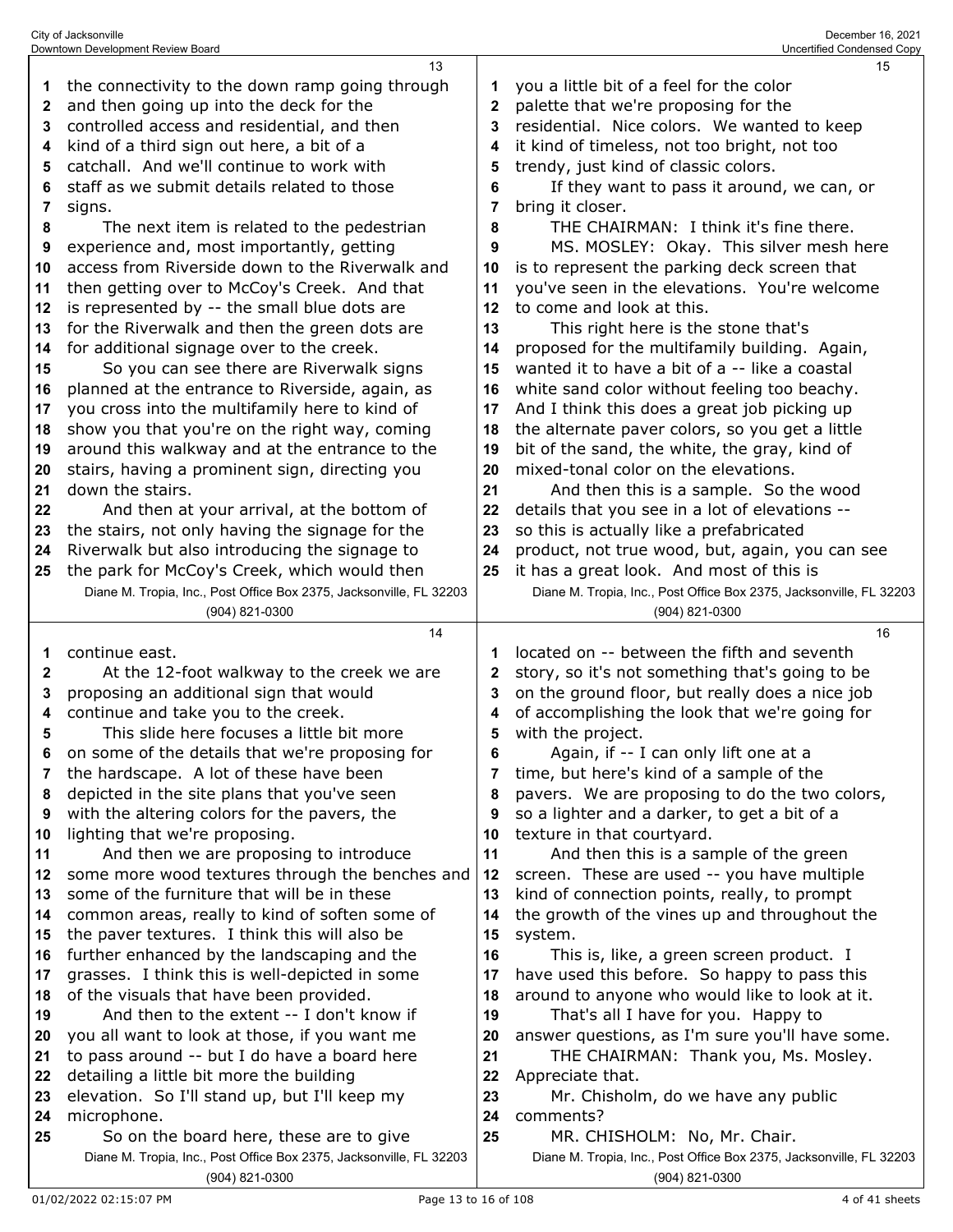|          | Downtown Development Review Board                                                     |          | Uncertified Condensed Copy                                                                 |
|----------|---------------------------------------------------------------------------------------|----------|--------------------------------------------------------------------------------------------|
|          | 17                                                                                    |          | 19                                                                                         |
| 1        | THE CHAIRMAN: Thank you.                                                              | 1        | MS. MOSLEY: Sure. Just to clarify, those                                                   |
| 2        | I'll look for board comments or council                                               | 2        | corners abut the building and have a stair                                                 |
| 3        | member comments, and we'll start on my right                                          | 3        | tower there, so they are not prominent. You                                                |
| 4        | with Mr. Loretta.                                                                     | 4        | don't have two sides of a corner there.                                                    |
| 5        | BOARD MEMBER LORETTA: I do want to                                                    | 5        | BOARD MEMBER DURDEN: Right.                                                                |
| 6        | make -- for the record, I did have a little                                           | 6        | MS. MOSLEY: What we've done is -- it's a                                                   |
| 7        | ex-parte communication with some Prosser staff.                                       | 7        | little hard to tell, but, like, if you turn                                                |
| 8        | I believe it was just primarily in regards to                                         | 8        | around, this right here (indicating), that was                                             |
| 9        | the sidewalk connection that the client,                                              | 9        | not there previously, so that is the corner cap                                            |
| 10       | Ms. Mosley, had mentioned right off the bat.                                          | 10       | of the deck that encapsulates the stair tower,                                             |
| 11       | So I think it's a great finish to the                                                 | 11       | and that will also be a point of contact. So                                               |
| 12       | overall concerns that we've had -- that I've                                          | 12       | if you were coming to the restaurant, you'll                                               |
| 13       | had, because really what we're doing is no                                            | 13       | park in the deck, you'll come out that stair                                               |
| 14       | longer putting the pedestrians through, let's                                         | 14<br>15 | tower and walk over here to the river.<br>BOARD MEMBER DURDEN: So that improvement         |
| 15<br>16 | say, 60 feet of pavement and so forth in that<br>area.                                | 16       | will definitely be on the -- the caps will be                                              |
| 17       | Candidly, this is a fantastic project.                                                | 17       | on the four corners?                                                                       |
| 18       | It's probably -- overall, between the                                                 | 18       | MS. MOSLEY: That's slightly different.                                                     |
| 19       | architecture, the hard landscape and everything                                       | 19       | So you have kind of the more open caps on                                                  |
| 20       | of that nature, I'm not sure we've seen too                                           | 20       | the two north-facing corners that have exposure                                            |
| 21       | many better in the past seven years I've been                                         | 21       | on both sides, and then this treatment on the                                              |
| 22       | on the board, so I appreciate it and I wish you                                       | 22       | south corners that are adjacent to the                                                     |
| 23       | fantastic luck.                                                                       | 23       | building.                                                                                  |
| 24       | Thank you.                                                                            | 24       | BOARD MEMBER DURDEN: And will you be                                                       |
| 25       | THE CHAIRMAN: Thank you, Mr. Loretta.                                                 | 25       | doing that -- bringing it all the way down, the                                            |
|          | Diane M. Tropia, Inc., Post Office Box 2375, Jacksonville, FL 32203                   |          | Diane M. Tropia, Inc., Post Office Box 2375, Jacksonville, FL 32203                        |
|          |                                                                                       |          |                                                                                            |
|          | (904) 821-0300                                                                        |          | (904) 821-0300                                                                             |
|          | 18                                                                                    |          | 20                                                                                         |
| 1        | Ms. Durden.                                                                           | 1        | detailed --                                                                                |
| 2        | BOARD MEMBER DURDEN: Thank you,                                                       | 2        | MS. MOSLEY: Yes.                                                                           |
| 3        | Mr. Chairman.                                                                         | 3        | BOARD MEMBER DURDEN: -- down to the                                                        |
| 4        | Well, first off, thank you for bringing                                               | 4        | ground?                                                                                    |
| 5        | all the information and for the changes that                                          | 5        | MS. MOSLEY: Yes.                                                                           |
| 6        | you've made. I think that it really does help.                                        | 6        | BOARD MEMBER DURDEN: Okay. I really                                                        |
| 7        | I do have a couple of questions. On                                                   | 7        | think that's a great addition. I think that                                                |
| 8        | the -- I really do like the corner -- on the                                          | 8        | garage is, you know, going to be very prominent                                            |
| 9        | parking garage, I like the additions that                                             | 9        | when people are coming around on the Acosta                                                |
| 10       | you've got done to that and the caps.                                                 | 10       | side or as they're driving onto the Acosta,                                                |
| 11       | There's -- I saw in the -- in the                                                     | 11       | they'll be looking at that, so I think that                                                |
| 12       | PowerPoint, that -- it looked to me like you                                          | 12       | really helps a lot.                                                                        |
| 13       | were doing the two that are facing the --                                             | 13       | On the green wall, I really appreciated                                                    |
| 14<br>15 | Riverside Avenue, if you will, closest to                                             | 14<br>15 | your reply yesterday with the detail. And I                                                |
| 16       | Riverside.<br>And then I think that the one that is on                                | 16       | would expect that that detail is going to get                                              |
| 17       | the north, if you will -- kind of the north                                           | 17       | built into the approval. And I felt much more<br>comfortable about it because I think that |
| 18       | side, closer to the river, that's -- I think I                                        | 18       | Ms. Powell did raise some good questions and --                                            |
| 19       | saw a cap on it, but I couldn't tell if you                                           | 19       | and we haven't been as successful, you know, at                                            |
| 20       | were actually doing the corner on that one.                                           | 20       | it, obviously.                                                                             |
| 21       | And I didn't -- couldn't tell -- I'm not sure I                                       | 21       | On the signage, you didn't mention, and I                                                  |
| 22       | saw any picture of the one that's -- what I'm                                         | 22       | couldn't quite tell from the materials,                                                    |
| 23       | going to call closest to the stairwell to the                                         | 23       | which -- which signs will have interior                                                    |
| 24       | Riverwalk. Will you be including those caps in                                        | 24       | lighting or which ones will have lighting, you                                             |
| 25       | the corner improvements?                                                              | 25       | know, shown onto them? And maybe I missed it                                               |
|          | Diane M. Tropia, Inc., Post Office Box 2375, Jacksonville, FL 32203<br>(904) 821-0300 |          | Diane M. Tropia, Inc., Post Office Box 2375, Jacksonville, FL 32203<br>(904) 821-0300      |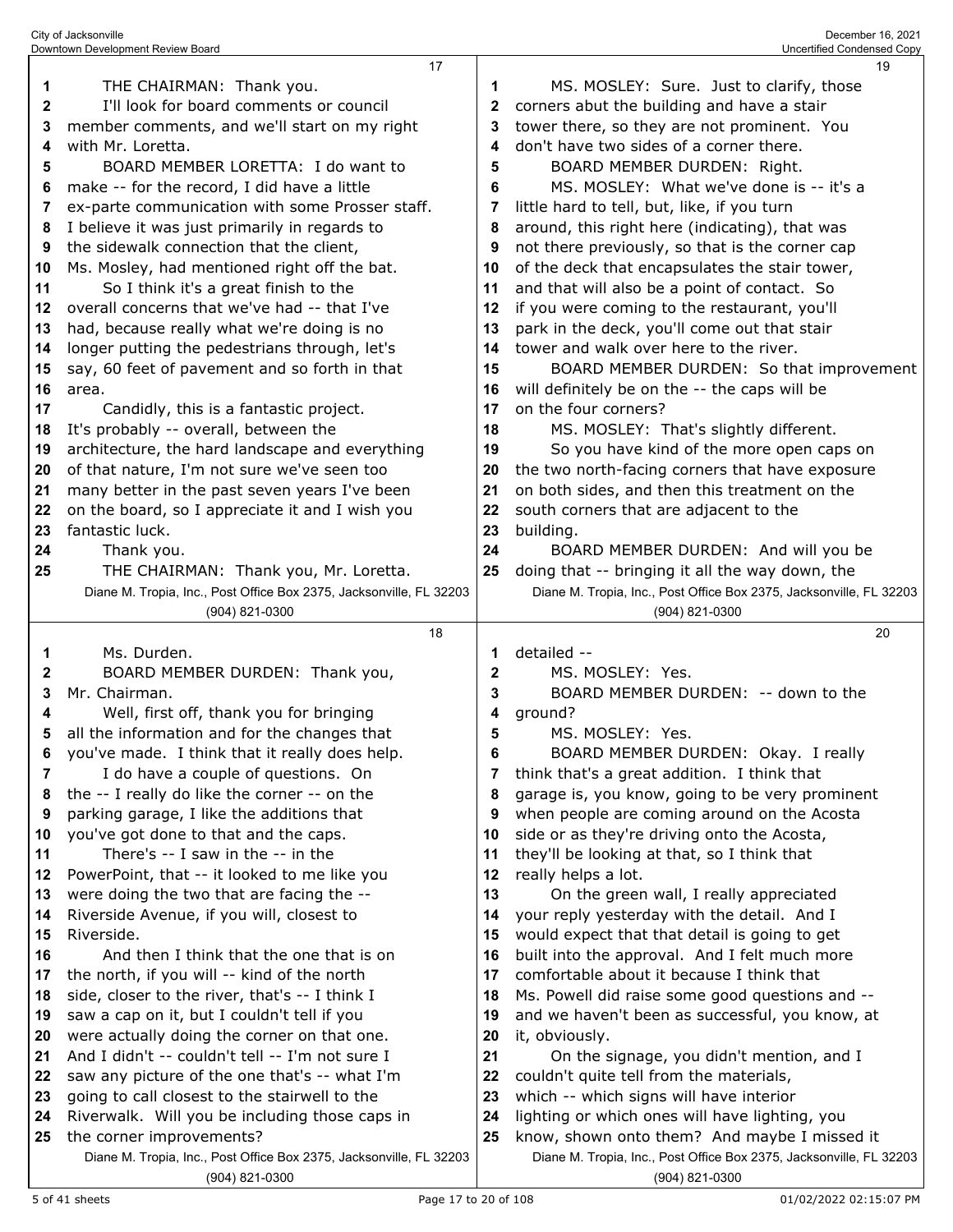|              | 21                                                                                    |          | 23                                                                                               |
|--------------|---------------------------------------------------------------------------------------|----------|--------------------------------------------------------------------------------------------------|
| 1            | in the report.                                                                        | 1        | discuss today what you want. Maybe we should                                                     |
| $\mathbf{2}$ | MS. MOSLEY: As I understand it, signage                                               | 2        | have done it before we were in a public forum,                                                   |
| 3            | will have to come back through for a different                                        | 3        | but I would assume that it would be 4 to 6 feet                                                  |
| 4            | approval.                                                                             | 4        | in height --                                                                                     |
| 5            | BOARD MEMBER DURDEN: Okay.                                                            | 5        | BOARD MEMBER DURDEN: Okay.                                                                       |
| 6            | MS. MOSLEY: So this one was just merely                                               | 6        | MR. DAVIS: -- have landscape in front of                                                         |
| 7            | to note the location of --                                                            | 7        | it and probably be concrete in nature.                                                           |
| 8            | BOARD MEMBER DURDEN: Okay. That's                                                     | 8        | BOARD MEMBER DURDEN: And maybe some kind                                                         |
| 9            | perfect. I just wanted -- I should have asked                                         | 9        | of way for the plants to grow up onto --                                                         |
| 10           | that question first, but I didn't think to ask                                        | 10       | MR. DAVIS: Probably similar to the --                                                            |
| 11           | that.                                                                                 | 11       | BOARD MEMBER DURDEN: That, or some other                                                         |
| 12           | And then on -- you mentioned the new wall                                             | 12       | kind of structure.                                                                               |
| 13           | near the ramp. Is there any chance you have an                                        | 13       | MS. MOSLEY: Yes.                                                                                 |
| 14           | elevation or can you tell us a little bit more                                        | 14       | BOARD MEMBER DURDEN: Well, I like the                                                            |
| 15           | about that wall?                                                                      | 15       | wall a lot. I think it's a -- not only                                                           |
| 16           | MS. MOSLEY: Xzavier, can you zoom in at                                               | 16       | aesthetically pleasing, especially if it's                                                       |
| 17           | all, like, in this area (indicating)?                                                 | 17       | green like that. But also from a safety                                                          |
| 18           | MR. CHISHOLM: Yes.                                                                    | 18       | perspective, I think that's a great addition.                                                    |
| 19           | (Complies.)                                                                           | 19       | And the last question I have actually is                                                         |
| 20           | MS. MOSLEY: So this is the wall,                                                      | 20       | for staff. When you're approving the traffic                                                     |
| 21           | basically, that we're talking about here                                              | 21       | calming, is there some criteria that you're                                                      |
| 22           | (indicating), the green piece. This concrete                                          | 22       | going to be looking for? Is there anything --                                                    |
| 23           | is for the ramps. So we've extended this wall.                                        | 23       | because I'm assuming it's not going to come                                                      |
| 24           | And then, obviously, we have the bollards                                             | 24       | back to the board.                                                                               |
| 25           | around. And you can see these two pedestrian                                          | 25       | So, you know, when you're looking at it                                                          |
|              | Diane M. Tropia, Inc., Post Office Box 2375, Jacksonville, FL 32203                   |          | Diane M. Tropia, Inc., Post Office Box 2375, Jacksonville, FL 32203                              |
|              | (904) 821-0300                                                                        |          | (904) 821-0300                                                                                   |
|              |                                                                                       |          |                                                                                                  |
|              | 22                                                                                    |          | 24                                                                                               |
| 1            | access points that's really trying to get all                                         | 1        | and working with the applicant, how are you                                                      |
| 2            | the pedestrians to use that point. And we                                             | 2        | going to decide -- you know, can you describe                                                    |
| 3            | think by adding that wall there, that will                                            | 3        | that process that you guys will be using to                                                      |
| 4            | accomplish it.                                                                        | 4        | determine, you know, whether it's acceptable                                                     |
| 5            | BOARD MEMBER DURDEN: Is it going to be a                                              | 5        | or -- or not.                                                                                    |
| 6            | green wall? Are you going to --                                                       | 6        | MS. RADCLIFFE-MEYERS: Board Member                                                               |
| 7            | MS. MOSLEY: Uh-huh.                                                                   | 7        | Durden, through the Chair, yeah, so we met with                                                  |
| 8            | BOARD MEMBER DURDEN: And so it looks like                                             | 8        | the applicant. And we've also been meeting                                                       |
| 9            | it's about 8 feet high. Is that about right?                                          | 9        | with Traffic here for the City on different                                                      |
| 10           | MS. MOSLEY: Probably about --                                                         | 10       | ideas that we could use that would satisfy that                                                  |
| 11<br>12     | BOARD MEMBER DURDEN: Or does it graduate?                                             | 11       | traffic calming.                                                                                 |
|              | Does it start up taller at -- closer to the                                           | 12       | We were looking at, if it's just possibly                                                        |
| 13<br>14     | garage and then kind of decrease and --                                               | 13<br>14 | painting patterns across, or even I think at                                                     |
| 15           | (Mr. Davis approaches the podium.)<br>MR. DAVIS: Brad Davis from Prosser, 13901       | 15       | this point there's conversation about an actual                                                  |
| 16           | Sutton Park Drive South, Suite 200, Jax,                                              | 16       | signalized stop for pedestrians to be able to<br>push and it will stop the right-hand turn going |
| 17           | Florida 32224.                                                                        | 17       | in.                                                                                              |
| 18           | Hey, Brenna.                                                                          | 18       | So we're still working on that with the                                                          |
| 19           | So we need to -- once we get into the                                                 | 19       | applicant and with the City's Traffic                                                            |
| 20           | final design we'll solidify that wall. The                                            | 20       | Engineering. So it will be -- it's going to be                                                   |
| 21           | purpose of it is to be a barrier for                                                  | 21       | a combined decision on what actually will work                                                   |
| 22           | pedestrians.                                                                          | 22       | and what's allowed through Traffic Engineering                                                   |
| 23           | BOARD MEMBER DURDEN: Right.                                                           | 23       | and what we all decide is going to be the best                                                   |
| 24           | MR. DAVIS: But it could -- I mean,                                                    | 24       | feature for that to -- to be. So it's -- if                                                      |
| 25           | there's really no code, so we can really                                              | 25       | you guys would -- I mean, we can --                                                              |
|              | Diane M. Tropia, Inc., Post Office Box 2375, Jacksonville, FL 32203<br>(904) 821-0300 |          | Diane M. Tropia, Inc., Post Office Box 2375, Jacksonville, FL 32203<br>(904) 821-0300            |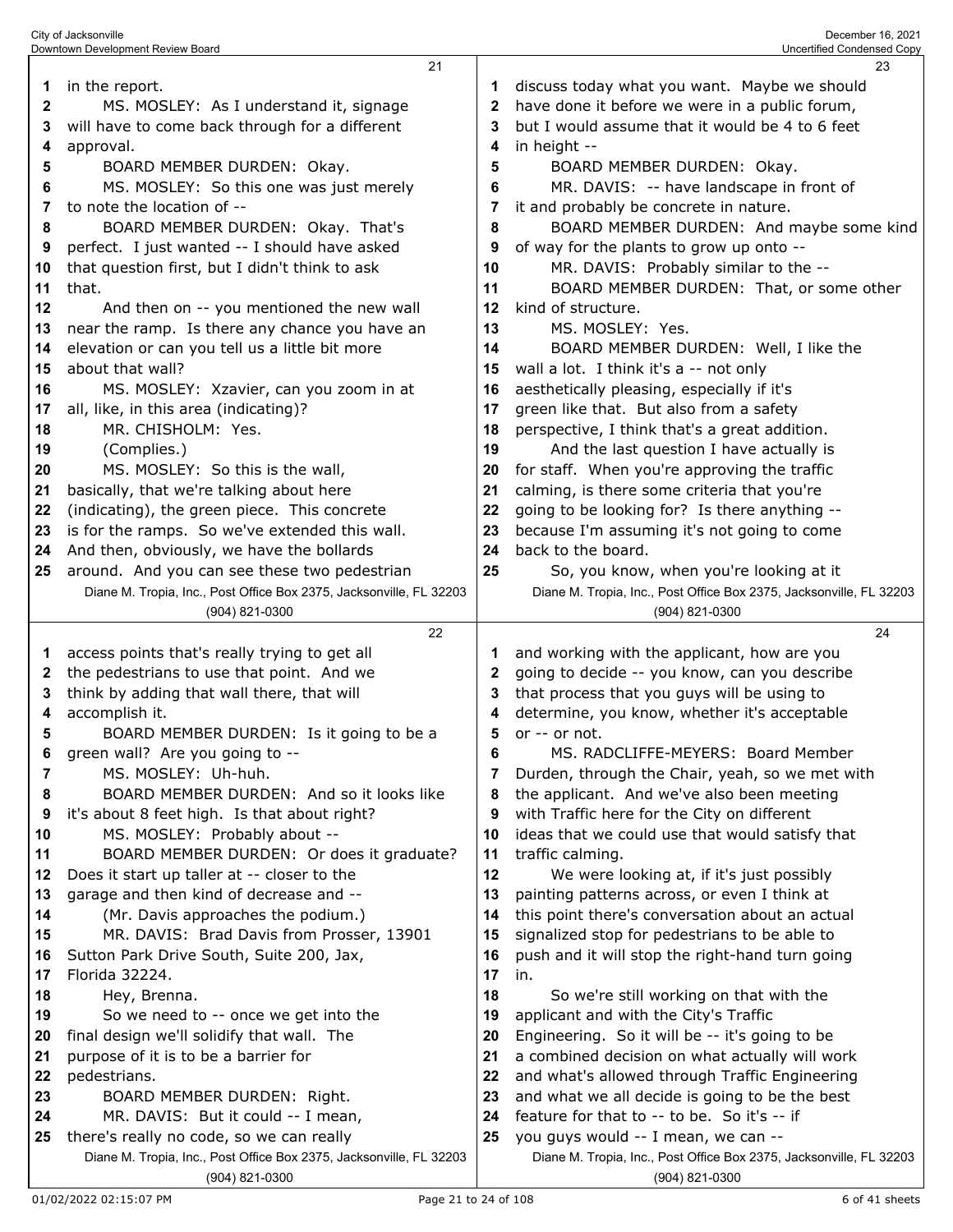|              | 25                                                                                    |              | 27                                                                                    |
|--------------|---------------------------------------------------------------------------------------|--------------|---------------------------------------------------------------------------------------|
| 1            | BOARD MEMBER DURDEN: As I recall, we                                                  | 1            | Ms. Radcliff-Meyers and Mr. Parola do a great                                         |
| $\mathbf{2}$ | spent some time on that issue in the first                                            | $\mathbf{2}$ | job in working through reviewing the plans, so                                        |
| 3            | go-round, the conceptual, and we had some ideas                                       | 3            | I'm very comfortable with them reviewing the                                          |
| 4            | about -- that were presented to everyone. And                                         | 4            | traffic calming measures and I'm very happy                                           |
| 5            | I think we all said we liked one of the -- you                                        | 5            | with that being, you know, one of the items as                                        |
| 6            | know, there were, like, four or five different                                        | 6            | part of the approval, so thank you very much.                                         |
| 7            | things and I think we all said that we liked                                          | 7            | MS. MOSLEY: Thank you.                                                                |
| 8            | one. Will that definitely be part of the                                              | 8            | BOARD MEMBER SCHILLING: Thank you,                                                    |
| 9            | approval, that you'll go back to what we said                                         | 9            | Mr. Chair.                                                                            |
| 10           | in -- during conceptual?                                                              | 10           | THE CHAIRMAN: Thank you, Mr. Schilling.                                               |
| 11           | MS. RADCLIFFE-MEYERS: Correct, yes.                                                   | 11           | Mr. Davisson.                                                                         |
| 12           | I mean, we will definitely go back to that                                            | 12           | BOARD MEMBER DAVISSON: It's a good                                                    |
| 13           | meeting, look at the transcript, look at what                                         | 13           | project. Thank you. I have no comments.                                               |
| 14           | the board said, what they really liked, and                                           | 14           | THE CHAIRMAN: Thank you.                                                              |
| 15           | utilize that as well, yes. We'll take that                                            | 15           | Would any of the council members prefer to                                            |
| 16           | into account.                                                                         | 16           | comment?                                                                              |
| 17           | BOARD MEMBER DURDEN: Okay. Well, thank                                                | 17           | COUNCIL MEMBER FERRARO: Yes.                                                          |
| 18           | you, because I think that is, at least from my                                        | 18           | THE CHAIRMAN: Yes. Mr. Ferraro, please.                                               |
| 19           | perspective, really important.                                                        | 19           | COUNCIL MEMBER FERRARO: I'd like to ask                                               |
| 20           | So back to the applicant, I just want                                                 | 20           | on the -- through the Chair, I'd like to ask --                                       |
| 21           | to -- I think that you did a good job listening                                       | 21           | I'm excited to hear about more parking spots                                          |
| 22           | to some of our comments. Really appreciate the                                        | 22           | because at Waterways -- when this was brought                                         |
| 23           | extra effort, really appreciate the widening of                                       | 23           | through Waterways -- to have the water                                                |
| 24           | the -- I have to say it. You know, you guys                                           | 24           | activated with public --                                                              |
| 25           | know that that's really important, and I -- and                                       | 25           | So is there a certain amount that will be                                             |
|              | Diane M. Tropia, Inc., Post Office Box 2375, Jacksonville, FL 32203                   |              | Diane M. Tropia, Inc., Post Office Box 2375, Jacksonville, FL 32203                   |
|              | (904) 821-0300                                                                        |              | (904) 821-0300                                                                        |
|              |                                                                                       |              |                                                                                       |
|              | 26                                                                                    |              | 28                                                                                    |
| 1            | I think it will make a big difference.                                                | 1            | dedicated to residents, businesses, and then                                          |
| $\mathbf{2}$ | I think when you go in -- you're just                                                 | $\mathbf{2}$ | the public? Is there a change?                                                        |
| 3            | going to have a different sense of it with that                                       | 3            | MS. MOSLEY: So as it is broken out right                                              |
| 4            | wider area, and I'm really pleased to see how                                         | 4            | now -- and I don't have the exact number --                                           |
| 5            | it's come out, so thank you.                                                          | 5            | there's a mix for the grocer, for the                                                 |
| 6            | MS. MOSLEY: Thank you so much.                                                        | 6            | residents, retail, and then I believe we                                              |
| 7            | THE CHAIRMAN: Thank you, Ms. Durden.                                                  |              | settled on ten public spaces within the Phase I                                       |
| 8            | Mr. Schilling.                                                                        | 8            | and Phase II for the purpose of the                                                   |
| 9            | BOARD MEMBER SCHILLING: Thank you,                                                    | 9            | Riverwalk --                                                                          |
| 10           | Mr. Chairman.                                                                         | 10           | COUNCIL MEMBER FERRARO: So that                                                       |
| 11           | I will share that it's a great-looking                                                | 11           | extension, it would be more, more public access                                       |
| 12           | project. And, you know, I'm going to -- I'm                                           | 12           | or the same?                                                                          |
| 13           | very excited to see it happen, and in person                                          | 13           | MS. MOSLEY: I'm sorry. Maybe restate the                                              |
| 14           | when it is constructed.                                                               | 14           | question.                                                                             |
| 15           | I also want to thank you for all the                                                  | 15           | COUNCIL MEMBER FERRARO: So I know that --                                             |
| 16           | changes that have been made; the wider                                                | 16           | I don't know if anybody else could answer it,                                         |
| 17           | sidewalks, the crosswalk, all the changes to                                          | 17           | but was there more parking for public with the                                        |
| 18           | the garage. I know several of those were items                                        | 18           | new parking that you had? And I think I might                                         |
| 19           | that we discussed and a couple that I had                                             | 19           | have the answer right behind you.                                                     |
| 20           | raised, so -- so I feel very comfortable right                                        | 20           | (Ms. Trimmer approaches the podium.)                                                  |
| 21           | now that y'all have addressed the concerns that                                       | 21           | MS. MOSLEY: Oh, sure.                                                                 |
| 22           | I had raised before, so thank you for doing                                           | 22           | MS. TRIMMER: Cyndy Trimmer, 1 Independent                                             |
| 23           | that. This looks really good.                                                         | 23           | Drive, Suite 1200.                                                                    |
| 24           | The only thing I was going to add is                                                  | 24           | So Katherine represents the multifamily                                               |
| 25           | that -- I am comfortable -- I know staff and                                          | 25           | developer.                                                                            |
|              | Diane M. Tropia, Inc., Post Office Box 2375, Jacksonville, FL 32203<br>(904) 821-0300 |              | Diane M. Tropia, Inc., Post Office Box 2375, Jacksonville, FL 32203<br>(904) 821-0300 |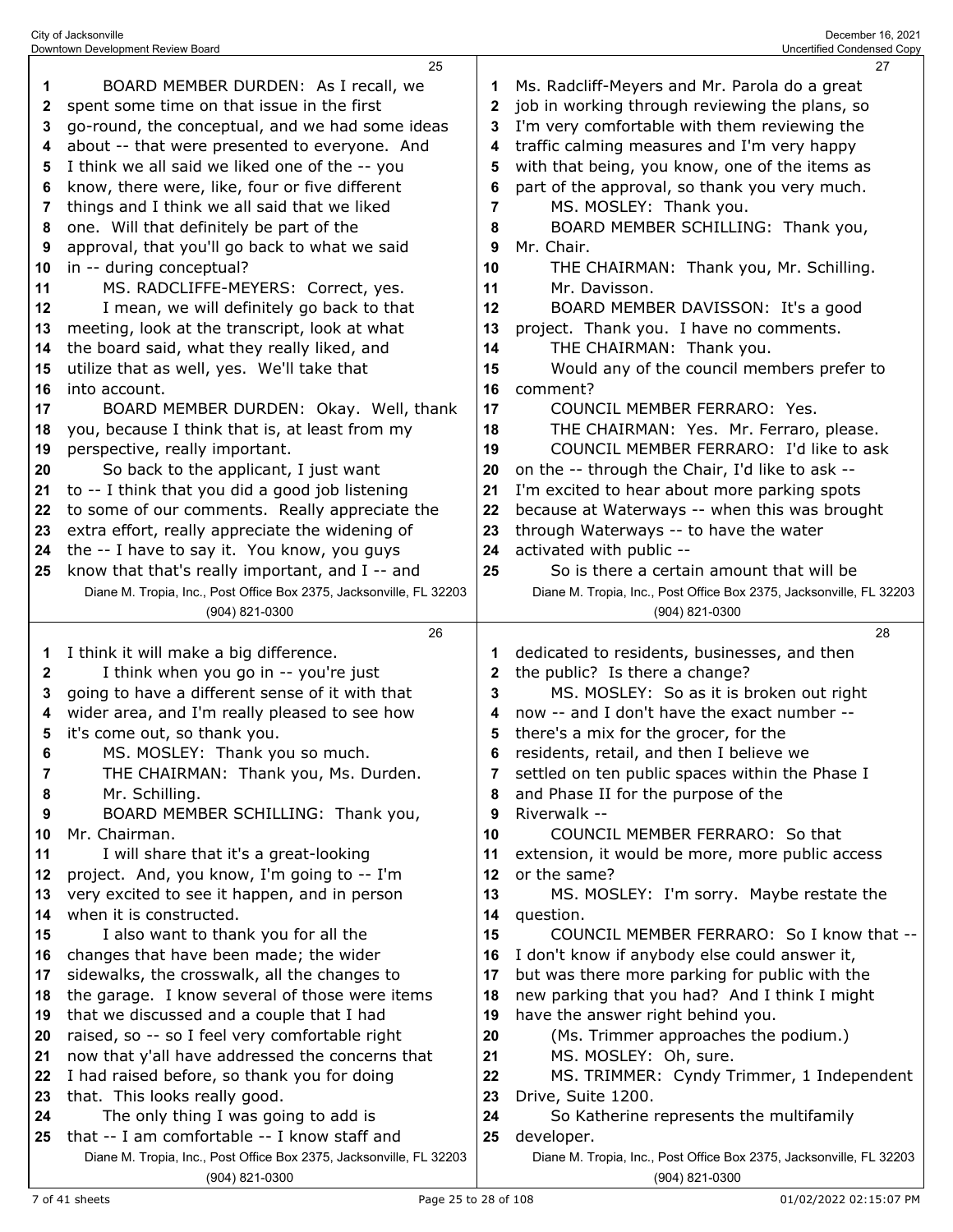|    | 29                                                                                    |              | 31                                                                                    |
|----|---------------------------------------------------------------------------------------|--------------|---------------------------------------------------------------------------------------|
| 1  | COUNCIL MEMBER FERRARO: Okay.                                                         |              | I want to commend the board. I've sat through                                         |
| 2  | MS. TRIMMER: I'm working with Fuqua,                                                  | 2            | a number of these meetings and to see the                                             |
|    |                                                                                       |              |                                                                                       |
| 3  | who's the master site plan developer.                                                 | 3            | progression and the attention to detail, both                                         |
| 4  | COUNCIL MEMBER FERRARO: Okay.                                                         | 4            | the members of the board made as well as                                              |
| 5  | MS. TRIMMER: And when we came through for                                             | 5            | Prosser to this, is commendable. I thank you                                          |
| 6  | the master site plan, we were asked to increase                                       | 6            | all for your good work on this.                                                       |
| 7  | the number of spaces that would be specifically                                       | 7            | I think we're all concerned about what                                                |
| 8  | dedicated to the public.                                                              | 8            | happens on Riverside itself. I appreciate the                                         |
| 9  | COUNCIL MEMBER FERRARO: Okay.                                                         | 9            | focuses and drawing people to the river who are                                       |
| 10 | MS. TRIMMER: City Council saw the                                                     | 10           | inside the complex and the attention -- the                                           |
| 11 | development agreement where it's memorialized                                         | 11           | additional attention to the detail on the                                             |
| 12 | in that document as part of our contract with                                         | 12           | garage and the landscaping. I think it's going                                        |
| 13 | the City. And when we did the final site plan                                         | 13           | to help soften, if you will, that -- that sense                                       |
|    |                                                                                       |              |                                                                                       |
| 14 | approval, we agreed to the update -- the                                              | 14           | of connectivity for those people just driving                                         |
| 15 | increase to the public spaces, specifically                                           | 15           | down Riverside, so I do appreciate the                                                |
| 16 | dedicated. So those are separate from the                                             | 16           | challenge of all that. But I think you've done                                        |
| 17 | residential, separate from the commercial, and                                        | 17           | a good job in addressing it as well.                                                  |
| 18 | it is an increase from what was originally                                            | 18           | So, again, my hat's off to everyone for                                               |
| 19 | proposed.                                                                             | 19           | the good work.                                                                        |
| 20 | COUNCIL MEMBER FERRARO: Okay. Very good.                                              | 20           | THE CHAIRMAN: Thank you, Council Member                                               |
| 21 | Thank you.                                                                            | 21           | Boylan. I appreciate those comments.                                                  |
| 22 | And the other thing I wanted to ask is --                                             | 22           | I'll be brief here. I really appreciate                                               |
| 23 | and this might not be the right time, but on                                          | 23           | the additional features you added to the garage                                       |
| 24 | the park part that's going through here -- and                                        | 24           | to help make that a better architectural                                              |
| 25 | I noticed on Page 32 where the walkways are                                           | 25           | feature for Riverside Avenue, for the                                                 |
|    | Diane M. Tropia, Inc., Post Office Box 2375, Jacksonville, FL 32203                   |              | Diane M. Tropia, Inc., Post Office Box 2375, Jacksonville, FL 32203                   |
|    | (904) 821-0300                                                                        |              | (904) 821-0300                                                                        |
|    |                                                                                       |              |                                                                                       |
|    |                                                                                       |              |                                                                                       |
|    | 30                                                                                    |              | 32                                                                                    |
| 1  | going through -- how far does your walkways for                                       |              | community.                                                                            |
| 2  | your development go into the park, or is -- or                                        | $\mathbf{2}$ | I'd also ask one more kind of                                                         |
| 3  | is that another section?                                                              | 3            | recommendation on that. The screen that you've                                        |
| 4  | MS. MOSLEY: So I will say the walkways                                                | 4            | selected is gray. And the precast, I'm                                                |
| 5  | go -- Phase I does a portion of it and crosses                                        | 5            | assuming, is going to be gray or a concrete                                           |
|    | the newly extended May Street, and then                                               |              | color. So gray on gray may still provide kind                                         |
| 7  | Phase II will continue that to the park.                                              | 7            | of a uniform look. So just consider additional                                        |
| 8  | COUNCIL MEMBER FERRARO: Okay. It doesn't                                              | 8            | colors or some other additional color that may                                        |
| 9  | go through. Is that part of the City doing                                            | 9            | provide some more interest rather than just                                           |
| 10 | that part, the park itself?                                                           | 10           | gray on gray. Just a recommendation.                                                  |
| 11 | MS. MOSLEY: Right.                                                                    | 11           | MS. MOSLEY: Happy to.                                                                 |
| 12 | COUNCIL MEMBER FERRARO: Okay. I just                                                  | 12           | THE CHAIRMAN: Thank you.                                                              |
| 13 | wanted to make sure.                                                                  | 13           |                                                                                       |
| 14 | Thank you very much.                                                                  | 14           | I don't have any other comments. I do                                                 |
|    |                                                                                       |              | think the project has come out very, very                                             |
| 15 | MS. MOSLEY: Thank you.                                                                | 15<br>16     | nicely. I'm excited to see this come to                                               |
| 16 | THE CHAIRMAN: Thank you.                                                              |              | fruition and I appreciate all the hard work by                                        |
| 17 | COUNCIL MEMBER BOYLAN: If I may,                                                      | 17           | the team. Thank you.                                                                  |
| 18 | Mr. Chair?                                                                            | 18           | We do have one condition, that the                                                    |
| 19 | THE CHAIRMAN: Yes, please. I'll                                                       | 19           | condition [sic] will conform to the master site                                       |
| 20 | recognize you. Thank you.                                                             | 20           | plan. We can add this condition as a part of                                          |
| 21 | COUNCIL MEMBER BOYLAN: Thank you.                                                     | 21           | our approval; is that correct?                                                        |
| 22 | THE CHAIRMAN: Council Member Boylan.                                                  | 22           | MS. RADCLIFFE-MEYERS: Yes.                                                            |
| 23 | COUNCIL MEMBER BOYLAN: I just wanted to,                                              | 23           | THE CHAIRMAN: I'm looking to staff or                                                 |
| 24 | first of all, commend Prosser for their                                               | 24           | counsel.                                                                              |
| 25 | responsiveness to all this. More importantly,                                         | 25           | MS. RADCLIFFE-MEYERS: Chairman Lee, yeah,                                             |
|    | Diane M. Tropia, Inc., Post Office Box 2375, Jacksonville, FL 32203<br>(904) 821-0300 |              | Diane M. Tropia, Inc., Post Office Box 2375, Jacksonville, FL 32203<br>(904) 821-0300 |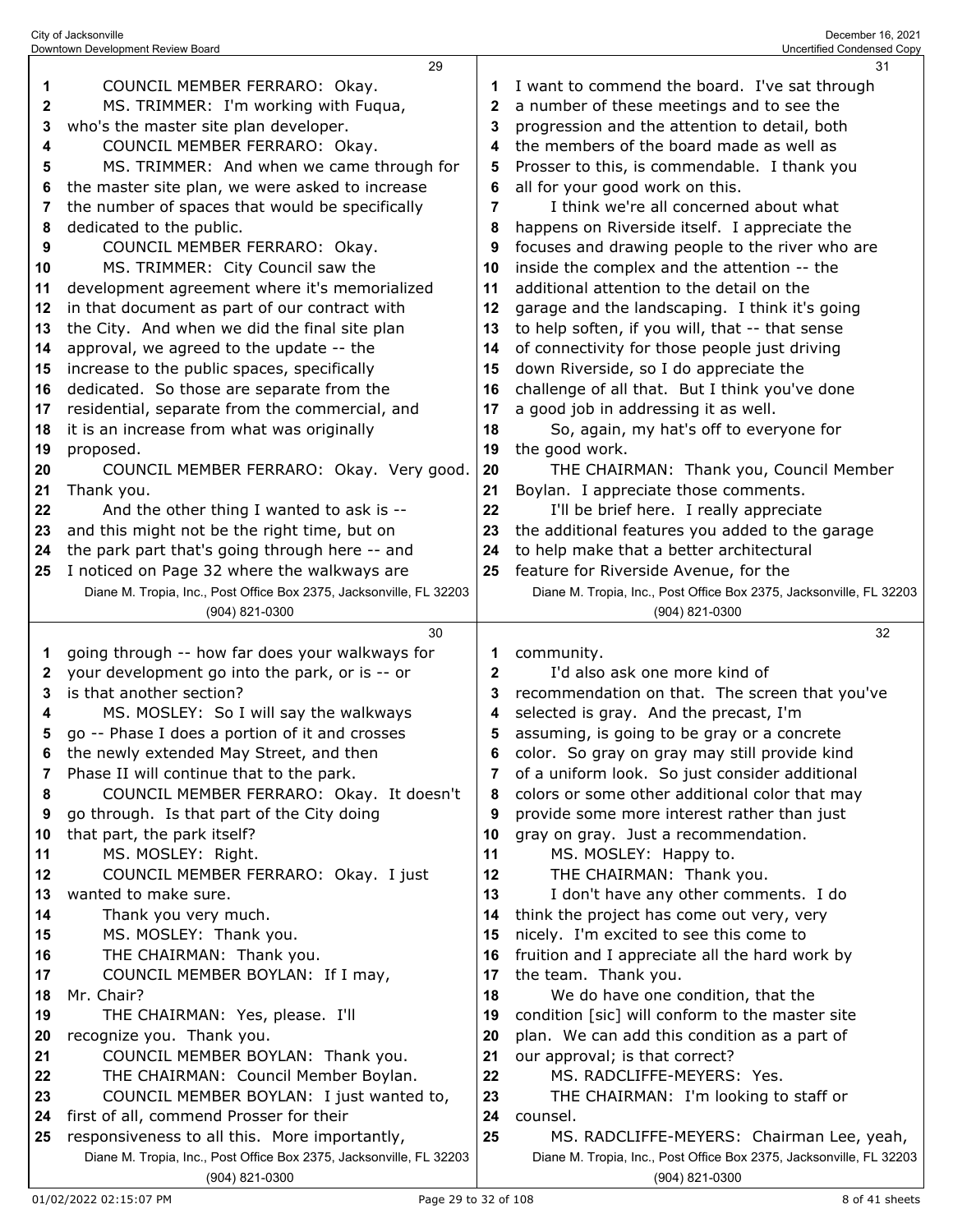|    | 33                                                                  |    | 35                                                                  |
|----|---------------------------------------------------------------------|----|---------------------------------------------------------------------|
| 1  | the condition is part of your approval.                             |    | request is to place an electronic changing                          |
| 2  | THE CHAIRMAN: We don't have to go through                           | 2  | message device on this nonstreet frontage wall.                     |
| 3  | that separately?                                                    | 3  | Just a little bit of information regarding                          |
| 4  | MS. RADCLIFFE-MEYERS: Correct.                                      | 4  | an electronic changing message device sign.                         |
| 5  | THE CHAIRMAN: Thank you.                                            | 5  | Per the ordinance, it means any sign with fixed                     |
| 6  | So if there's no other comments by the                              | 6  | boundaries, frames or edges, visible from a                         |
| 7  | board, I'll take a motion.                                          | 7  | public right-of-way or approved public street                       |
| 8  | BOARD MEMBER LORETTA: I'll make a motion                            | 8  | that either, one, displays a verbal or a                            |
|    | for approval with one staff condition.                              | 9  | numerical message that scrolls from left to                         |
| 9  |                                                                     |    |                                                                     |
| 10 | BOARD MEMBER DURDEN: Second.                                        | 10 | right for no more than eight seconds with an                        |
| 11 | THE CHAIRMAN: Great. We have a motion by                            | 11 | eight-second break between messages with all                        |
| 12 | Mr. Loretta with the following condition, that                      | 12 | other portions of the sign static and                               |
| 13 | the site plan will conform to the master site                       | 13 | unchanging; or two, changes electronically                          |
| 14 | plan. We have a second by Ms. Durden.                               | 14 | under the following conditions: The entire                          |
| 15 | All those in favor, please say aye.                                 | 15 | portion of the sign that can change shall be                        |
| 16 | BOARD MEMBERS: Aye.                                                 | 16 | static and unchanging for at least eight                            |
| 17 | THE CHAIRMAN: Any opposed?                                          | 17 | seconds. The time to completely change the                          |
| 18 | BOARD MEMBERS: (No response.)                                       | 18 | entire portion of the sign that can change is a                     |
| 19 | THE CHAIRMAN: Thank you. The motion                                 | 19 | maximum of one second. The change shall occur                       |
| 20 | carries.                                                            | 20 | simultaneously for the entire portion of the                        |
| 21 | MS. MOSLEY: Thank you so much.                                      | 21 | sign that can change and there should be a                          |
| 22 | THE CHAIRMAN: We'll move on to Item C,                              | 22 | default design that will ensure no flashing,                        |
| 23 | DDRB 2021-020, LaVilla Center, special sign                         | 23 | intermittent message, or any other apparent                         |
| 24 | exception.                                                          | 24 | movement that is displayed should a malfunction                     |
| 25 | Ms. Radcliff-Meyers, could we have a staff                          | 25 | occur.                                                              |
|    | Diane M. Tropia, Inc., Post Office Box 2375, Jacksonville, FL 32203 |    | Diane M. Tropia, Inc., Post Office Box 2375, Jacksonville, FL 32203 |
|    | (904) 821-0300                                                      |    | (904) 821-0300                                                      |
|    |                                                                     |    |                                                                     |
|    |                                                                     |    | 36                                                                  |
|    | 34                                                                  |    |                                                                     |
| 1  | report, please?                                                     | 1  | The reason that I wanted to bring that up                           |
| 2  | MS. RADCLIFFE-MEYERS: Thank you, Chairman                           | 2  | is because animated signs are not allowed in                        |
| 3  | Lee.                                                                | 3  | any Downtown Overlay zone or any district, so                       |
| 4  | So I'll be providing the staff report for                           | 4  | this is not an animated sign, and that's why                        |
| 5  | the LaVilla Center special sign exception.                          | 5  | the regulation requires that the sign is static                     |
|    | DDRB application 2021-020 seeks approval                            | ĥ  | for at least eight seconds and then changes                         |
| 7  | for a special sign exception to allow for one                       | 7  | with a one-second timing.                                           |
| 8  | 24-square-foot electronic changing message                          | 8  | So as seen here, there are electronic                               |
| 9  | device sign on a nonstreet frontage wall. The                       | 9  | changing message device signs found within the                      |
| 10 | site is bounded to the north by a vacant lot                        | 10 | Downtown Overlay zone. The proposed sign would                      |
| 11 | and State Street, to the east by a vacant lot,                      | 11 | be similar to these signs and would be                              |
| 12 | to the south by West Union Street, and to the                       | 12 | regulated under the same requirements.                              |
| 13 | west by a vacant lot and Broad Street.                              | 13 | Based on this information, the Downtown                             |
| 14 | As seen on the vicinity map, the                                    | 14 | Development Review Board staff recommends                           |
| 15 | west-facing wall of the building is not located                     | 15 | approval of DDRB application 2021-020 for a                         |
| 16 | on the street frontage. The building wall is                        | 16 | special sign exception to the Downtown Overlay                      |
| 17 | facing a surface parking lot and a vacant lot.                      | 17 | District to allow for one electronic changing                       |
| 18 | However, the signage is proposed on this wall                       | 18 | message device sign on a nonstreet frontage                         |
| 19 | because it provides better visibility for the                       | 19 | wall totaling 24 square feet.                                       |
| 20 | business.                                                           | 20 | That concludes the staff report and staff                           |
| 21 | Per the ordinance, each building is                                 | 21 | is available for questions.                                         |
| 22 | allowed one building identification sign per                        | 22 | Thank you.                                                          |
| 23 | side of street frontage. Since this wall does                       | 23 | THE CHAIRMAN: Thank you,                                            |
| 24 | not face the street, a special sign exception                       | 24 | Ms. Radcliff-Meyers.                                                |
| 25 | must be reviewed and approved by DDRB. The                          | 25 | Could I have the applicant, Randy Taylor,                           |
|    | Diane M. Tropia, Inc., Post Office Box 2375, Jacksonville, FL 32203 |    | Diane M. Tropia, Inc., Post Office Box 2375, Jacksonville, FL 32203 |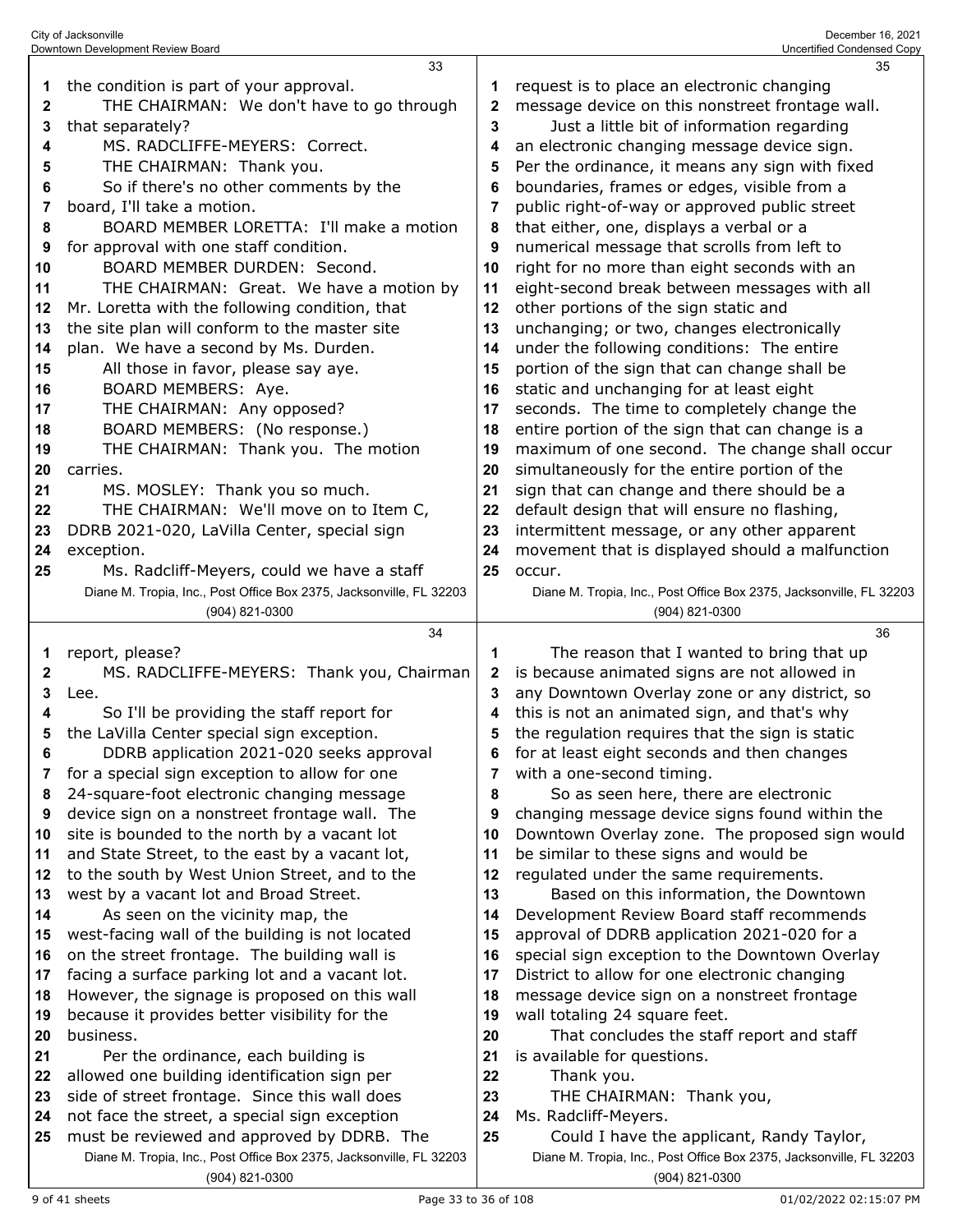|    | 37                                                                                       |        | 39                                                                                    |
|----|------------------------------------------------------------------------------------------|--------|---------------------------------------------------------------------------------------|
| 1  | please provide the applicant presentation?                                               | 1      | is what the sign does.                                                                |
| 2  | (Mr. Taylor approaches the podium.)                                                      | 2      | So that's really what they're looking for.                                            |
| 3  | MR. TAYLOR: Yes. Good afternoon.                                                         | 3      | It's -- like I say, it's right -- it's in line                                        |
| 4  | Randy Taylor, 4162 St. Augustine Road,                                                   | 4      | with everything else that's been done down                                            |
| 5  | Jacksonville, Florida.                                                                   | 5      | there, and that's what they're looking to do,                                         |
| 6  | Yes. This is for a veterans center.                                                      | 6      | and that's the intent of the sign.                                                    |
| 7  | Mostly this sign is really going to be used for                                          | 7      | THE CHAIRMAN: Thank you, Mr. Taylor. I                                                |
| 8  | more informational and -- letting them know                                              | 8      | appreciate that.                                                                      |
| 9  | about VA loans; food drives; most of all, VA                                             | 9      | Mr. Chisholm, are there any public                                                    |
| 10 | health benefits; things like that.                                                       | 10     | comments?                                                                             |
| 11 | Being placed on that particular side of                                                  | 11     | MR. CHISHOLM: We have one person with                                                 |
| 12 | the building, it catches the traffic on West                                             | 12     | their hand raised on Zoom.                                                            |
| 13 | Union and it also catches Broad Street. There                                            | 13     | Nancy Powell, you will have three minutes                                             |
| 14 | is a small vacant lot to the left of it,                                                 | 14     | to speak. If you will state your name and                                             |
| 15 | which -- that's what gives us the condition                                              | 15     | address for the record.                                                               |
| 16 | that we're in because it's not facing the road,                                          | 16     | ZOOM MEMBER: Nancy Powell, 1848 Challen                                               |
| 17 | but it actually is facing a road.                                                        | 17     | Avenue, Jacksonville, Florida 32205.                                                  |
| 18 | The property in question there was -- it's                                               | 18     | I'm the executive director of Scenic                                                  |
| 19 | a small piece of property that was bought in                                             | 19     | Jacksonville. And as you may know, Scenic                                             |
| 20 | 1995, so I don't know if anything would ever go                                          | 20     | Jacksonville was instrumental in the sign                                             |
| 21 | there, but it does give them the visibility at                                           | 21     | ordinances that have been in place, especially,                                       |
|    |                                                                                          |        | you know, digital billboards and other types of                                       |
| 22 | this point in time to put the messages out for                                           | 22     |                                                                                       |
| 23 | the VA and all the benefits that they can get.                                           | 23     | things.                                                                               |
| 24 | And the sign itself -- typically, in these                                               | 24     | So my request here would be that this not                                             |
| 25 | areas you get one square foot per linear foot                                            | 25     | be used for advertising purposes of anything                                          |
|    | Diane M. Tropia, Inc., Post Office Box 2375, Jacksonville, FL 32203                      |        | Diane M. Tropia, Inc., Post Office Box 2375, Jacksonville, FL 32203                   |
|    | (904) 821-0300                                                                           |        | (904) 821-0300                                                                        |
|    | 38                                                                                       |        | 40<br>other than what's at the veterans center. As                                    |
| 1  | of building facing that side of the street.<br>This is a 50-foot-long building and we're | 1      |                                                                                       |
| 2  | actually only asking for half of that. So the                                            | 2<br>3 | he said, it's informational.<br>I do have some concerns about precedent as            |
| 3  |                                                                                          | 4      |                                                                                       |
|    |                                                                                          |        |                                                                                       |
| 4  | sign is 24. If this was a legit,                                                         |        | to -- if this type of electronic changing                                             |
| 5  | on-the-street, we could go for a 50-square-foot                                          | 5      | billboard would be used in a number of places                                         |
| 6  | sign, which would be like a 5-by-10, but this                                            | 6      | downtown. I think that could be something that                                        |
| 7  | is only a 4-by-6.                                                                        | 7      | the DDRB wants to think about as far as                                               |
| 8  | And that's due to the fact that it's                                                     | 8      | precedent goes.                                                                       |
| 9  | really just informational, to kind of put copy                                           | 9      | But as far as this goes, I would just say,                                            |
| 10 | up there saying we have a food drive or we have                                          | 10     | can we -- can they not sell advertising through                                       |
| 11 | VA benefits or things like that for the                                                  | 11     | this medium.                                                                          |
| 12 | veterans to know that that's a place they can                                            | 12     | THE CHAIRMAN: Thank you.                                                              |
| 13 | go to get that kind of information and those                                             | 13     | Mr. Chisholm, any other public comments?                                              |
| 14 | kind of programs taken care of for them.                                                 | 14     | MR. CHISHOLM: That's all the public                                                   |
| 15 | So it's -- it falls in uniform with the                                                  | 15     | comment, Mr. Chair.                                                                   |
| 16 | other ones in the downtown area. They're most                                            | 16     | THE CHAIRMAN: Great. Thanks.                                                          |
| 17 | all informational; Times-Union is advertising                                            | 17     | We'll move on to board comments.                                                      |
| 18 | things that are coming in the future and, you                                            | 18     | Mr. Davisson.                                                                         |
| 19 | know, events and things like that. And the one                                           | 19     | BOARD MEMBER DAVISSON: I guess to Lori,                                               |
| 20 | for the Chamber, we did that one as well. That                                           | 20     | on our new sign ordinance, is there a lumen                                           |
| 21 | one's more information for parking and things                                            | 21     | standard, lumen maximum on signage, electronic                                        |
| 22 | like that. So it's not one of these signs                                                | 22     | signage?                                                                              |
| 23 | that's going to be glorified, throwing up all                                            | 23     | MS. RADCLIFFE-MEYERS: Board Member                                                    |
| 24 | kinds of wild pictures and things like that.                                             | 24     | Davisson, through the Chair, so, again, under                                         |
| 25 | It's really more so for information purposes,                                            | 25     | our ordinance, under the Downtown Overlay, we                                         |
|    | Diane M. Tropia, Inc., Post Office Box 2375, Jacksonville, FL 32203<br>(904) 821-0300    |        | Diane M. Tropia, Inc., Post Office Box 2375, Jacksonville, FL 32203<br>(904) 821-0300 |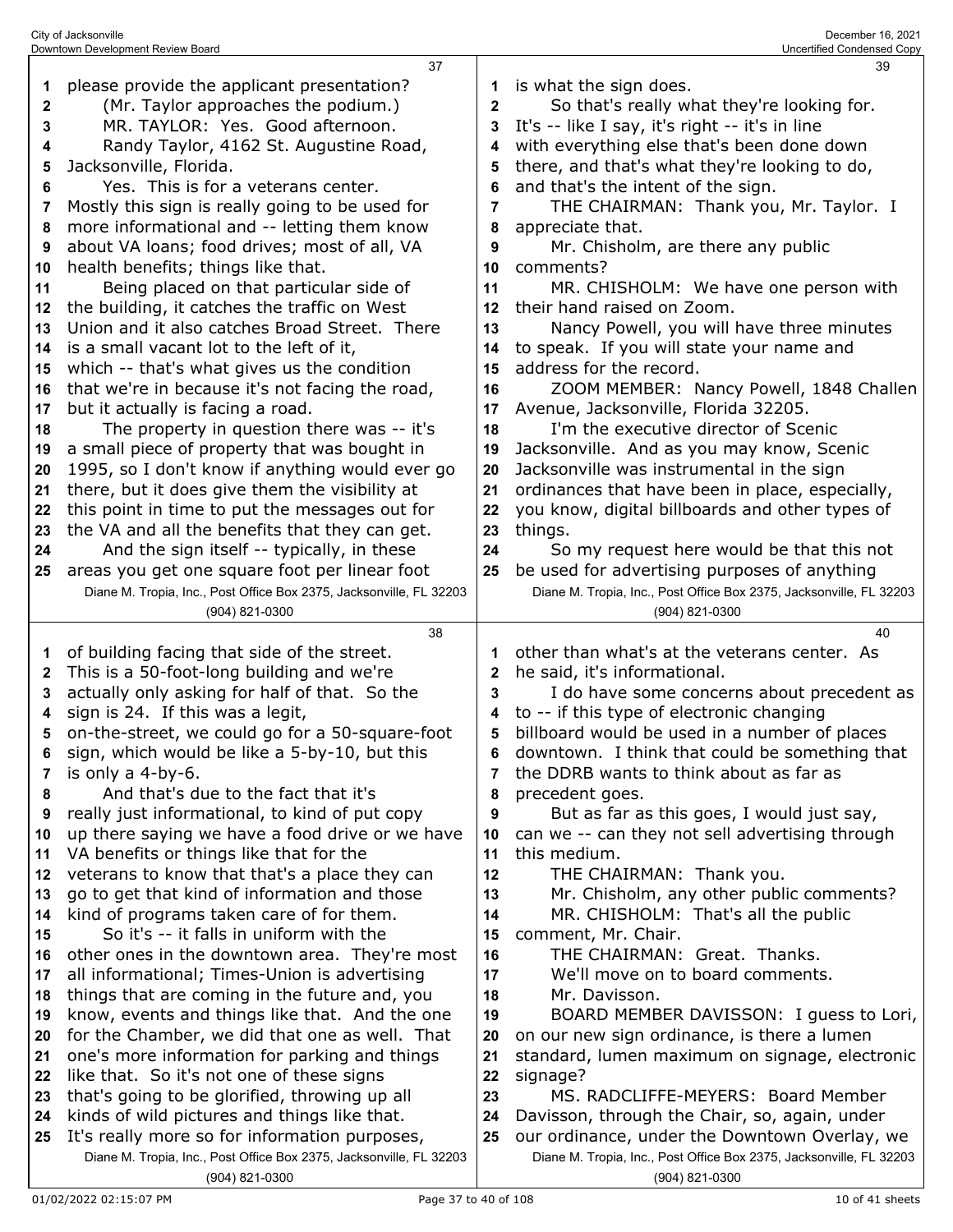|    | 41                                                                  |             | 43                                                                                          |
|----|---------------------------------------------------------------------|-------------|---------------------------------------------------------------------------------------------|
| 1  | don't have a lumen output requirement, but what                     | 1           | BOARD MEMBER SCHILLING: Thank you,                                                          |
| 2  | regulates the lumen output, especially which                        | 2           | Mr. Chairman.                                                                               |
| 3  | would regulate this sign as well, is under the                      | 3           | And through the Chair to                                                                    |
| 4  | Building Code. And so under the Building Code,                      | 4           | Ms. Radcliff-Meyers, I think that that was a                                                |
| 5  | Section 326.104, a sign that exceeds the                            | 5           | good public comment from Ms. Powell. Is there                                               |
| 6  | following is prohibited, contains lighting                          | 6           | anything in the code that would prohibit what's                                             |
| 7  | which includes illuminations that produce glare                     | 7           | on -- what's displayed as far as -- because I'm                                             |
| 8  | to vehicular traffic or electric incandescent                       | 8           | okay with the sign, and my expectation would be                                             |
| 9  | bulbs with a rating exceeding 40 percent of the                     | 9           | that the things that are displayed on it are                                                |
|    |                                                                     |             |                                                                                             |
| 10 | lumen output of a 100-watt clear bulb, with the                     | 10          | related to the center. I would hope I wouldn't                                              |
| 11 | lighting located less than 20 feet above the                        | 11          | be driving down the street and, like, seeing an                                             |
| 12 | ground surface, which this will be captured by                      | 12          | ad for an attorney or something on this sign --                                             |
| 13 | that. So that's regulated per the Building                          | 13          | well, as an example.                                                                        |
| 14 | Code. They would have to maintain a lumen                           | 14          | So is there anything in the code that                                                       |
| 15 | output of less than that.                                           | 15          | would help enforce that, that this would be for                                             |
| 16 | BOARD MEMBER DAVISSON: Yeah, I guess my                             | 16          | information related to the center? That would                                               |
| 17 | comments aren't so much on this project. I                          | 17          | be my only concern.                                                                         |
| 18 | don't really take exception to it on a small                        | 18          | MS, RADCLIFFE-MEYERS: Board Member                                                          |
| 19 | scale like this, especially up at State and                         | 19          | Schilling, through the Chair, there is -- that                                              |
| 20 | Union Street, but, you know, the precedent that                     | 20          | would be considered an off-site sign, the                                                   |
| 21 | electronic signage has -- and it can be                             | 21          | minute that they started advertising something                                              |
| 22 | glaring, overwhelming, and, you know, you get                       | 22          | that's not on the site, like an attorney or                                                 |
| 23 | into a whole conversation -- you know, is a                         | 23          | something happening. So that is regulated by                                                |
| 24 | sign, a billboard, the same thing as an                             | 24          | the code. Off-site signs are not allowed.                                                   |
| 25 | electronic sign? And that's my only comment.                        | 25          | BOARD MEMBER SCHILLING: Great. Okay.                                                        |
|    | Diane M. Tropia, Inc., Post Office Box 2375, Jacksonville, FL 32203 |             | Diane M. Tropia, Inc., Post Office Box 2375, Jacksonville, FL 32203                         |
|    | (904) 821-0300                                                      |             | (904) 821-0300                                                                              |
|    | 42                                                                  |             | 44                                                                                          |
|    |                                                                     |             |                                                                                             |
| 1  | MR. TAYLOR: If I may, just FYI, the newer                           | 1           | Thank you very much.                                                                        |
| 2  | signs, these electronic message boards, they                        | $\mathbf 2$ | I have no further comment.                                                                  |
| 3  | have an automatic dimming feature on them these                     | 3           | THE CHAIRMAN: Thank you.                                                                    |
| 4  | days. The boards that I sell do. And what                           | 4           | Ms. Durden.                                                                                 |
| 5  | that means is at nighttime, obviously, if you                       | 5           | BOARD MEMBER DURDEN: Thank you,                                                             |
| 6  | had the same brightness you had during the day,                     | 6           | Mr. Chairman.                                                                               |
| 7  | that thing would be, like, wow, that thing is                       | 7           | Well, I have to tell you, I'm -- I can't                                                    |
| 8  | super bright, but these have dimming features                       | 8           | get behind this sign. I just think that -- for                                              |
| 9  | automatically built into them.                                      | 9           | a few reasons. First, I don't think it is                                                   |
| 10 | So the daytime it has to be brighter                                | 10          | similar to the other signs that are referenced                                              |
| 11 | because you have the sun shining on it, so you                      | 11          | in the staff report. You know, those signs,                                                 |
| 12 | have to be able to read the message without                         | 12          | like at the Performing Arts Center, there's a                                               |
| 13 | glare. As it gets dawn and it gets dusk, I                          | 13          | reason that those signs can be changed because                                              |
| 14 | mean, and -- and it does get darker, the lights                     | 14          | the show that's going to be there is going to                                               |
| 15 | dim down and change to that so it's not, you                        | 15          | be different. So, to me, it's not similar to                                                |
| 16 | know, bright right in your face.                                    | 16          | that.                                                                                       |
| 17 | So these newer ones, they are designed to                           | 17          | I'm very concerned about the idea of                                                        |
| 18 | accommodate day/night so that you're not                            | 18          | having a sign -- first off, it's lit, and you                                               |
| 19 | getting bright, bright lights at night. It                          | 19          | have heard that -- you know, I'm always                                                     |
| 20 | does dim itself down so you get the same kind                       | 20          | concerned about the lumens. And that was a                                                  |
| 21 | of brightness you would during the day as you                       | 21          |                                                                                             |
| 22 | would at night.                                                     | 22          | good explanation that you gave.<br>I'm very concerned that -- about the                     |
| 23 | BOARD MEMBER DAVISSON: Thank you.                                   | 23          | lumens for these interior-lit signs, but now                                                |
| 24 |                                                                     | 24          |                                                                                             |
| 25 | THE CHAIRMAN: Thank you, Mr. Davisson.<br>Mr. Schilling.            | 25          | we're adding one that's going to change the<br>message, and I just don't think that that is |
|    | Diane M. Tropia, Inc., Post Office Box 2375, Jacksonville, FL 32203 |             | Diane M. Tropia, Inc., Post Office Box 2375, Jacksonville, FL 32203                         |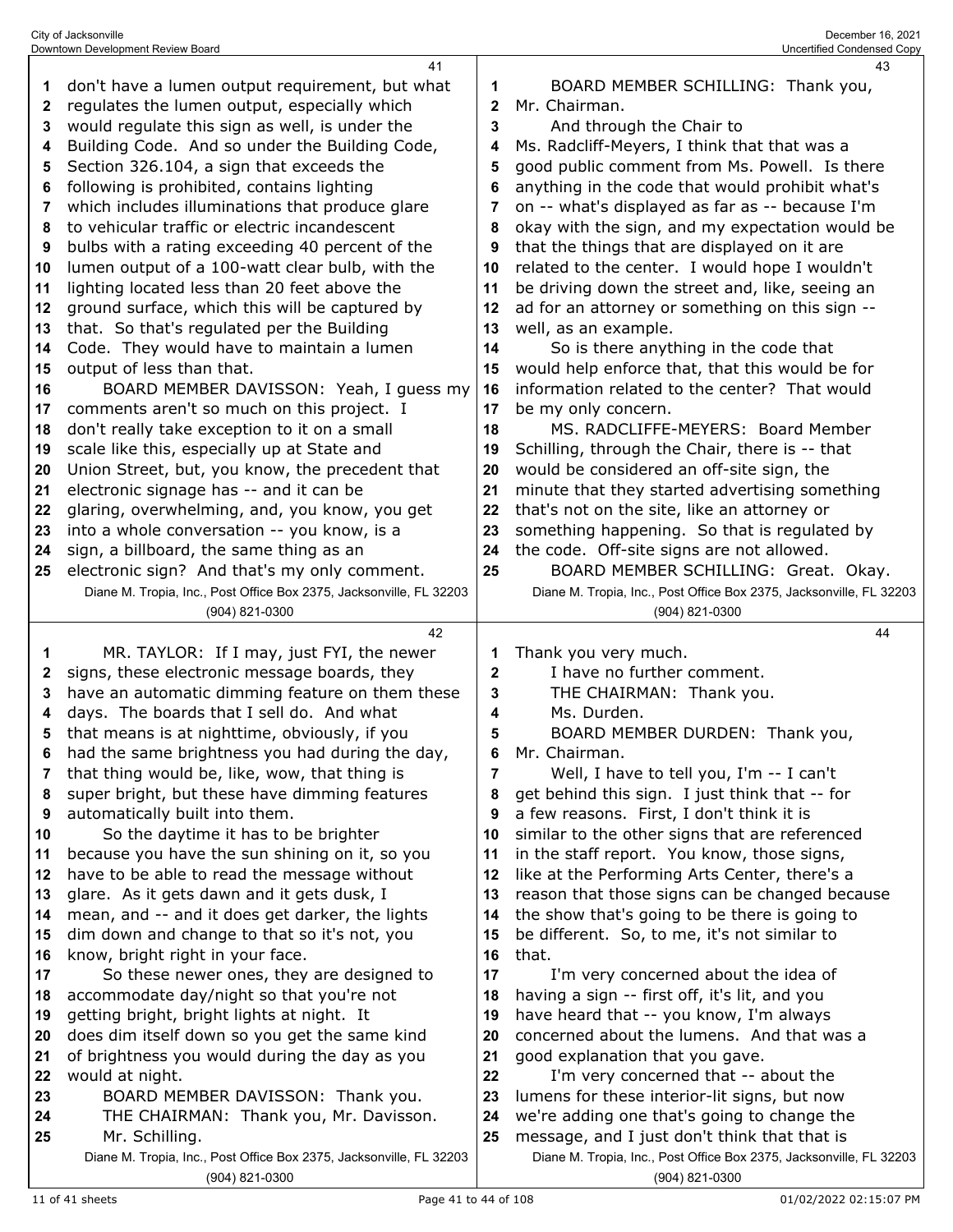|              | 45                                                                                    |                | 47                                                                                    |
|--------------|---------------------------------------------------------------------------------------|----------------|---------------------------------------------------------------------------------------|
| 1            | following in the -- you know, the spirit of the                                       | 1              | what their business does. They can't put up                                           |
| $\mathbf{2}$ | sign regulations.                                                                     | 2              | their neighbor's business or the guy next to                                          |
| 3            | I have some concern about -- that the sign                                            | 3              | them or the guy down the street. That's not                                           |
| 4            | approval could run with the property. And that                                        | 4              | allowed. That's, as she mentioned, an                                                 |
| 5            | then -- if the property is sold sometime in the                                       | 5              | off-site, nonconforming sign, so that wouldn't                                        |
| 6            | future, that it will be a whole different user.                                       | 6              | happen.                                                                               |
| 7            | You know, I -- you know, it does make a                                               | 7              | You know, the other signs -- there are                                                |
| 8            | difference.                                                                           | 8              | signs like the parking garage sign for the                                            |
| 9            | You know, and my heart, of course, is with                                            | 9              | Chamber. That doesn't really list events and                                          |
| 10           | the VA and everything that you do. You know,                                          | 10             | things. That's just informational. This is                                            |
| 11           | it's a major part of my life growing up, but I                                        | 11             | basically the same thing. It's telling -- they                                        |
| 12           | just don't see the need for the changes in the                                        | 12             | have dedication ceremonies for veterans and                                           |
| 13           | messages. And, you know, the core nature of                                           | 13             | things that they want to get out to the public,                                       |
| 14           | those others where the message does change is                                         | 14             | the food drives, which are very important, I                                          |
| 15           | extremely different from -- from what you --                                          | 15             | think, to the city.                                                                   |
| 16           | from what the VA, I think, would be doing.                                            | 16             | You know, I would agree a hundred percent                                             |
| 17           | I totally agree with the no advertising.                                              | 17             | with you if this was something for a -- some                                          |
|              |                                                                                       | 18             |                                                                                       |
| 18           | I agree that there shouldn't be any pictures,                                         |                | kind of a dental company or a lawyer that's                                           |
| 19           | lettering, other comments that my fellow board                                        | 19             | advertising, but this is more for the -- it's                                         |
| 20           | members have made. But even with that, I just                                         | 20             | for the community, I think. And it's to help                                          |
| 21           | don't think this is the right location to have                                        | 21             | people know that these things are available and                                       |
| 22           | a sign changing on a regular basis. I think it                                        | 22             | the help is available for the people. And I                                           |
| 23           | does start a precedent.                                                               | 23             | think it's a big benefit.                                                             |
| 24           | I have voted against at least one other                                               | 24             | And, you know, with -- like I say, this                                               |
| 25           | sign that I can remember being on the board,                                          | 25             | whole industry is changing. And I know we                                             |
|              | Diane M. Tropia, Inc., Post Office Box 2375, Jacksonville, FL 32203                   |                | Diane M. Tropia, Inc., Post Office Box 2375, Jacksonville, FL 32203                   |
|              | (904) 821-0300                                                                        |                | (904) 821-0300                                                                        |
|              |                                                                                       |                |                                                                                       |
|              | 46                                                                                    |                | 48                                                                                    |
| 1            | and I just have to tell you that this is one --                                       | 1              | don't want, you know, all these flashing signs                                        |
| 2            | I just can't support the change. If it was a                                          | $\mathbf{2}$   | and such downtown. And I agree, there's a lot                                         |
| 3            | regular -- just a sign, and even if it had                                            | 3              | of signs I wouldn't approve either, but in the                                        |
| 4            | internal illumination, but it's the fact of the                                       | 4              | respect -- when it's for doing something good                                         |
| 5            | changing message that I -- I just can't support                                       | 5              | for the community and such, I would have to                                           |
| 6            | that.                                                                                 | 6              | take a different side on that and that's why                                          |
| 7            | MR. TAYLOR: If I may, I'd just like to                                                | $\overline{7}$ | I'm here in front of you. If this was for                                             |
| 8            | comment on a couple of those things.                                                  | 8              | somebody else, I wouldn't put my heart into it,                                       |
| 9            | One, the lumens can be regulated in these                                             | 9              | but I'm just thinking this is really something                                        |
| 10           | signs. So you can dictate how bright the                                              | 10             | that really benefits.                                                                 |
| 11           | lumens and such could be. These are very                                              | 11             | And it's not offensive. I mean, it's a                                                |
| 12           | high-tech signs these days. The technology has                                        | 12             | 4-by-6 sign, which is half of what it could be.                                       |
| 13           | come a long way, just like when plasma TVs                                            | 13             | It's not going to have pictures and all kinds                                         |
| 14           | first came out, look at what we can do now.                                           | 14             | of flashing things up there. It's really just                                         |
| 15           | So, I mean, it is the way of the future. I                                            | 15             | to put a dedication. They probably won't even                                         |
| 16           | understand where you're coming from and I                                             | 16             | use it to the extent of changing every eight                                          |
| 17           | appreciate that.                                                                      | 17             | seconds because people are going to miss the                                          |
| 18           | You know, as far as advertising -- I                                                  | 18             | message.                                                                              |
| 19           | wanted to touch base, where you talked about                                          | 19             | If they're going to have a food drive                                                 |
| 20           | the code. We don't want advertising for an                                            | 20             | that's going to be on a certain date at a                                             |
| 21           | attorney or something like that there. That's                                         | 21             | certain time, they're going to get that message                                       |
| 22           | not allowed on any sign in any district                                               | 22             | out there and leave that running so people can                                        |
| 23           | anywhere in the city. It's basically if you                                           | 23             | see that going to work, coming home from work,                                        |
| 24           | have a sign -- and anybody that has one of                                            | 24             | and things like that, so --                                                           |
| 25           | these signs, they're only allowed to put up                                           | 25             | THE CHAIRMAN: Thank you, Mr. Taylor.                                                  |
|              | Diane M. Tropia, Inc., Post Office Box 2375, Jacksonville, FL 32203<br>(904) 821-0300 |                | Diane M. Tropia, Inc., Post Office Box 2375, Jacksonville, FL 32203<br>(904) 821-0300 |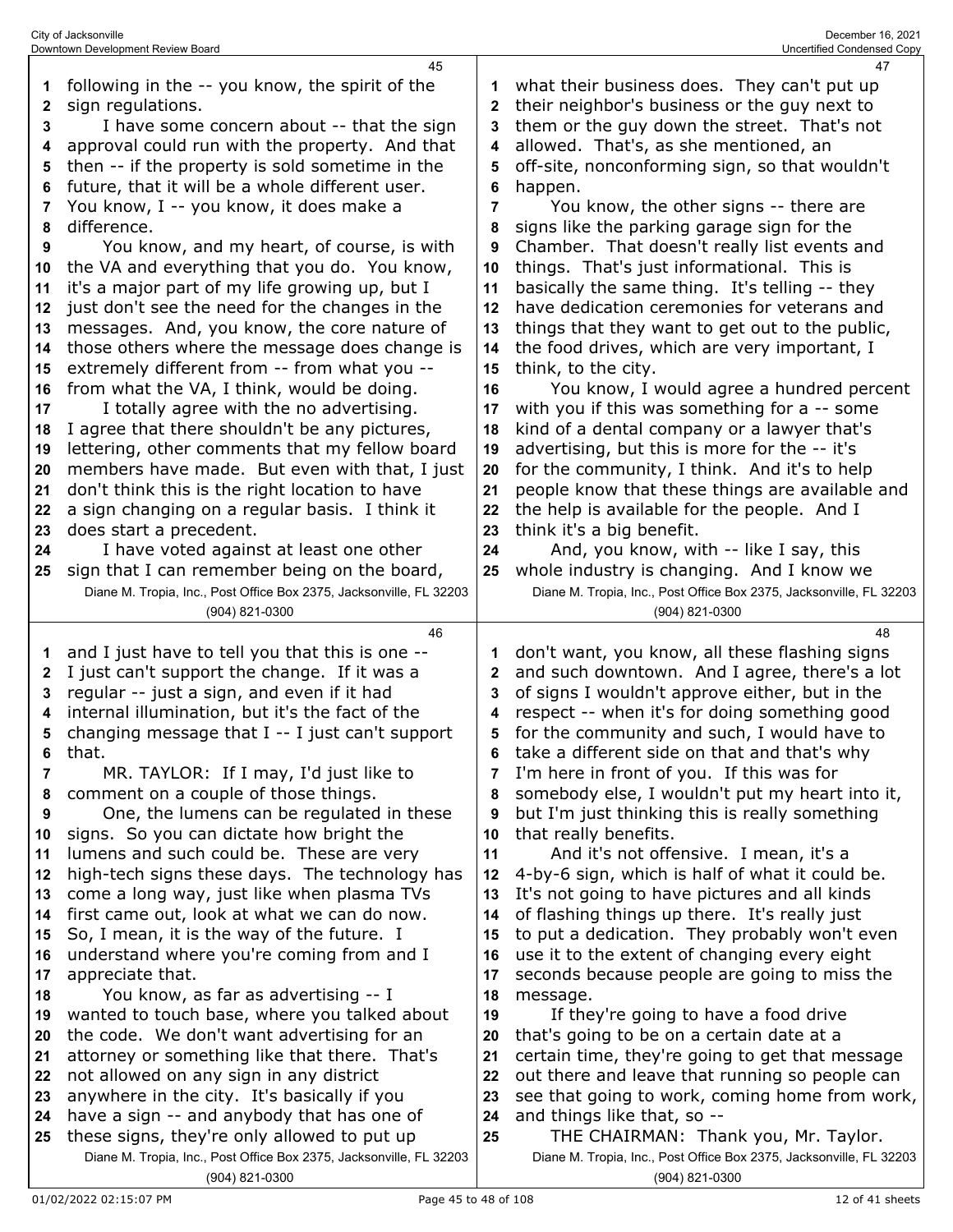|                                                                                                                               | Downtown Development Review Board                                                                                                                                                                                                                                                                                                                                                                                                                                                                                                                                                                                                                                                                                                                                                                                                                                                                                                                                                        |                                                                                                                | Uncertified Condensed Copy                                                                                                                                                                                                                                                                                                                                                                                                                                                                                                                                                                                                                                                                                                                                                                                                                                                                                                                                                                                                                  |
|-------------------------------------------------------------------------------------------------------------------------------|------------------------------------------------------------------------------------------------------------------------------------------------------------------------------------------------------------------------------------------------------------------------------------------------------------------------------------------------------------------------------------------------------------------------------------------------------------------------------------------------------------------------------------------------------------------------------------------------------------------------------------------------------------------------------------------------------------------------------------------------------------------------------------------------------------------------------------------------------------------------------------------------------------------------------------------------------------------------------------------|----------------------------------------------------------------------------------------------------------------|---------------------------------------------------------------------------------------------------------------------------------------------------------------------------------------------------------------------------------------------------------------------------------------------------------------------------------------------------------------------------------------------------------------------------------------------------------------------------------------------------------------------------------------------------------------------------------------------------------------------------------------------------------------------------------------------------------------------------------------------------------------------------------------------------------------------------------------------------------------------------------------------------------------------------------------------------------------------------------------------------------------------------------------------|
| 1<br>2<br>3<br>4<br>5<br>6<br>7<br>8<br>9<br>10<br>11<br>12<br>13<br>14<br>15<br>16<br>17<br>18<br>19<br>20<br>21<br>22<br>23 | 49<br>Let me let the other board members<br>comment, please. Thank you.<br>MR. TAYLOR: Okay. Sorry.<br>BOARD MEMBER DURDEN: May I have some<br>follow-up?<br>THE CHAIRMAN: Okay. Ms. Durden.<br>BOARD MEMBER DURDEN: Okay. Thanks.<br>To the staff and maybe to Ms. Grandin, is<br>there -- could it be a condition that the sign<br>could -- if there was a different user, other<br>than the VA, could that be a condition that<br>this sign could not be automatically used by a<br>future owner or a future user? Is that a<br>permissible condition that we could add?<br>MS. GRANDIN: I was just looking that up,<br>Ms. Durden. I believe that it can. I'm going<br>to check that really quickly while you guys are<br>discussing it a little bit more, but I believe<br>that you can do that.<br>BOARD MEMBER DURDEN: Okay. And then --<br>because I do appreciate what you're saying<br>about the current user. Is there also --<br>because I heard you say you're not going to | 2<br>3<br>4<br>5<br>8<br>9<br>10<br>11<br>12<br>13<br>14<br>15<br>16<br>17<br>18<br>19<br>20<br>21<br>22<br>23 | 51<br>understand why staff is recommending approval.<br>Can you help me understand a little bit<br>further?<br>I mean, I -- and then once I'm done with<br>that, I'm going to ask the applicant because --<br>I mean, I hear food drive, food events. I<br>mean, is -- food drive, does that mean people<br>are coming to this facility to get food or is<br>that a food drive at another location? So then<br>it's like -- it's still off-site advertising<br>then.<br>So, I mean, it's just -- I don't<br>understand why we're approving this or why this<br>has even been able to have been brought<br>forward, candidly. I'm just -- I really need<br>some help from staff to understand why we<br>should even remotely approve it. And then I'll<br>let the applicant answer my question.<br>MS, RADCLIFFE-MEYERS: Board Member<br>Loretta, through the Chair, the way that the<br>staff looked at it, we looked at it, first and<br>foremost, that it was a sign -- the reason that<br>we brought it to you was that it was a sign on |
| 24                                                                                                                            | change the message every eight seconds. Is                                                                                                                                                                                                                                                                                                                                                                                                                                                                                                                                                                                                                                                                                                                                                                                                                                                                                                                                               | 24                                                                                                             | a nonstreet frontage wall. We looked at that,                                                                                                                                                                                                                                                                                                                                                                                                                                                                                                                                                                                                                                                                                                                                                                                                                                                                                                                                                                                               |
| 25                                                                                                                            | there a -- is there a time frame, like once a                                                                                                                                                                                                                                                                                                                                                                                                                                                                                                                                                                                                                                                                                                                                                                                                                                                                                                                                            | 25                                                                                                             | first of all.                                                                                                                                                                                                                                                                                                                                                                                                                                                                                                                                                                                                                                                                                                                                                                                                                                                                                                                                                                                                                               |
|                                                                                                                               | Diane M. Tropia, Inc., Post Office Box 2375, Jacksonville, FL 32203<br>(904) 821-0300                                                                                                                                                                                                                                                                                                                                                                                                                                                                                                                                                                                                                                                                                                                                                                                                                                                                                                    |                                                                                                                | Diane M. Tropia, Inc., Post Office Box 2375, Jacksonville, FL 32203<br>(904) 821-0300                                                                                                                                                                                                                                                                                                                                                                                                                                                                                                                                                                                                                                                                                                                                                                                                                                                                                                                                                       |
|                                                                                                                               | 50                                                                                                                                                                                                                                                                                                                                                                                                                                                                                                                                                                                                                                                                                                                                                                                                                                                                                                                                                                                       |                                                                                                                |                                                                                                                                                                                                                                                                                                                                                                                                                                                                                                                                                                                                                                                                                                                                                                                                                                                                                                                                                                                                                                             |
| 1<br>2                                                                                                                        | day you're going to have a new message, or, you                                                                                                                                                                                                                                                                                                                                                                                                                                                                                                                                                                                                                                                                                                                                                                                                                                                                                                                                          | 1<br>2                                                                                                         | 52<br>And then we looked at the way that the                                                                                                                                                                                                                                                                                                                                                                                                                                                                                                                                                                                                                                                                                                                                                                                                                                                                                                                                                                                                |
| 3                                                                                                                             | know, is that a -- or, you know, you're not<br>going to change the message more than twice a                                                                                                                                                                                                                                                                                                                                                                                                                                                                                                                                                                                                                                                                                                                                                                                                                                                                                             | 3                                                                                                              | code reads in regards to an electronic message<br>sign and looking at what's around downtown.                                                                                                                                                                                                                                                                                                                                                                                                                                                                                                                                                                                                                                                                                                                                                                                                                                                                                                                                               |
| 4                                                                                                                             | day, or something like that? Because what I'm                                                                                                                                                                                                                                                                                                                                                                                                                                                                                                                                                                                                                                                                                                                                                                                                                                                                                                                                            | 4                                                                                                              | And you're correct, I mean, like, looking at                                                                                                                                                                                                                                                                                                                                                                                                                                                                                                                                                                                                                                                                                                                                                                                                                                                                                                                                                                                                |
| 5                                                                                                                             | really concerned about is, you know, the -- the                                                                                                                                                                                                                                                                                                                                                                                                                                                                                                                                                                                                                                                                                                                                                                                                                                                                                                                                          | 5                                                                                                              | the Times-Union center, you know, those are                                                                                                                                                                                                                                                                                                                                                                                                                                                                                                                                                                                                                                                                                                                                                                                                                                                                                                                                                                                                 |
| 6                                                                                                                             | rotating sign and, you know, there it is and                                                                                                                                                                                                                                                                                                                                                                                                                                                                                                                                                                                                                                                                                                                                                                                                                                                                                                                                             | 6                                                                                                              | specific with events happening at that. And we                                                                                                                                                                                                                                                                                                                                                                                                                                                                                                                                                                                                                                                                                                                                                                                                                                                                                                                                                                                              |
| 7                                                                                                                             | then all of a sudden eight seconds later, it --                                                                                                                                                                                                                                                                                                                                                                                                                                                                                                                                                                                                                                                                                                                                                                                                                                                                                                                                          | 7                                                                                                              | talked with the applicant and Taylor Signs                                                                                                                                                                                                                                                                                                                                                                                                                                                                                                                                                                                                                                                                                                                                                                                                                                                                                                                                                                                                  |
| 8                                                                                                                             | It's a lot of light, if you will. I'm                                                                                                                                                                                                                                                                                                                                                                                                                                                                                                                                                                                                                                                                                                                                                                                                                                                                                                                                                    | 8                                                                                                              | about, well, what exactly would be on these                                                                                                                                                                                                                                                                                                                                                                                                                                                                                                                                                                                                                                                                                                                                                                                                                                                                                                                                                                                                 |
| 9                                                                                                                             | just going to call it, you know, light                                                                                                                                                                                                                                                                                                                                                                                                                                                                                                                                                                                                                                                                                                                                                                                                                                                                                                                                                   | 9                                                                                                              | signs.                                                                                                                                                                                                                                                                                                                                                                                                                                                                                                                                                                                                                                                                                                                                                                                                                                                                                                                                                                                                                                      |
| 10<br>11                                                                                                                      | pollution or activity. Is -- would the<br>applicant consider a restriction on the number                                                                                                                                                                                                                                                                                                                                                                                                                                                                                                                                                                                                                                                                                                                                                                                                                                                                                                 | 10<br>11                                                                                                       | And they did let us know, too, that it<br>would just be, you know, giving information to                                                                                                                                                                                                                                                                                                                                                                                                                                                                                                                                                                                                                                                                                                                                                                                                                                                                                                                                                    |
| 12                                                                                                                            | of times that the sign could actually change?                                                                                                                                                                                                                                                                                                                                                                                                                                                                                                                                                                                                                                                                                                                                                                                                                                                                                                                                            | 12                                                                                                             | the veteran community about what was going on,                                                                                                                                                                                                                                                                                                                                                                                                                                                                                                                                                                                                                                                                                                                                                                                                                                                                                                                                                                                              |
| 13                                                                                                                            | And you don't have to answer me right now,                                                                                                                                                                                                                                                                                                                                                                                                                                                                                                                                                                                                                                                                                                                                                                                                                                                                                                                                               | 13                                                                                                             | that that's what this center is. The LaVilla                                                                                                                                                                                                                                                                                                                                                                                                                                                                                                                                                                                                                                                                                                                                                                                                                                                                                                                                                                                                |
| 14                                                                                                                            | but I would like you to think about that and                                                                                                                                                                                                                                                                                                                                                                                                                                                                                                                                                                                                                                                                                                                                                                                                                                                                                                                                             | 14                                                                                                             | Center is specifically for the veterans. And                                                                                                                                                                                                                                                                                                                                                                                                                                                                                                                                                                                                                                                                                                                                                                                                                                                                                                                                                                                                |
| 15                                                                                                                            | let the other board members speak. But those                                                                                                                                                                                                                                                                                                                                                                                                                                                                                                                                                                                                                                                                                                                                                                                                                                                                                                                                             | 15                                                                                                             | then it -- they would just be advertising what                                                                                                                                                                                                                                                                                                                                                                                                                                                                                                                                                                                                                                                                                                                                                                                                                                                                                                                                                                                              |
| 16<br>17                                                                                                                      | two conditions could make a difference to me,                                                                                                                                                                                                                                                                                                                                                                                                                                                                                                                                                                                                                                                                                                                                                                                                                                                                                                                                            | 16<br>17                                                                                                       | was happening for the veteran community.                                                                                                                                                                                                                                                                                                                                                                                                                                                                                                                                                                                                                                                                                                                                                                                                                                                                                                                                                                                                    |
| 18                                                                                                                            | the ownership and user, and then the number of<br>times that it could change.                                                                                                                                                                                                                                                                                                                                                                                                                                                                                                                                                                                                                                                                                                                                                                                                                                                                                                            | 18                                                                                                             | And we felt, since it was specific to that<br>and specific then to the LaVilla Center and                                                                                                                                                                                                                                                                                                                                                                                                                                                                                                                                                                                                                                                                                                                                                                                                                                                                                                                                                   |
| 19                                                                                                                            | Thank you very much, Mr. Chairman.                                                                                                                                                                                                                                                                                                                                                                                                                                                                                                                                                                                                                                                                                                                                                                                                                                                                                                                                                       | 19                                                                                                             | that we do have other signs within downtown                                                                                                                                                                                                                                                                                                                                                                                                                                                                                                                                                                                                                                                                                                                                                                                                                                                                                                                                                                                                 |
| 20                                                                                                                            | THE CHAIRMAN: Thank you, Ms. Durden.                                                                                                                                                                                                                                                                                                                                                                                                                                                                                                                                                                                                                                                                                                                                                                                                                                                                                                                                                     | 20                                                                                                             | that would be considered electronic message                                                                                                                                                                                                                                                                                                                                                                                                                                                                                                                                                                                                                                                                                                                                                                                                                                                                                                                                                                                                 |
| 21                                                                                                                            | Mr. Loretta.                                                                                                                                                                                                                                                                                                                                                                                                                                                                                                                                                                                                                                                                                                                                                                                                                                                                                                                                                                             | 21                                                                                                             | signs, and that we were told that it was not                                                                                                                                                                                                                                                                                                                                                                                                                                                                                                                                                                                                                                                                                                                                                                                                                                                                                                                                                                                                |
| 22                                                                                                                            | BOARD MEMBER LORETTA: I mean, you know,                                                                                                                                                                                                                                                                                                                                                                                                                                                                                                                                                                                                                                                                                                                                                                                                                                                                                                                                                  | 22                                                                                                             | going to be an animated sign, that it wasn't                                                                                                                                                                                                                                                                                                                                                                                                                                                                                                                                                                                                                                                                                                                                                                                                                                                                                                                                                                                                |
| 23<br>24                                                                                                                      | I'm really -- I'm confused, I think, a little                                                                                                                                                                                                                                                                                                                                                                                                                                                                                                                                                                                                                                                                                                                                                                                                                                                                                                                                            | 23                                                                                                             | going to be changing all the time, that it                                                                                                                                                                                                                                                                                                                                                                                                                                                                                                                                                                                                                                                                                                                                                                                                                                                                                                                                                                                                  |
| 25                                                                                                                            | bit about it. And I'd like to ask<br>Ms. Radcliffe-Myers -- I'm not sure I                                                                                                                                                                                                                                                                                                                                                                                                                                                                                                                                                                                                                                                                                                                                                                                                                                                                                                               | 24<br>25                                                                                                       | would still be regulated by code, as the other<br>electronic message signs, then we felt that we                                                                                                                                                                                                                                                                                                                                                                                                                                                                                                                                                                                                                                                                                                                                                                                                                                                                                                                                            |
|                                                                                                                               | Diane M. Tropia, Inc., Post Office Box 2375, Jacksonville, FL 32203                                                                                                                                                                                                                                                                                                                                                                                                                                                                                                                                                                                                                                                                                                                                                                                                                                                                                                                      |                                                                                                                | Diane M. Tropia, Inc., Post Office Box 2375, Jacksonville, FL 32203                                                                                                                                                                                                                                                                                                                                                                                                                                                                                                                                                                                                                                                                                                                                                                                                                                                                                                                                                                         |

City of Jacksonville December 16, 2021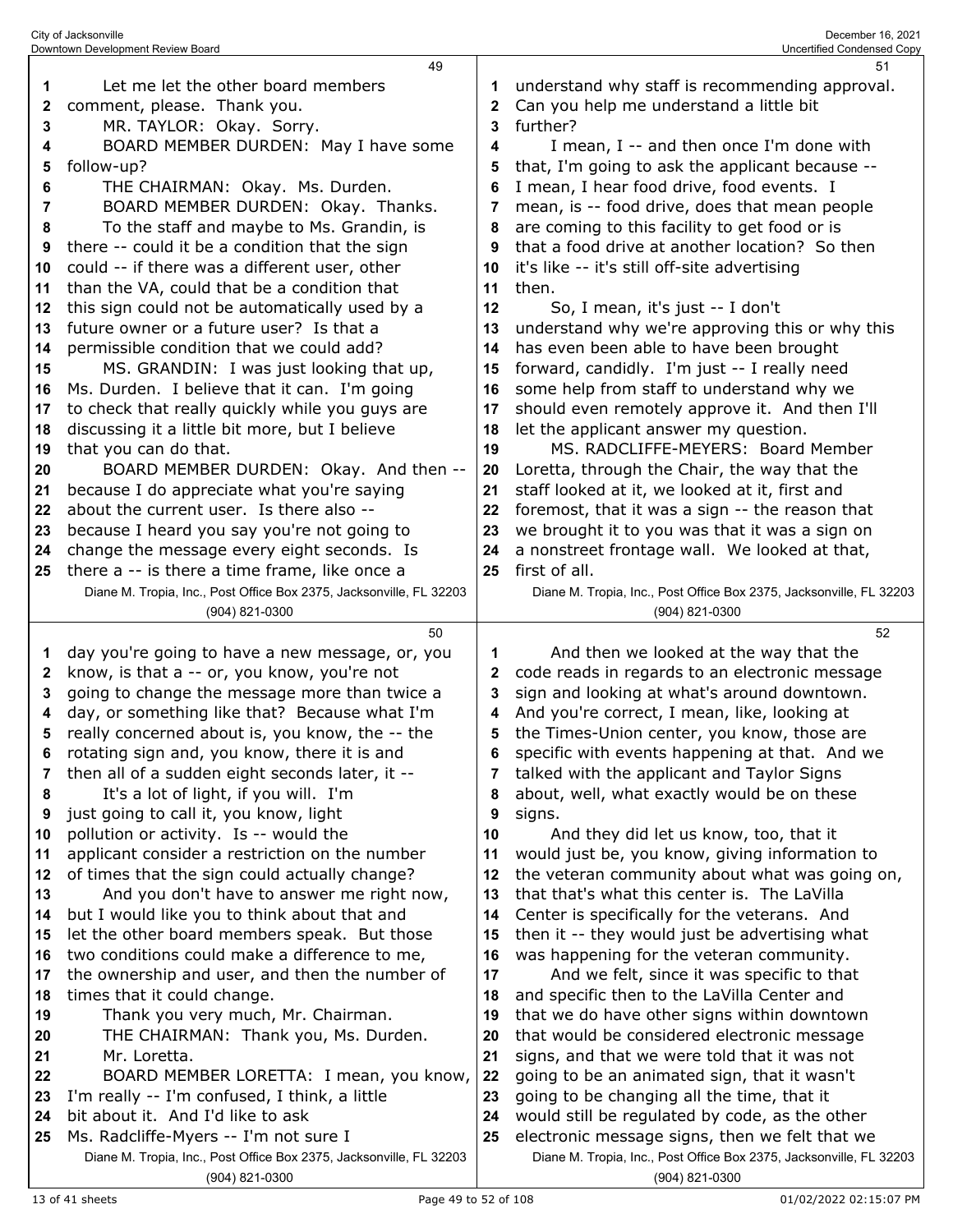|          | 53                                                                                    |          | 55                                                                                    |
|----------|---------------------------------------------------------------------------------------|----------|---------------------------------------------------------------------------------------|
| 1        | could bring it forward truly for the fact that                                        | 1        | benefit than the food drives. It's really VA                                          |
| 2        | it was because it's on a nonstreet frontage                                           | 2        | loans and things like that that are more                                              |
| 3        | wall. That's the main reason that we brought                                          | 3        | important.                                                                            |
| 4        | it forward was for that, but we also wanted to                                        | 4        | BOARD MEMBER LORETTA: Well, that's where                                              |
|          |                                                                                       |          |                                                                                       |
| 5        | have you guys look at it as well, so --                                               | 5        | I -- that's, again, where I'm -- I mean, I'm                                          |
| 6        | THE CHAIRMAN: Thank you.                                                              | 6        | almost willing to entertain putting this on                                           |
| 7        | BOARD MEMBER LORETTA: So, like -- the                                                 | 7        | hold for a month and you show me six signs of                                         |
| 8        | applicant, I'm sorry, I'm not sure of your                                            | 8        | what could possibly go there, and then maybe I                                        |
| 9        | name, but is the intent for a driver-by to see                                        | 9        | can feel more comfortable because right now I                                         |
| 10       | it or is it the intent for people coming to                                           | 10       | don't -- I don't understand it.                                                       |
| 11       | this facility to see it?                                                              | 11       | MR. TAYLOR: The content, I mean, it could                                             |
| 12       | MR. TAYLOR: Driver-by. You have two                                                   | 12       | be restricted if that's what you feel the need                                        |
| 13       | roads that it basically gets -- you can see,                                          | 13       | to do. Like I say, they're not putting up                                             |
|          |                                                                                       |          |                                                                                       |
| 14       | there's a page in there I showed you. There's                                         | 14       | other businesses. They're not doing anything                                          |
| 15       | a --                                                                                  | 15       | but trying to help the veterans by putting the                                        |
| 16       | BOARD MEMBER LORETTA: So again -- so,                                                 | 16       | message out for that community.                                                       |
| 17       | like, a food drive -- I mean, you know, maybe I                                       | 17       | So, you know, it's not going to be just                                               |
| 18       | almost want to -- I mean, this is so crazy                                            | 18       | focused on -- if it's a food drive, it will be                                        |
| 19       | because it's such a small, little, thing, but,                                        | 19       | a food drive for that location. If it's going                                         |
| 20       | like, the precedent that this could create                                            | 20       | to be VA loans, that's going to be information                                        |
| 21       | could, you know, be a horrible situation,                                             | 21       | to get in contact with them for a VA loan.                                            |
| 22       | right?                                                                                | 22       | It's really -- it's different signage than                                            |
| 23       | And so, I mean, maybe I'd almost want you                                             | 23       | I would consider advertising signage for a                                            |
|          |                                                                                       |          |                                                                                       |
| 24       | to bring me six examples of what a sign could                                         | 24       | business. It's not advertising the business;                                          |
| 25       | look like. And then, okay, now I see six                                              | 25       | it's advertising what they can do for the                                             |
|          | Diane M. Tropia, Inc., Post Office Box 2375, Jacksonville, FL 32203                   |          | Diane M. Tropia, Inc., Post Office Box 2375, Jacksonville, FL 32203                   |
|          | (904) 821-0300                                                                        |          | (904) 821-0300                                                                        |
|          |                                                                                       |          |                                                                                       |
|          | 54                                                                                    |          | 56                                                                                    |
| 1        | examples, because right now, you know, I mean,                                        | 1        | veterans in the area.                                                                 |
| 2        | there could be political advertising, all sorts                                       | 2        | And they've got great visibility from both                                            |
| 3        | of stuff kind of brought onto this site, right?                                       | 3        | Broad Street and West Union Street on that. As                                        |
| 4        |                                                                                       | 4        |                                                                                       |
|          | And so a food drive that's off site,                                                  | 5        | I mentioned, it's not a huge sign. It's 4 by                                          |
| 5        | candidly, is an off-site sign. I mean, I -- I                                         |          | 6. It's 24 square feet. They're really just                                           |
| 6        | don't understand -- that's why I'm confused,                                          | 6        | trying to get their message out to the                                                |
| 7        | because unless it's a food drive specifically                                         | 7        | community.                                                                            |
| 8        | at the LaVilla Center -- but if it's a food                                           | 8        | The messaging they put up there, if you --                                            |
| 9        | drive over in Springfield Park, then, I mean,                                         | 9        | the board feels like you want to restrict that                                        |
| 10       | it's -- it's a billboard. I think it's a                                              | 10       | in some way, we could do that. I mean, if this                                        |
| 11       | billboard. I don't --                                                                 | 11       | sign was on the actual street side, there was                                         |
| 12       | I mean, my question would be, why not just                                            | 12       | no parcel in front of it, they would be able to                                       |
| 13       | have some sort of little push pin text? And,                                          | 13       | do whatever they want to do. It's a matter                                            |
| 14       | yeah, you're not going to be able to see it                                           | 14       | $of -$                                                                                |
| 15       | from the street, but at least your visitors or                                        | 15       | BOARD MEMBER LORETTA: Well, that's a                                                  |
| 16       | users will be able to see it. I mean, I -- I                                          | 16       | question. So if it was on the street, would                                           |
|          |                                                                                       | 17       |                                                                                       |
| 17<br>18 | hate to say it. I just don't understand -- I                                          |          | they be able to have a television on the front                                        |
|          | don't understand why we would be approving                                            | 18<br>19 | of their building?                                                                    |
| 19       | this. I guess I don't -- I mean, I'm -- I'll                                          |          | MS. RADCLIFFE-MEYERS: Board Member                                                    |
| 20       | let you speak for another three minutes to try                                        | 20       | Loretta, through the Chair, no, they wouldn't                                         |
| 21       | to sell me a different -- but, I mean, I want                                         | 21       | be able to have a television on there because                                         |
| 22       | to help you out. I just -- I'm struggling                                             | 22       | it would be considered an animated sign.                                              |
| 23       | beyond belief here.                                                                   | 23       | BOARD MEMBER LORETTA: I know, but, I                                                  |
| 24       | MR. TAYLOR: Well, I mean, you're focused                                              | 24       | mean, I'm calling this a television. I mean,                                          |
| 25       | on the food drives. I mean, there's a lot more                                        | 25       | you know, we're basically saying we got a                                             |
|          | Diane M. Tropia, Inc., Post Office Box 2375, Jacksonville, FL 32203<br>(904) 821-0300 |          | Diane M. Tropia, Inc., Post Office Box 2375, Jacksonville, FL 32203<br>(904) 821-0300 |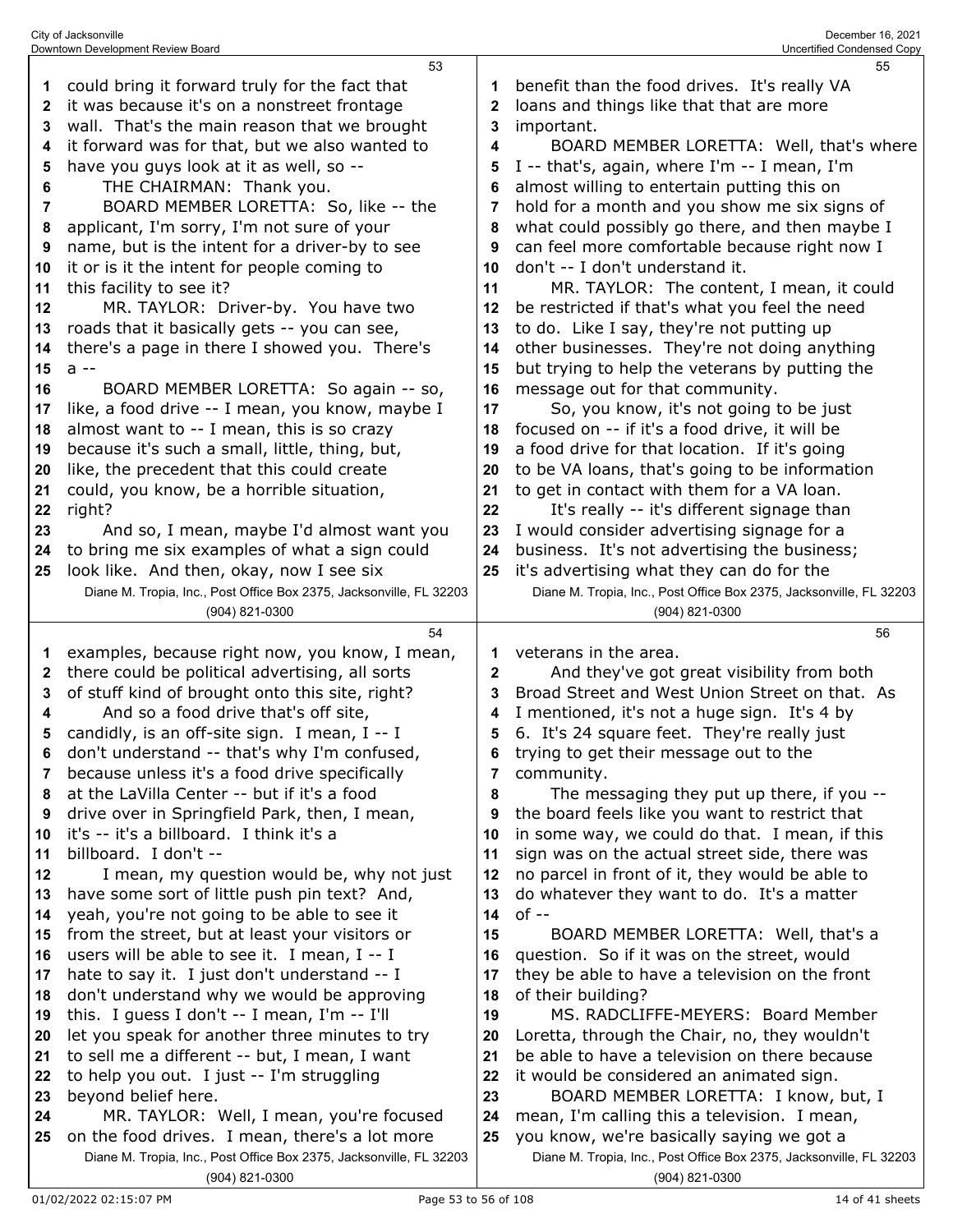|          | Downtown Development Review Board                                   |              | Uncertified Condensed Copy                                          |
|----------|---------------------------------------------------------------------|--------------|---------------------------------------------------------------------|
|          | 57                                                                  |              | 59                                                                  |
| 1        | television that's sitting on the front of a --                      | 1            | confusing me. Illuminated or illuminated with                       |
| 2        | on the side of a building. So if it's on the                        | $\mathbf{2}$ | revolving illumination?                                             |
| 3        | front of the building in the realm that he's                        | 3            | MS. RADCLIFFE-MEYERS: Board Member                                  |
| 4        | stating, at eight-second intervals, would that                      | 4            | Loretta, through the Chair, illuminated.                            |
| 5        | be allowed?                                                         | 5            | BOARD MEMBER LORETTA: Okay. So, again,                              |
| 6        | MS. RADCLIFFE-MEYERS: So our Downtown                               | 6            | that's different than a --                                          |
| 7        | Overlay zone is very specific to certain signs.                     | 7            | MS. RADCLIFFE-MEYERS: Correct. It would                             |
| 8        | And any sign that doesn't fall within that has                      | 8            | be -- yeah, so they could have an illuminated                       |
| 9        | to come for a special sign exception, which                         | 9            | sign, correct.                                                      |
| 10       | this would be a special sign exception because                      | 10           | (Simultaneous speaking.)                                            |
| 11       | an electronic message sign isn't specifically                       | 11           | BOARD MEMBER LORETTA: Like Craig was --                             |
| 12       | notated under our Downtown Overlay zone.                            | 12           | BOARD MEMBER DAVISSON: So not -- my                                 |
| 13       | BOARD MEMBER LORETTA: So --                                         | 13           | question was an electronic sign that is like                        |
| 14       | MS. RADCLIFFE-MEYERS: It's in the -- it's                           | 14           | this sign but 40 times bigger that could                            |
| 15       | defined under the City ordinance for signs.                         | 15           | change, it could move, it's -- it's an                              |
| 16       | BOARD MEMBER LORETTA: So to confirm, it                             | 16           | electronic banner, like the Florida Theatre.                        |
| 17       | would not be a slam-dunk approval --                                | 17           | MS. RADCLIFFE-MEYERS: No. Board Member                              |
| 18       | MS. RADCLIFFE-MEYERS: Correct.                                      | 18           | Davisson, through the Chair, no. Again,                             |
| 19       | BOARD MEMBER LORETTA: -- if it was on the                           | 19           | because our Downtown Overlay zone doesn't                           |
| 20       | main street?                                                        | 20           | specifically speak to a sign like that, like a                      |
| 21       | Thank you.                                                          | 21           | message sign, an electronic message sign, so                        |
| 22       | All right. I'm finished.                                            | 22           | then it would have to come to the board for a                       |
| 23       | THE CHAIRMAN: Thank you, Mr. Loretta.                               | 23           | special sign exception since the code doesn't                       |
| 24       | Mr. Davisson, a follow-up.                                          | 24           | specifically state it.                                              |
| 25       | BOARD MEMBER DAVISSON: Ms.                                          | 25           | BOARD MEMBER DAVISSON: For the same                                 |
|          | Diane M. Tropia, Inc., Post Office Box 2375, Jacksonville, FL 32203 |              | Diane M. Tropia, Inc., Post Office Box 2375, Jacksonville, FL 32203 |
|          |                                                                     |              |                                                                     |
|          | (904) 821-0300                                                      |              | (904) 821-0300                                                      |
|          | 58                                                                  |              | 60                                                                  |
| 1        | Radcliffe-Meyers, so just to follow up, if we                       | 1            | reason he has to come for an exception?                             |
| 2        | were to do a sign on Fidelity, a brand-new                          | 2            | MS. RADCLIFFE-MEYERS: Correct.                                      |
| 3        | building -- and it's a large building, so                           | 3            | BOARD MEMBER DAVISSON: Okay. Thank you.                             |
| 4        | you're allowed a certain allowable area. This                       | 4            | THE CHAIRMAN: Let me follow up with                                 |
| 5        | is a 4-by-6, but say Fidelity was allowed a                         | 5            | counsel on any research you've been able to                         |
| 6        | 20-foot by 80-foot sign across the top of their                     | 6            | find. Could you provide us an update?                               |
| 7        | building that takes up two stories that's                           | 7            | MS. GRANDIN: Susan Grandin, Office of                               |
| 8        | illuminated like this, just like this sign, is                      | 8            | General Counsel.                                                    |
| 9        | that allowable?                                                     | 9            | So you can put a condition on the approval                          |
| 10       | MS. RADCLIFFE-MEYERS: Yes. Board Member                             | 10           | to -- you can condition it on it not being a                        |
| 11       | Davisson, through the Chair, yes, it would be,                      | 11           | changing message device, you can put a                              |
| 12       | as long as they stayed within the square                            | 12           | condition on it on how often the message                            |
| 13       | footage that could be approved by staff. They                       | 13           | changes.                                                            |
| 14       | wouldn't have to come get a special sign                            | 14           | But the message does have to -- in order                            |
| 15       | exception.                                                          | 15           | to be legal under the code, as the applicant                        |
| 16       | So when we look at a large building, like                           | 16           | has stated, it has to only concern itself with                      |
| 17       | anything over five stories, then they calculate                     | 17           | things that are going on in that building. It                       |
| 18       | the footage of the building facade. And they                        | 18           | can't be for community interest.                                    |
| 19       | are allowed up to 10 percent of that or                             | 19           | Like, for instance, there are real estate                           |
| 20       | 400 square feet, whichever is less. So they                         | 20           | companies that have changing message devices                        |
| 21       | could possibly have a 400-square-foot sign,                         | 21           | that -- most of the time they put up so-and-so                      |
| 22       | depending on --                                                     | 22           | is the top lister or so-and-so is the top                           |
| 23       | BOARD MEMBER DAVISSON: Thank you.                                   | 23<br>24     | salesperson. Every once in a while it will                          |
| 24<br>25 | THE CHAIRMAN: Thank you.<br>BOARD MEMBER LORETTA: I'm sorry, you're | 25           | say, "There's a run this weekend." You can't<br>do that.            |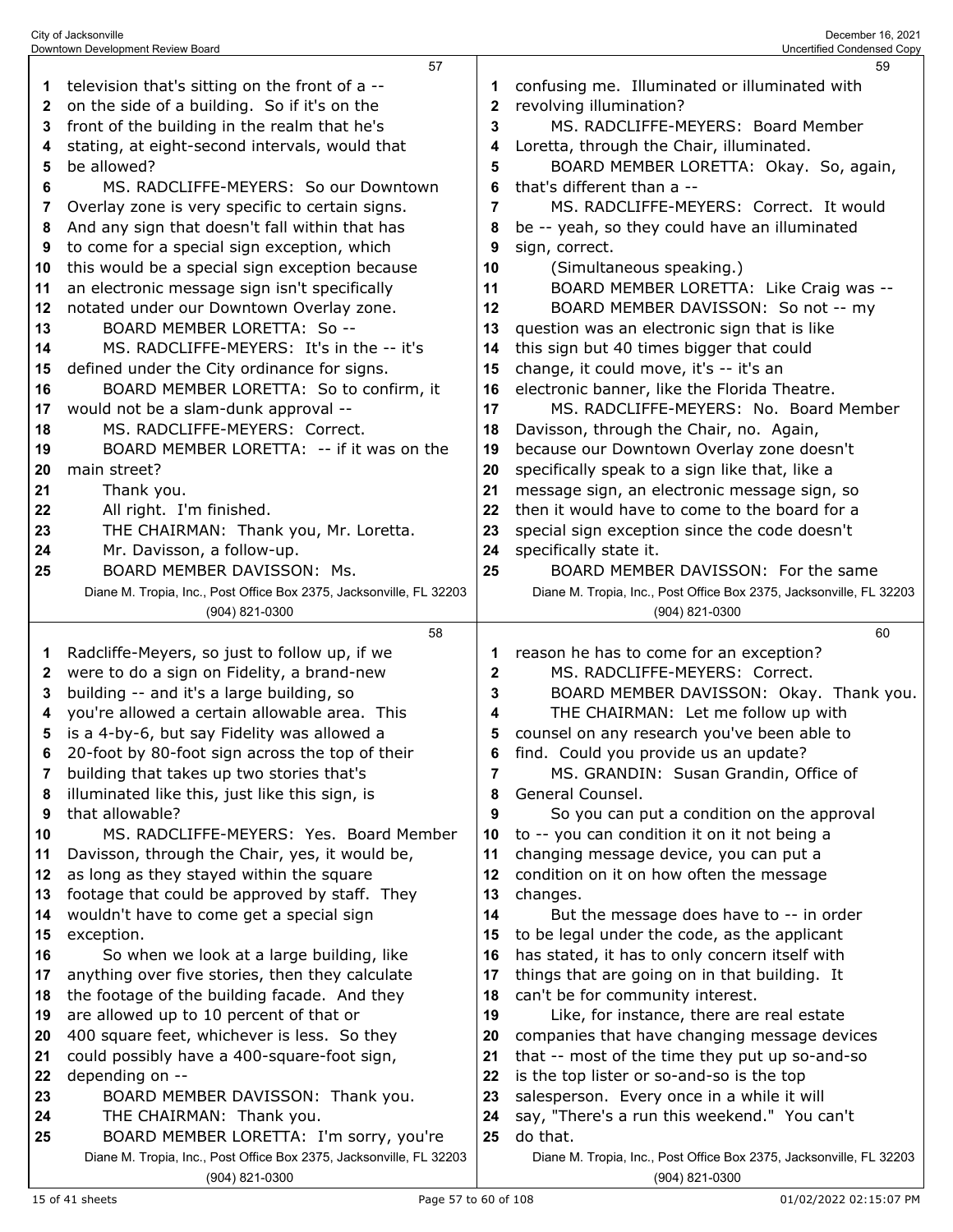|          | 61                                                                                             |              | 63                                                                                    |
|----------|------------------------------------------------------------------------------------------------|--------------|---------------------------------------------------------------------------------------|
| 1        | So it's kind of a slippery slope once you                                                      | 1            | MR. TAYLOR: Sure.                                                                     |
| 2        | go down that path. It's very hard to regulate                                                  | $\mathbf{2}$ | THE CHAIRMAN: And then allow the board to                                             |
| 3        | and enforce the changing message device because                                                | 3            | vote.                                                                                 |
| 4        | it changes, so I just want to -- if you want to                                                | 4            | If there are no other comments -- let me                                              |
| 5        | do a condition that it's -- what we call                                                       | 5            | please allow council members to make commentary                                       |
| 6        | personal to this applicant, meaning it doesn't                                                 | 6            | if they'd like to.                                                                    |
| 7        | run with the land, there has to be a public                                                    | 7            | COUNCIL MEMBER FERRARO: I will just ask a                                             |
| 8        | policy stated for -- for that -- for making it                                                 | 8            | question. Is that like a McDonald's board as                                          |
| 9        | personal, if you want to do that. So you need                                                  | 9            | far as brightness at the menu screen or is this                                       |
| 10       | to state why it's important that this                                                          | 10           | going to be bright like some of the pictures                                          |
| 11       | particular applicant get that ability to do                                                    | 11           | that you showed for --                                                                |
| 12       | that, but possibly future applicants                                                           | 12           | MR. TAYLOR: As I mentioned, the                                                       |
| 13       | wouldn't -- sorry for the microphone going in                                                  | 13           | brightness of it depends on the picture you put                                       |
| 14       | and out.                                                                                       | 14           | up there. And they do -- they do regulate the                                         |
| 15       | THE CHAIRMAN: So if I could clarify, we                                                        | 15           | lumens and such as -- as the City would                                               |
| 16       | could apply a condition, were it to be                                                         | 16           | require. So that can be built in and                                                  |
| 17       | approved, that the sign and its contents belong                                                | 17           | programmed into the board when it goes up; it                                         |
| 18       | only to the current occupant of the owner as a                                                 | 18           | can't exceed X amount of lumens.                                                      |
| 19       | condition of this approval and would not be                                                    | 19           | If you wanted to make that as a condition                                             |
| 20       | allowed to be used by a future occupant without                                                | 20           | as well, we can do that because the board can                                         |
| 21       | coming for approval?                                                                           | 21           | be programmed for the amount of lumens that it                                        |
| 22       | MS. GRANDIN: Right. You can do that.                                                           | 22           | shows. But they do have a self-dimming                                                |
| 23       | I mean, it's expensive to take the signs                                                       | 23           | feature, which in the daytime it would be                                             |
| 24       | down, so -- it's an expensive sign probably.                                                   | 24           | brighter because of the sun in the daylight,                                          |
| 25       | But you could do that, yes. And that's called                                                  | 25           | and then at nighttime --                                                              |
|          | Diane M. Tropia, Inc., Post Office Box 2375, Jacksonville, FL 32203                            |              | Diane M. Tropia, Inc., Post Office Box 2375, Jacksonville, FL 32203                   |
|          | (904) 821-0300                                                                                 |              | (904) 821-0300                                                                        |
|          | 62                                                                                             |              | 64                                                                                    |
| 1        | personal to this particular applicant, which                                                   | 1            | COUNCIL MEMBER FERRARO: I get that. I                                                 |
| 2        | would be the veterans -- something -- is what                                                  | 2            | was just trying to figure out what it looked                                          |
| 3        | I'm imaging.                                                                                   | 3            | like, but I think you've got all the questions.                                       |
| 4        | THE CHAIRMAN: Mr. Taylor, if we were to                                                        | 4            | Thank you.                                                                            |
| 5        | apply that condition, do you have a problem                                                    | 5            | THE CHAIRMAN: And then, Council Member                                                |
| 6        | with that condition?                                                                           | 6            | Boylan, if you would like to add any                                                  |
| 7        | MR. TAYLOR: No, sir.                                                                           | 7            | commentary.                                                                           |
| 8        | Most businesses, if they have one of these                                                     | 8            | COUNCIL MEMBER BOYLAN: I'm fine.                                                      |
| 9        | boards, as she mentioned, they're expensive.                                                   | 9            | Thank you.                                                                            |
| 10       | So if they were to relocate somewhere, chances                                                 | 10           | THE CHAIRMAN: Thank you.                                                              |
| 11       | are they would take that with them. They<br>wouldn't leave it for another owner.               | 11           | Okay. Yes, Ms. Durden.                                                                |
| 12       | When you buy that board, you have to --                                                        | 12           | BOARD MEMBER DURDEN: This is mostly for                                               |
| 13       |                                                                                                | 13<br>14     | my fellow board members.                                                              |
| 14       | the software that comes with it, it's                                                          |              | I can't actually even tell from the<br>documentation that's before us who the actual  |
| 15       | proprietary to you. Nobody can just grab that<br>board and start doing something with it. You  | 15           | user is. I've heard you mention the veterans,                                         |
| 16       |                                                                                                | 16           |                                                                                       |
| 17       | buy the software. You buy the board. You buy<br>the rights to the board. So once that board -- | 17           | but what group is that actually?<br>MR. TAYLOR: It's the African-American             |
| 18       | once they have moved out or relocated, that                                                    | 18<br>19     | Veterans Group.                                                                       |
| 19       | board would most likely go with them.                                                          | 20           | BOARD MEMBER DURDEN: It's the what?                                                   |
| 20<br>21 | But if you would like to put a condition                                                       | 21           | MR. TAYLOR: African-American Veterans                                                 |
|          | that nobody else could use that board, we would                                                | 22           |                                                                                       |
| 22       | be fine with that.                                                                             | 23           | Group.<br>MS. RADCLIFFE-MEYERS: It's LaVilla --                                       |
| 23<br>24 |                                                                                                | 24           | (Simultaneous speaking.)                                                              |
|          |                                                                                                |              |                                                                                       |
|          | THE CHAIRMAN: Okay. I'm going to make a                                                        |              |                                                                                       |
| 25       | recommendation we apply that condition.                                                        | 25           | THE CHAIRMAN: And, if I might, this is                                                |
|          | Diane M. Tropia, Inc., Post Office Box 2375, Jacksonville, FL 32203<br>(904) 821-0300          |              | Diane M. Tropia, Inc., Post Office Box 2375, Jacksonville, FL 32203<br>(904) 821-0300 |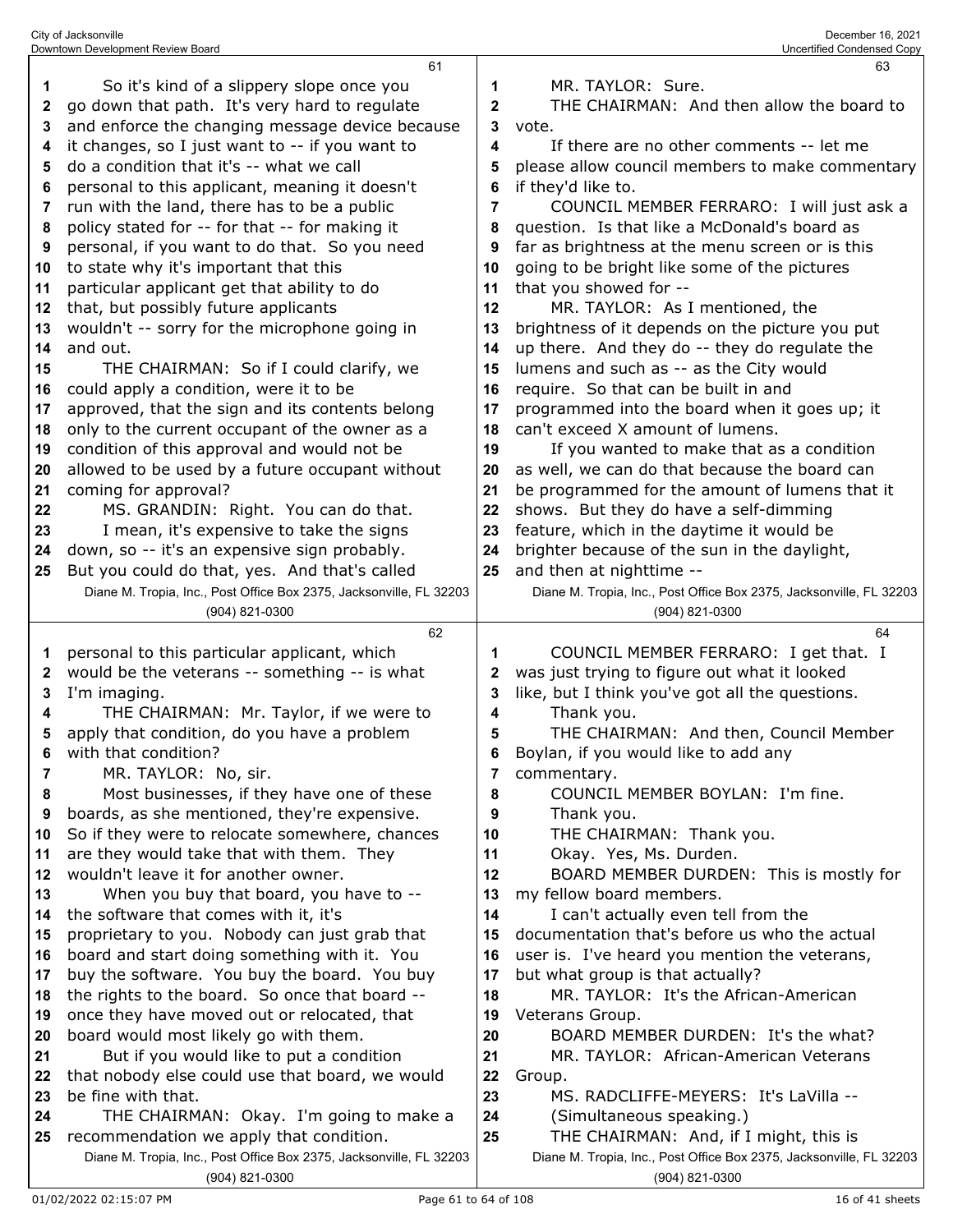|          | Downtown Development Review Board                                   |              | Uncertified Condensed Copy                                               |
|----------|---------------------------------------------------------------------|--------------|--------------------------------------------------------------------------|
|          | 65                                                                  |              | 67                                                                       |
|          | the -- go ahead.                                                    | 1            | Hopefully, this one will work better.                                    |
| 2        | BOARD MEMBER DURDEN: Okay. Now -- were                              | $\mathbf{2}$ | There's nothing -- there's no public                                     |
| 3        | you going to say something?                                         | 3            | purpose for the licensure like you would have                            |
| 4        | MS. RADCLIFFE-MEYERS: Yes. I'm sorry.                               | 4            | with a day care for alcohol-related uses in                              |
| 5        | The LaVilla Center is who the business is,                          | 5            | this case, so that's why you would have to                               |
| 6        | the LaVilla Center.                                                 | 6            | state a public policy reason for making this                             |
| 7        | BOARD MEMBER DURDEN: Well, then there's                             | 7            | applicant different than whoever might buy the                           |
| 8        | no way -- I mean, we can't just limit it to the                     | 8            | property or rent it in the future, if you want                           |
| 9        | LaVilla Center because we don't have a clue                         | 9            | the changing message device.                                             |
| 10       | really. It could be anybody in that center,                         | 10           | If it's just a sign that says LaVilla                                    |
| 11       | so, you know --                                                     | 11           | Center and there's no changing message device,                           |
| 12       | I heard what Ms. Grandin said, and she                              | 12           | I think you would have a -- much less of a hard                          |
| 13       | said there has to be a specific public purpose                      | 13           | time with it, so the changing message device is                          |
| 14       | for making a sign personal that cannot run with                     | 14           | definitely the issue.                                                    |
| 15       | the land. If it's the African-American                              | 15           | THE CHAIRMAN: Okay. Thank you.<br>BOARD MEMBER DURDEN: Mr. Chairman.     |
| 16       | Veterans Association -- is that the correct                         | 16           |                                                                          |
| 17       | name?<br>MR. TAYLOR: I believe so, yes.                             | 17           | THE CHAIRMAN: Yes, Ms. Durden.<br>BOARD MEMBER DURDEN: The other comment |
| 18<br>19 | BOARD MEMBER DURDEN: You know, it's                                 | 18<br>19     | that I -- I would like to hear what the other                            |
| 20       | possible that we, as a board, could come up                         | 20           | board members think, if they have a thought                              |
| 21       | with a public purpose, why we think that it                         | 21           | about it, is in regards to the number of times                           |
| 22       | makes sense to -- that it would be personal to                      | 22           | that the sign message could change in a 24-hour                          |
| 23       | this group, that it -- you know, they're -- you                     | 23           | period, for instance.                                                    |
| 24       | know, what -- they're a community organization,                     | 24           | I do feel like we're trying to push a                                    |
| 25       | they're a -- are they a $501(c)(3)$ nonprofit?                      | 25           | circle through a square or a square through a                            |
|          | Diane M. Tropia, Inc., Post Office Box 2375, Jacksonville, FL 32203 |              | Diane M. Tropia, Inc., Post Office Box 2375, Jacksonville, FL 32203      |
|          |                                                                     |              |                                                                          |
|          | (904) 821-0300                                                      |              | (904) 821-0300                                                           |
|          | 66                                                                  |              | 68                                                                       |
| 1        | MR. TAYLOR: I'm not sure. I cannot                                  |              | circle, you know, but -- you know --                                     |
| 2        | answer that.                                                        | $\mathbf{2}$ | THE CHAIRMAN: Well, may I make a                                         |
| 3        | THE CHAIRMAN: If I could, Ms. Durden.                               | 3            | recommendation to the board?                                             |
| 4        | Excuse me.                                                          | 4            | You're here trying to get a sign approved.                               |
| 5        | If I could ask counsel. The way that I                              | 5            | Maybe we just take a vote on it. And if you                              |
| 6        | stated the condition of approval, would that                        | 6            | get approval, then you have approval. And if                             |
| 7        | satisfy your requirement?                                           | 7            | you don't, you will have to come back through                            |
| 8        | MS. GRANDIN: No. I think it would -- it                             | 8            | the process and attempt a different path.                                |
| 9        | really needs to have a public policy. You                           | 9            | Maybe that's the best way to move forward.                               |
| 10       | cannot pick one group of owners over another                        | 10           | BOARD MEMBER SCHILLING: Mr. Chairman, I                                  |
| 11       | group for really no reason.                                         | 11           | was going to share in response to Ms. Durden's                           |
| 12       | I think what Ms. Durden said about the                              | 12           | comment, is -- I think that there is value --                            |
| 13       | LaVilla Center, that could be just anybody. So                      | 13           | and I guess the thought that I was going to put                          |
| 14       | it depends on who the applicant is and who is                       | 14           | forth is -- I like your idea, Ms. Durden -- is                           |
| 15       | going to be using that. For instance, we make                       | 15           | that -- is there a way --                                                |
| 16       | exceptions -- zoning exceptions personal to                         | 16           | Again, through the Chair, is there a way                                 |
| 17       | daycare centers because they have to get a                          | 17           | to limit the sign approval for the LaVilla                               |
| 18       | license from the State. We make them personal                       | 18           | Center so long as it remains a public community                          |
| 19       | for alcohol exceptions and waivers because they                     | 19           | center? As the public purpose or the benefit,                            |
| 20       | have to get a license from the State. This                          | 20           | that we could provide that as a restriction?                             |
| 21       | group doesn't have a license from the State, so                     | 21           | So if this ever became a private -- privately                            |
| 22<br>23 | there's nothing like that to pin the -- the                         | 22<br>23     | owned or something other than a community                                |
| 24       | personal issue to --                                                | 24           | center, then this approval for the sign would                            |
| 25       | (Microphone failure.)<br>MS. GRANDIN: Thank you, Councilman.        | 25           | sunset?<br>MS. GRANDIN: Are you addressing that to                       |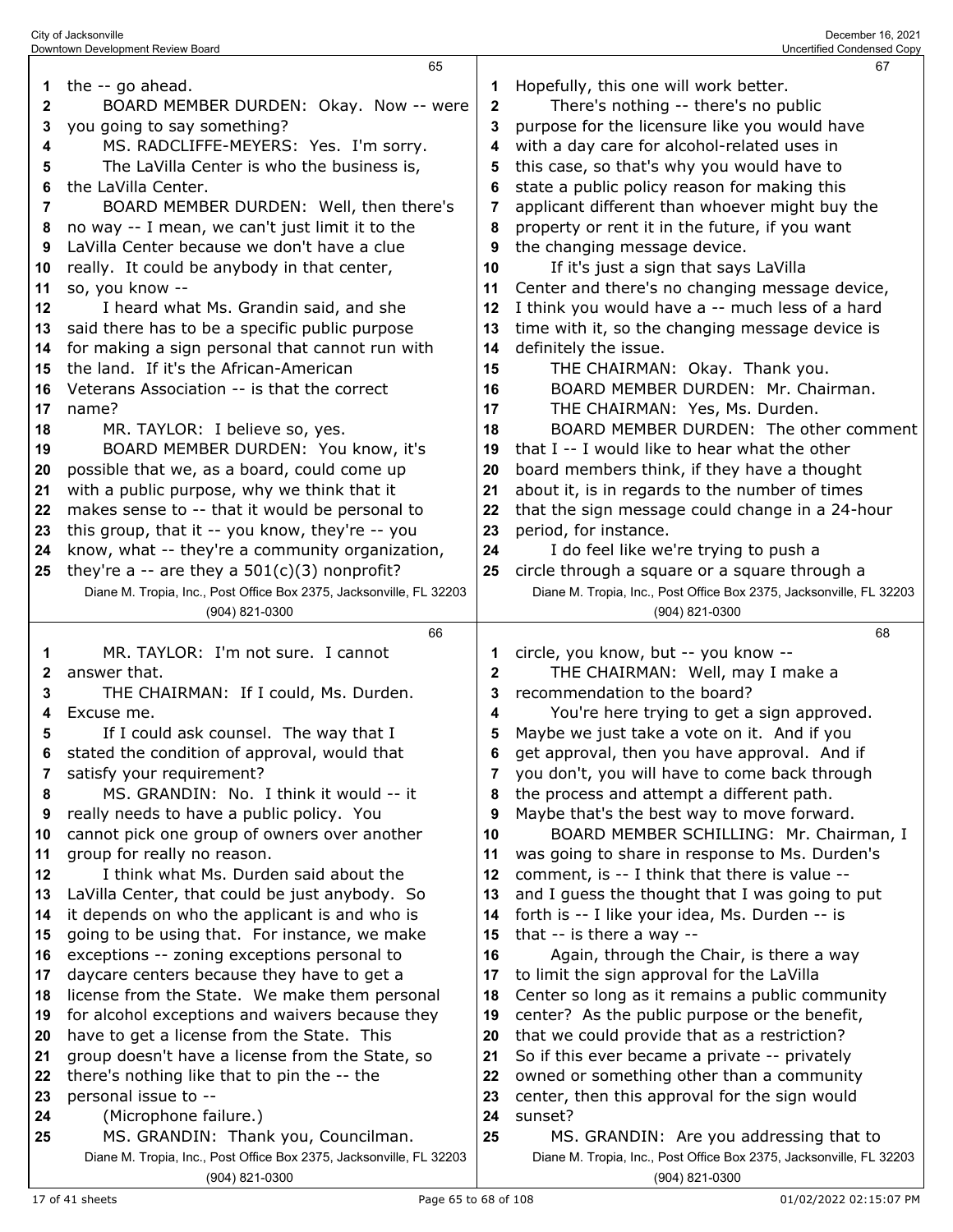|              | 69                                                                  |              | 71                                                                  |
|--------------|---------------------------------------------------------------------|--------------|---------------------------------------------------------------------|
| 1            | me?                                                                 | 1            | MS. GRANDIN: Deferred. I would defer it.                            |
| $\mathbf{2}$ | BOARD MEMBER SCHILLING: I'll -- I guess                             | $\mathbf{2}$ | THE CHAIRMAN: Deferred. Excuse me.                                  |
| 3            | I'm not sure. Honestly, I'm not sure. I was                         | 3            | MS. RADCLIFFE-MEYERS: Deferred. Sorry.                              |
|              |                                                                     |              |                                                                     |
| 4            | throwing that out as an idea. I don't know,                         | 4            | THE CHAIRMAN: Deferred. Thank you.                                  |
| 5            | maybe to get Ms. Durden's thoughts or -- or                         | 5            | BOARD MEMBER SCHILLING: Mr. Chairman.                               |
| 6            | through the Chair to --                                             | 6            | THE CHAIRMAN: Yes, Mr. Schilling.                                   |
| 7            | (Simultaneous speaking.)                                            | 7            | BOARD MEMBER SCHILLING: If I could just                             |
| 8            | MS. RADCLIFFE-MEYERS: I think it would                              | 8            | add the second piece of the thought.                                |
| 9            | almost be the same thing --                                         | 9            | I'm not sure that I'm totally on board                              |
| 10           | MS. GRANDIN: Well, here's my suggestion.                            | 10           | with Ms. Durden that it just needs to be one                        |
|              | It doesn't seem like we have enough information                     |              |                                                                     |
| 11           |                                                                     | 11           | message per day. Whether eight seconds is the                       |
| 12           | for you to make a decision today. That's just                       | 12           | right amount of time, honestly I don't know,                        |
| 13           | my -- just listening to you.                                        | 13           | but I was just going to throw that out as -- if                     |
| 14           | If we knew who the applicant actually was,                          | 14           | that's something that could be thought through                      |
| 15           | whether or not it was a $501(c)(3)$ and whether                     | 15           | and brought back to us. Maybe every eight                           |
| 16           | or not it really was a community                                    | 16           | seconds is too much, but once a day is probably                     |
| 17           | organization -- it might be a private                               | 17           | not enough, so I just wanted to share that                          |
| 18           | organization, but not a 501(c)(3). It doesn't                       | 18           | thought as well.                                                    |
|              |                                                                     |              |                                                                     |
| 19           | seem like -- it's not owned by the City of                          | 19           | MR. TAYLOR: I could see them putting a                              |
| 20           | Jacksonville.                                                       | 20           | couple of messages out a day, which wouldn't                        |
| 21           | So I don't -- I'm not so sure I have                                | 21           | require changing every eight seconds. They                          |
| 22           | enough information to make a decision in terms                      | 22           | could change it every four hours or five hours                      |
| 23           | of those kinds of conditions. If you just                           | 23           | or something like that, so that -- that's no                        |
| 24           | wanted to outright approve it and let it go,                        | 24           | problem.                                                            |
| 25           | you could do that. But it does set a little                         | 25           | THE CHAIRMAN: Okay. Thank you,                                      |
|              | Diane M. Tropia, Inc., Post Office Box 2375, Jacksonville, FL 32203 |              | Diane M. Tropia, Inc., Post Office Box 2375, Jacksonville, FL 32203 |
|              | (904) 821-0300                                                      |              | (904) 821-0300                                                      |
|              |                                                                     |              |                                                                     |
|              |                                                                     |              |                                                                     |
|              | 70                                                                  |              | 72                                                                  |
| 1            | bit of a precedent.                                                 | 1            | Mr. Taylor. Appreciate it.                                          |
| $\mathbf{2}$ | The other examples that were given here                             | 2            | MR. TAYLOR: Okay. Thank you.                                        |
| 3            | were, you know, the Florida Theatre and things                      | 3            | THE CHAIRMAN: We'll move on to --                                   |
| 4            | like that where there's a changing message                          | 4            | MS. RADCLIFFE-MEYERS: Thank you.                                    |
| 5            |                                                                     | 5            |                                                                     |
|              | device, but it's advertising what's going on in                     |              | THE CHAIRMAN: -- Item D, DDRB 2021-015,                             |
| 6            | the Florida Theatre or the sponsor for the                          |              | Artea multifamily, final approval.                                  |
| 7            | Florida Theatre. Those are things that are                          | 7            | Ms. Radcliff-Meyers, could we have a staff                          |
| 8            | allowed. But this does set a little bit of a                        | 8            | report, please?                                                     |
| 9            | precedent for you, so that's just my                                | 9            | MS. RADCLIFFE-MEYERS: Yes. Thank you,                               |
| 10           | suggestion.                                                         | 10           | Chairman Lee.                                                       |
| 11           | MS. RADCLIFFE-MEYERS: Chairman Lee, if I                            | 11           | And before I give the staff report, I did                           |
| 12           | can make a suggestion as staff. Could I work                        | 12           | want to -- I did receive a Form 8B, voting                          |
| 13           |                                                                     | 13           |                                                                     |
|              | with the applicants -- would we be able to work                     |              | conflict, from Board Member Schilling for this                      |
| 14           | on this and be able to then come back in                            | 14           | project, and so I need to read that into the                        |
| 15           | January and present with more information in                        | 15           | record.                                                             |
| 16           | regards to all of this?                                             | 16           | Pursuant to Section 112.3143 of the                                 |
| 17           | And you can gather the information that                             | 17           | Florida Statutes, a Form 8B, Memorandum of                          |
| 18           | the board is requesting, and that we withdraw                       | 18           | Voting Conflict, filed by Board Member Bill                         |
| 19           | it at this time and not take a vote on it, and                      | 19           | Schilling, prior to this meeting must be read                       |
| 20           | bring it back in January, if that's okay with                       | 20           | publicly at the next meeting, after the form is                     |
| 21           |                                                                     | 21           | filed.                                                              |
|              | the board and if that's okay with the                               |              |                                                                     |
| 22           | applicant.                                                          | 22           | So pursuant to that requirement, Board                              |
| 23           | MR. TAYLOR: It's fine with me.                                      | 23           | Member Bill Schilling declares a conflict on                        |
| 24           | THE CHAIRMAN: Okay. We'll consider the                              | 24           | DDRB 2021-015, the Artea multifamily                                |
| 25           | application withdrawn.                                              | 25           | development, for the following reasons: The                         |
|              | Diane M. Tropia, Inc., Post Office Box 2375, Jacksonville, FL 32203 |              | Diane M. Tropia, Inc., Post Office Box 2375, Jacksonville, FL 32203 |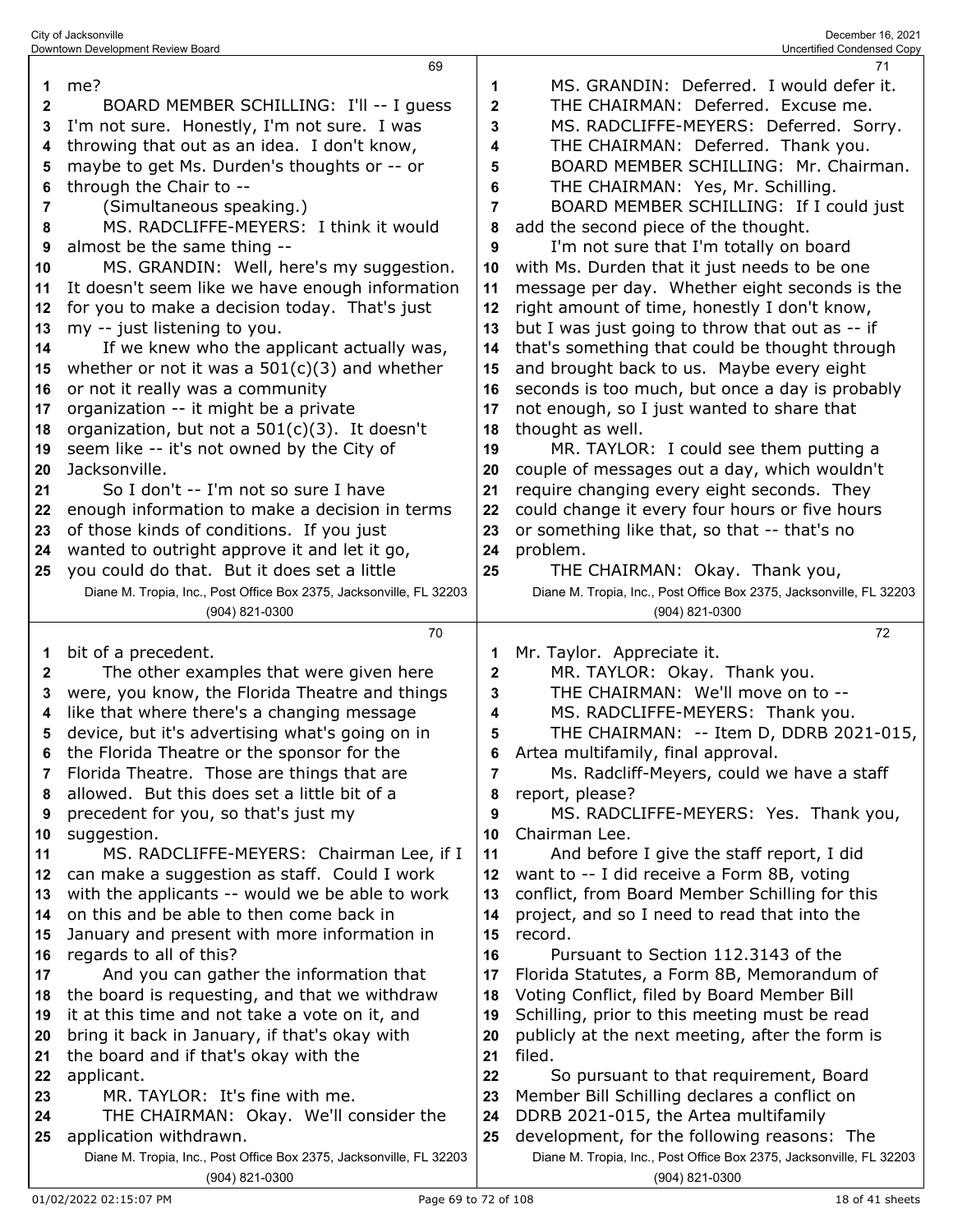|          | 73                                                                                    |              | 75                                                                                            |
|----------|---------------------------------------------------------------------------------------|--------------|-----------------------------------------------------------------------------------------------|
| 1        | Artea multifamily that my employer, Kimley-Horn                                       | 1            | Trimmer.                                                                                      |
| 2        | and Associates and Company [sic], is retained                                         | $\mathbf 2$  | MS. TRIMMER: Thank you so much.                                                               |
| 3        | by and performing services for Corner Lot                                             | 3            | Cyndy Trimmer, 1 Independent Drive, Suite                                                     |
| 4        | Development Group on other projects in the                                            | 4            | 1200, on behalf of the applicant.                                                             |
| 5        | Northeast Florida area.                                                               | 5            | I have in the room with me today Billy                                                        |
| 6        | So I wanted to just read that into the                                                | 6            | Zeits from Corner Lot; Fremont Latimer with                                                   |
| 7        | record.                                                                               | 7            | Marquis Latimer, the landscape architects for                                                 |
| 8        | THE CHAIRMAN: Thank you.                                                              | 8            | the project. Online I should have the team                                                    |
| 9        | MS. RADCLIFFE-MEYERS: So I'll go ahead                                                | 9            | from Dynamik, the architects, as well as Doug                                                 |
| 10       | and give the staff report now.                                                        | 10           | Skiles, who has done the civil engineering for                                                |
| 11       | So again, DDRB application 2021-015 is                                                | 11           | the project.                                                                                  |
| 12       | seeking final approval for the construction of                                        | 12           | Xzavier, are you clicking for me, or am I?                                                    |
| 13       | a 4-story, 340-unit multifamily development                                           | 13           | MR. CHISHOLM: (Inaudible.)                                                                    |
| 14       | with an attached 4-level, 425 square space --                                         | 14           | MS. TRIMMER: Since we are at final, I am                                                      |
| 15       | 425-space parking garage. Excuse me.                                                  | 15           | not going to belabor all of the points that                                                   |
| 16       | Again, the location is off of Broadcast                                               | 16           | have remained the same since the original, but                                                |
| 17       | Place, next to the RiversEdge development.                                            | 17           | I do want to remind everybody that this is a                                                  |
| 18       | Prior, at the meeting on October 14th,                                                | 18           | joint project with JTA, and then Corner Lot,                                                  |
| 19       | 2021, the Downtown Development Review Board                                           | 19           | who has executed a ground lease with JTA to                                                   |
| 20       | voted for conceptual approval of application                                          | 20           | create what everyone envisions as a                                                           |
| 21       | 2021-015 subject to the following                                                     | 21           | transit-oriented development connecting with                                                  |
| 22       | recommendations: Additional screening to the                                          | 22           | the Skyway. We still have not been successful                                                 |
| 23       | garage frontage facing Broadcast Place and that                                       | 23           | in getting an easement for the cross-way in                                                   |
| 24       | the applicant will continue to work with staff                                        | 24           | front of the Prudential buildings. We're                                                      |
| 25       | on the selection of the streetlights and street                                       | 25           | hopeful. But for now, the connectivity is                                                     |
|          | Diane M. Tropia, Inc., Post Office Box 2375, Jacksonville, FL 32203                   |              | Diane M. Tropia, Inc., Post Office Box 2375, Jacksonville, FL 32203                           |
|          | (904) 821-0300                                                                        |              | (904) 821-0300                                                                                |
|          | 74                                                                                    |              | 76                                                                                            |
| 1        | furnishings to ensure the conformance with the                                        | 1            | programmed around the northern side of the                                                    |
| 2        | updated design guidelines.                                                            | $\mathbf{2}$ | doctors' offices.                                                                             |
| 3        | As seen here, the additional screening has                                            | 3            | Moving on to the civil site plan, the only                                                    |
| 4        | been added to the garage facade facing                                                | 4            | changes here from what you saw originally are                                                 |
| 5        | Broadcast Place and this provides interest in                                         | 5            | on the northern portion of the building. When                                                 |
| 6        | ensuring diminished visibility of the vehicles                                        | 6            | we came through originally, we had -- we were                                                 |
| 7        | within the parking garage.                                                            | 7            | under the impression that we had the entirety                                                 |
| 8        | The facades provide articulation in the                                               | 8            | of the space on the northern side for our                                                     |
| 9        | form of balconies, alcoves, overhangs,                                                | 9            | programming. We have since learned that a                                                     |
| 10       | bump-outs, material and color changes which                                           | 10           | portion of that northern frontage is a closed                                                 |
| 11       | combine to create a visually dynamic building.                                        | 11           | right-of-way for Iowa Street and that the                                                     |
| 12       | The roof line of the outdoor amenity space                                            | 12           | northern portion of that closed right-of-way                                                  |
| 13       | has been pulled forward to be in line with the                                        | 13           | went to the RiversEdge development. They                                                      |
| 14       | roof line of the north-facing facade, creating                                        | 14           | reached out to us and very politely pointed out                                               |
| 15       | a clean line to the building.                                                         | 15           | that issue, so we have scaled the northern                                                    |
| 16       | So based on this information, the Downtown                                            | 16           | programming back toward the building.                                                         |
| 17       | Development Review Board staff recommends final                                       | 17           | We do have 18 feet to play with on the                                                        |
| 18       | approval of DDRB application 2021-015.                                                | 18           | northern frontage of the building, so we were                                                 |
| 19       | And this concludes the staff report and                                               | 19           | able to increase the pedestrian path on that                                                  |
| 20       | staff is available for questions.<br>Thank you.                                       | 20<br>21     | side and do the programming we need. I will<br>let Fremont detail it, but it doesn't have the |
| 21       | THE CHAIRMAN: Thank you,                                                              | 22           | large plaza that we originally programmed for                                                 |
| 22<br>23 | Ms. Radcliff-Meyers. Appreciate that.                                                 | 23           | there.                                                                                        |
| 24       | If we could have the applicant                                                        | 24           | This site plan, again, shows the realigned                                                    |
| 25       | presentation. I'll recognize Ms. Cyndy                                                | 25           | Broadcast Place, which I believe you'll be                                                    |
|          |                                                                                       |              |                                                                                               |
|          |                                                                                       |              |                                                                                               |
|          | Diane M. Tropia, Inc., Post Office Box 2375, Jacksonville, FL 32203<br>(904) 821-0300 |              | Diane M. Tropia, Inc., Post Office Box 2375, Jacksonville, FL 32203<br>(904) 821-0300         |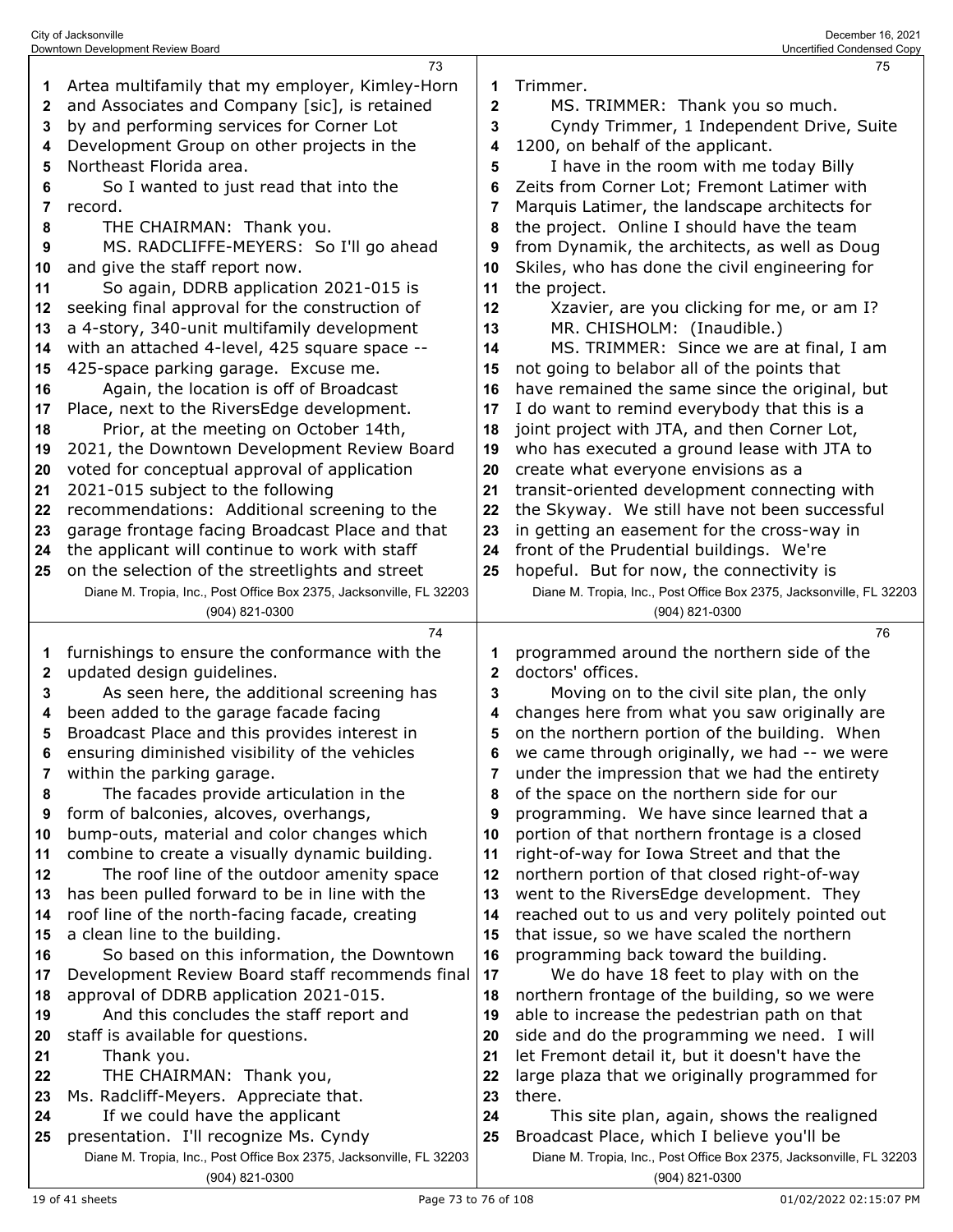|              | City of Jacksonville                                                |                | December 16, 2021                                                   |
|--------------|---------------------------------------------------------------------|----------------|---------------------------------------------------------------------|
|              | Downtown Development Review Board<br>77                             |                | Uncertified Condensed Copy                                          |
| 1            | hearing a little bit more about when RiversEdge                     | 1              | 79<br>structure, and that's accomplished with a mix                 |
| $\mathbf{2}$ | does their presentation later. And then there                       | $\mathbf{2}$   | of bricks on that ground floor, different                           |
| 3            | is this triangle between the realigned                              | 3              | shades of bricks in different areas of the                          |
| 4            | Broadcast Place and our site that we also                           | 4              | building. And then above them, the materials                        |
|              | remain hopeful we'll be able to partner and                         |                | change between metal panels, different                              |
| 5            |                                                                     | 5              |                                                                     |
| 6            | work with to do creative programming, but right                     | 6              | cementitious panels, lap siding, so that we                         |
| 7            | now that is still right-of-way, it has not been                     | $\overline{7}$ | have all of these, like I said, individual                          |
| 8            | formally abandoned and reverted to our site, so                     | 8              | moments going along.                                                |
| 9            | that is not incorporated into the site plan                         | 9              | So the first one that you have when you                             |
| 10           | yet.                                                                | 10             | come around the corner is with this                                 |
| 11           | Nothing has changed about the floor plans.                          | 11             | light-colored brick and then the metal                              |
| 12           | They are what you saw originally. The                               | 12             | treatment above it. As you transition down                          |
| 13           | highlight of this being that we have been able                      | 13             | around the next one, you have recessed                              |
| 14           | to wrap about 75 percent of the garage, and                         | 14             | balconies, the darker brick, and then you have                      |
| 15           | you'll see that in our elevations and the                           | 15             | this pop of color with the window treatments                        |
| 16           | treatment that we have done for that remaining                      | 16             | and the cementitious finish in there.                               |
| 17           | exposed area.                                                       | 17             | As you come down into the next one, you                             |
| 18           | Getting into the elevations -- and I do                             | 18             | still have the recessed balconies, but now you                      |
| 19           | want to take time and talk about the elevations                     | 19             | have the darker brick. It extends up to the                         |
| 20           | in a little more detail than we did in the                          | 20             | second floor. You have that darker gray                             |
| 21           | conceptual hearing before you move on to the                        | 21             | cementitious material and then you'll get to                        |
| 22           | renderings.                                                         | 22             | have that nice detail of the darker lap siding                      |
| 23           | It is a large building. That's the                                  | 23             | that is used to accentuate the interior of each                     |
| 24           | elephant in the room. We all know it's a large                      | 24             | of the balconies.                                                   |
| 25           | building, but the development team really did                       | 25             | When you come down into this next segment                           |
|              | Diane M. Tropia, Inc., Post Office Box 2375, Jacksonville, FL 32203 |                | Diane M. Tropia, Inc., Post Office Box 2375, Jacksonville, FL 32203 |
|              | (904) 821-0300                                                      |                | (904) 821-0300                                                      |
|              | 78                                                                  |                | 80                                                                  |
| 1            | spend a lot of time working on the programming                      |                | of the building, similar to this earlier one,                       |
| 2            | of these facades to try to break it up, to                          | 2              | but here you're going to have protruding                            |
| 3            | create these individual experiences as you work                     | 3              | balconies, so you really get that nice window                       |
| 4            | around the building so that it broke it up, and                     | 4              | experience; you have, again, the pop of color                       |

 around the building so that it broke it up, and when you're the pedestrian or the car driving

 along, you still have a differentiated experience so that you don't have that

 overwhelming feeling. So starting at the northeast corner of the

 project, when you're coming up to this building, either coming from RiversEdge or from Prudential, which is how most people will

experience the building, you have this

articulated corner that has the beautiful

 rooftop amenity. We were asked to extend the covering of that rooftop amenity out so that it

matched up with the roof line for the northern

facade. And we did do that. You'll see that

 in the closer elevations and renderings. But this corner has these beautiful

wrapped balconies, great activation right on

- that corner. And as you start to move down
- this building, there's all of these different

programmed experiences. There's

 differentiation top to bottom in all of the Diane M. Tropia, Inc., Post Office Box 2375, Jacksonville, FL 32203 (904) 821-0300

 they've worked on programming with the windows, using different shapes and styles and sizes, so Diane M. Tropia, Inc., Post Office Box 2375, Jacksonville, FL 32203

(904) 821-0300

with the windows in there, but it's different

 When you get to the main statement piece of the Broadcast Place facade, you get into the entrance of the building. There, you've got all of our activity. That's where we've pulled the building forward up to engage with the pedestrian at the sidewalk. You've got all the transparency at the ground floor so you really

That whole big frontage area is with that

accentuated, and we have really announced the

 And then as you work your way down the rest of the building, you continue to have -- there's a kind of pattern, but, again, it changes every time where you have these different experiences. You can really see that

from the earlier one.

experience that activity.

entry for the building.

metal treatment so it is different,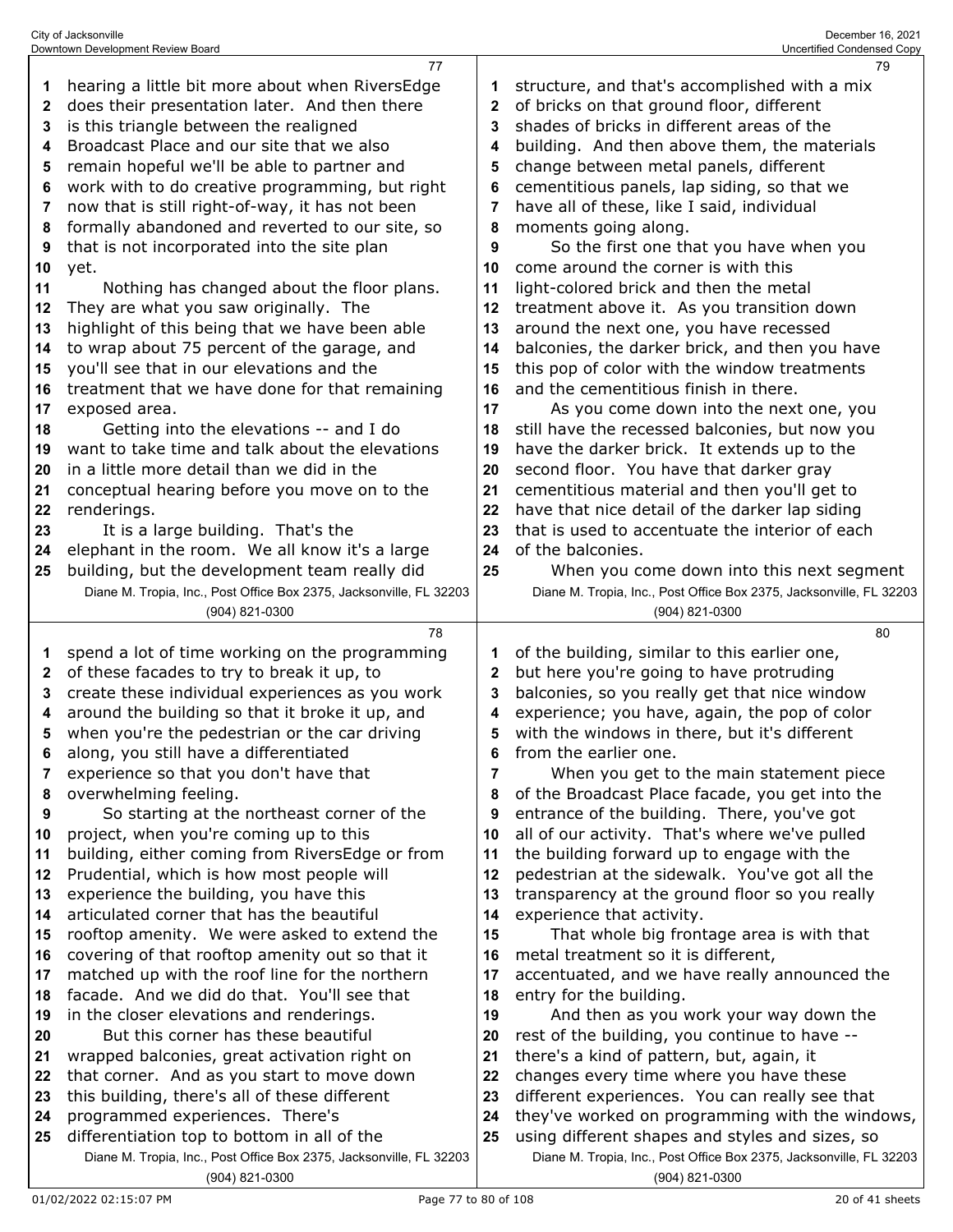|          | Downtown Development Review Board                                                                |              | Uncertified Condensed Copy                                                      |
|----------|--------------------------------------------------------------------------------------------------|--------------|---------------------------------------------------------------------------------|
|          | 81                                                                                               |              | 83                                                                              |
| 1        | it's not monotonous and kind of that                                                             |              | that are going to be landscaped. Fremont will                                   |
| 2        | overwhelming experience as we get down into the                                                  | $\mathbf{2}$ | cover that a little bit more in detail when we                                  |
| 3        | garage.                                                                                          | 3            | get to him.                                                                     |
| 4        | So the garage, we've got a couple of                                                             | 4            | The other thing that we've done on this                                         |
| 5        | different slides to talk through. So, like I                                                     | 5            | southern facade is add this nice, big blade                                     |
| 6        | said, about 75 percent of the garage is wrapped                                                  | 6            | element that announces the project, brings                                      |
| 7        | and we've got about 25 percent on two facades                                                    | 7            | branding. And you'll see in the images where                                    |
| 8        | that do face the frontage.                                                                       | 8            | we show the overpass, that's really what                                        |
| 9        | And we spent a lot of time when we were                                                          | 9            | catches your eye and draws you in when you're                                   |
| 10       | here for conceptual talking about the garage,                                                    | 10           | coming across the overpass. So you really see                                   |
| 11       | not wanting to just paint it with a mural, not                                                   | 11           | that sign, you're drawn to it, and then you                                     |
| 12       | wanting just mesh screen that didn't really                                                      | 12           | have the paneling kind of surrounding it to                                     |
| 13       | have much going on. There was some suggestion                                                    | 13           | provide activity.                                                               |
| 14       | that we should, you know, really try to                                                          | 14           | In terms of panel -- or materials, because                                      |
| 15       | announce Jacksonville, do something creative                                                     | 15           | we are here for the final, I kind of ran                                        |
| 16       | with the programming.                                                                            | 16           | through the different bricks, the cementitious                                  |
| 17       | So you'll be able to see on one of these                                                         | 17           | materials, the metal, but we've got the imagery                                 |
| 18       | materials a teal rod that -- they vary in                                                        | 18           | and the panels in front of me today. And I'm                                    |
| 19       | diameter. But what they have done -- and I've                                                    | 19           | sure Billy would love to Vanna White anything                                   |
| 20       | handed you a slip sheet so you can see it                                                        | 20           | if you want to see them closer.                                                 |
| 21       | better because I realized when we got the                                                        | 21           | But moving on to the renderings -- so                                           |
| 22       | printouts from our printer that it looks a                                                       | 22           | this -- I wanted to talk about those features                                   |
| 23       | little dark and it doesn't really drive home                                                     | 23           | on the building, on the elevations, so that                                     |
| 24       | the point of the screening.                                                                      | 24           | when you're looking at these renderings, you                                    |
| 25       | But the slip sheet I showed you, you can                                                         | 25           | can kind of focus in on those things and see                                    |
|          | Diane M. Tropia, Inc., Post Office Box 2375, Jacksonville, FL 32203                              |              | Diane M. Tropia, Inc., Post Office Box 2375, Jacksonville, FL 32203             |
|          | (904) 821-0300                                                                                   |              | (904) 821-0300                                                                  |
|          |                                                                                                  |              |                                                                                 |
|          | 82                                                                                               |              | 84                                                                              |
| 1        | get a better idea. So the colors -- if anybody                                                   | 1            | how the programming was done.                                                   |
| 2        | has met Andy Allen, you know he's that Jax to                                                    | 2            | So we have the big picture, but this isn't                                      |
| 3        | the max guy, and we've adopted the Jags colors                                                   | 3            | how you're going to experience this building.                                   |
| 4        | for the screening on the garage. And this                                                        | 4            | When you're driving up to the building, walking                                 |
| 5        | material is really great for us because it                                                       | 5            | around the building, you're going to have these                                 |
| 6        | allows us to make it more dense along the                                                        | 6            | more engaged moments where you're experiencing                                  |
| 7        | Broadcast Place side where you really do want                                                    | 7            | small segments of the building at the time. So                                  |
| 8        | to cover and have as much screening as                                                           | 8            | when you're coming up on this corner, you're                                    |
| 9        | possible.                                                                                        | 9            | going to get that beautiful rooftop amenity,                                    |
| 10       | We've also incorporated -- if you look                                                           | 10           | you're going to see these lovely, transparent                                   |
| 11       | around the edges of the garage, we have                                                          | 11           | balconies wrapping around.                                                      |
| 12<br>13 | incorporated the cementitious panel so it ties                                                   | 12           | As you move down the building, you're                                           |
| 14       | in with the building and provides a nice border<br>to that.                                      | 13<br>14     | going to get to the part where you have the                                     |
| 15       |                                                                                                  | 15           | statement entrance, you've got this awning                                      |
| 16       | And then as we work our way -- as you work                                                       | 16           | overhanging, and, again, really pulled up and<br>engaging with the pedestrians. |
| 17       | your way around to the other facade, which is<br>going to face the overpass, using this material | 17           | And then we've also included the southern                                       |
| 18       | allowed us to do some fun things in terms of                                                     | 18           | corner coming down Broadcast Place so that you                                  |
| 19       | clustering and creating more movement and a                                                      | 19           | can see what we've done in terms of pulling the                                 |
| 20       | dynamic pattern. We're able to move up to the                                                    | 20           | residential units back from the sidewalk,                                       |
| 21       | top and really use them in the areas that are                                                    | 21           | programming that with landscaping so we've got                                  |
| 22       | going to be visible from the overpass, make                                                      | 22           | some differentiation, but, again, we're still                                   |
| 23       | them a little lighter so the building can                                                        | 23           | close enough that we're an urban design and                                     |
| 24       | breathe. And we've got the air circulation we                                                    | 24           | we're still engaged.                                                            |
| 25       | need in the garage towards the lower portions                                                    | 25           | The area that you're seeing right here in                                       |
|          | Diane M. Tropia, Inc., Post Office Box 2375, Jacksonville, FL 32203                              |              | Diane M. Tropia, Inc., Post Office Box 2375, Jacksonville, FL 32203             |

City of Jacksonville December 16, 2021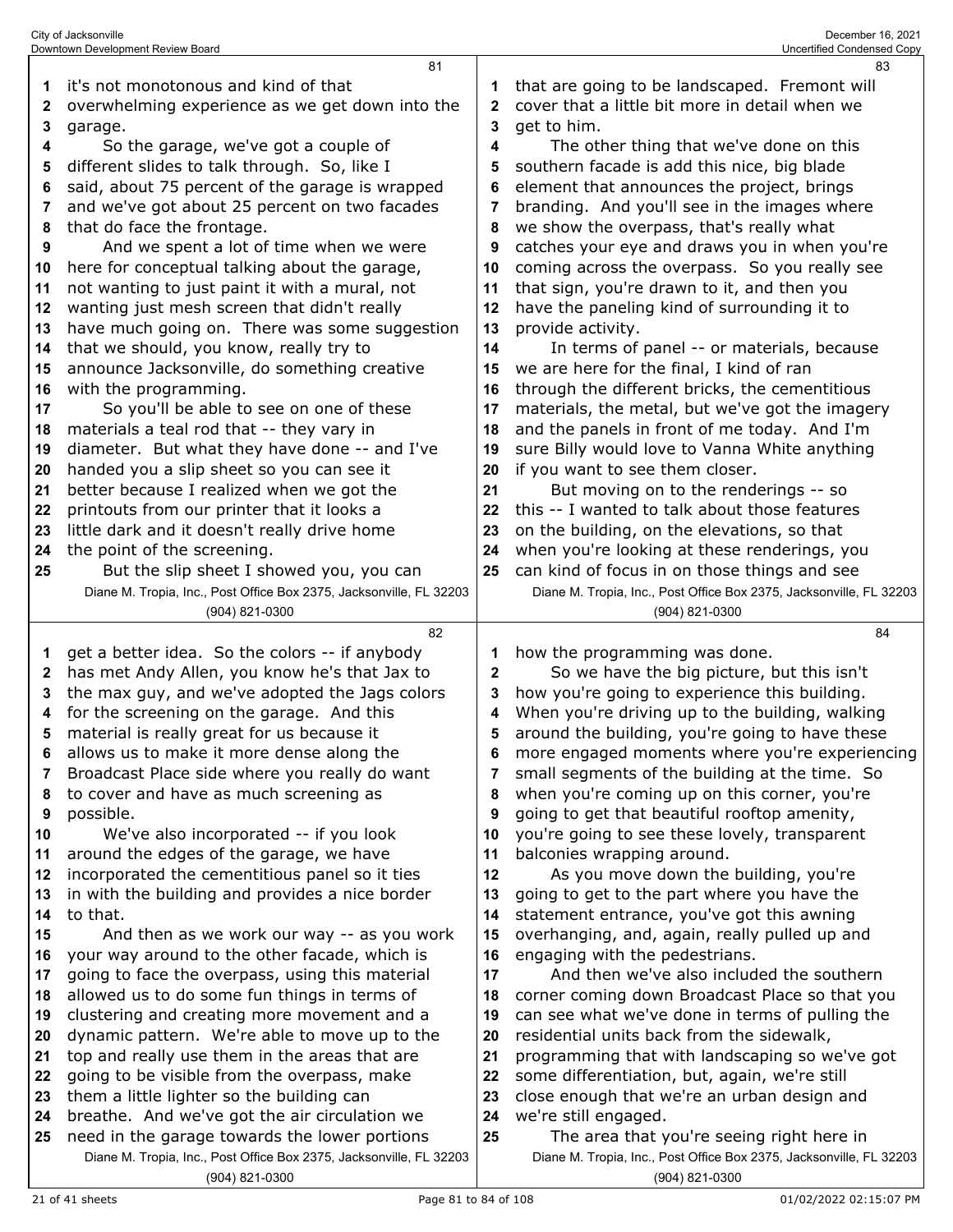|              | 85                                                                                                             |              | 87                                                                                                                   |
|--------------|----------------------------------------------------------------------------------------------------------------|--------------|----------------------------------------------------------------------------------------------------------------------|
| 1            | particular is where we start to pull the                                                                       |              | And in that area we have sycamores                                                                                   |
| $\mathbf{2}$ | building back even further, and these units are                                                                | $\mathbf{2}$ | planted; so large shade trees, conical shape,                                                                        |
| 3            | the ones that start to wrap around the garage,                                                                 | 3            | again, trying to keep them off the building,                                                                         |
| 4            | so there's a slightly bigger experience there.                                                                 | 4            | but it's a -- you'll see they're planted                                                                             |
| 5            | And then from the overpass, we show the                                                                        | 5            | 25 foot on center. So it should be a                                                                                 |
| 6            | blade sign in that area that really drives your                                                                | 6            | contiguous canopy and broad shade, you know,                                                                         |
| 7            | eye to it and to the screening that's available                                                                | 7            | for all of the cyclists, walkers headed towards                                                                      |
| 8            | there. And Fremont can detail more of the                                                                      | 8            | the JTA facility.                                                                                                    |
| 9            | mature trees that are in that area and what                                                                    | 9            | On Montana, we have kind of a unique                                                                                 |
| 10           | we're going to do for planting.                                                                                | 10           | situation because of the -- there's less room                                                                        |
| 11           | But I think that gets me over to his part,                                                                     | 11           | on that side of the property. So on the                                                                              |
| 12           | so I'm going to turn it over to him.                                                                           | 12           | northern half, where there's less room, we have                                                                      |
| 13           | MR. LATIMER: Thank you.                                                                                        | 13           | sabal palms planted near the building with a                                                                         |
| 14           | Fremont Latimer, 34 Cordova Street,                                                                            | 14           | 6-foot sidewalk. As we proceed south, we have                                                                        |
| 15           | St. Augustine.                                                                                                 | 15           | more room. There's an existing drainage                                                                              |
| 16           | Mr. Chair, board members, thank you.                                                                           | 16           | easement that's in there, so it's going to be                                                                        |
| 17           | So we'll run through the site. We'll do a                                                                      | 17           | fairly damp. So you'll see we have a different                                                                       |
| 18           | cross-section of each of the roadways and the                                                                  | 18           | mix of species with wetlands species. So, you                                                                        |
| 19           | pedestrian clear zones.                                                                                        | 19           | know, red maples.                                                                                                    |
| 20           | So this is on the east side of the site.                                                                       | 20           | And then on the south side of the                                                                                    |
| 21           | You saw this cross-section previously. Nothing                                                                 | 21           | building -- so you'll see we have two clusters                                                                       |
| 22           | has changed. We have a lot of room. We're                                                                      | 22           | of trees. So part of this is we wanted to                                                                            |
| 23           | blessed with that on this site. So we've got a                                                                 | 23           | match the scale, both of the parking garage and                                                                      |
| 24           | large landscape space. We have a 10-foot                                                                       | 24           | of the I-95 overpass.                                                                                                |
| 25           | pedestrian clear zone, followed by a 4-foot                                                                    | 25           | So on the east side, the group -- you'll                                                                             |
|              | Diane M. Tropia, Inc., Post Office Box 2375, Jacksonville, FL 32203                                            |              | Diane M. Tropia, Inc., Post Office Box 2375, Jacksonville, FL 32203                                                  |
|              |                                                                                                                |              |                                                                                                                      |
|              | (904) 821-0300                                                                                                 |              | (904) 821-0300                                                                                                       |
|              | 86                                                                                                             |              | 88                                                                                                                   |
| 1            |                                                                                                                |              | see kind of rows of trees, that's pines. So we                                                                       |
| 2            | amenity zone, and then the bump-outs for the<br>parallel parking give us plenty of soil space                  | 2            | want to get them tall and narrow, and we'll                                                                          |
| 3            | to plant shade trees. So along Broadcast                                                                       | 3            | keep the visibility for that corner, for the                                                                         |
| 4            | Place, you'll see we have a series of live oaks                                                                | 4            | Artea blade sign you saw.                                                                                            |
| 5            | running that entire facade.                                                                                    | 5            | And then along the west side, where we've                                                                            |
| ĥ            | There was a specific question about the                                                                        |              | got the staggered row of trees, those are all                                                                        |
| 7            | narrowest point of the sidewalk. So where the                                                                  | 7            | bald cypress. That's our dry retention pond.                                                                         |
| 8            | building steps back and we have the right-turn                                                                 | 8            | So it's everywhere where it has moisture, you                                                                        |
| 9            | lane coming up, we have a slightly narrower                                                                    | 9            | know, more moist conditions, we'll have those                                                                        |
| 10           | portion of that -- of that street and                                                                          | 10           | trees.                                                                                                               |
| 11           | pedestrian streetscape, but we still have an                                                                   | 11           | So what we've got is a large collection of                                                                           |
| 12           | 8-foot pedestrian clear zone, a 4-foot amenity                                                                 | 12           | native trees throughout. I mean, it's live                                                                           |
| 13           | zone, and then a large landscape space. And                                                                    | 13           | oaks, sycamores, maples, pines, bald cypress.                                                                        |
| 14           | that allows us to take the shade trees and put                                                                 | 14           | I mean, these are kind of the iconic species of                                                                      |
| 15           | them on the building side of the sidewalk                                                                      | 15           | North Florida.                                                                                                       |
| 16           | without planting live oaks too close to the                                                                    | 16           | So we meet and exceed all of the                                                                                     |
| 17           | building. That's one of my pet peeves, is to                                                                   | 17           | streetscape zones, both for amenity zones,                                                                           |
| 18           | see, you know, live oaks shaved in half because                                                                | 18           | pedestrian clear space. And then we                                                                                  |
| 19           | they're planted too close to the building.                                                                     | 19           | have actually a fairly generous landscape                                                                            |
| 20           | So looking on the north side, this is                                                                          | 20           | buffer around the base of the building, which                                                                        |
| 21           | where we have less space than we thought                                                                       | 21           | will give us a chance to really create a nice                                                                        |
| 22           | previously. So we have a 6-and-a-half-foot                                                                     | 22           | pedestrian experience.                                                                                               |
| 23           | landscape strip to separate the 8-foot path                                                                    | 23           | Site furniture. So there's the tree                                                                                  |
| 24           | from the building. And then we have a                                                                          | 24           | planting schedule we can go back and detail.                                                                         |
| 25           | continuous 4-foot strip on the outside.<br>Diane M. Tropia, Inc., Post Office Box 2375, Jacksonville, FL 32203 | 25           | If Mr. Loretta wants to talk trees, we can do<br>Diane M. Tropia, Inc., Post Office Box 2375, Jacksonville, FL 32203 |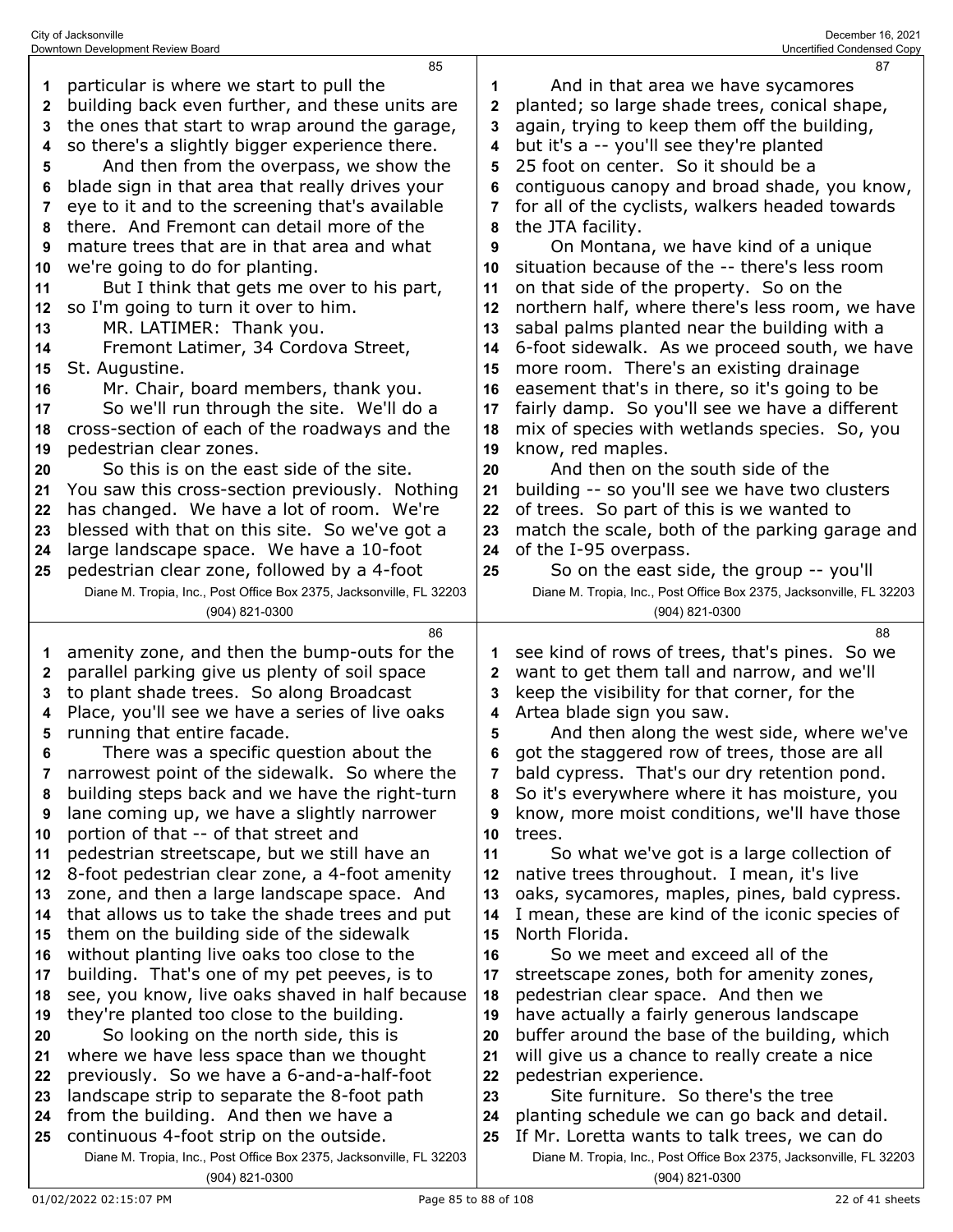|              | 89                                                                                                                 |          | 91                                                                                                                    |
|--------------|--------------------------------------------------------------------------------------------------------------------|----------|-----------------------------------------------------------------------------------------------------------------------|
| 1            | that further on -- later on.                                                                                       | 1        | everybody is asking for, and then we have                                                                             |
| $\mathbf{2}$ | And then talking about the streetscape                                                                             | 2        | 4 feet or 2 feet, whatever it wants to be, of                                                                         |
| 3            | furniture, we have the streetscape furniture                                                                       | 3        | the special pavement behind, but --                                                                                   |
| 4            | laid out, both in terms of, you know, where                                                                        | 4        | So, like, what they show bottom right, the                                                                            |
| 5            | trash cans are going, benches, bike racks.                                                                         | 5        | typical streetscape, Southbank, that's actually                                                                       |
| 6            | These may change as the -- the streetscape                                                                         | 6        | what we have in our code, which is not ideal,                                                                         |
| 7            | guidelines are finalized, so we'll be working                                                                      | 7        | in my opinion. What is ideal is what they've                                                                          |
| 8            | with staff on that. But I think the locations                                                                      | 8        | designed, and so I'm super glad to see that.                                                                          |
| 9            | are nailed down and there's this -- there's                                                                        | 9        | And, you know, I do a horrible job                                                                                    |
| 10           | plenty of amenities, plenty of places for, you                                                                     | 10       | responding to staff's request for me to provide                                                                       |
| 11           | know, people to get rid of trash, to sit down,                                                                     | 11       | input. There's my input.                                                                                              |
| 12           | park their bikes.                                                                                                  | 12       | Beyond that -- I don't want to get into --                                                                            |
| 13           | Let's see, the next one is lighting. So                                                                            | 13       | you know, I'm a little -- I wouldn't plant a                                                                          |
| 14           | we'll be tying into the larger streetscape as                                                                      | 14       | sycamore, but I'll let you guys plant the                                                                             |
| 15           | the lighting gets finished on Broadcast Place,                                                                     | 15       | sycamore if that's what you want.                                                                                     |
| 16           | but generally this is the spacing of the                                                                           | 16       | Other than that, I mean, it's a great                                                                                 |
| 17           | lighting. And currently, that's the light --                                                                       | 17       | project. Everything that they're doing is                                                                             |
| 18           | the traditional acorn is the light fixture                                                                         | 18       | exactly what I think we're all asking for, and                                                                        |
| 19           | that's selected for this area, but -- and we'll                                                                    | 19       | so I'm fully in support.                                                                                              |
| 20           | work with staff as all of the streetscape                                                                          | 20       | Thank you.                                                                                                            |
| 21           | guidelines get finalized.                                                                                          | 21       | THE CHAIRMAN: Thank you, Mr. Loretta.                                                                                 |
| 22           | And you can see the pavers that are                                                                                | 22       | Ms. Durden.                                                                                                           |
| 23           | currently selected. So with the paving, we're                                                                      | 23       | BOARD MEMBER DURDEN: Thank you,                                                                                       |
| 24           | separating the amenity zone from the clear                                                                         | 24       | Mr. Chair.                                                                                                            |
|              |                                                                                                                    | 25       |                                                                                                                       |
| 25           | zone. We want to make sure the -- you know,<br>Diane M. Tropia, Inc., Post Office Box 2375, Jacksonville, FL 32203 |          | I would -- I'm fine with the project. I<br>Diane M. Tropia, Inc., Post Office Box 2375, Jacksonville, FL 32203        |
|              |                                                                                                                    |          |                                                                                                                       |
|              | (904) 821-0300                                                                                                     |          | (904) 821-0300                                                                                                        |
|              |                                                                                                                    |          |                                                                                                                       |
|              | 90                                                                                                                 |          | 92                                                                                                                    |
| 1            | that the path of travel is clear so that that                                                                      | 1        | do think it's a really long building, and I am                                                                        |
| $\mathbf{2}$ | material is very evident, but then we're taking                                                                    | 2        | glad to see the effort that's been made to                                                                            |
| 3            | that accent paver and outlining the entrance to                                                                    | 3        | distinguish the sections of the facade. I                                                                             |
| 4            | the building. It's all by, you know, punching                                                                      | 4        | think that will help.                                                                                                 |
| 5            | up that -- that portion of the flatwork.                                                                           | 5        | There's one other place that $I - I'm$ just                                                                           |
| 6            | And that concludes that portion of the                                                                             |          | wondering about, and that's in your main                                                                              |
| 7            | presentation.                                                                                                      | 7        | entrance where your amenity -- I think it's                                                                           |
| 8            | THE CHAIRMAN: Thank you. Appreciate                                                                                | 8        | called the amenity center. And I was --                                                                               |
| 9            | that.                                                                                                              | 9        | normally, I don't talk about architecture                                                                             |
| 10           | Mr. Chisholm, any public comments?                                                                                 | 10       | because it's not my area, but from a pedestrian                                                                       |
| 11           | MR. CHISHOLM: To the Chair, we do not.                                                                             | 11       | perspective I'm wondering if that portion on                                                                          |
| 12           | THE CHAIRMAN: Thank you.                                                                                           | 12       | the ground floor could be pushed back -- the                                                                          |
| 13           | Then I'll look for board comments. We'll                                                                           | 13       | building facade itself could be pushed back                                                                           |
| 14           | start with Mr. Loretta.                                                                                            | 14       | slightly so that it -- it created, like, a                                                                            |
| 15           | BOARD MEMBER LORETTA: Could you go back                                                                            | 15       | covered kind of enclave, for lack of a better                                                                         |
| 16           | two slides?                                                                                                        | 16       | word, just in that one area because --                                                                                |
| 17           | MR. CHISHOLM: (Complies.)                                                                                          | 17       | And I'm looking, for instance, at slide                                                                               |
| 18           | BOARD MEMBER LORETTA: I just want to, you                                                                          | 18<br>19 | number 22. It's really the area under the roof                                                                        |
| 19           | know, let everybody know, so -- my opinion                                                                         |          | addition that -- if the line of the wall was                                                                          |
| 20           | here. This is kind of how I think we should be                                                                     | 20       | just slightly pushed in towards the building, I                                                                       |
| 21           | doing streetscape design guidelines in the city                                                                    | 21       | think it would give it some, you know, like --                                                                        |
| 22           | of Jacksonville. So in the end it's like, what                                                                     | 22       | well, quite frankly, an elegant, sophisticated                                                                        |
| 23           | we should be pushing for is these curb                                                                             | 23       | sense of entry into that -- that this is the                                                                          |
| 24           | bump-outs within the parallel parking area so                                                                      | 24       | main entrance that -- it adds to the -- if you                                                                        |
| 25           | that we can actually get shade trees that<br>Diane M. Tropia, Inc., Post Office Box 2375, Jacksonville, FL 32203   | 25       | will, the kind of long wall that we're dealing<br>Diane M. Tropia, Inc., Post Office Box 2375, Jacksonville, FL 32203 |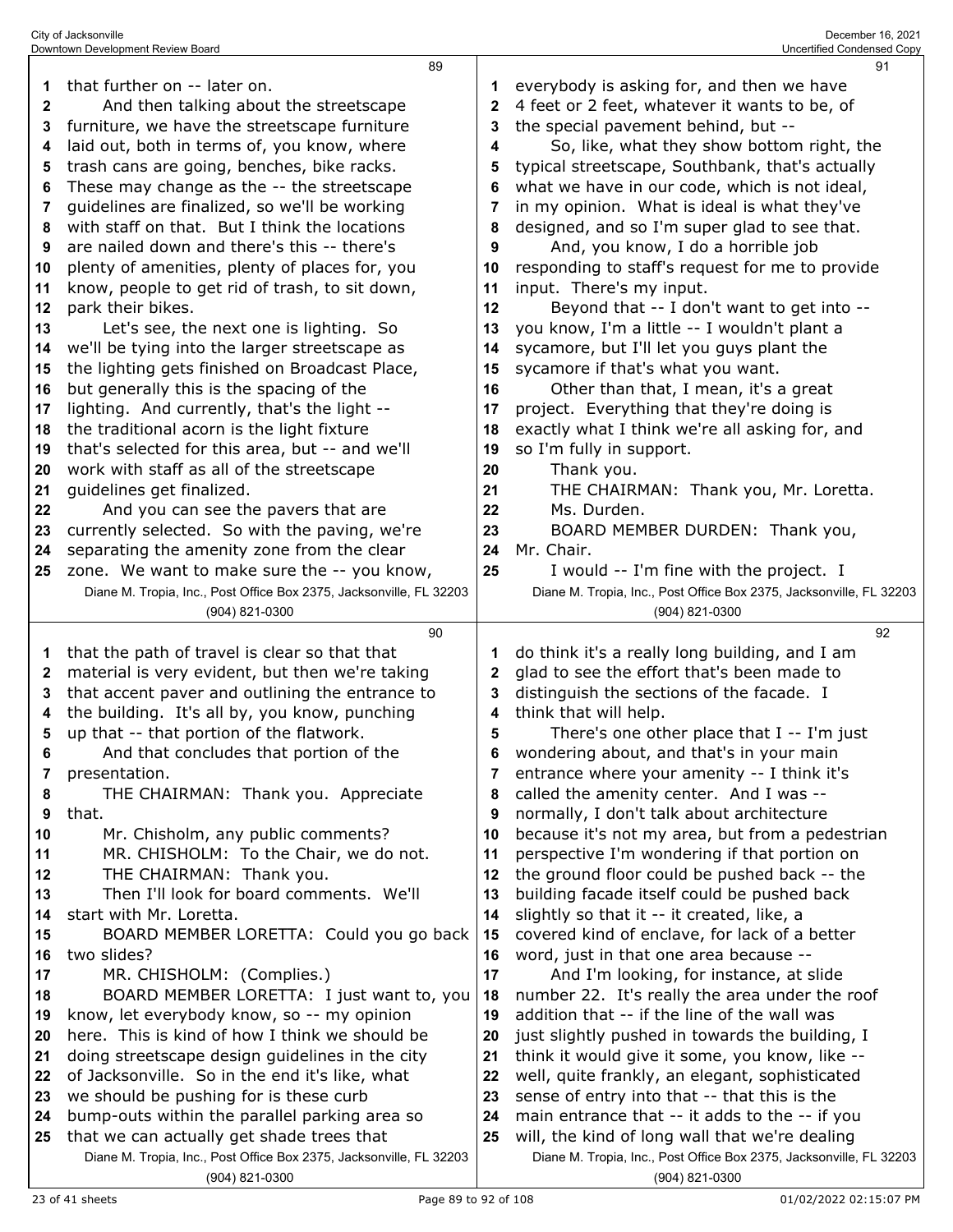|              | 93                                                                                                       |    |                                                                                                          | 95 |
|--------------|----------------------------------------------------------------------------------------------------------|----|----------------------------------------------------------------------------------------------------------|----|
| 1            | with.                                                                                                    | 1  | BOARD MEMBER DAVISSON: They certainly                                                                    |    |
| $\mathbf{2}$ | I apologize for not thinking of that                                                                     | 2  | show your building better than the elevations                                                            |    |
| 3            | earlier, you know, when you were under                                                                   | 3  | did.                                                                                                     |    |
| 4            | conceptual, but it does seem like -- as you can                                                          | 4  | You know, regarding the elephant, it's a                                                                 |    |
| 5            | see in this picture, it's just one -- it's just                                                          | 5  | big building. And I know you're spreading --                                                             |    |
| 6            | a continuous wall there, and if it was pushed                                                            | 6  | you know, I know what you're doing here.                                                                 |    |
| 7            | in, let's say, you know, 10 or 12 feet, that                                                             | 7  | As far as the entry goes, it's one of                                                                    |    |
| 8            | you would have a covered area there that would                                                           | 8  | those things, if you're building a building, do                                                          |    |
| 9            | really be a welcoming -- it would make it much                                                           | 9  | you want to spend \$100,000 to lose \$100,000                                                            |    |
| 10           | more of a statement, kind of an architectural                                                            | 10 | worth of space? Because that's what's --                                                                 |    |
| 11           | statement.                                                                                               | 11 | that's what you're doing. Is it worth it? And                                                            |    |
| 12           | I don't know whether my -- I would be                                                                    | 12 | they've got a lot of building to spread money                                                            |    |
| 13           | interested in hearing what my other board                                                                | 13 | on the skin, and where -- where do you put it?                                                           |    |
| 14           | members, who are architects -- whether that                                                              | 14 | I'm fine with the entrance, but you're --                                                                |    |
| 15           | makes any sense at all.                                                                                  | 15 | like I said, I think the building -- what                                                                |    |
| 16           | I will go back to -- I'll switch gears. I                                                                | 16 | you've done on the ground floor, you know, the                                                           |    |
| 17           | love what you guys did with the garage. That's                                                           | 17 | streetscape, as well as, you know, a lot of                                                              |    |
| 18           | a big improvement. And, you know, I think it                                                             | 18 | variety in material, you know, helps this big,                                                           |    |
| 19           | will, in the end, make your project a lot more                                                           | 19 | long, flat facade.                                                                                       |    |
| 20           | successful.                                                                                              | 20 | So that's all.                                                                                           |    |
| 21           | And I also like the way that you banded it                                                               | 21 | THE CHAIRMAN: Thank you.                                                                                 |    |
| 22           | with the -- with the -- well, I'm just going to                                                          | 22 | As the other architect, I'll respond to                                                                  |    |
| 23           | say with the white around the building. I                                                                | 23 | Ms. Durden's comment. I'm not sure that                                                                  |    |
|              |                                                                                                          |    |                                                                                                          |    |
| 24           | think that adds a lot, too, to the look of it.                                                           | 24 | recessing the leasing amenity space is going to                                                          |    |
| 25           | So you guys are doing great with the                                                                     | 25 | significantly improve the architecture. I                                                                |    |
|              | Diane M. Tropia, Inc., Post Office Box 2375, Jacksonville, FL 32203                                      |    | Diane M. Tropia, Inc., Post Office Box 2375, Jacksonville, FL 32203                                      |    |
|              |                                                                                                          |    |                                                                                                          |    |
|              | (904) 821-0300                                                                                           |    | (904) 821-0300                                                                                           |    |
|              | 94                                                                                                       |    |                                                                                                          | 96 |
| 1            | pedestrian, which is my normal area that I am                                                            | 1  | think you'd have to do a lot more. So I'd                                                                |    |
| 2            | focused on. I appreciate what you're going                                                               | 2  | agree with Mr. Davisson that what you've done                                                            |    |
| 3            | through. I know people are just going to end                                                             | 3  | is probably okay for such a long building, and                                                           |    |
| 4            | up walking across, in front. I mean, that's --                                                           | 4  | the need to maximize every square inch of the                                                            |    |
| 5            | that's just going to be human nature.                                                                    | 5  | site, which is what you've done.                                                                         |    |
|              | I hope that you can work something out                                                                   | 6  | I will ask, is the brick that you're                                                                     |    |
| 7            | because as a TOD project, you want to be able                                                            | 7  | showing, is that like a thin brick tile or is                                                            |    |
| 8            | to have that really strong, nice connection.                                                             | 8  | that a real modular brick?                                                                               |    |
| 9            | So maybe JTA can help you influence the                                                                  | 9  | MS. TRIMMER: Through the Chair, my                                                                       |    |
| 10           | adjacent property owner.                                                                                 | 10 | understanding is that that is true brick                                                                 |    |
| 11           | Thank you very much, Mr. Chairman.                                                                       | 11 | running up the first floor through most of it,                                                           |    |
| 12           | THE CHAIRMAN: Thank you, Ms. Durden.                                                                     | 12 | up to the second floor in some areas. If                                                                 |    |
| 13           | Mr. Schilling.                                                                                           | 13 | Russell is on and I am wrong, he can correct                                                             |    |
| 14           | BOARD MEMBER SCHILLING: Thank you,                                                                       | 14 | me, but when we were talking about it as the                                                             |    |
| 15           | Mr. Chairman.                                                                                            | 15 | group, my understanding was brick.                                                                       |    |
| 16           | As noted by Ms. Radcliff-Meyers, I do have                                                               | 16 | ZOOM MEMBER: You're correct, Cyndy.                                                                      |    |
| 17           | a voting conflict, so I won't be voting on this                                                          | 17 | THE CHAIRMAN: Great.                                                                                     |    |
| 18           | item, and I have no comments on the project.                                                             | 18 | And having real brick will really help                                                                   |    |
| 19           | Thank you.                                                                                               | 19 | because that will pull out a little bit of the                                                           |    |
| 20           | THE CHAIRMAN: Thank you, Mr. Schilling.                                                                  | 20 | (inaudible) and it will feel like a higher                                                               |    |
| 21           | Mr. Davisson.                                                                                            | 21 | quality.                                                                                                 |    |
| 22           | BOARD MEMBER DAVISSON: Did you have these                                                                | 22 | With that, I don't have any further                                                                      |    |
| 23           | renderings in the first go-round?                                                                        | 23 | comments. And I'll ask our council members if                                                            |    |
| 24           | MS. TRIMMER: Through the Chair, we did                                                                   | 24 | there's any comments.                                                                                    |    |
| 25           | not have all of these renderings.<br>Diane M. Tropia, Inc., Post Office Box 2375, Jacksonville, FL 32203 | 25 | COUNCIL MEMBER FERRARO: I'm fine.<br>Diane M. Tropia, Inc., Post Office Box 2375, Jacksonville, FL 32203 |    |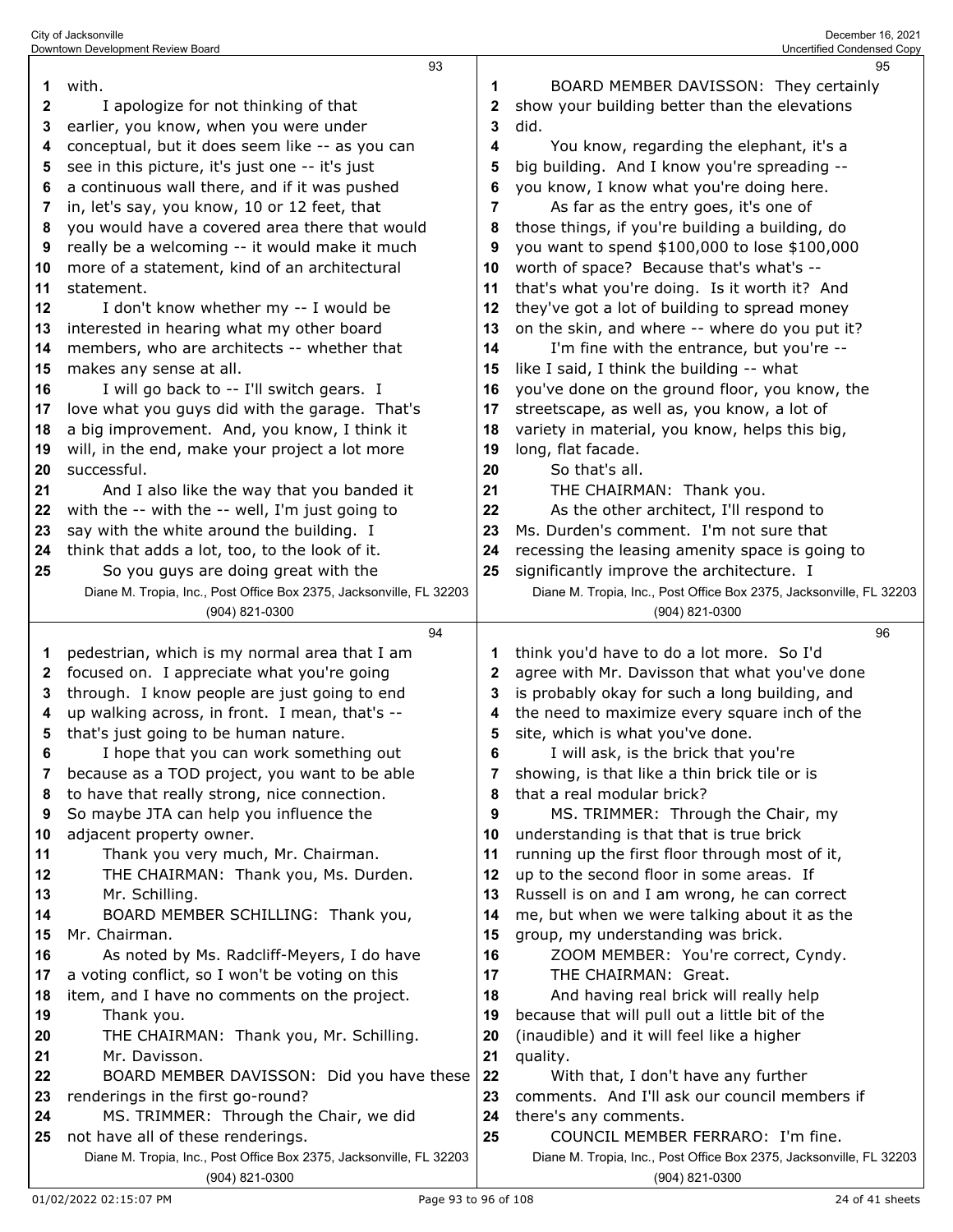| 1            | THE CHAIRMAN: No, Mr. Ferraro.                                                              | 1        | MR. LATIMER: Thank you very much.                                                                                     |
|--------------|---------------------------------------------------------------------------------------------|----------|-----------------------------------------------------------------------------------------------------------------------|
| 2            | Any from you, Council Member Boylan?                                                        | 2        | MS. TRIMMER: Billy, you wanted to --                                                                                  |
| 3            | COUNCIL MEMBER BOYLAN: Thank you.                                                           | 3        | MR. ZEITS: If I could, through the Chair                                                                              |
| 4            | In fairness, this is the first opportunity                                                  | 4        | to the board and --                                                                                                   |
| 5            | that I've had to see this rendering and                                                     | 5        | THE CHAIRMAN: And if you would state your                                                                             |
| 6            | proposal.                                                                                   | 6        | name and address, please.                                                                                             |
| 7            | I guess I do have a question with                                                           | 7        | MR. ZEITS: Billy Zeits, 1819 Goodwin                                                                                  |
| 8            | respect -- I hear an awful lot of conversation                                              | 8        | Street, Jacksonville, 32206.                                                                                          |
| 9            | about pedestrian traffic. I assume it's along                                               | 9        | I work with Corner Lot Development. And                                                                               |
| 10           | the sidewalk there of the building. That                                                    | 10       | on behalf of the developer, through the --                                                                            |
| 11           | relies upon pedestrian traffic. It seems                                                    | 11       | through the Chair and to both councilmen on --                                                                        |
| 12           | pretty important to this project. I don't see                                               | 12       | this is my fourth DDRB meeting. We have two                                                                           |
| 13           | a lot of opportunity to provide them cover, if                                              | 13       | more coming up. You'll see us back here again                                                                         |
| 14           | you will. I don't know if that was a                                                        | 14       | in March. Our group is committed to downtown.                                                                         |
| 15           | consideration or not, but it just seems to me                                               | 15       | I can't say enough about the staff and the                                                                            |
| 16           | that -- that's kind of overlooked in the -- in                                              | 16       | board's valuable feedback when we come here. I                                                                        |
| 17           | encouraging pedestrian traffic along the road                                               | 17       | mean, a lot of credit goes to our design team,                                                                        |
| 18           | for -- or along the building, but I'll leave                                                | 18       | but without you guys taking the time to read                                                                          |
| 19           | that for all of you to decide.                                                              | 19       | the package, and ladies, to give us feedback                                                                          |
| 20           | THE CHAIRMAN: Thank you, Council Member                                                     | 20       | that we can put into our projects that make our                                                                       |
| 21           | Boylan.                                                                                     | 21       | city better, we -- we really couldn't get here                                                                        |
| 22           | I think what he was referring to is maybe                                                   | 22       | and get through this process. So I appreciate                                                                         |
| 23           | just coverage along the sidewalk and -- you                                                 | 23       | your service and I appreciate your time and we                                                                        |
| 24           | know, I think without responding -- or speaking                                             | 24       | truly appreciate staff, so -- and have a --                                                                           |
| 25           | for you, but the trees will help a lot in that                                              | 25       | happy holidays, guys.                                                                                                 |
|              | Diane M. Tropia, Inc., Post Office Box 2375, Jacksonville, FL 32203                         |          | Diane M. Tropia, Inc., Post Office Box 2375, Jacksonville, FL 32203                                                   |
|              | (904) 821-0300                                                                              |          | (904) 821-0300                                                                                                        |
|              | 98                                                                                          |          | 100                                                                                                                   |
|              |                                                                                             |          |                                                                                                                       |
|              |                                                                                             |          |                                                                                                                       |
| 1            | regard. Trees will also help a lot in hiding                                                | 1        | THE CHAIRMAN: Appreciate that. Thank                                                                                  |
| $\mathbf{2}$ | the long facade. So the more of those the                                                   | 2        | you.                                                                                                                  |
| 3            | better. I think you've got a lot in there.                                                  | 3        | MS. RADCLIFFE-MEYERS: Thank you.                                                                                      |
| 4            | So thank you for those comments, Council                                                    | 4        | THE CHAIRMAN: We have a change in the                                                                                 |
| 5            | Member Boylan.                                                                              | 5        | agenda. Item E has been pulled from this                                                                              |
| 6            | If there's no other comments, I'll look                                                     | 6        | month's DDRB meeting, so we won't be going                                                                            |
| 7            | for a motion.                                                                               |          | to E, but we will be going to old business, and                                                                       |
| 8            | BOARD MEMBER LORETTA: Motion for                                                            | 8        | I'll take any old business from staff or the                                                                          |
| 9            | approval.                                                                                   | 9        | board.                                                                                                                |
| 10           | THE CHAIRMAN: Thank you, Mr. Loretta.                                                       | 10       | (No response.)                                                                                                        |
| 11           | We have a motion for approval. Do I have                                                    | 11       | THE CHAIRMAN: Okay. Hearing none, I'll                                                                                |
| 12           | a second?                                                                                   | 12       | move on to new business.                                                                                              |
| 13           | BOARD MEMBER DAVISSON: Second.                                                              | 13       | Any new business, staff?                                                                                              |
| 14           | THE CHAIRMAN: I have a second from                                                          | 14<br>15 | MS. RADCLIFFE-MEYERS: Yes. Thank you,                                                                                 |
| 15<br>16     | Mr. Davisson. Thank you.                                                                    | 16       | Chairman Lee.                                                                                                         |
|              | All in favor, please say aye.                                                               |          | So this past Monday I did send out an                                                                                 |
| 17           | BOARD MEMBERS: Aye.                                                                         | 17       | email to the board, again, talking about --                                                                           |
| 18           | (Board Member Schilling abstains from                                                       | 18<br>19 | that GAI is working on our design guidelines,                                                                         |
| 19<br>20     | voting.)                                                                                    |          | doing updates, but we have started to realize,                                                                        |
| 21           | THE CHAIRMAN: Any opposed?                                                                  | 20       | per a lot of conversations that we've had and a                                                                       |
|              | BOARD MEMBERS: (No response.)                                                               | 21       | lot of meetings, that we probably also need to                                                                        |
| 22           | THE CHAIRMAN: And we have one abstention,                                                   | 22       | start looking at our Ordinance Code and making                                                                        |
| 23           | Mr. Schilling.                                                                              | 23       | some updates to that.                                                                                                 |
| 24<br>25     | The motion passes.                                                                          | 24<br>25 | So what we, as staff, are proposing is --                                                                             |
|              | Thank you very much.<br>Diane M. Tropia, Inc., Post Office Box 2375, Jacksonville, FL 32203 |          | if it pleases the board, that we either get --<br>Diane M. Tropia, Inc., Post Office Box 2375, Jacksonville, FL 32203 |

 $\mathbf{I}$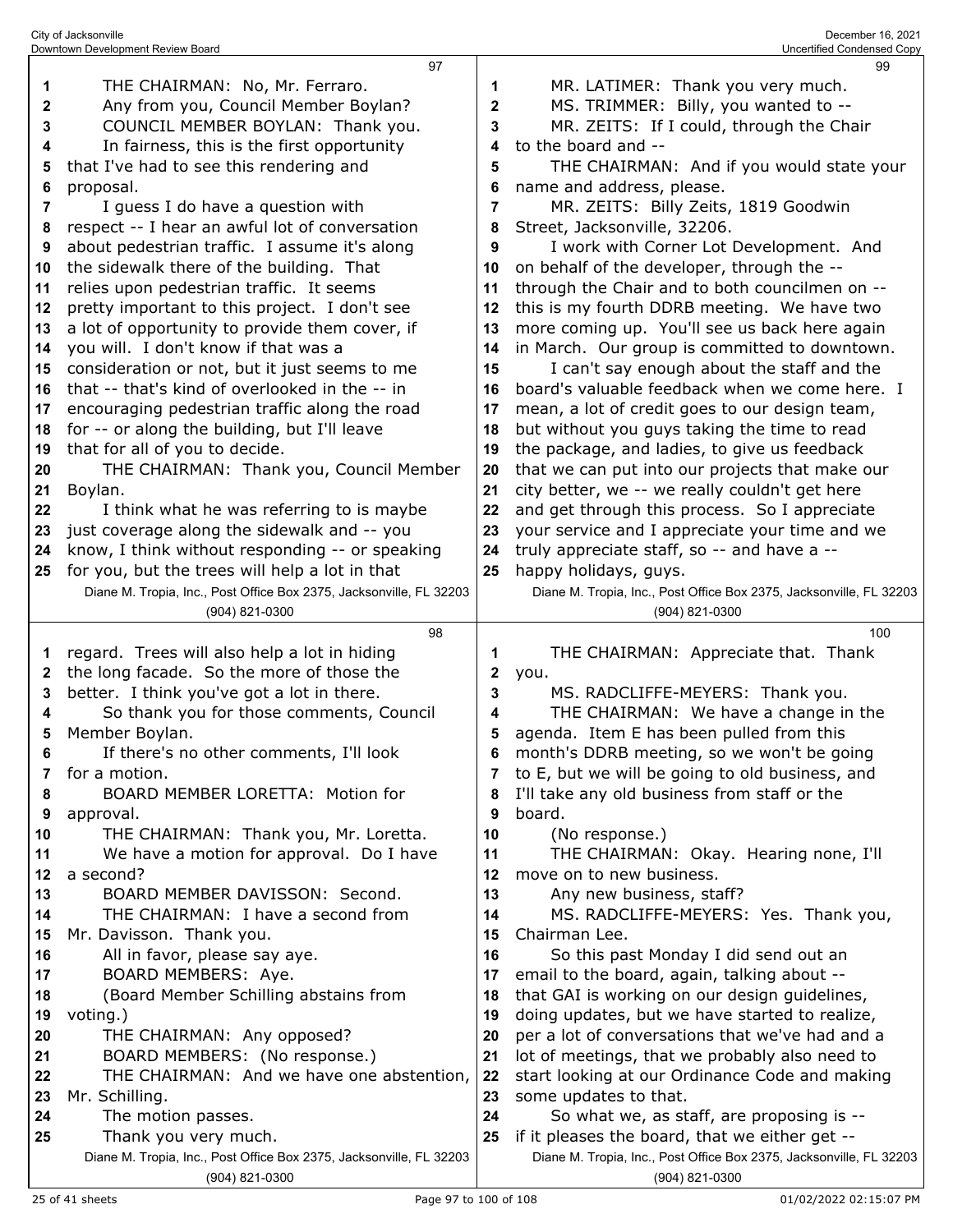|    | 101                                                                 |              | 103                                                                 |
|----|---------------------------------------------------------------------|--------------|---------------------------------------------------------------------|
| 1  | maybe there's a committee of board members put                      | 1            | because I'm not working and getting paid on                         |
| 2  | together or even everyone -- if it's a working                      | $\mathbf{2}$ | these properties.                                                   |
| 3  | meeting, that we get together maybe the second                      | 3            | I just don't -- I don't understand as                               |
| 4  | week of January, third week of January,                             | 4            | though -- why, you know -- and I guess maybe we                     |
| 5  | sometime there, and we start collecting board                       | 5            | need to let legal provide their opinion, but                        |
|    |                                                                     |              |                                                                     |
| 6  | member conversations about what parts of the                        | 6            | based on my interpretation we're allowed to,                        |
| 7  | ordinance you all feel really needs to be                           | 7            | you know -- otherwise, if we're all going to --                     |
| 8  | updated and changed and we start working on                         | 8            | you know, nobody is going to be able to do work                     |
| 9  | those so we can start really making sure that                       | 9            | here. You know, I just don't understand.                            |
| 10 | we capture the projects we want and then get --                     | 10           | So I guess I would like to maybe ask                                |
| 11 | put forward the projects that we really want to                     | 11           | Susan. My personal opinion is you guys should                       |
| 12 | see happening for Jacksonville.                                     | 12           | not be in conflict unless you feel as though                        |
| 13 | THE CHAIRMAN: Great. I would be in                                  | 13           | you can't be professional and be respectful                         |
| 14 | support of that. I would also be in support of                      | 14           | that we still have a job to do, and I don't                         |
| 15 | maybe having a smaller committee work on that                       | 15           | believe that's the case. I think you do, so I                       |
| 16 | with staff. That would be the direction I                           | 16           | don't feel like -- my opinion is you shouldn't                      |
|    |                                                                     |              |                                                                     |
| 17 | think I would recommend.                                            | 17           | be in conflict, so I would like to hear from                        |
| 18 | MS. RADCLIFFE-MEYERS: Great. If it's                                | 18           | Ms. Grandin.                                                        |
| 19 | okay with you, Chairman Lee, what I can do is                       | 19           | MS. GRANDIN: So to Mr. Loretta, through                             |
| 20 | I'll send out an email to everyone and whoever                      | 20           | the Chair, it doesn't really have anything to                       |
| 21 | would like to volunteer for that can do so.                         | 21           | do with your professionalism. It has to do                          |
| 22 | THE CHAIRMAN: Okay.                                                 | 22           | with the voting conflict laws that are in the                       |
| 23 | MS. RADCLIFFE-MEYERS: We can establish                              | 23           | state statute.                                                      |
| 24 | the committee that way and then establish a                         | 24           | So to answer your question about if it's                            |
| 25 | meeting time and go from there.                                     | 25           | the particular project that's being voted on or                     |
|    | Diane M. Tropia, Inc., Post Office Box 2375, Jacksonville, FL 32203 |              | Diane M. Tropia, Inc., Post Office Box 2375, Jacksonville, FL 32203 |
|    | (904) 821-0300                                                      |              | (904) 821-0300                                                      |
|    |                                                                     |              |                                                                     |
|    | 102                                                                 |              | 104                                                                 |
| 1  | THE CHAIRMAN: Okay. Thank you.                                      | 1            | the company at large, that's a good question                        |
|    |                                                                     | $\mathbf{2}$ |                                                                     |
| 2  | MS. RADCLIFFE-MEYERS: Thank you.                                    |              | and I'm going to talk to our ethics people to                       |
| 3  | THE CHAIRMAN: Is there any other new                                | 3            | get that clarification for you because I do                         |
| 4  | business from the board?                                            | 4            | agree -- I see your point because it's -- you                       |
| 5  | BOARD MEMBER LORETTA: May I ask a                                   | 5            | know, if you have done one job with some                            |
| 6  | question?                                                           | 6            | developer, then that doesn't -- I don't know                        |
| 7  | THE CHAIRMAN: Yeah.                                                 | 7            | that that means you can't have a vote on any                        |
| 8  | BOARD MEMBER LORETTA: And I know we've                              | 8            | other project that they do. So I'll look at                         |
| 9  | got Ms. Grandin here.                                               | 9            | that for you.                                                       |
| 10 | I get confused -- there's been a couple of                          | 10           | I'm sorry I don't have the answer for you                           |
| 11 | times lately where we've had members -- like                        | 11           | right now, but it's pretty specific in the                          |
| 12 | today, Mr. Schilling, not vote on Artea. And I                      | 12           | statute --                                                          |
| 13 | just don't feel like you have a conflict. I                         | 13           | BOARD MEMBER LORETTA: That's okay. No,                              |
| 14 | mean, just because Kimley-Horn has done work                        | 14           | I'd appreciate it because I believe that -- for                     |
| 15 | with Corner Lot, you're not doing work with                         | 15           | the sanctity of this board, we need to have                         |
| 16 | Corner Lot on this specific project.                                | 16           | that information because, you know -- I mean,                       |
| 17 | I don't feel as though -- it's going to be                          | 17           | shoot -- I mean, the group that came through                        |
| 18 | a big burden on our board if we're going to                         | 18           | first today, Katherine Mosley, I mean, she went                     |
| 19 | take that harsh of a line.                                          | 19           | through, you know, 12 different consultants                         |
| 20 | And, Craig, you did that recently, I                                | 20           | here in town in the past five years. I mean,                        |
| 21 | think, with JWB.                                                    | 21           | Corner Lot and, you know, everybody.                                |
| 22 | I mean, in the end -- you know, I'm                                 | 22           | It's just -- they're either not going to                            |
| 23 | working with both of these entities, but I'm a                      | 23           | be able to submit or we're going to lose                            |
| 24 | professional and I'm here on the board to, you                      | 24           | multiple board members, and so -- on the                            |
| 25 | know, provide my opinion. I'm not in conflict                       | 25           | Planning Commission it happens on a very                            |
|    | Diane M. Tropia, Inc., Post Office Box 2375, Jacksonville, FL 32203 |              | Diane M. Tropia, Inc., Post Office Box 2375, Jacksonville, FL 32203 |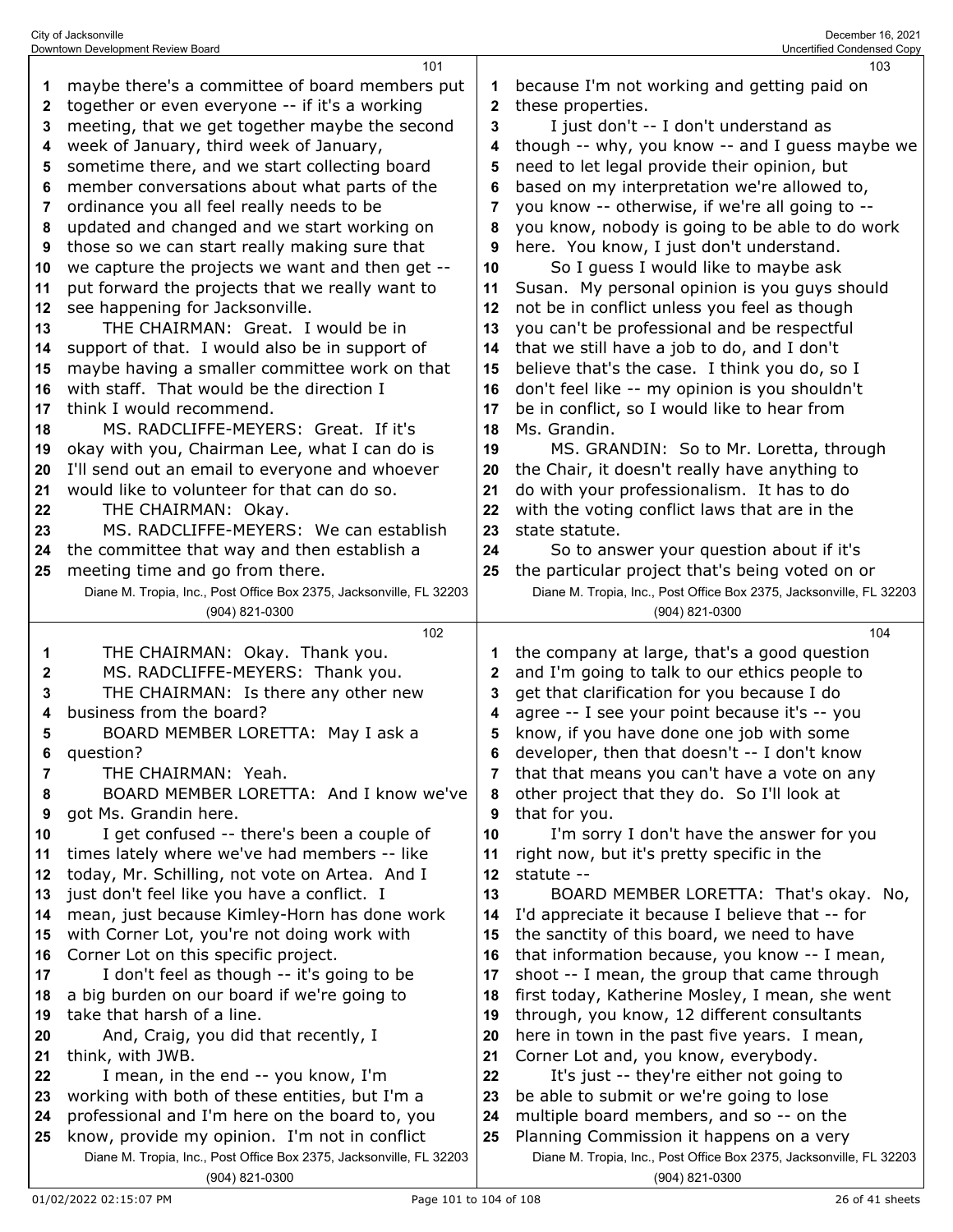|        | Downtown Development Review Board                                                     |              | Uncertified Condensed Copy                                                            |
|--------|---------------------------------------------------------------------------------------|--------------|---------------------------------------------------------------------------------------|
|        | 105                                                                                   |              | 107                                                                                   |
| 1      | regular basis, people, you know --                                                    | 1            | THE CHAIRMAN: Okay. Hearing none, I'll                                                |
| 2      | MS. GRANDIN: Historic Preservation                                                    | 2            | move to public comments.                                                              |
| 3      | Commission for sure.                                                                  | 3            | Mr. Chisholm.                                                                         |
| 4      | BOARD MEMBER LORETTA: Yeah. So I just --                                              | 4            | MR. CHISHOLM: No, Mr. Chair.                                                          |
| 5      | I'd appreciate your review with the ethics                                            | 5            | THE CHAIRMAN: Thank you all.                                                          |
| 6      | committee to --                                                                       | 6            | Move to adjourn.                                                                      |
| 7      | MS. GRANDIN: I'll do that. And I'll get<br>a memo out to the board on that.           | 7            | (The foregoing proceedings were adjourned                                             |
| 8<br>9 | THE CHAIRMAN: Mr. Davisson, comments?                                                 | 8<br>9       | at 3:54 p.m.)                                                                         |
| 10     | BOARD MEMBER DAVISSON: I understand                                                   | 10           |                                                                                       |
| 11     | there's ethics and -- I think it has to do more                                       | 11           |                                                                                       |
| 12     | with the personal -- I have certain clients                                           | 12           |                                                                                       |
| 13     | that I have been detached from for years or I                                         | 13           |                                                                                       |
| 14     | have clients that I'm working with directly on                                        | 14           |                                                                                       |
| 15     | a project. There are clients -- I think it                                            | 15           |                                                                                       |
| 16     | comes down to -- it's the litmus test, does it                                        | 16           |                                                                                       |
| 17     | feel right.                                                                           | 17           |                                                                                       |
| 18     | BOARD MEMBER LORETTA: Yeah. Well,                                                     | 18           |                                                                                       |
| 19     | that's $-$                                                                            | 19           |                                                                                       |
| 20     | BOARD MEMBER DAVISSON: It's my judgment                                               | 20           |                                                                                       |
| 21     | call. And if I think -- if I'm uncomfortable                                          | 21           |                                                                                       |
| 22     | with a project, with a developer or someone, an                                       | 22           |                                                                                       |
| 23     | owner, I mean, it -- it's a judgment call. And                                        | 23           |                                                                                       |
| 24     | every time that I've ever abstained, it was my                                        | 24           |                                                                                       |
| 25     | judgment, even though, you know -- and there                                          | 25           |                                                                                       |
|        | Diane M. Tropia, Inc., Post Office Box 2375, Jacksonville, FL 32203                   |              | Diane M. Tropia, Inc., Post Office Box 2375, Jacksonville, FL 32203                   |
|        | (904) 821-0300                                                                        |              | $(904)$ 821-0300                                                                      |
|        | 106                                                                                   | 1            | 108<br><b>CERTIFICATE OF REPORTER</b>                                                 |
| 1      | have been times when there have been people up                                        |              |                                                                                       |
| 2      | here that I've worked with or I'm working for,                                        | $\mathbf{2}$ |                                                                                       |
| 3      | but I didn't -- you know, it's a different<br>condition.                              |              |                                                                                       |
| 4<br>5 | BOARD MEMBER LORETTA: Okay. Well -- and                                               | 3            | STATE OF FLORIDA)                                                                     |
| 6      | I guess -- you know, I just want to let folks                                         |              | COUNTY OF DUVAL)                                                                      |
| 7      | know -- I have worked with JWB. I'm working                                           | 4<br>5       |                                                                                       |
| 8      | with Corner Lot. But in my opinion, I don't                                           | 6            |                                                                                       |
| 9      | feel as though I'm in conflict to review their                                        | 7            | I, Diane M. Tropia, Florida Professional                                              |
| 10     | projects in a -- you know, that I'm not working                                       | 8            | Reporter, certify that I was authorized to and did                                    |
| 11     | on. So, I mean, as long as -- I'm just putting                                        | 9            | stenographically report the foregoing proceedings and                                 |
| 12     | it out there. As long as y'all are willing to                                         | 10<br>11     | that the transcript is a true and complete record of my<br>stenographic notes.        |
| 13     | be okay with it, you know, I'm okay with it.                                          | 12           |                                                                                       |
| 14     | And so I don't -- you know, I don't want to                                           | 13           |                                                                                       |
| 15     | make sure -- or make it uncomfortable for                                             | 14           |                                                                                       |
| 16     | others.                                                                               | 15           | DATED this 2nd day of January 2022.                                                   |
| 17     | THE CHAIRMAN: Thank you, Mr. Loretta.                                                 | 16<br>17     |                                                                                       |
| 18     | When you're able to find those criteria,                                              | 18           | Diane M. Tropia                                                                       |
| 19     | would you circulate them to the entire board --                                       |              | Florida Professional Reporter                                                         |
| 20     | MS. GRANDIN: Yes. I'll write a memo to                                                | 19           |                                                                                       |
| 21     | that effect because it's pretty specific in the                                       | 20<br>21     |                                                                                       |
| 22     | statute.                                                                              | 22           |                                                                                       |
| 23     | THE CHAIRMAN: Thank you.                                                              | 23           |                                                                                       |
| 24     | Okay. Any other new business?                                                         | 24           |                                                                                       |
| 25     | (No response.)                                                                        | 25           |                                                                                       |
|        | Diane M. Tropia, Inc., Post Office Box 2375, Jacksonville, FL 32203<br>(904) 821-0300 |              | Diane M. Tropia, Inc., Post Office Box 2375, Jacksonville, FL 32203<br>(904) 821-0300 |
|        |                                                                                       |              |                                                                                       |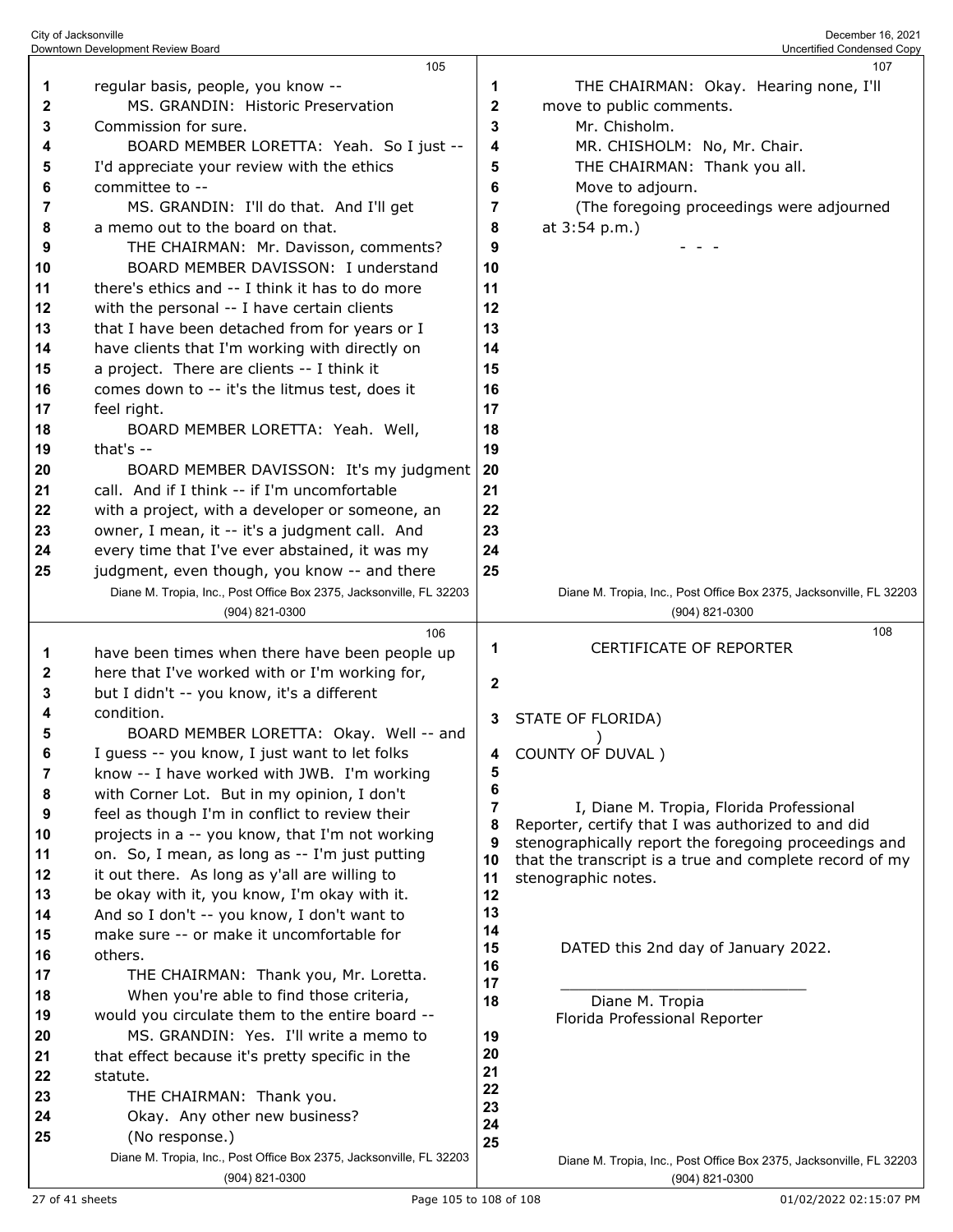| S                                         | 3                                      | 8-foot [2] - 86:12,                          | 6:24, 13:14, 14:3,                       | almost [4] - 53:18,                            |
|-------------------------------------------|----------------------------------------|----------------------------------------------|------------------------------------------|------------------------------------------------|
|                                           |                                        | 86:23                                        | 31:11, 31:23, 32:7,<br>32:8, 73:22, 74:3 | 53:23, 55:6, 69:9                              |
| $$100,000$ [2] - 95:9                     | 3,000-square-foot [2]<br>$-3:21, 4:25$ | 80-foot [1] - 58:6<br>8B [2] - 72:12, 72:17  | additions $[1]$ - 18:9                   | <b>alone</b> $[1] - 3:22$<br>ALSO $[1] - 1:16$ |
|                                           | $30$ [1] - 10:4                        |                                              | address [5] - 5:25,                      | altering [1] - 14:9                            |
|                                           | $32$ [1] - 29:25                       | A                                            | 7:1, 9:13, 39:15,                        | alternate [1] - 15:18                          |
| 1 [2] - 28:22, 75:3                       | 32205 [1] - 39:17                      |                                              | 99.6                                     | alternating $[1]$ - 10:5                       |
| $10$ [4] - 4:7, 4:13,                     | 32206 [1] - 99:8                       | abandoned [1] - 77:8                         | addressed $[2] - 7.4$ ,                  | ambient [1] - 11:22                            |
| 58:19, 93:7                               | 32224 [1] - 22:17                      | ability $[1] - 61:11$                        | 26:21                                    | <b>amenities</b> [1] - 89:10                   |
| 10-foot $[3] - 7:16$ ,                    | $326.104$ [1] - 41:5                   | able [20] - 24:15,                           | addressing $[3] - 6.24$ ,                | amenity [13] - 3:23,                           |
| 10:6, 85:24                               | 34 [1] - 85:14                         | 42:12, 51:14, 54:14,                         | 31:17, 68:25                             | 12:13, 74:12, 78:15,                           |
| 100 $[1] - 6:3$                           | 340-unit [1] - 73:13                   | 54:16, 56:12, 56:17,                         | adds [2] - 92:24, 93:24                  | 78:16, 84:9, 86:1,                             |
| 100-watt [1] - 41:10                      | $3:54$ [1] - 107:8                     | 56:21, 60:5, 70:13,                          | adjacent [2] - 19:22,                    | 86:12, 88:17, 89:24,                           |
| 10th $[2] - 2:16, 4:1$                    |                                        | 70:14, 76:19, 77:5,                          | 94:10                                    | 92:7, 92:8, 95:24                              |
| 112.3143 [1] - 72:16                      | 4                                      | 77:13, 81:17, 82:20,                         | adjourn [1] - 107:6                      | American [3] - 64:18,                          |
| 12 [2] - 93:7, 104:19                     |                                        | 94:7, 103:8, 104:23,                         | adjourned $[1] - 107:7$                  | 64:21, 65:15                                   |
| 12-foot $[3] - 6:13$ ,                    | 4 [3] - 23:3, 56:4, 91:2               | 106:18                                       | Administrative [1] -                     | <b>amount</b> [4] - 27:25,                     |
| 6:14, 14:2                                | $4$ -by-6 [3] - 38:7,                  | abstained [1] - 105:24                       | 1:20                                     | 63:18, 63:21, 71:12                            |
| 1200 [2] - 28:23, 75:4                    | 48:12.58:5                             | <b>abstains</b> [1] - 98:18                  | adopted $[1] - 82:3$                     | Andy [1] - 82:2                                |
| 13901 [1] - 22:15                         | 4-foot $[3] - 85:25$ ,                 | abstention $[1]$ - $98:22$                   | advertising [15] -                       | animated [4] - 36:2,                           |
| 14th $[1] - 73:18$                        | 86:12, 86:25                           | abut [1] - 19:2                              | 38:17, 39:25, 40:10,                     | 36.4, 52.22, 56.22                             |
| $16$ [3] - 1.6, 2:1, 2:4                  | 4-level [1] - 73:14                    | <b>accent</b> $[1] - 90:3$                   | 43:21, 45:17, 46:18,                     | <b>announce</b> [1] - 81:15                    |
| $18$ [1] - 76:17                          | 4-story [1] - 73:13                    | accentuate [1] - 79:23                       | 46:20, 47:19, 51:10,                     | <b>announced</b> [1] - 80:17                   |
| $1819$ [1] - 99:7                         | 40 [2] - 41:9, 59:14                   | accentuated [1] -                            | 52:15, 54:2, 55:23,                      | announces $[1] - 83.6$                         |
| $1848$ [1] - 39:16                        | 400 [1] - 58:20                        | 80:17                                        | 55:24, 55:25, 70:5                       | <b>answer</b> [8] - 16:20,                     |
| 1995 [1] - 37:20                          | 400-square-foot [1] -                  | acceptable [1] - 24:4                        | aesthetically [1] -<br>23:16             | 28:16, 28:19, 50:13,                           |
| <b>1st</b> [1] - 1:7                      | 58:21                                  | access [8] - 6.13, 7:6,<br>7:9, 11:18, 13:3, | African [3] - 64:18,                     | 51:18, 66:2, 103:24,                           |
|                                           | 41 $[1] - 12:9$                        | 13:10, 22:1, 28:11                           | 64:21, 65:15                             | 104:10                                         |
| $\mathbf{2}$                              | 4162 [1] - 37:4                        | accessory [1] - 11:25                        | African-American [3]                     | apologize [1] - 93:2                           |
| $2$ [1] - 91:2                            | 425 [1] - 73:14                        | accommodate [1] -                            | $-64.18, 64.21, 65.15$                   | apparent [1] - 35:23<br>applicant [23] - 5:19, |
| $20$ [1] - 41:11                          | 425-space [1] - 73:15                  | 42:18                                        | afternoon [1] - 37:3                     | 24:1, 24:8, 24:19,                             |
| 20-foot [1] - 58:6                        | 5                                      | accomplish [1] - 22:4                        | agenda [1] - 100:5                       | 25:20, 36:25, 37:1,                            |
| $200$ [1] - 22:16                         |                                        | accomplished [1] -                           | agree [6] - 45:17,                       | 50:11, 51:5, 51:18,                            |
| $2021$ [6] - 1.6, 2.1, 2.4,               | 5-by-10 $[1] - 38.6$                   | 79:1                                         | 45:18, 47:16, 48:2,                      | 52:7, 53:8, 60:15,                             |
| 2:16, 4:1, 73:19                          | 50-foot-long [1] - 38:2                | accomplishing [1] -                          | 96:2, 104:4                              | 61:6, 61:11, 62:1,                             |
| $2021 - 014$ [2] - 4:10,                  | 50-square-foot [1] -                   | 16:4                                         | agreed [1] - 29:14                       | 66:14, 67:7, 69:14,                            |
| 5:11                                      | 38.5                                   | <b>account</b> $[1] - 25:16$                 | agreement [1] - 29:11                    | 70:22, 73:24, 74:24,                           |
| 2021-015 [5] - 72:5,                      | $501(c)(3$ [2] - 65:25,                | <b>acorn</b> [1] - 89:18                     | ahead [3] - 2:3, 65:1,                   | 75:4                                           |
| 72:24, 73:11, 73:21,                      | 69:15                                  | Acosta [2] - 20:9,                           | 73:9                                     | applicant's [1] - 5:20                         |
| 74:18                                     | $501(c)(3)$ [1] - 69:18                | 20:10                                        | air $[1] - 82.24$                        | <b>applicants</b> $[2] - 61:12$ ,              |
| $2021 - 018$ [6] - 3:7,                   | $502$ [1] - 3:24                       | <b>Action</b> $[1]$ - 2:15                   | $AL$ [1] - 1:18                          | 70:13                                          |
| 3.17, 4.3, 4.8, 5.7,                      |                                        | activated [1] - 27:24                        | alcohol [2] - 66:19,                     | application [11] -                             |
| 5.9                                       | 6                                      | activation $[2] - 5:2$ ,                     | 67.4                                     | 3:17, 4:3, 5:7, 6:18,                          |
| <b>2021-020</b> [3] - 33:23,              |                                        | 78:21                                        | alcohol-related [1] -                    | 10:15, 34:6, 36:15,                            |
| 34:6, 36:15                               | $6$ [2] - 23:3, 56:5                   | activity [4] - 50:10,                        | 67:4                                     | 70:25, 73:11, 73:20,                           |
| 2022 [1] - 108:15                         | 6-and-a-half-foot [1] -<br>86:22       | 80:10, 80:14, 83:13                          | alcoves [1] - 74:9                       | 74:18<br>apply [3] - 61:16, 62:5,              |
| <b>214</b> [1] - 1:8                      | 6-foot $[1]$ - 87:14                   | <b>actual</b> [3] - 24:14,<br>56:11, 64:15   | <b>Allen</b> [1] - 82:2                  | 62:25                                          |
| $22$ [1] - 92:18<br>24 [3] - 36:19, 38:4, | $60$ [1] - 17:15                       | ad $[1] - 43:12$                             | allow [4] - 34:7, 36:17,<br>63:2, 63:5   | appreciate [25] - 2:10,                        |
| 56:5                                      | 625 $[1] - 6:20$                       | add [7] - 8:13, 26:24,                       | allowable [2] - 58:4,                    | 5:16, 6:5, 16:22,                              |
| 24-hour [1] - 67:22                       |                                        | 32:20, 49:14, 64:6,                          | 58.9                                     | 17:22, 25:22, 25:23,                           |
| 24-square-foot [1] -                      | 7                                      | 71:8, 83:5                                   | allowed [15] - 24:22,                    | 31:8, 31:15, 31:21,                            |
| 34.8                                      |                                        | added $[3] - 8.19$ ,                         | 34:22, 36:2, 43:24,                      | 31:22, 32:16, 39.8,                            |
| $25$ [2] - 81:7, 87:5                     | <b>7-deck</b> [1] - $3:23$             | 31:23, 74:4                                  | 46:22, 46:25, 47:4,                      | 46:17, 49:21, 72:1,                            |
| <b>270</b> [1] - 3:20                     | 75 [2] - 77:14, 81:6                   | adding $[5] - 4:22, 9:1,$                    | 57:5, 58:4, 58:5,                        | 74:23, 90:8, 94:2,                             |
| $2:00$ [2] - 1:7, 2:1                     |                                        | 10:21, 22:3, 44:24                           | 58:19, 61:20, 70:8,                      | 99:22, 99:23, 99:24,                           |
| <b>2nd</b> [1] - 108:15                   | 8                                      | <b>addition</b> $[3] - 20:7$ ,               | 82:18, 103.6                             | 100:1, 104:14, 105:5                           |
|                                           |                                        | 23:18, 92:19                                 | <b>allows</b> $[2] - 82:6$ ,             | appreciated [1] -                              |
|                                           | 8 [3] - 6:20, 10:6, 22:9               | additional $[10] - 5:2$ ,                    | 86:14                                    | 20:13                                          |

Diane M. Tropia, Inc., Post Office Box 2375, Jacksonville, FL 32203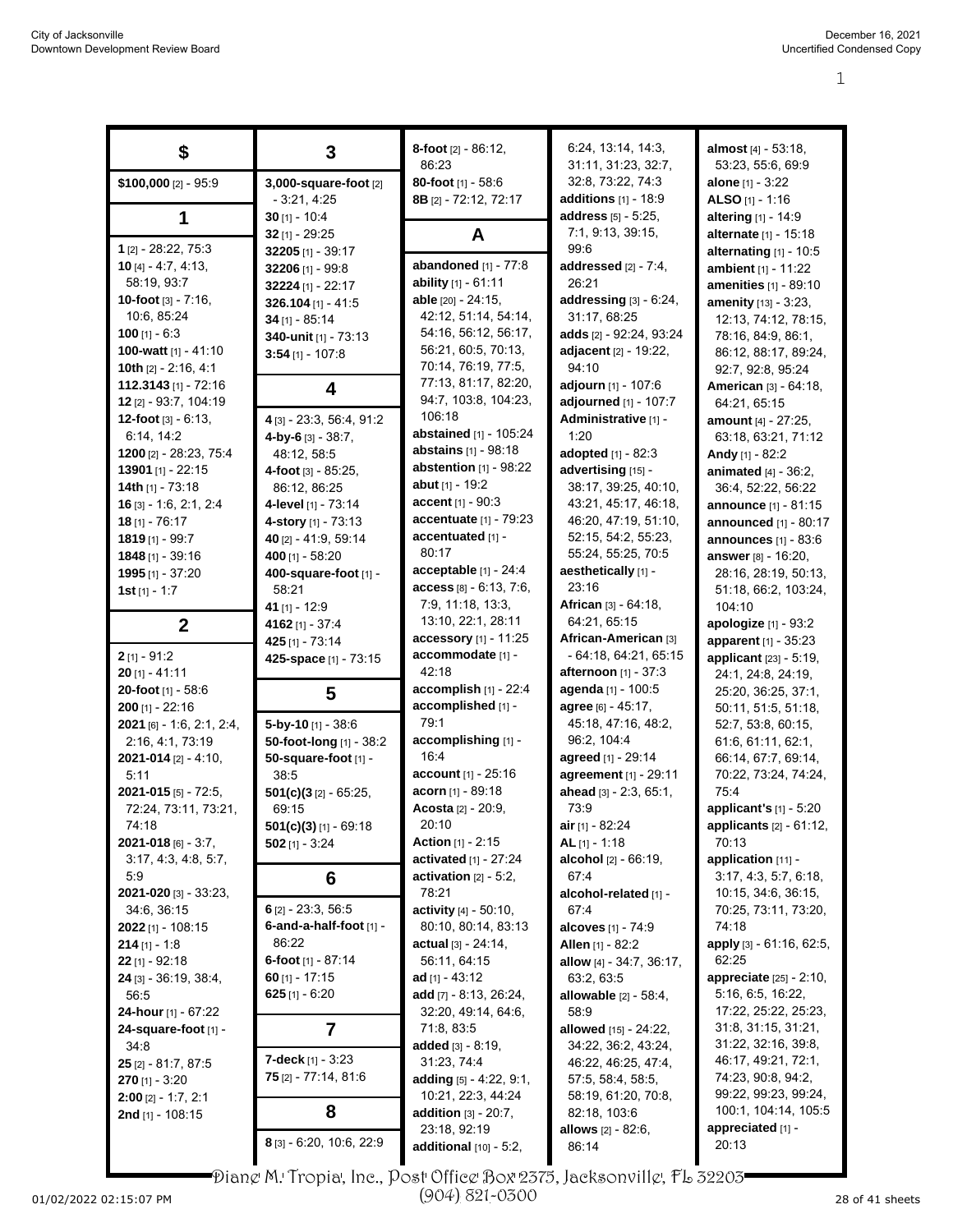| approaches $[4]$ - 5:21,        | attorney [3] - 43:12,             | 81:21, 82:1, 92:15,                    | 104:13, 105:4,                      | 83:16                           |
|---------------------------------|-----------------------------------|----------------------------------------|-------------------------------------|---------------------------------|
| 22:14, 28:20, 37:2              | 43:22, 46:21                      | 95:2, 98:3, 99:21                      | 105:10, 105:18,                     | <b>brief</b> $[1] - 31:22$      |
|                                 |                                   |                                        |                                     |                                 |
| appropriate [1] - 9:23          | Augustine [2] - 37:4,             | <b>between</b> $[5] - 16:1$ ,          | 105:20, 106:5                       | bright [7] - 15:4, 42:8,        |
| approval [34] - 2:15,           | 85:15                             | 17:18, 35:11, 77:3,                    | <b>board</b> $[51] - 14:21$ ,       | 42:16, 42:19, 46:10,            |
| 2:24, 3:8, 3:18, 4:3,           | Authority [1] - 3:14              | 79:5                                   | 14:25, 17:2, 17:22,                 | 63:10                           |
| 5:7, 7:1, 20:16, 21:4,          | authorized [1] - 108:8            | beyond [2] - 54:23,                    | 23:24, 25:14, 31:1,                 | <b>brighter</b> [2] - 42:10,    |
| 25:9, 27:6, 29:14,              | automatic $[1] - 42:3$            | 91:12                                  | 31:4, 33:7, 40:17,                  | 63:24                           |
| 32:21, 33:1, 33:9,              | automatically [2] -               | big [9] - 26:1, 47:23,                 | 45:19, 45:25, 49:1,                 | brightness $[4] - 42:6$ ,       |
| 34.6, 36.15, 45.4,              | 42:9, 49:12                       | 80:15, 83:5, 84:2,                     | 50:15, 51:19, 56:9,                 | 42:21, 63:9, 63:13              |
| 51:1, 57:17, 60:9,              | available [6] - 5:13,             | 93:18, 95:5, 95:18,                    | 59:22, 62:13, 62:16,                | bring $[5]$ - 15:7, 36:1,       |
| 61:19, 61:21, 66:6,             |                                   | 102:18                                 | 62:17, 62:18, 62:20,                |                                 |
|                                 | 36:21, 47:21, 47:22,              |                                        | 62:22, 63:2, 63:8,                  | 53:1, 53:24, 70:20              |
| 68.6, 68.17, 68.23,             | 74:20, 85:7                       | <b>bigger</b> [2] - 59:14,             | 63:17, 63:20, 64:13,                | <b>bringing</b> $[2] - 18.4$ ,  |
| 72:6, 73:12, 73:20,             | Avenue [7] - 3:7, 3:16,           | 85:4                                   |                                     | 19:25                           |
| 74:18, 98:9, 98:11              | 4:9, 5:11, 18:14,                 | <b>bike</b> [1] - 89:5                 | 65:20, 67:20, 68:3,                 | <b>brings</b> $[1] - 83.6$      |
| approve [4] - 2:22,             | 31:25, 39:17                      | bikes [1] - 89:12                      | 70:18, 70:21, 71:9,                 | <b>broad</b> [1] - 87:6         |
| 48:3, 51:17, 69:24              | awful [1] - 97:8                  | <b>Bill</b> [2] - 72:18, 72:23         | 85:16, 90:13, 93:13,                | <b>Broad</b> $[3] - 34:13$ ,    |
| approved [6] - 6:11,            | awning [1] - 84:14                | <b>billboard</b> $[4] - 40.5$ ,        | 99:4, 100:9, 100:17,                | 37:13, 56:3                     |
| 34:25, 35:7, 58:13,             | ave [6] - 3:1, 3:2,               | 41:24, 54:10, 54:11                    | 100:25, 101:1,                      | Broadcast [10] -                |
| 61:17, 68:4                     | 33:15, 33:16, 98:16,              | billboards $[1]$ - 39:22               | 101:5, 102:4,                       | 73:16, 73:23, 74:5,             |
| approving [3] - 23:20,          | 98:17                             | Billy [4] - 75:5, 83:19,               | 102:18, 102:24,                     | 76:25, 77:4, 80:8,              |
| 51:13, 54:18                    |                                   | 99:2, 99:7                             | 104:15, 104:24,                     |                                 |
| architect [1] - 95:22           |                                   |                                        | 105:8, 106:19                       | 82.7, 84.18, 86.3,              |
|                                 | B                                 | bit [20] - 8:1, 8:6, 8:21,             | <b>Board</b> [19] - 1:14,           | 89:15                           |
| architects [3] - 75:7,          |                                   | 13:4, 14:5, 14:22,                     | 1:14, 1:15, 4:2, 5:6,               | <b>broke</b> [1] - 78:4         |
| 75:9, 93:14                     | <b>balconies</b> $[7] - 74:9$ ,   | 15:1, 15:15, 15:19,                    |                                     | broken [2] - 12:5, 28:3         |
| architectural [5] -             | 78:21, 79:14, 79:18,              | 16:9, 21:14, 35:3,                     | 24.6, 36.14, 40.23,                 | <b>brought</b> $[8] - 6:25$ ,   |
| 4:20, 8:1, 8:5, 31:24,          | 79:24, 80:3, 84:11                | 49:18, 50:24, 51:2,                    | 43:18, 56:19, 58:10,                | 7:8, 27:22, 51:14,              |
| 93:10                           | <b>bald</b> [2] - 88:7, 88:13     | 70:1, 70:8, 77:1,                      | 59:3, 59:17, 72:13,                 | 51:23, 53:3, 54:3,              |
| architecture [3] -              | <b>Ball</b> [1] - 1:7             | 83:2, 96:19                            | 72:18, 72:22, 73:19,                | 71:15                           |
| 17:19, 92:9, 95:25              | <b>banded</b> [1] - 93:21         | <b>blade</b> $[3]$ - $83:5$ , $85:6$ , | 74:17, 98:18                        | <b>buffer</b> [1] - 88:20       |
| area [22] - 7:19, 10:25,        | <b>banner</b> [1] - 59:16         | 88:4                                   | <b>board's</b> [1] - 99:16          | <b>building</b> [78] - 3:23,    |
| 17:16, 21:17, 26.4,             | <b>bar</b> [1] - 12:9             | <b>blessed</b> [1] - 85:23             | <b>boards</b> $[3] - 42:2$ ,        | 8:7, 8:18, 10:17,               |
| 38:16, 56:1, 58:4,              |                                   |                                        | 42:4, 62:9                          |                                 |
| 73:5, 77:17, 80:15,             | <b>barrier</b> [1] - 22:21        | <b>blue</b> [1] - 13:12                | <b>bollards</b> $[1]$ - 21:24       | 11:23, 12:1, 12:7,              |
|                                 | <b>bars</b> $[4] - 12:10$ ,       | <b>BOARD</b> $[88] - 1.2$ ,            | <b>border</b> $[1] - 82:13$         | 12:11, 12:13, 14:22,            |
| 84:25, 85:6, 85:9,              | 12:17, 12:21, 12:23               | 1:12, 2:19, 2:22,                      | <b>bottom</b> [4] - 8:10,           | 15:14, 19:2, 19:23,             |
| 87:1, 89:19, 90:24,             | <b>base</b> [2] - 46:19, 88:20    | 2:23, 3:2, 3:4, 17:5,                  |                                     | 34:15, 34:16, 34:21,            |
| 92:10, 92:16, 92:18,            | <b>based</b> $[4] - 5.5$ , 36:13, | 18:2, 19:5, 19:15,                     | 13:22, 78:25, 91:4                  | 34:22, 37:12, 38:1,             |
| 93:8, 94:1                      | 74:16, 103:6                      | 19:24, 20:3, 20:6,                     | bought [1] - 37:19                  | 38:2, 56:18, 57:2,              |
| areas [5] - 14:14,              | <b>basis</b> $[2] - 45:22$ ,      | 21:5, 21:8, 22:5,                      | boundaries $[1]$ - $35:6$           | 57:3, 58:3, 58:7,               |
| 37:25, 79:3, 82:21,             | 105:1                             | 22:8, 22:11, 22:23,                    | <b>bounded</b> [1] - 34:10          | 58:16, 58:18, 60:17,            |
| 96:12                           | <b>bat</b> $[1]$ - 17:10          | 23:5, 23:8, 23:11,                     | Boylan [8] - 2:12,                  | 74:11, 74:15, 76:5,             |
| arrival [2] - 11:17,            | <b>beachy</b> $[1]$ - 15:16       | 23:14, 25:1, 25:17,                    | 2:13, 30:22, 31:21,                 | 76:16, 76:18, 77:23,            |
| 13:22                           |                                   | 26.9, 27.8, 27.12,                     | 64.6, 97.2, 97.21,                  | 77:25, 78:4, 78:11,             |
| Artea [5] - 72:6, 72:24,        | <b>beautiful</b> $[4] - 9:19$ ,   | 33:8, 33:10, 33:16,                    | 98:5                                | 78:13, 78:23, 79.4,             |
| 73:1, 88:4, 102:12              | 78:14, 78:20, 84:9                |                                        | <b>BOYLAN</b> $[6] - 1.18$ ,        | 80:1, 80:9, 80:11,              |
|                                 | <b>became</b> $[1] - 68:21$       | 33:18, 40:19, 41:16,                   | 30:17, 30:21, 30:23,                |                                 |
| articulated $[1]$ - 78:14       | <b>behalf</b> $[2] - 75:4$ ,      | 42.23, 43:1, 43:25,                    |                                     | 80:18, 80:20, 82:13,            |
| articulation $[1]$ - 74:8       | 99:10                             | 44:5, 49:4, 49:7,                      | 64:8, 97:3                          | 82:23, 83:23, 84:3,             |
| <b>Arts</b> $[1] - 44:12$       | <b>behind</b> $[4] - 7:6$ ,       | 49.20, 50:22, 53:7,                    | <b>Brad</b> [1] - 22:15             | 84:4, 84:5, 84:7,               |
| <b>Assistant</b> [1] - 1:20     | 28:19, 44:8, 91:3                 | 53:16, 55:4, 56:15,                    | <b>brand</b> $[1]$ - 58:2           | 84:12, 85:2, 86:8,              |
| Associates $[1]$ - $73:2$       | <b>belabor</b> $[1]$ - 75:15      | 56:23, 57:13, 57:16,                   | <b>brand-new</b> $[1]$ - 58:2       | 86:15, 86:17, 86:19,            |
| Association [1] -               | <b>belief</b> $[1] - 54.23$       | 57:19, 57:25, 58:23,                   | <b>branding</b> $[1] - 83:7$        | 86.24, 87:3, 87:13,             |
| 65:16                           | <b>belong</b> $[1] - 61:17$       | 58:25, 59:5, 59:11,                    | <b>break</b> $[2] - 35.11$ , $78.2$ | 87:21, 88:20, 90:4,             |
| <b>assume</b> [2] - 23:3,       |                                   | 59:12, 59:25, 60:3,                    | <b>breathe</b> $[1] - 82:24$        | 92:1, 92:13, 92:20,             |
| 97:9                            | <b>benches</b> $[2] - 14:12$ ,    | 64:12, 64:20, 65:2,                    | <b>breeze</b> $[1] - 6:7$           | 93:23, 95:2, 95:5,              |
|                                 | 89:5                              | 65:7, 65:19, 67:16,                    |                                     | 95:8, 95:12, 95:15,             |
| <b>assuming</b> $[2] - 23:23$ , | <b>benefit</b> $[3] - 47:23$ ,    | 67:18, 68:10, 69:2,                    | <b>BRENNA</b> [1] - 1:13            | 96:3, 97:10, 97:18              |
| 32:5                            | 55:1, 68:19                       |                                        | <b>Brenna</b> [1] - 22:18           |                                 |
| <b>Atlanta</b> [1] - 6:4        | <b>benefits</b> $[4] - 37:10$ ,   | 71:5, 71:7, 90:15,                     | <b>brick</b> $[9] - 79:11$ ,        | <b>Building</b> $[4] - 1:7$ ,   |
| attached [1] - 73:14            | 37:23, 38:11, 48:10               | 90:18, 91:23, 94:14,                   | 79:14, 79:19, 96:6,                 | 41:4, 41:13                     |
| <b>attempt</b> $[1] - 68.8$     | <b>best</b> $[2] - 24:23, 68:9$   | 94:22, 95:1, 98:8,                     | 96.7, 96.8, 96.10,                  | <b>buildings</b> $[3] - 3:20$ , |
| attention [3] - 31:3,           | <b>better</b> $[10] - 17:21$ ,    | 98:13, 98:17, 98:21,                   | 96:15, 96:18                        | 12:14, 75:24                    |
| 31:10, 31:11                    | 31:24, 34:19, 67:1,               | 102:5, 102:8,                          | <b>bricks</b> $[3]$ - 79:2, 79:3,   | <b>built</b> [3] - 20:16, 42:9, |

Diane M. Tropia, Inc., Post Office Box 2375, Jacksonville, FL 32203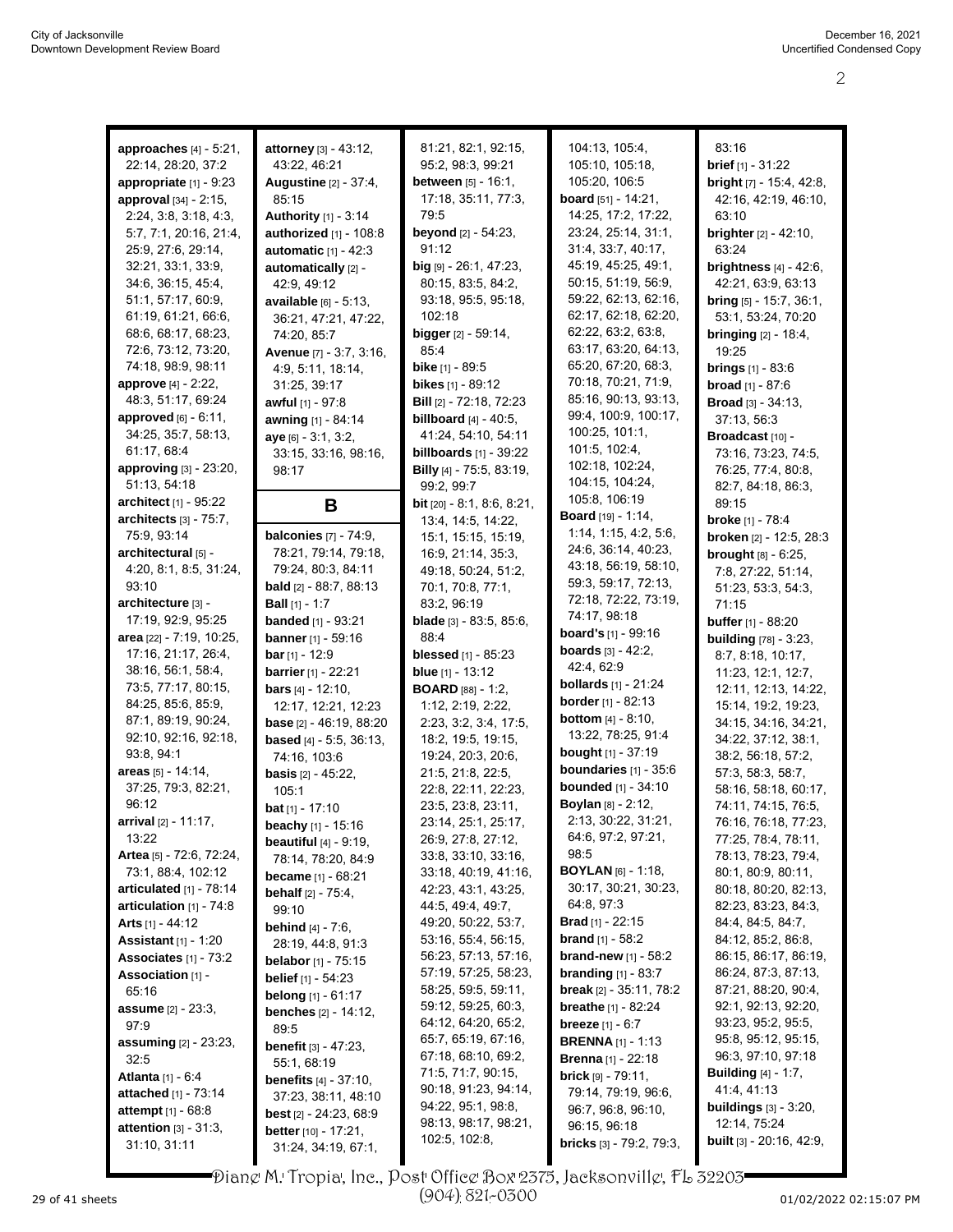| 63:16                            | certain [7] - 9:22,               | chance [2] - 21:13,             | 105:14, 105:15              | 45:19, 63:4, 90:10,               |
|----------------------------------|-----------------------------------|---------------------------------|-----------------------------|-----------------------------------|
| <b>bulb</b> $[1] - 41:10$        | 27:25, 48:20, 48:21,              | 88:21                           | close [3] - 84:23,          | 90:13, 94:18, 96:23,              |
| <b>bulbs</b> [1] - 41:9          | 57:7, 58:4, 105:12                | chances [1] - 62:10             | 86:16, 86:19                | 96:24, 98:4, 98:6,                |
| <b>bump</b> $[3] - 74.10$ ,      | <b>certainly</b> $[2] - 6:6$ ,    | change [20] - 28:2,             | closed [2] - 76:10,         | 105.9, 107:2                      |
| 86:1, 90:24                      | 95:1                              | 35:15, 35:17, 35:18,            | 76:12                       | commercial [1] -                  |
| bump-outs [3] -                  | <b>CERTIFICATE [1] -</b>          | 35:19, 35:21, 42:15,            | closer $[5] - 15:7$ ,       | 29:17                             |
| 74:10, 86:1, 90:24               | 108:1                             | 44.24, 45:14, 46:2,             | 18:18, 22:12, 78:19,        | Commission [2] -                  |
| <b>burden</b> [1] - 102:18       | certify [1] - 108:8               | 49:24, 50:3, 50:12,             | 83:20                       | 104:25, 105:3                     |
| <b>business</b> $[12] - 34:20$ , | Chair [18] - 24:7,                | 50:18, 59:15, 67:22,            | closest [2] - 18:14,        | committed [1] - 99:14             |
|                                  | 27:20, 40:24, 43:3,               | 71:22, 79:5, 89:6,              | 18:23                       | committee [4] - 101:1,            |
| 47:1, 47:2, 55:24,               |                                   | 100:4                           |                             |                                   |
| 65:5, 100:7, 100:8,              | 43:19, 51:20, 56:20,              |                                 | clue $[1] - 65.9$           | 101:15, 101:24,                   |
| 100:12, 100:13,                  | 58:11, 59:4, 59:18,               | changed [4] - 44:13,            | clustering [1] - 82:19      | 105:6                             |
| 102:4, 106:24                    | 68:16, 69:6, 90:11,               | 77:11, 85:22, 101:8             | clusters $[1] - 87:21$      | common [1] - 14:14                |
| businesses $[3]$ - $28:1$ ,      | 94:24, 96:9, 99:3,                | changes [12] - 4:22,            | coastal [1] - 15:15         | communication [1] -               |
| 55:14, 62:8                      | 99:11, 103:20                     | 18:5, 26:16, 26:17,             | code [10] - 22:25,          | 17:7                              |
| buy [5] - 62:13, 62:17,          | <b>chair</b> $[7]$ - 16:25, 27:9, | 35:13, 36:6, 45:12,             | 43.6, 43.14, 43.24,         | community $[12]$ -                |
| 67:7                             | 30:18, 40:15, 85:16,              | 60:13, 61:4, 74:10,             | 46.20, 52:2, 52:24,         | 32:1, 47:20, 48:5,                |
|                                  | 91:24, 107:4                      | 76:4, 80:22                     | 59:23, 60:15, 91:6          | 52:12, 52:16, 55:16,              |
| $\mathbf c$                      | <b>CHAIRMAN</b> [88] - 2:3,       | changing [19] - 34:8,           | Code [4] - 41:4, 41:14,     | 56:7, 60:18, 65:24,               |
|                                  | 2:20, 2:24, 3:3, 3:5,             | 35:1, 35:4, 36:9,               | 100:22                      | 68:18, 68:22, 69:16               |
| calculate [1] - 58:17            | 5:15, 5:18, 5:22,                 | 36:17, 40:4, 45:22,             | collecting [1] - 101:5      | companies [1] - 60:20             |
| calming $[4] - 4.15$ ,           | 15:8, 16:21, 17:1,                | 46:5, 47:25, 48:16,             | collection $[1]$ - 88:11    | company [2] - 47:18,              |
| 23:21, 24:11, 27:4               | 17:25, 26:7, 27:10,               | 52:23, 60:11, 60:20,            | color [10] - 4:21, 11:5,    | 104:1                             |
| candidly [3] - 17:17,            | 27:14, 27:18, 30:16,              | 61.3, 67.9, 67.11,              | 15:1, 15:16, 15:20,         | <b>Company</b> [1] - 73:2         |
| 51:15, 54:5                      | 30:19, 30:22, 31:20,              | 67:13, 70:4, 71:21              | 32.6, 32.8, 74.10,          | comparison $[1]$ - 8:3            |
| cannot $[3] - 65:14$ ,           | 32:12, 32:23, 33:2,               | <b>character</b> $[1] - 4:21$   | 79:15, 80:4                 | complete [1] - 108:10             |
| 66:1, 66:10                      | 33.5, 33.11, 33.17,               | check $[1] - 49:17$             | colored [1] - 79:11         | completely [1] - 35:17            |
| canopy [2] - 11:25,              | 33:19, 33:22, 36:23,              | Chisholm [5] - 16:23,           | colors $[8] - 14.9, 15.3,$  | <b>complex</b> [1] - 31:10        |
| 87:6                             | 39:7, 40:12, 40:16,               | 39.9, 40.13, 90.10,             | 15:5, 15:18, 16:8,          | <b>Complies</b> [1] - 21:19       |
| cans $[1] - 89.5$                | 42:24, 44:3, 48:25,               | 107:3                           | 32:8, 82:1, 82:3            | <b>complies</b> [3] - 7:23,       |
| cap $[3]$ - 8:19, 18:19,         | 49:6, 50:20, 53:6,                | CHISHOLM [11] -                 | <b>column</b> [1] - 8:16    | 9.8, 90.17                        |
| 19:9                             | 57:23, 58:24, 60:4,               | 1:20, 7:23, 9:8,                | combine [1] - 74:11         | concept $[4] - 7:3$ ,             |
| caps $[4] - 18.10$ ,             | 61:15, 62:4, 62:24,               | 16:25, 21:18, 39:11,            | combined [1] - 24:21        | 7:25, 8:8, 8:9                    |
| 18:24, 19:16, 19:19              | 63.2, 64.5, 64.10,                | 40:14, 75:13, 90:11,            | comfortable [5] -           | conceptual [7] - 4:3,             |
| capture [1] - 101:10             | 64:25, 66:3, 67:15,               | 90:17, 107:4                    | 20:17, 26:20, 26:25,        | 25:3, 25:10, 73:20,               |
| captured $[1] - 41:12$           | 67:17, 68:2, 70:24,               | circle [2] - 67:25, 68:1        | 27:3, 55:9                  | 77:21, 81:10, 93:4                |
| car $[1] - 78.5$                 | 71:2, 71:4, 71:6,                 | circulate [1] - 106:19          | coming [19] - 6:6,          | concern [4] - 9:14,               |
| care [2] - 38:14, 67:4           | 71:25, 72:3, 72:5,                | circulation $[1]$ - 82:24       | 7:25, 11:23, 13:18,         | 43:17, 45:3, 60:16                |
| carries [1] - 33:20              | 73:8, 74:22, 90:8,                | CITY $[1] - 1:1$                | 19:12, 20:9, 38:18,         | <b>concerned</b> [5] - 31:7,      |
| case [2] - 67:5, 103:15          | 90:12, 91:21, 94:12,              | city [4] - 46:23, 47:15,        | 46:16, 48:23, 51:8,         | 44:17, 44:20, 44:22,              |
| catchall [1] - 13:5              | 94:20, 95:21, 96:17,              | 90:21, 99:21                    | 53:10, 61:21, 78:10,        | 50:5                              |
| catches [3] - 37:12,             | 97:1, 97:20, 98:10,               | City $[9] - 1.18, 1.18,$        | 78:11, 83:10, 84:8,         | concerns $[4] - 7.9$ ,            |
| 37:13, 83:9                      | 98:14, 98:20, 98:22,              | 24:9, 29:10, 29:13,             | 84:18, 86.9, 99:13          | 17:12, 26:21, 40:3                |
| <b>ceiling</b> $[1] - 9.4$       | 99.5, 100.1, 100.4,               | 30.9, 57:15, 63:15,             | commencing $[1] - 1:7$      | concludes $[4] - 5:12$ ,          |
| cementitious [5] -               | 100:11, 101:13,                   | 69:19                           | <b>commend</b> [2] - 30:24, | 36:20, 74:19, 90:6                |
| 79:6, 79:16, 79:21,              | 101:22, 102:1,                    | <b>City's</b> $[1]$ - 24:19     | 31:1                        | concrete [3] - 21:22,             |
| 82:12, 83:16                     | 102:3, 102:7, 105:9,              | civil [2] - 75:10, 76:3         | commendable [1] -           | 23:7, 32:5                        |
| <b>Center</b> [12] - 33:23,      | 106:17, 106:23,                   | clarification [1] -             | 31:5                        | <b>condition</b> [24] - 5:8,      |
| 34:5, 44:12, 52:14,              | 107:1, 107:5                      | 104:3                           | <b>comment</b> [11] - 7:5,  | 32:18, 32:19, 32:20,              |
| 52:18, 54:8, 65:5,               | <b>Chairman</b> [18] - 1:13,      | clarify $[3] - 6.17, 19.1,$     | 27:16, 40:15, 41:25,        | 33:1, 33:9, 33:12,                |
| 65.6, 65.9, 66.13,               | 3.12, 18.3, 26.10,                | 61:15                           | 43:5, 44:2, 46:8,           | 37:15, 49:9, 49:11,               |
| 67:11, 68:18                     | 32:25, 34:2, 43:2,                | <b>classic</b> [1] - 15:5       | 49:2, 67:18, 68:12,         | 49:14, 60:9, 60:10,               |
| center [11] - 37:6,              | 44.6, 50.19, 67.16,               | clean [1] - 74:15               | 95:23                       | 60:12, 61:5, 61:16,               |
| 40:1, 43:10, 43:16,              | 68:10, 70:11, 71:5,               | <b>clear</b> $[9] - 4.6, 4.12,$ | commentary [2] -            | 61:19, 62:5, 62:6,                |
| 52:5, 52:13, 65:10,              | 72:10, 94:11, 94:15,              | 41:10, 85:19, 85:25,            | 63.5, 64.7                  | 62:21, 62:25, 63:19,              |
| 68:19, 68:23, 87:5,              | 100:15, 101:19                    | 86:12, 88:18, 89:24,            | <b>comments</b> [24] - 7:2, | 66.6, 106.4                       |
| 92:8                             | <b>Challen</b> [1] - $39:16$      | 90:1                            | 16:24, 17:2, 17:3,          | <b>conditions</b> $[4] - 35:14$ , |
| <b>centers</b> [1] - 66:17       | challenge $[1] - 31:16$           | clicking [1] - 75:12            | 25:22, 27:13, 31:21,        | 50:16, 69:23, 88:9                |
| ceremonies [1] -                 | Chamber [2] - 38:20,              | client [1] - 17:9               | 32:13, 33:6, 39:10,         | confirm [1] - 57:16               |
| 47:12                            | 47.9                              | clients [3] - 105:12,           | 40:13, 40:17, 41:17,        | conflict [9] - 72:13,             |
|                                  |                                   |                                 |                             |                                   |

Diane M. Tropia, Inc., Post Office Box 2375, Jacksonville, FL 32203

(904) 821-0300

U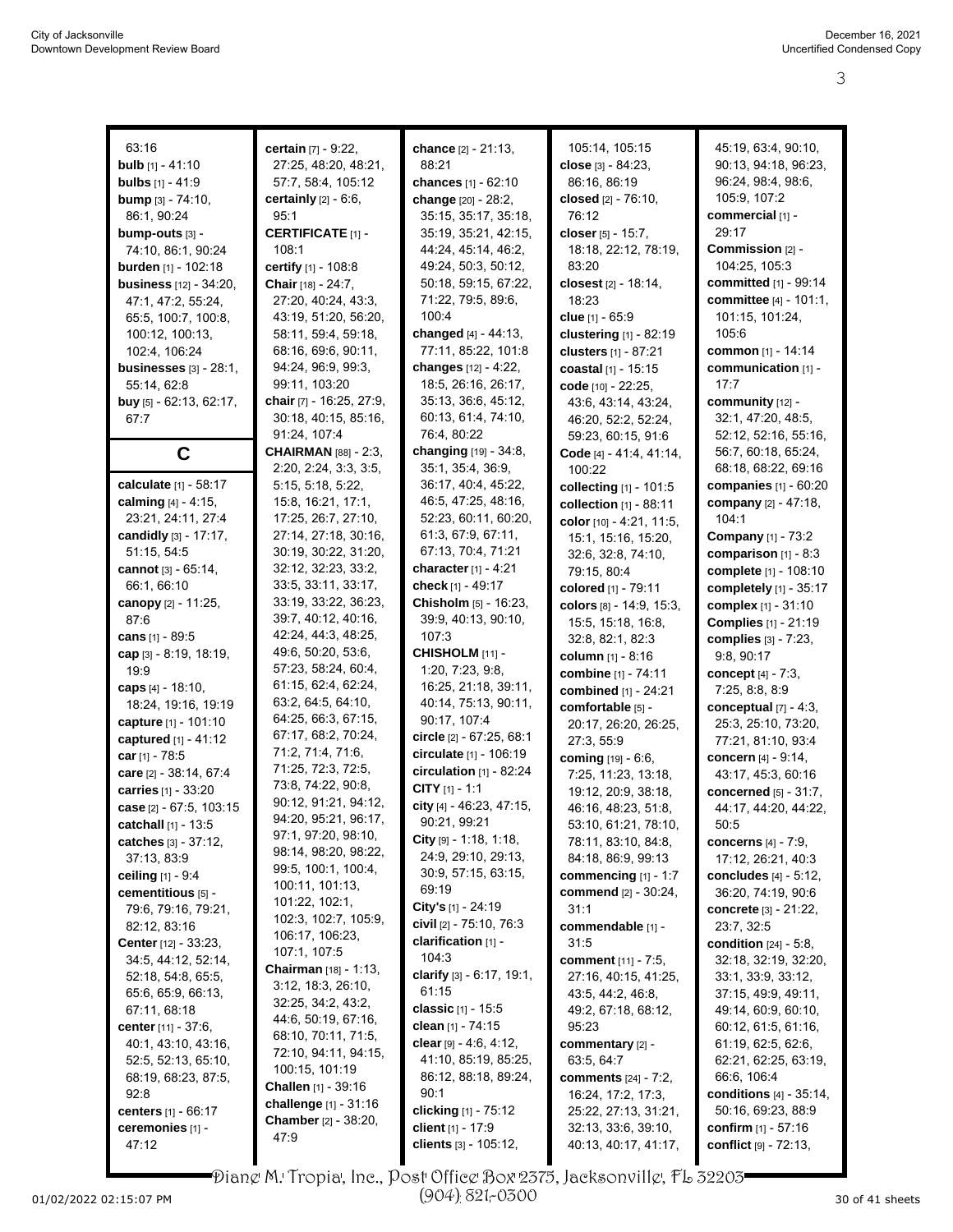| 72:23, 94:17,                             | 79:10, 84:8, 84:18,                          | 82:19                                                 | 5:7, 5:9, 5:11, 9:14,                       | 4:16, 5:9, 12:4,                        |
|-------------------------------------------|----------------------------------------------|-------------------------------------------------------|---------------------------------------------|-----------------------------------------|
| 102:13, 102:25,                           | 88:3                                         | creative [2] - 77:6,                                  | 33.23, 34:6, 34:25,                         | 12:12, 29:11, 30:2,                     |
| 103:12, 103:17,                           | Corner [8] - 73:3,                           | 81:15                                                 | 36:15, 40:7, 72:5,                          | 72:25, 73:13, 73:17,                    |
| 103:22, 106:9                             | 75:6, 75:18, 99:9,                           | credit [1] - 99:17                                    | 72:24, 73:11, 74:18,                        | 75:21, 76:13, 77:25                     |
| Conflict [1] - 72:18                      | 102:15, 102:16,                              | creek [3] - 13:14, 14:2,                              | 99:12, 100:6                                | Development [7] -                       |
| conform [4] - 4:8,                        | 104:21, 106:8                                | 14:4                                                  | deal $[1] - 4:20$                           | 4:2, 5:6, 36:14, 73:4,                  |
| 5:10, 32:19, 33:13                        | corners [5] - 12:15,                         | <b>Creek</b> $[3] - 6:14$ ,                           | dealing [1] - 92:25                         | 73:19, 74:17, 99:9                      |
| conformance [1] -                         | 19:2, 19:17, 19:20,                          | 13:11, 13:25                                          | <b>December</b> $[3] - 1:6$ ,               | <b>DEVELOPMENT</b> [1] -                |
| 74:1                                      | 19:22                                        | <b>criteria</b> [2] - 23:21,                          | 2.1, 2.4                                    | 1:2                                     |
| conformed [1] - 6:11                      | correct [11] - 25:11,                        | 106:18                                                | decide [3] - 24:2,                          | device [11] - 34:9,                     |
| confused [3] - 50:23,                     | 32:21, 33:4, 52:4,                           | cross $[4] - 13.17$ ,                                 | 24:23, 97:19                                | 35:2, 35:4, 36:9,                       |
| 54:6, 102:10                              | 57:18, 59:7, 59:9,                           | 75:23, 85:18, 85:21                                   | decision [3] - 24:21,                       | 36:18, 60:11, 61:3,                     |
| confusing [1] - 59:1                      | 60:2, 65:16, 96:13,                          | cross-section [2] -                                   | 69:12, 69:22                                | 67:9, 67:11, 67:13,                     |
| confusion $[1] - 6.22$                    | 96:16                                        | 85:18, 85:21                                          | deck $[10] - 6:19, 7:21$ ,                  | 70:5                                    |
| conical $[1] - 87:2$                      | council [4] - 17:2,                          | cross-way $[1]$ - $75:23$                             | 8.2, 8.4, 12.15,                            | devices [1] - 60:20                     |
| connecting [1] - 75:21                    | 27:15, 63:5, 96:23                           | crosses [1] - 30:5                                    | 12:22, 13:2, 15:10,                         | diameter [1] - 81:19                    |
| connection [3] -                          | <b>Council</b> [12] - 1:18,                  | crossing $[1] - 7:15$                                 | 19:10, 19:13                                | Diane [3] - 1:9, 108:7,                 |
| 16:13, 17:9, 94:8                         | 1:18, 2:8, 2:11, 2:13,                       | crosswalk $[1]$ - $26:17$                             | declares $[1] - 72:23$                      | 108:18                                  |
| connectivity [3] -                        | 29:10, 30:22, 31:20,                         | curb [1] - 90:23                                      | decrease [1] - 22:13                        | dictate [1] - 46:10                     |
| 13:1, 31:14, 75:25                        | 64:5, 97:2, 97:20,                           | current [2] - 49:22.                                  | dedicated $[3] - 28:1$ ,                    | difference [3] - 26:1,                  |
| consider $[4] - 32:7$ ,                   | 98:4                                         | 61:18                                                 | 29:8, 29:16                                 | 45:8, 50:16                             |
| 50:11, 55:23, 70:24                       | <b>COUNCIL</b> [18] - 27:17,                 | cyclists [1] - 87:7                                   | dedication $[2] - 47:12$ ,                  | different $[32] - 9:1$ ,                |
| consideration [1] -                       | 27:19, 28:10, 28:15,                         | Cyndy [4] - 28:22,                                    | 48:15                                       | 9:18, 11:3, 12:5,                       |
| 97:15                                     | 29:1, 29:4, 29:9,                            | 74:25, 75:3, 96:16                                    | <b>default</b> $[1] - 35:22$                | 19:18, 21:3, 24:9,                      |
| considered [3] -                          | 29:20, 30:8, 30:12,                          | cypress [2] - 88:7,                                   | defer [1] - 71:1                            | 25.6, 26.3, 44.15,                      |
| 43:20, 52:20, 56:22                       | 30:17, 30:21, 30:23,                         | 88:13                                                 | deferred $[4] - 71:1$ ,                     | 45:6, 45:15, 48:6,                      |
| constructed [1] -                         | 63.7, 64.1, 64.8,                            |                                                       | 71:2, 71:3, 71:4                            | 49:10, 54:21, 55:22,                    |
| 26:14                                     | 96:25, 97:3                                  | D                                                     | defined [1] - 57:15                         | 59:6, 67:7, 68:8,                       |
| construction [2] -                        | Councilman [1] -                             |                                                       | definitely [4] - 19:16,                     | 78:23, 79:2, 79:3,                      |
|                                           | 66:25                                        |                                                       |                                             | 79.5, 80.5, 80.16,                      |
| 3:18, 73:12                               |                                              | damp [1] - 87:17                                      | 25:8, 25:12, 67:14                          |                                         |
| consultants [1] -                         | councilmen [1] -                             | dark $[1] - 81:23$                                    | dense [1] - 82:6                            | 80:23, 80:25, 81:5,                     |
| 104:19                                    | 99:11                                        | darker [6] - 16:9,                                    | dental [1] - 47:18                          | 83:16, 87:17,                           |
| contact [2] - 19:11,                      | <b>Counsel</b> [2] - 1:19,                   | 42:14, 79:14, 79:19,                                  | depicted [2] - 14:8,                        | 104:19, 106:3                           |
| 55:21                                     | 60:8                                         | 79:20, 79:22                                          | 14:17                                       | differentiated [1] -                    |
| <b>contains</b> $[1] - 41.6$              | counsel [3] - 32:24,                         | date [1] - 48:20                                      | describe [1] - 24:2                         | 78:6                                    |
| content $[1] - 55:11$                     | 60:5, 66:5                                   | <b>DATED</b> $[1]$ - 108:15                           | design [8] - 10:24,                         | differentiation [2] -                   |
| contents [1] - 61:17                      | <b>COUNTY [1] - 108:4</b>                    | Davis [2] - 22:14,                                    | 22:20, 35:22, 74:2,                         | 78:25, 84:22                            |
| contiguous $[1]$ - 87:6                   | couple [10] - 7:2, 9:10,                     | 22:15                                                 | 84:23, 90:21, 99:17,                        | differently $[1]$ - $6:18$              |
| continue [7] - 8:23,                      | 10:13, 12:5, 18:7,                           | <b>DAVIS</b> $[4]$ - 22:15,                           | 100:18                                      | digital [1] - 39:22                     |
| 13.5, 14:1, 14:4,                         | 26:19, 46:8, 71:20,                          | 22:24, 23:6, 23:10                                    | designate [1] - 12:21                       | dim [2] - 42:15, 42:20                  |
| 30:7, 73:24, 80:20                        | 81:4, 102:10                                 | Davisson [11] - 27:11,                                | designed $[2] - 42:17$ ,                    | diminished $[1]$ - 74:6                 |
| continues $[1] - 4.14$                    | <b>course</b> $[1] - 45.9$                   | 40:18, 40:24, 42:24,                                  | 91:8                                        | dimming $[3] - 42:3$ ,                  |
| continuing $[1]$ - 8:25                   | <b>courtyard</b> $[2] - 11:16$ ,             | 57:24, 58:11, 59:18,                                  | detached [1] - 105:13                       | 42:8, 63:22                             |
| continuous [2] -                          | 16:10                                        | 94:21, 96:2, 98:15,                                   | detail [13] - 4.20, 8.19,                   | directing [1] - 13:20                   |
| 86:25, 93:6                               | cover $[5] - 10.15$ ,                        | 105:9                                                 | 12:2, 20:14, 20:15,                         | <b>direction</b> $[1]$ - 101:16         |
| <b>contract</b> [1] - 29:12               | 11:13, 82:8, 83:2,                           | DAVISSON [15] - 1:14,                                 | 31:3, 31:11, 76:21,                         | directionals $[1]$ -                    |
| controlled [1] - 13:3                     | 97:13                                        | 27:12, 40:19, 41:16,                                  | 77:20, 79:22, 83:2,                         | 12:24                                   |
| conversation [3] -                        | coverage [1] - 97:23                         | 42:23, 57:25, 58:23,                                  | 85:8, 88:24                                 | directly [1] - 105:14                   |
| 24:14, 41:23, 97:8                        | <b>covered</b> $[3] - 6:8$ ,                 | 59:12, 59:25, 60:3,                                   | <b>detailed</b> $[2] - 11.6$ ,              | <b>director</b> $[1] - 39:18$           |
| conversations [2] -                       | 92:15, 93.8                                  | 94.22, 95:1, 98:13,                                   | 20:1                                        | discuss $[1] - 23:1$                    |
| 100:20, 101:6                             | <b>covering</b> [1] - 78:16                  | 105:10, 105:20                                        | detailing [1] - 14:22                       | discussed [1] - 26:19                   |
| Coordinator [1] - 1:19                    | <b>Craig</b> $[2] - 59.11$ ,                 | dawn $[1] - 42.13$                                    | details $[8] - 8.5, 8.12,$                  | discussing $[1]$ - 49:18                |
| copy $[1] - 38.9$                         | 102:20                                       | day/night $[1] - 42:18$                               | 8:16, 9:3, 10:8, 13:6,                      | discussion $[1]$ - 2:17                 |
| <b>Cordova</b> [1] - 85:14                | <b>CRAIG</b> [1] - 1:14                      | daycare [1] - 66:17                                   | 14:6, 15:22                                 | discussions $[1]$ - $9:16$              |
| core $[1] - 45:13$                        | crazy $[1] - 53.18$                          | daylight [1] - 63:24                                  | determine [1] - 24:4                        | displayed [3] - 35:24,                  |
| <b>corner</b> [18] - 8:13,                | create $[6] - 4:22$ ,                        | days [2] - 42:4, 46:12                                | developer $[7] - 4.11$ ,                    | 43.7, 43.9                              |
| 8:14, 8:15, 9:1, 9:2,                     | 53:20, 74:11, 75:20,                         | daytime $[2] - 42:10$ ,                               | 4:14, 28:25, 29:3,                          | displays $[1] - 35.8$                   |
| 18:8, 18:20, 18:25,                       | 78:3, 88:21                                  | 63:23                                                 | 99:10, 104:6, 105:22                        | distinguish [1] - 92:3                  |
| 19:4, 19:9, 78:9,<br>78:14, 78:20, 78:22, | created [1] - 92:14<br>creating [2] - 74:14, | <b>DDRB</b> [21] - 2:5, 2:16,<br>3.6, 3.17, 4.8, 4.9, | development [16] -<br>3.8, 3.16, 3.19, 4.7, | <b>district</b> $[2] - 36:3$ ,<br>46:22 |

Diane M. Tropia, Inc., Post Office Box 2375, Jacksonville, FL 32203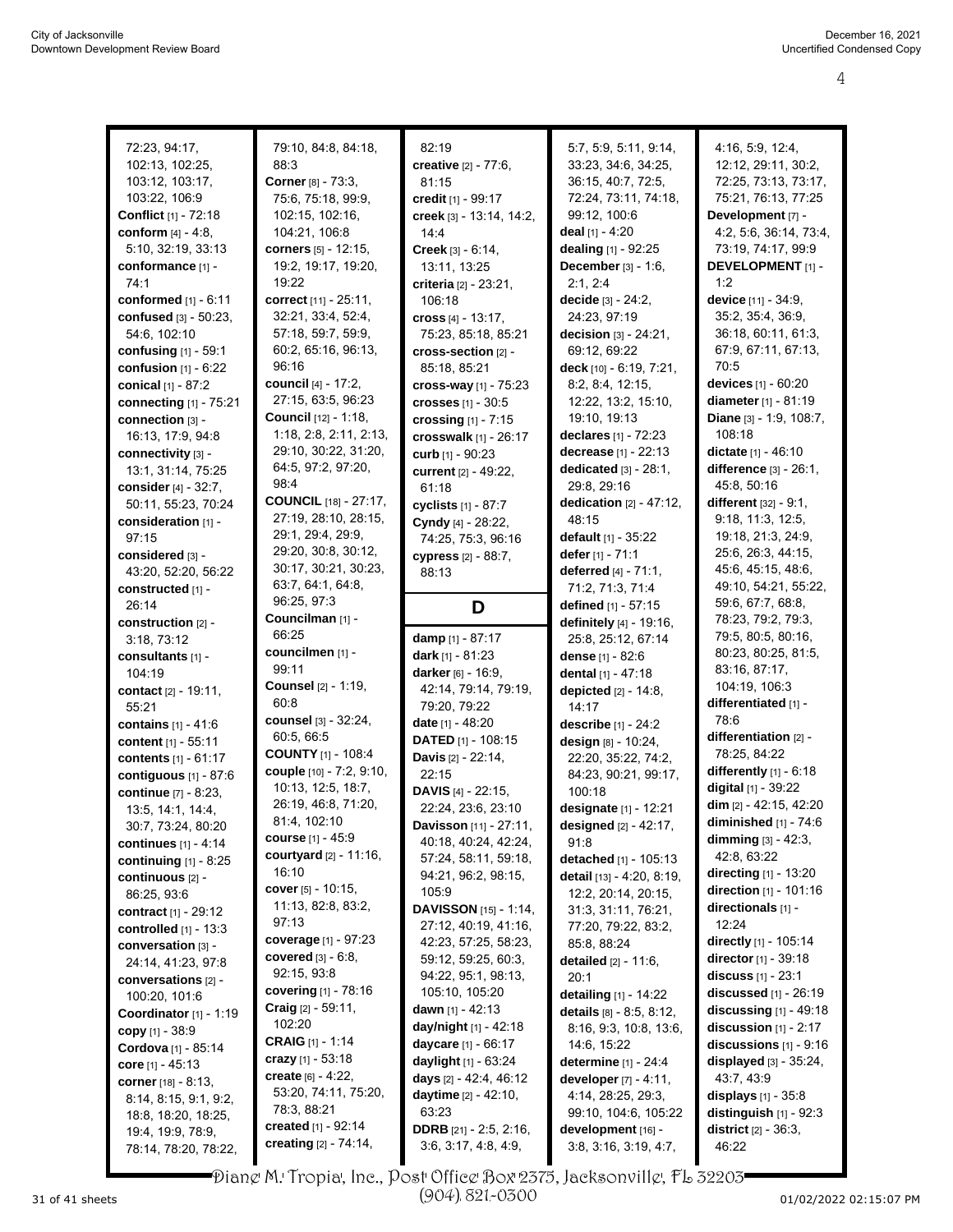| <b>District</b> $[1] - 36:17$           | 21:5, 21:8, 22:5,                              | 95:4                              | 101:24                                   | extra [1] - 25:23              |
|-----------------------------------------|------------------------------------------------|-----------------------------------|------------------------------------------|--------------------------------|
| doctors' [1] - 76:2                     | 22:8, 22:11, 22:23,                            | elevation $[3] - 4.19$ .          | estate [1] - 60:19                       | extremely [1] - 45:15          |
| document [1] - 29:12                    | 23:5, 23:8, 23:11,                             | 14:23, 21:14                      | ethics [3] - 104:2,                      | eye [2] - 83:9, 85:7           |
| documentation [1] -                     | 23:14, 25:1, 25:17,                            | elevations [10] -                 | 105.5, 105.11                            |                                |
| 64:15                                   | 33:10, 44:5, 49:4,                             | 12:16, 15:11, 15:20,              | events [4] - 38:19,                      | F                              |
| documents [1] - 12:8                    | 49:7, 49:20, 64:12,                            | 15:22, 77:15, 77:18,              | 47:9, 51:6, 52:6                         |                                |
| done $[20] - 7:11, 8:4,$                | 64:20, 65:2, 65:7,                             | 77:19, 78:19, 83:23,              | evergreen [1] - 11:3                     | facade [12] - 58:18,           |
| 8:12, 18:10, 19:6,                      | 65:19, 67:16, 67:18,                           | 95.2                              | everywhere [1] - 88:8                    | 74.4, 74.14, 78.18,            |
| 23:2, 31:16, 39:4,                      | 91:23                                          | email [3] - 10:8,                 | evident [1] - 90:2                       | 80:8, 82:16, 83:5,             |
| 51:4, 75:10, 77:16,                     | Durden [16] - 18:1,                            | 100:17, 101:20                    | ex [1] - 17:7                            | 86:5, 92:3, 92:13,             |
| 81:19, 83:4, 84:1,                      | 24:7, 26:7, 33:14,                             | employer [1] - 73:1               | ex-parte [1] - 17:7                      | 95:19, 98:2                    |
| 84:19, 95:16, 96:2,                     | 44.4, 49.6, 49.16,                             | encapsulates [1] -                | exact [1] - 28:4                         | facades $[3] - 74.8$ ,         |
| 96.5, 102:14, 104:5                     | 50:20, 64:11, 66:3,                            | 19:10                             | exactly [2] - 52:8,                      | 78:2, 81:7                     |
| dots [2] - 13:12, 13:13                 | 66:12, 67:17, 68:14,                           | enclave [1] - 92:15               | 91:18                                    | face [4] - 34:24, 42:16,       |
| <b>Doug</b> $[1]$ - 75:9                | 71:10, 91:22, 94:12                            | encouraging [1] -                 | example [1] - 43:13                      | 81:8, 82:17                    |
| down $[24] - 13:1$ ,                    | Durden's [3] - 68:11,                          | 97:17                             | <b>examples</b> $[4] - 11:9$ ,           | facility $[3] - 51.8$ ,        |
| 13:10, 13:21, 19:25,                    | 69:5, 95:23                                    | end $[6]$ - 7:12, 11:7,           | 53:24, 54:1, 70:2                        | 53:11, 87:8                    |
| 20:3, 31:15, 39:4,                      | during $[3] - 25:10$ ,                         | 90:22, 93:19, 94:3,               | exceed [2] - 63:18.                      | facing [10] - 18:13,           |
| 42:15, 42:20, 43:11,                    | 42:6, 42:21                                    | 102:22                            | 88:16                                    | 19:20, 34:15, 34:17,           |
| 47:3, 61:2, 61:24,                      | <b>dusk</b> $[1] - 42:13$                      | enforce [2] - 43:15,              | exceeding [1] - 41:9                     | 37:16, 37:17, 38:1,            |
| 78:22, 79:12, 79:17,                    | <b>DUVAL</b> $[1]$ - 108:4                     | 61:3                              | exceeds [1] - 41:5                       | 73:23, 74:4, 74:14             |
| 79.25, 80:19, 81:2,                     | dynamic [3] - 4:23,                            | engage [1] - 80:11                | exception [11] - 33:24,                  | fact $[3] - 38.8, 46.4,$       |
| 84:12, 84:18, 89.9,                     | 74:11, 82:20                                   | engaged [2] - 84:6,               | 34:5, 34:7, 34:24,                       | 53:1                           |
| 89:11, 105:16                           | Dynamik [1] - 75:9                             | 84:24                             | 36:16, 41:18, 57:9,                      | failure [1] - 66:24            |
| <b>DOWNTOWN</b> $[1] - 1:2$             |                                                | engaging $[2] - 5.3$ ,            | 57:10, 58:15, 59:23,                     | fairly $[2] - 87:17, 88:19$    |
| <b>downtown</b> $[6] - 38:16$ ,         | Е                                              | 84:16                             | 60:1                                     | <b>fairness</b> $[1] - 97:4$   |
| 40:6, 48:2, 52:3,                       |                                                | engineering [1] -                 | exceptions [3] -                         | fall $[1] - 57.8$              |
| 52:19, 99:14                            | easement [2] - 75:23,                          | 75:10                             | 66:16, 66:19                             | falls [1] - 38:15              |
| Downtown [13] - 3:14,                   | 87:16                                          | Engineering [2] -                 | excited [3] - 26:13,                     | familiar $[1] - 3:24$          |
| 4:2, 5:5, 36:3, 36:10,                  | east [4] - 14:1, 34:11,<br>85:20, 87:25        | 24:20, 24:22                      | 27:21, 32:15                             | fantastic [2] - 17:17,         |
| 36:13, 36:16, 40:25,                    | Ed $[1] - 1:7$                                 | enhance $[2] - 8.4$ ,             | excuse [5] - 5:22,                       | 17:23                          |
| 57:6, 57:12, 59:19,                     |                                                | 8:22                              | 12:10, 66:4, 71:2,                       | <b>far</b> $[7]$ - 30:1, 40:7, |
| 73:19, 74:16                            | edges [2] - 35:6, 82:11<br>effect [1] - 106:21 | enhanced [1] - 14:16              | 73:15                                    | 40.9, 43.7, 46.18,             |
| drainage [1] - 87:15                    | effort [2] - 25:23, 92:2                       | enhancement [1] - 9:5             | executed [1] - 75:19                     | 63:9, 95:7                     |
| drawing $[1] - 31:9$                    | eight $[11] - 35:10$ ,                         | enhancements [1] -                | executive [1] - 39:18                    | favor $[3] - 3:1, 33:15,$      |
| drawn $[1] - 83:11$                     | 35:11, 35:16, 36:6,                            | 8:25                              | existing [2] - 8:6,                      | 98:16                          |
| draws [1] - 83:9                        | 48:16, 49:24, 50:7,                            | ensure [3] - 9:18,                | 87:15                                    | feature [5] - 8:14,            |
| drive $[13] - 7:14$ ,                   | 57:4, 71:11, 71:15,                            | 35:22, 74:1                       | <b>expect</b> [1] - 20:15                | 24:24, 31:25, 42:3,<br>63:23   |
| 38:10, 48:19, 51:6,                     | 71:21                                          | ensuring [2] - 12:25,             | expectation $[1] - 43.8$                 | features [3] - 31:23,          |
| 51:7, 51:9, 53:17,<br>54:4, 54:7, 54:9, | eight-second [2] -                             | 74:6                              | expensive [3] - 61:23,                   | 42:8, 83:22                    |
| 55:18, 55:19, 81:23                     | 35:11, 57:4                                    | <b>entertain</b> $[1] - 55.6$     | 61:24, 62:9                              | feedback [2] - 99:16,          |
| <b>Drive</b> $[3] - 22:16$ ,            | either [6] - 12:8, 35:8,                       | entire [5] - 35:14,               | experience [9] - 13:9,                   | 99:19                          |
| 28:23, 75:3                             | 48:3, 78:11, 100:25,                           | 35:18, 35:20, 86:5,<br>106:19     | 78:7, 78:13, 80:4,                       | feet $[14] - 4.7, 4.13,$       |
| driver $[3] - 12.25$ ,                  | 104:22                                         | entirety $[1] - 76:7$             | 80:14, 81:2, 84:3,                       | 10:4, 17:15, 22:9,             |
| 53:9, 53:12                             | <b>electric</b> $[1] - 41.8$                   | entities [1] - 102:23             | 85:4, 88:22<br>experiences [3] -         | 23:3, 36:19, 41:11,            |
| driver-by [2] - 53:9,                   | <b>electronic</b> [17] - 34:8,                 | <b>entrance</b> $[9] - 4:16$ ,    |                                          | 56:5, 58:20, 76:17,            |
| 53:12                                   | 35:1, 35:4, 36:8,                              | 13:16, 13:19, 80:9,               | 78:3, 78:24, 80:23<br>experiencing [1] - | 91:2, 93:7                     |
| drives $[5] - 37.9$ ,                   | 36:17, 40:4, 40:21,                            | 84:14, 90:3, 92:7,                | 84.6                                     | fellow $[2] - 45.19$ ,         |
| 47:14, 54:25, 55:1,                     | 41:21, 41:25, 42:2,                            | 92:24, 95:14                      | explanation [1] -                        | 64:13                          |
| 85.6                                    | 52:2, 52:20, 52:25,                            | entrances [1] - 12:22             | 44:21                                    | felt [3] - 20:16, 52:17,       |
| <b>driving</b> $[5]$ - 20:10,           | 57:11, 59:13, 59:16,                           | entry [4] - 12:19,                | <b>exposed</b> [1] - 77:17               | 52:25                          |
| 31:14, 43:11, 78:5,                     | 59:21                                          | 80:18, 92:23, 95:7                | exposure [1] - 19:20                     | <b>Ferraro</b> $[3] - 2.9$ ,   |
| 84.4                                    | electronically [1] -                           | envisions $[1]$ - 75:20           | extend [1] - 78:15                       | 27:18, 97:1                    |
| <b>dry</b> [1] - 88:7                   | 35:13                                          | especially $[5]$ - 10:22,         | <b>extended</b> [2] - 21:23,             | <b>FERRARO</b> [14] - 1:18,    |
| due $[1] - 38.8$                        | elegant $[1]$ - $92:22$                        | 23:16, 39:21, 41:2,               | 30.6                                     | 27:17, 27:19, 28:10,           |
| <b>dunk</b> [1] - 57:17                 | <b>element</b> [2] - 9:25,                     | 41:19                             | <b>extends</b> [1] - 79:19               | 28:15, 29:1, 29:4,             |
| <b>DURDEN</b> [32] - 1:13,              | 83.6                                           | essentially $[2] - 7:6$ ,         | extension $[1]$ - 28:11                  | 29:9, 29:20, 30:8,             |
| 18.2, 19.5, 19.15,                      | elements [1] - 8:23                            | 10:2                              | <b>extent</b> $[2] - 14.19$              | 30:12, 63:7, 64:1,             |
| 19:24, 20:3, 20:6,                      | elephant [2] - 77:24,                          | <b>establish</b> $[2] - 101:23$ , | 48:16                                    | 96:25                          |
|                                         |                                                |                                   |                                          |                                |

Diane M. Tropia, Inc., Post Office Box 2375, Jacksonville, FL 32203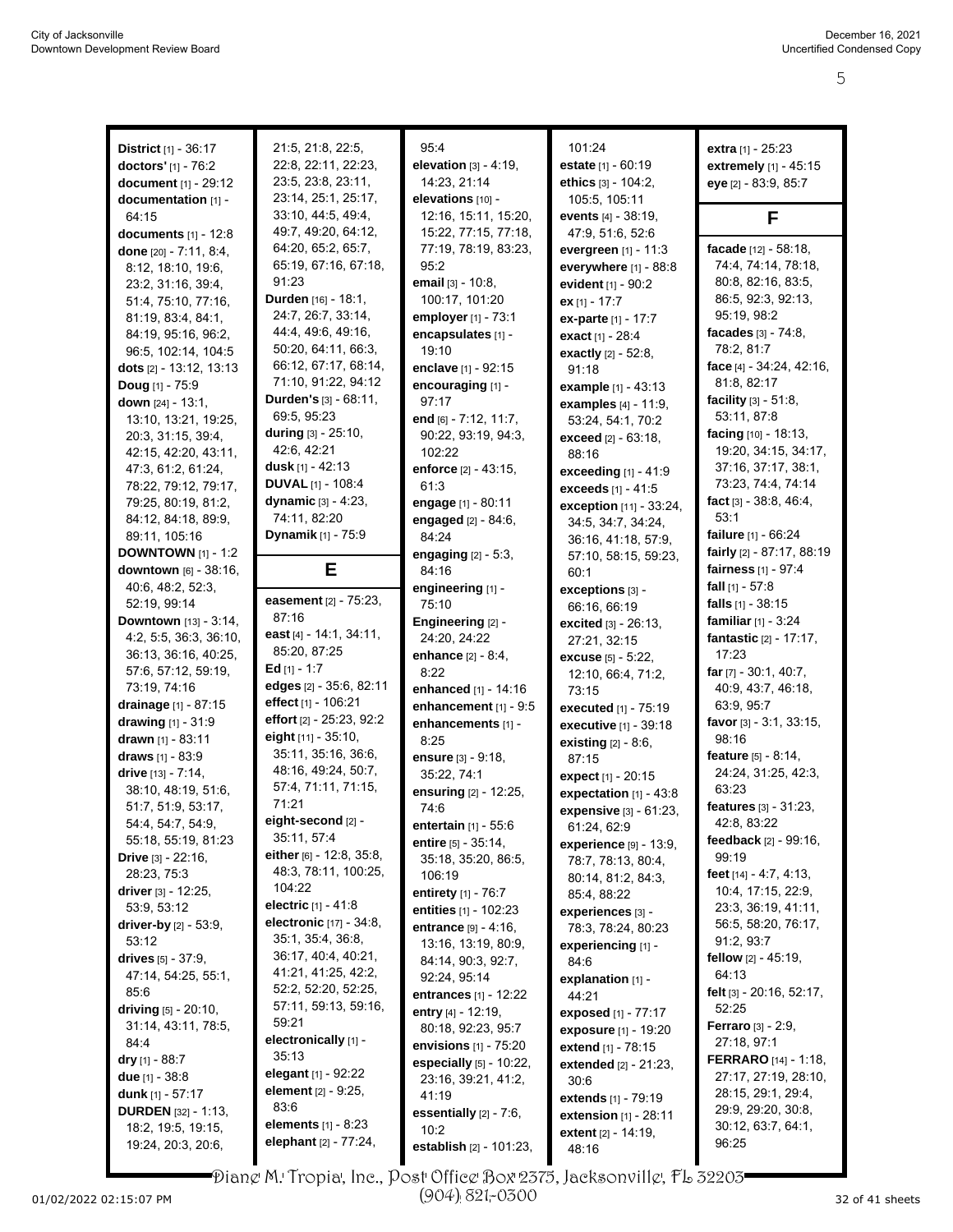| few [2] - 8:12, 44:9            | followed [1] - 85:25            | garage [23] - 3:23,          | 66:21, 87:25, 96:15,            | 98:1                                              |
|---------------------------------|---------------------------------|------------------------------|---------------------------------|---------------------------------------------------|
| Fidelity [2] - 58:2,            | following $[8] - 4.4$ ,         | 18:9, 20:8, 22:13,           | 99:14, 104:17                   | helps [2] - 20:12,                                |
| 58:5                            | 5:8, 33:12, 35:14,              | 26:18, 31:12, 31:23,         | Group [3] - 64:19,              | 95:18                                             |
| fifth $[1]$ - 16:1              | 41.6, 45.1, 72.25,              | 47.8, 73.15, 73.23,          | 64:22, 73:4                     | hiding [1] - 98:1                                 |
| figure $[1] - 64:2$             | 73:21                           | 74:4, 74:7, 77:14,           | groups $[1] - 12:6$             | high [2] - 22:9, 46:12                            |
| filed [2] - 72:18, 72:21        | food [17] - 37:9, 38:10,        | 81:3, 81:4, 81:6,            | grow [4] - 9:21, 10:3,          | high-tech $[1]$ - 46:12                           |
| fill $[1]$ - 10:7               | 47:14, 48:19, 51:6,             | 81:10, 82:4, 82:11,          | 10:7, 23:9                      | higher [1] - 96:20                                |
| final $[13] - 3.8, 3.17,$       | 51:7, 51:8, 51:9,               | 82:25, 85:3, 87:23,          | growing [1] - 45:11             | highlight [1] - 77:13                             |
| 5:6, 7:1, 8:11, 10:15,          | 53:17, 54:4, 54:7,              | 93:17                        | growth [2] - 10:5,              | Historic [1] - 105:2                              |
| 22:20, 29:13, 72:6,             | 54:8, 54:25, 55:1,              | gather [1] - 70:17           | 16:14                           | Hogan [1] - 1:8                                   |
| 73:12, 74:17, 75:14,            | 55:18, 55:19                    | gears [1] - 93:16            | guess [9] - 40:19,              |                                                   |
| 83:15                           | foot $[3] - 37:25, 87:5$        | <b>General</b> [2] - 1:19,   | 41:16, 54:19, 68:13,            | hold $[1]$ - 55:7                                 |
| <b>finalized</b> $[2] - 89.7$ , | footage [2] - 58:13,            | 60:8                         | 69:2, 97:7, 103:4,              | holidays [1] - 99:25                              |
| 89:21                           | 58:18                           | generally [1] - 89:16        | 103:10, 106:6                   | home $[2] - 48:23$ ,                              |
| fine [7] - 15:8, 62:23,         | foregoing [2] - 107:7,          | generous [1] - 88:19         | guidelines [5] - 74:2,          | 81:23                                             |
| 64:8, 70:23, 91:25,             | 108:9                           | Georgia [1] - 6:4            | 89:7, 89:21, 90:21,             | honestly [2] - 69:3,                              |
|                                 | foremost [1] - 51:22            | given [1] - 70:2             | 100:18                          | 71:12                                             |
| 95:14, 96:25                    | Form $[2] - 72:12$ ,            |                              | guy [3] - 47:2, 47:3,           | hope [2] - 43:10, 94:6                            |
| finish $[2] - 17:11$ ,          | 72:17                           | glad [2] - 91:8, 92:2        | 82:3                            | hopeful [2] - 75:25,                              |
| 79:16                           |                                 | glare [2] - 41:7, 42:13      | <b>guys</b> [11] - 24:3.        | 77:5                                              |
| finished $[2] - 57:22$ ,        | form [2] - 72:20, 74:9          | glaring [1] - 41:22          |                                 | hopefully [1] - 67:1                              |
| 89:15                           | formally $[1] - 77:8$           | <b>glorified</b> [1] - 38:23 | 24:25, 25:24, 49:17,            | horizontal [1] - 8:21                             |
| first [16] - 7:5, 12:7,         | forth [2] - 17:15, 68:14        | go-round [2] - 25:3,         | 53:5, 91:14, 93:17,             | Horn [2] - 73:1, 102:14                           |
| 18:4, 21:10, 25:2,              | forum [1] - 23:2                | 94:23                        | 93:25, 99:18, 99:25,            | horrible [2] - 53:21,                             |
| 30:24, 44:9, 44:18,             | forward [7] - 51:15,            | Goodwin [1] - 99:7           | 103:11                          | 91:9                                              |
| 46:14, 51:21, 51:25,            | 53:1, 53:4, 68:9,               | grab $[1] - 62:15$           |                                 | <b>hours</b> $[2] - 71:22$                        |
| 79.9, 94.23, 96.11,             | 74:13, 80:11, 101:11            | graduate [1] - 22:11         | Н                               | huge $[1] - 56.4$                                 |
| 97:4, 104:18                    | four $[3] - 19:17, 25:6,$       | Grandin [5] - 49:8,          |                                 | human [1] - 94:5                                  |
| five [4] - 25:6, 58:17,         | 71:22                           | 60:7, 65:12, 102:9,          | half [4] - 38:3, 48:12,         | hundred [1] - 47:16                               |
| 71:22, 104:20                   | fourth [1] - 99:12              | 103:18                       | 86:18, 87:12                    |                                                   |
| fixed $[1]$ - 35:5              | <b>FPR</b> $[1] - 1:9$          | <b>GRANDIN</b> [13] - 1:19,  | <b>hand</b> $[2] - 24:16$ ,     |                                                   |
| fixture [1] - 89:18             | frame $[1] - 49:25$             | 49:15, 60:7, 61:22,          | 39:12                           |                                                   |
| flashing [3] - 35:22,           | frames $[1] - 35:6$             | 66.8, 66.25, 68.25,          | handed [1] - 81:20              | $I-95$ [1] - 87:24                                |
| 48:1, 48:14                     | frankly [1] - 92:22             | 69:10, 71:1, 103:19,         | happy [5] - 16:17,              | iconic [1] - 88:14                                |
| <b>flat</b> $[1]$ - 95:19       | <b>Fremont</b> [5] - 75:6,      | 105:2, 105:7, 106:20         | 16:19, 27:4, 32:11,             | idea [4] - 44:17, 68:14,                          |
| flatwork [1] - 90:5             | 76:21, 83:1, 85:8,              | grasses [2] - 11:10,         | 99:25                           | 69.4, 82:1                                        |
| floor [11] - 10.3, 10.4,        | 85:14                           | 14:17                        | hard [5] - 17:19, 19:7,         | ideal [2] - 91:6, 91:7                            |
| 16:3, 77:11, 79:2,              | front $[9] - 23.6, 48.7$ ,      | gray [9] - 12:21, 15:19,     | 32:16, 61:2, 67:12              | ideas [2] - 24:10, 25:3                           |
| 79:20, 80:13, 92:12,            | 56:12, 56:17, 57:1,             | 32:4, 32:5, 32:6,            | hardscape [2] - 10:16,          | identification [1] -                              |
| 95:16, 96:11, 96:12             | 57:3, 75:24, 83:18,             | 32:10, 79:20                 | 14:7                            | 34:22                                             |
| <b>Floor</b> $[1] - 1:8$        | 94:4                            | Great [1] - 96:17            | harsh [1] - 102:19              | II [2] - 28:8, 30:7                               |
| <b>FLORIDA</b> [1] - 108:3      | <b>frontage</b> $[12] - 34.9$ , | great [18] - 4:20,           | <b>hat's</b> $[1]$ - 31:18      | illuminated [5] - 58:8,                           |
| Florida [14] - 1:9,             | 34:16, 34:23, 35:2,             | 15:17, 15:25, 17:11,         | <b>hate</b> $[1] - 54:17$       | 59:1, 59:4, 59:8                                  |
| 1:10, 22:17, 37:5,              | 36:18, 51:24, 53:2,             | 20:7, 23:18, 26:11,          | headed [1] - 87:7               | <b>illumination</b> $[2] - 46:4$ ,                |
| 39:17, 59:16, 70:3,             | 73:23, 76:10, 76:18,            | 27:1, 33:11, 40:16,          | health $[1] - 37:10$            | 59:2                                              |
| 70:6, 70:7, 72:17,              | 80:15, 81:8                     | 43.25, 56:2, 78:21,          | hear [6] - 2:7, 27:21,          | illuminations [1] -                               |
| 73:5, 88:15, 108:7,             | <b>fruition</b> $[1] - 32:16$   | 82:5, 91:16, 93:25,          | 51:6, 67:19, 97:8,              | 41:7                                              |
| 108:18                          | <b>fully</b> $[1]$ - 91:19      | 101:13, 101:18               | 103:17                          | <b>image</b> $[1] - 8.8$                          |
| focus $[3] - 6.8$ , 12.23,      |                                 |                              | heard $[4] - 44:19$ ,           |                                                   |
|                                 | fun $[1] - 82:18$               | great-looking [1] -          |                                 |                                                   |
| 83:25                           | <b>Fuqua</b> [1] - 29:2         | 26:11                        | 49.23, 64.16, 65.12             | imagery [1] - 83:17<br><b>images</b> $[1] - 83:7$ |
| focused $[6] - 10:21$ ,         | furnishings $[1]$ - $74:1$      | green [11] - 9.15, 9.19,     | <b>hearing</b> $[6] - 2.20$ ,   |                                                   |
| 11:1, 11:18, 54:24,             | furniture [4] - 14:13,          | 11:11, 12:23, 13:13,         | 77:1, 77:21, 93:13,             | <b>imaging</b> $[1] - 62:3$                       |
| 55:18, 94:2                     | 88:23, 89:3                     | 16:11, 16:16, 20:13,         | 100:11, 107:1                   | important [7] - 12:3,                             |
| focuses $[2] - 14.5$ ,          | <b>future</b> [8] - 38:18,      | 21:22, 22:6, 23:17           | <b>heart</b> $[2] - 45.9, 48.8$ | 25:19, 25:25, 47:14,                              |
| 31.9                            | 45.6, 46.15, 49.13,             | grocer [1] - 28:5            | <b>height</b> $[1]$ - 23:4      | 55:3, 61:10, 97:12                                |
| focusing $[1] - 11:3$           | 61:12, 61:20, 67:8              | $ground$ [9] - 10:3,         | <b>held</b> [1] - 1:6           | <b>importantly</b> $[2] - 13:9$ ,<br>30:25        |
| folks $[1]$ - 106:6             | $FYI_{[1]} - 42:1$              | 16:3, 20:4, 41:12,           | help [15] - 18.6, 31:13,        |                                                   |
| follow $[5]$ - 7:24, 49:5,      |                                 | 75:19, 79:2, 80:13,          | 31:24, 43:15, 47:20,            | impression $[1]$ - 76:7                           |
| 57:24, 58:1, 60:4               |                                 | 92:12, 95:16                 | 47:22, 51:2, 51:16,             | <b>improve</b> [1] - 95:25                        |
| follow-up $[3]$ - 7:24,         | G                               | group $[9] - 64.17$ ,        | 54:22, 55:15, 92:4,             | $improvement$ [2] -<br>19:15, 93:18               |

Diane M. Tropia, Inc., Post Office Box 2375, Jacksonville, FL 32203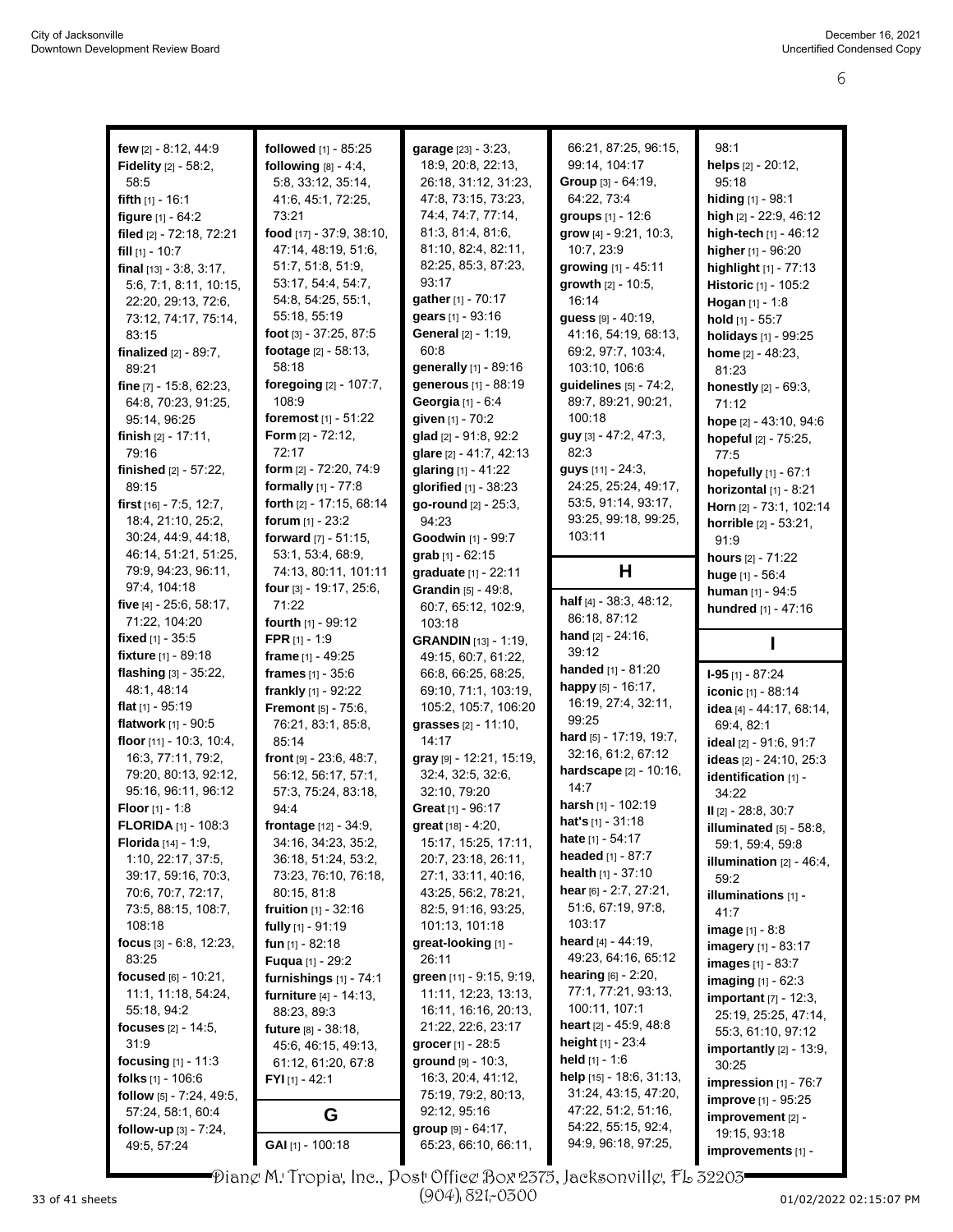| 18:25                             | interior-lit [1] - 44:23         | 15:3, 87:3, 88:3               | leasing [1] - 95:24              | <b>located</b> $[4] - 12:13$ , |
|-----------------------------------|----------------------------------|--------------------------------|----------------------------------|--------------------------------|
| inaudible [1] - 96:20             | intermittent [1] -               | Kimley [2] - 73:1,             | least $[5] - 25:18$ ,            | 16:1, 34:15, 41:11             |
| Inaudible [1] - 75:13             | 35:23                            | 102:14                         | 35:16, 36:6, 45:24,              | <b>location</b> $[6] - 3:25$ , |
| incandescent [1] -                | internal [1] - 46:4              | Kimley-Horn [2] -              | 54:15                            | 21:7, 45:21, 51:9,             |
| 41:8                              | interpretation [1] -             | 73:1, 102:14                   | leave [3] - 48:22,               | 55:19, 73:16                   |
| inch [1] - 96:4                   | 103:6                            | kind [44] - 8:16, 9:17,        | 62:12, 97:18                     | locations $[1] - 89.8$         |
| included [2] - 8:11,              | <b>intervals</b> $[1] - 57:4$    | 10:6, 10:18, 10:24,            | Lee [7] - 3:12, 32:25,           | <b>look</b> $[20] - 10:10$ ,   |
| 84:17                             | introduce [1] - 14:11            | 11:16, 11:24, 12:4,            | 34:3, 70:11, 72:10,              | 14:20, 15:12, 15:25,           |
| includes [3] - 3:19,              | introducing [1] -                | 12:25, 13:4, 13:17,            | 100:15, 101:19                   | 16:4, 16:18, 17:2,             |
| 6:12, 41:7                        | 13:24                            | 14:14, 15:4, 15:5,             | LEE $[1] - 1:13$                 | 25:13, 32:7, 46:14,            |
| <b>including</b> [1] - 18:24      | Investment $[1]$ - 3:14          | 15:19, 16:7, 16:13,            | left [2] - 35:9, 37:14           | 53:5, 53:25, 58:16,            |
| incorporated [4] -                | lowa [1] - 76:11                 | 18:17, 19:19, 22:13,           | legal [2] - 60:15, 103:5         | 82:10, 90:13, 93:24,           |
| 11:2, 77:9, 82:10,                | irrigation $[1]$ - 10:1          | 23.8, 23.12, 32.2,             | legit [1] - 38:4                 | 98:6, 104:8                    |
| 82:12                             | issue [4] - 25:2, 66:23,         | 32:6, 38:9, 38:13,             | Leila $[3] - 4.6, 4.13,$         | looked $[6] - 18:12$ ,         |
| <b>increase</b> $[5] - 4.5$ ,     | 67:14, 76:15                     | 38:14, 42:20, 47:18,           | 4:16                             | 51:21, 51:24, 52:1,            |
| 29:6, 29:15, 29:18,               | item [6] - 6:17, 7:20,           | 54:3, 61:1, 80:21,             | less [7] - 41:11, 41:15,         | 64.2                           |
| 76:19                             | 9:12, 13:8, 94:18,               | 81:1, 83:12, 83:15,            | 58:20, 67:12, 86:21,             | looking [18] - 7:7, 9:1,       |
| increased [1] - 4:11              | 100:5                            | 83:25, 87:9, 88:1,             | 87:10, 87:12                     | 9:17, 20:11, 23:22,            |
| increments [1] - 10:6             | Item [4] - 2:15, 3:6,            | 88:14, 90:20, 92:15,           | lettering [1] - 45:19            | 23:25, 24:12, 26:11,           |
| Independent [2] -                 | 33:22, 72:5                      | 92:25, 93:10, 97:16            | <b>letting</b> [1] - 37:8        | 32:23, 39:2, 39:5,             |
| 28:22, 75:3                       | items [4] - 7:24, 10:13,         | kinds [3] - 38:24,             | levels [1] - 6:20                | 49:15, 52:3, 52:4,             |
| <b>indicated</b> $[2] - 6:10$ ,   | 26:18, 27:5                      | 48:13, 69:23                   | license [3] - 66:18,             | 83:24, 86:20, 92:17,           |
| 6:21                              | itself [6] - 30.10, 31:8,        |                                | 66.20, 66.21                     | 100:22                         |
| indicating [3] - 19:8,            | 37:24, 42:20, 60:16,             | L                              | licensure [1] - 67:3             | looks [3] - 22:8, 26:23,       |
| 21:17, 21:22                      | 92:13                            |                                | life $[1] - 45:11$               | 81:22                          |
| <b>indicating)</b> $[1] - 7:11$   |                                  | <b>lack</b> $[1]$ - 92:15      | lift $[1] - 16.6$                | <b>LORETTA</b> $[25] - 1:15$ , |
| individual $[2]$ - $78:3$ ,       | J                                | ladies [1] - 99:19             | light [6] - 11:22, 50:8,         | 2:23, 17:5, 33:8,              |
| 79:7                              |                                  | laid $[1] - 89.4$              | 50:9, 79:11, 89:17,              | 50:22, 53:7, 53:16,            |
| industry [1] - 47:25              | JACKSONVILLE [1] -               | land [2] - 61:7, 65:15         | 89:18                            | 55:4, 56:15, 56:23,            |
| influence [1] - 94:9              | 1:1                              | landscape [10] - 9:17,         | light-colored [1] -              | 57:13, 57:16, 57:19,           |
| information $[18] - 5:5$ ,        | Jacksonville [10] -              | 10:15, 10:20, 17:19,           | 79:11                            | 58:25, 59:5, 59:11,            |
| 6:9, 6:25, 18:5, 35:3,            | 1:9, 37:5, 39:17,                | 23.6, 75.7, 85.24,             | lighter [2] - 16:9,              | 90:15, 90:18, 98:8,            |
| 36:13, 38:13, 38:21,              | 39:19, 39:20, 69:20,             | 86:13, 86:23, 88:19            | 82:23                            | 102:5, 102:8,                  |
| 38:25, 43:16, 52:11,              | 81:15, 90:22, 99:8,              | landscaped $[1]$ - 83:1        | lighting [12] - 10:16,           | 104:13, 105:4,                 |
| 55:20, 69:11, 69:22,              | 101:12                           | landscaping [3] -              | 11:14, 11:19, 11:20,             | 105:18, 106:5                  |
| 70:15, 70:17, 74:16,              | <b>Jags</b> $[1] - 82.3$         | 14:16, 31:12, 84:21            | 14:10, 20:24, 41:6,              | Loretta [16] - 2:25,           |
| 104:16                            | January [5] - 70:15,             | lane [1] - 86:9                | 41:11, 89:13, 89:15,             | 7:8, 17:4, 17:25,              |
| informational [5] -               | 70:20, 101:4, 108:15             | lap [2] - 79:6, 79:22          | 89:17                            | 33:12, 50:21, 51:20,           |
| 37:8, 38:9, 38:17,                | Jax [2] - 22:16, 82:2            | <b>Large</b> $[1] - 1:10$      | lights [6] - 11:15,              | 56:20, 57:23, 59:4,            |
| 40:2, 47:10                       | job [8] - 15:17, 16:3,           | large [10] - 58:3,             | 11:21, 11:25, 42:14,             | 88:25, 90:14, 91:21,           |
| <b>input</b> $[2] - 91:11$        | 25:21, 27:2, 31:17,              | 58:16, 76:22, 77:23,           | 42:19                            | 98:10, 103:19,                 |
| inside [1] - 31:10                | 91:9, 103:14, 104:5              | 77:24, 85:24, 86:13,           | likely [1] - 62:20               | 106:17                         |
| <b>installed</b> $[2] - 7:12$ ,   | <b>joining</b> $[3] - 2.10$ ,    | 87:2, 88:11, 104:1             | limit [2] - 65:8, 68:17          | Lori [2] - 3:13, 40:19         |
| 11:14                             | 2:12, 2:14                       | <b>larger</b> [1] - 89:14      | $line [9] - 9.4, 39.3,$          | <b>LORI</b> [1] - 1:19         |
| instance [4] - 60:19,             | <b>joint</b> $[1]$ - 75:18       | <b>last</b> [3] - 6:6, 9:12,   | 74:12, 74:13, 74:14,             | lose [2] - 95:9, 104:23        |
| 66:15, 67:23, 92:17               | <b>JOSEPH</b> [1] - 1:15         | 23:19                          | 74:15, 78:17, 92:19,             | love [2] - 83:19, 93:17        |
| instructions $[1]$ -              | <b>JR</b> [1] - 1:14             | lately [1] - 102:11            | 102:19                           | <b>lovely</b> [1] - 84:10      |
| 12:24                             | <b>JTA</b> $[4]$ - 75:18, 75:19, | <b>Latimer</b> $[3] - 75:6$ ,  | linear $[1] - 37:25$             | <b>low</b> $[1]$ - 7:12        |
| instrumental [1] -                | 87:8, 94:9                       | 75:7, 85:14                    | <b>list</b> $[1] - 47.9$         | lower $[1] - 82.25$            |
| 39:20                             | judgment [3] - 105:20,           | <b>LATIMER</b> $[2] - 85:13$ , | listed [2] - 6:18, 12:18         | <b>luck</b> [1] - 17:23        |
| integrated $[1] - 10:1$           | 105:23, 105:25                   | 99:1                           | listening [2] - 25:21,           | <b>lumen</b> [6] - 40:20,      |
| <b>intended</b> $[2] - 11:24$ ,   | <b>JWB</b> $[2] - 102:21$ ,      | LaVilla [12] - 33:23,          | 69:13                            | 40:21, 41:1, 41:2,             |
| 12:11                             | 106:7                            | 34:5, 52:13, 52:18,            | <b>lister</b> $[1]$ - $60:22$    | 41:10, 41:14                   |
| <b>intent</b> $[4]$ - 7:13, 39:6, |                                  | 54:8, 64:23, 65:5,             | lit [2] - 44:18, 44:23           | <b>lumens</b> [7] - 44:20,     |
| 53:9, 53:10                       | Κ                                | 65.6, 65.9, 66.13,             | <b>litmus</b> [1] - 105:16       | 44:23, 46:9, 46:11,            |
| <b>interest</b> $[4] - 4.22$ ,    |                                  | 67:10, 68:17                   | live [4] - 86:4, 86:16,          | 63:15, 63:18, 63:21            |
| 32:9, 60:18, 74:5                 | <b>Katherine</b> $[3] - 6:3$ ,   | <b>laws</b> [1] - 103:22       | 86:18, 88:12                     |                                |
| interested $[1]$ - 93:13          | 28:24, 104:18                    | <b>lawyer</b> [1] - 47:18      | <b>loan</b> $[1]$ - 55:21        | M                              |
| interior [4] - 11:16,             | <b>Kathleen</b> [1] - 5:19       | <b>learned</b> $[1]$ - 76:9    | <b>loans</b> $[3] - 37.9, 55.2,$ | main [7] - 8:12, 12:14,        |
| 20:23, 44:23, 79:23               | <b>keep</b> $[5]$ - 7:18, 14:23, | lease $[1] - 75:19$            | 55:20                            |                                |

Diane M. Tropia, Inc., Post Office Box 2375, Jacksonville, FL 32203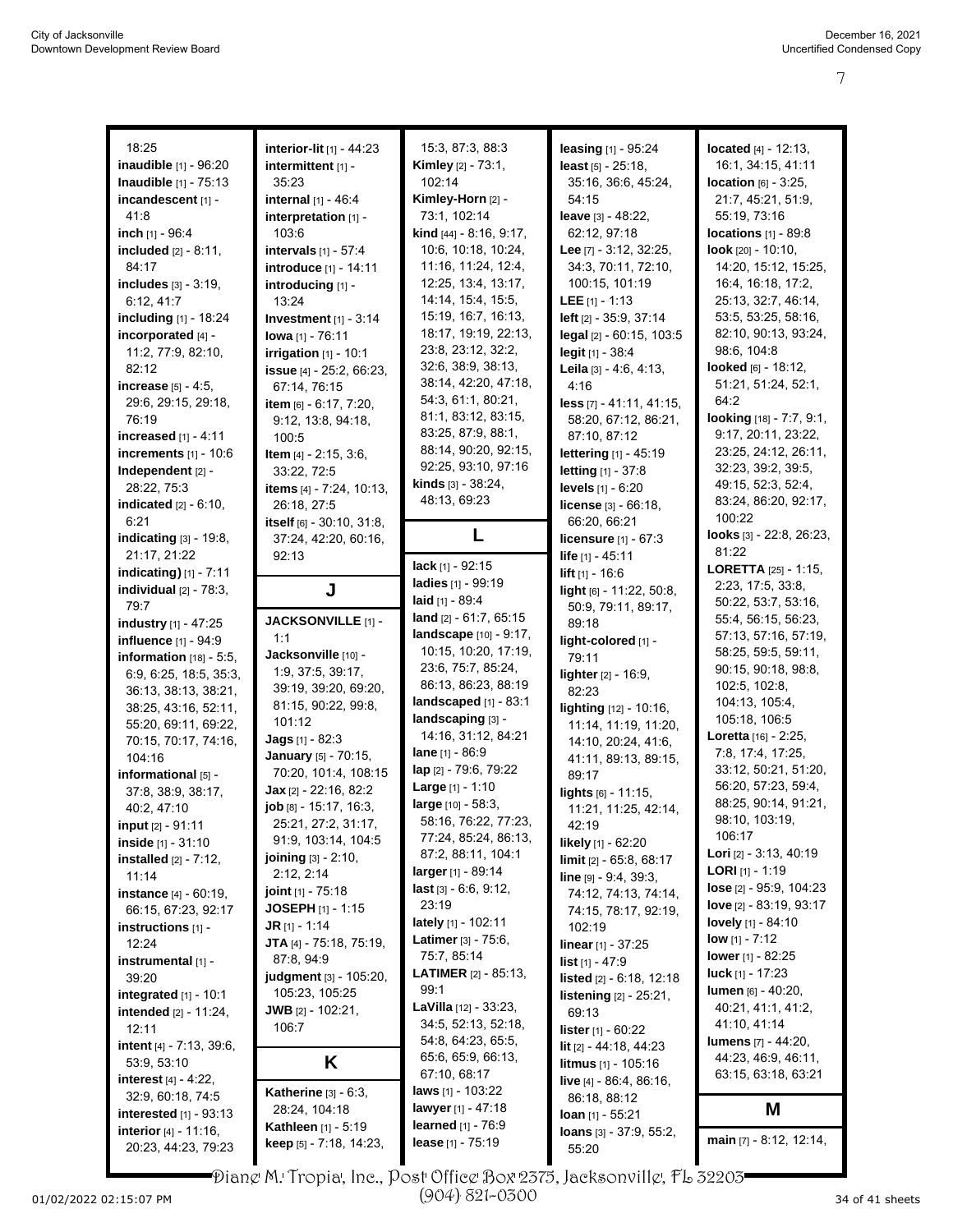| 53:3, 57:20, 80:7,               | 101:3, 101:25              | Memorandum [1] -           | 2:18, 39:13, 54:20         | 37:3, 39:11, 40:14,         |
|----------------------------------|----------------------------|----------------------------|----------------------------|-----------------------------|
| 92:6, 92:24                      | meetings $[2] - 31:2$ ,    | 72:17                      | miss [1] - 48:17           | 42:1, 46:7, 49:3,           |
| maintain [1] - 41:14             | 100:21                     | memorialized [1] -         | missed [1] - 20:25         | 53:12, 54:24, 55:11,        |
| major $[1] - 45:11$              | MEMBER [99] - 2:22,        | 29:11                      | $mix$ [3] - 28:5, 79:1,    | 62:7, 63:1, 63:12,          |
| malfunction [1] -                | 2:23, 17:5, 18:2,          | mention [2] - 20:21,       | 87:18                      | 64:18, 64:21, 65:18,        |
| 35:24                            | 19:5, 19:15, 19:24,        | 64:16                      | mixed [6] - 3:7, 3:16,     | 66:1, 70:23, 71:19,         |
| $map_{[1]} - 34:14$              | 20:3, 20:6, 21:5,          | mentioned [6] - 17:10,     | 3:18, 4:7, 5:8, 15:20      | 72:2, 75:13, 85:13,         |
|                                  | 21:8, 22:5, 22:8,          | 21:12, 47:4, 56:4,         |                            | 90:11, 90:17, 99:1,         |
| maples [2] - 87:19,              | 22:11, 22:23, 23:5,        |                            | mixed-tonal [1] -          | 99:3, 99:7, 107:4           |
| 88:13                            |                            | 62:9, 63:12                | 15:20                      | MS [80] - 3:11, 5:17,       |
| March [1] - 99:14                | 23:8, 23:11, 23:14,        | <b>menu</b> $[1] - 63.9$   | mixed-use $[5] - 3:7$ ,    | 6:2, 7:24, 9:9, 15.9,       |
| <b>Marquis</b> [1] - 75:7        | 25:1, 25:17, 26:9,         | merely [1] - 21:6          | 3:16, 3:18, 4:7, 5:8       |                             |
| master [7] - 4:9, 5:10,          | 27:8, 27:12, 27:17,        | mesh [2] - 15:9, 81:12     | modular [1] - 96:8         | 19:1, 19:6, 19:18,          |
| 6:12, 29:3, 29:6,                | 27:19, 28:10, 28:15,       | message [36] - 34:8,       | moist $[1] - 88.9$         | 20:2, 20:5, 21:2,           |
| 32:19, 33:13                     | 29:1, 29:4, 29:9,          | 35:2, 35:4, 35:9,          | moisture [1] - 88:8        | 21:6, 21:16, 21:20,         |
| <b>match</b> $[1] - 87:23$       | 29:20, 30:8, 30:12,        | 35:23, 36:9, 36:18,        | <b>moments</b> [2] - 79:8, | 22:7, 22:10, 23:13,         |
| matched [1] - 78:17              | 30:17, 30:21, 30:23,       | 42:2, 42:12, 44:25,        | 84:6                       | 24:6, 25:11, 26:6,          |
| <b>material</b> $[7] - 4:21$ ,   | 33.8, 33.10, 39.16,        | 45:14, 46:5, 48:18,        | Monday [1] - 100:16        | 27:7, 28:3, 28:13,          |
| 74:10, 79:21, 82:5,              | 40:19, 41:16, 42:23,       | 48.21, 49:24, 50.1,        | money $[1] - 95:12$        | 28:21, 28:22, 29:2,         |
| 82:17, 90:2, 95:18               | 43.1, 43.25, 44.5,         | 50:3, 52:2, 52:20,         | monotonous [1] -           | 29:5, 29:10, 30:4,          |
| <b>materials</b> $[7] - 10:17$ , | 49:4, 49:7, 49:20,         | 52:25, 55:16, 56:6,        | 81:1                       | 30:11, 30:15, 32:11,        |
| 10:19, 20:22, 79.4,              | 50:22, 53:7, 53:16,        | 57:11, 59:21, 60:11,       | Montana [1] - 87:9         | 32.22, 32:25, 33.4,         |
| 81:18, 83:14, 83:17              | 55:4, 56:15, 56:23,        | 60:12, 60:14, 60:20,       | month $[1]$ - 55:7         | 33:21, 34:2, 40:23,         |
| <b>matter</b> $[1] - 56:13$      | 57:13, 57:16, 57:19,       | 61.3, 67.9, 67.11,         | month's [1] - 100:6        | 43:18, 49:15, 51:19,        |
| mature [1] - 85:9                | 57:25, 58:23, 58:25,       | 67:13, 67:22, 70:4,        | <b>months</b> $[1] - 6:7$  | 56:19, 57:6, 57:14,         |
| <b>max</b> $[1] - 82:3$          | 59:5, 59:11, 59:12,        | 71:11                      | Mosley [6] - 5:19,         | 57:18, 58:10, 59:3,         |
| maximize [1] - 96:4              | 59:25, 60:3, 63:7,         | messages [4] - 35:11,      |                            | 59:7, 59:17, 60:2,          |
|                                  | 64:1, 64:8, 64:12,         | 37:22, 45:13, 71:20        | 5:21, 6:3, 16:21,          | 60:7, 61:22, 64:23,         |
| maximum [2] - 35:19,             | 64:20, 65:2, 65:7,         | messaging $[1]$ - 56:8     | 17:10, 104:18              | 65:4, 66:8, 66:25,          |
| 40:21                            | 65:19, 67:16, 67:18,       | met [2] - 24:7, 82:2       | <b>MOSLEY</b> [26] - 6:2,  | 68:25, 69:8, 69:10,         |
| $McCoy's [3] - 6:13,$            | 68:10, 69:2, 71:5,         | metal [4] - 79:5, 79:11,   | 7:24, 9.9, 15:9, 19:1,     | 70:11, 71:1, 71:3,          |
| 13:11, 13:25                     | 71:7, 90:15, 90:18,        | 80:16, 83:17               | 19.6, 19.18, 20.2,         | 72:4, 72:9, 73:9,           |
| $McDonald's [1] - 63:8$          | 91:23, 94:14, 94:22,       | <b>MEYERS</b> [34] - 1:19, | 20:5, 21:2, 21:6,          | 75:2, 75:14, 94:24,         |
| mean [45] - 22:24,               | 95:1, 96:16, 96:25,        | 3:11, 5:17, 24:6,          | 21:16, 21:20, 22:7,        | 96:9, 99:2, 100:3,          |
| 24:25, 25:12, 42:14,             | 97:3, 98:8, 98:13,         |                            | 22:10, 23:13, 26:6,        | 100:14, 101:18,             |
| 46:15, 48:11, 50:22,             | 102:5, 102:8,              | 25:11, 32:22, 32:25,       | 27:7, 28:3, 28:13,         | 101:23, 102:2,              |
| 51:4, 51:6, 51:7,                | 104:13, 105:4,             | 33:4, 34:2, 40:23,         | 28:21, 30:4, 30:11,        | 103:19, 105:2,              |
| 51:12, 52:4, 53:17,              | 105:10, 105:18,            | 43:18, 51:19, 56:19,       | 30:15, 32:11, 33:21        | 105:7, 106:20               |
| 53:18, 53:23, 54:1,              | 105:20, 106:5              | 57:6, 57:14, 57:18,        | most [9] - 13:9, 15:25,    | multifamily [9] - 3:19,     |
| 54 5, 54 9, 54 12,               | member [2] - 17:3,         | 58:10, 59:3, 59:7,         | 37:9, 38:16, 60:21,        | 12:12, 13:17, 15:14,        |
| 54:16, 54:19, 54:21,             | 101:6                      | 59:17, 60:2, 64:23,        | 62:8, 62:20, 78:12,        | 28:24, 72:6, 72:24,         |
| 54:24, 54:25, 55:5,              |                            | 65:4, 69:8, 70:11,         | 96:11                      | 73:1, 73:13                 |
| 55:11, 56:10, 56:24,             | <b>Member</b> [26] - 1:14, | 71:3, 72:4, 72:9,          | mostly [3] - 11:3, 37:7,   |                             |
| 61:23, 65:8, 88:12,              | 1:14, 1:15, 1:18,          | 73:9, 100:3, 100:14,       | 64:12                      | multiple [3] - 9:16,        |
| 88:14, 91:16, 94:4,              | 1:18, 2:8, 2:11, 2:13,     | 101:18, 101:23,            | $motion [9] - 2:21,$       | 16:12, 104:24               |
| 99:17, 102:14,                   | 24:6, 30:22, 31:20,        | 102:2                      | 33.7, 33.8, 33.11,         | mural $[1] - 81:11$         |
| 102:22, 104:16,                  | 40:23, 43:18, 51:19,       | <b>Meyers</b> [12] - 3:9,  | 33:19, 98:7, 98:8,         | <b>must</b> $[2] - 34:25$ , |
| 104:17, 104:18,                  | 56:19, 58:10, 59:3,        | 3:13, 5:16, 6:10,          | 98:11, 98:24               | 72:19                       |
| 104:20, 105:23,                  | 59:17, 64:5, 72:13,        | 27:1, 33:25, 36:24,        | move [15] - 2:22, 3:6,     | <b>Myers</b> [1] - 50:25    |
| 106:11                           | 72:18, 72:23, 97:2,        | 43:4, 58:1, 72:7,          | 5:4, 33:22, 40:17,         |                             |
| <b>meaning</b> $[1] - 61.6$      | 97:20, 98:5, 98:18         | 74:23, 94:16               | 59:15, 68:9, 72:3,         | N                           |
| means [3] - 35:5, 42:5,          | members [14] - 27:15,      | mic $[1] - 2:7$            | 77:21, 78:22, 82:20,       |                             |
| 104:7                            | 31:4, 45:20, 49:1,         | <b>MICHAEL</b> [1] - 1:18  | 84:12, 100:12,             | nailed [1] - 89.9           |
| measures $[2] - 4:15$ ,          | 50:15, 63:5, 64:13,        | microphone [3] -           | 107:2, 107:6               | name [6] - 3:13, 5:24,      |
| 27:4                             | 67:20, 85:16, 93:14,       | 14:24, 61:13, 66:24        | moved [1] - 62:19          | 39:14, 53:9, 65:17,         |
| medium [1] - 40:11               | 96:23, 101:1,              | <b>might</b> [6] - 10:11,  | movement [3] - 4:20,       | 99:6                        |
| <b>meet</b> [1] - 88:16          | 102.11, 104.24             | 28:18, 29:23, 64:25,       | 35:24, 82:19               | <b>Nancy</b> [2] - 39:13,   |
| <b>MEETING</b> [1] - 1:3         | <b>MEMBERS</b> [8] - 1:12, | 67:7, 69:17                | moving $[2] - 76:3$ ,      | 39:16                       |
|                                  | 2:19, 3:2, 3:4, 33:16,     | $minus [1] - 8:15$         | 83:21                      | <b>narrow</b> [1] - 88:2    |
| <b>meeting</b> $[13] - 2.4$ ,    | 33:18, 98:17, 98:21        | <b>minimum</b> $[1] - 4.6$ |                            | narrower [1] - 86:9         |
| 2:16, 2:18, 4:1, 24:8,           | <b>memo</b> [2] - 105:8,   | minute $[1] - 43:21$       | MR [35] - 7:23, 9.8,       | narrowest [1] - 86:7        |
| 25:13, 72:19, 72:20,             | 106:20                     | minutes [4] - 2:17,        | 16:25, 21:18, 22:15,       | <b>native</b> $[1] - 88:12$ |
| 73:18, 99:12, 100:6,             |                            |                            | 22:24, 23:6, 23:10,        |                             |

Diane M. Tropia, Inc., Post Office Box 2375, Jacksonville, FL 32203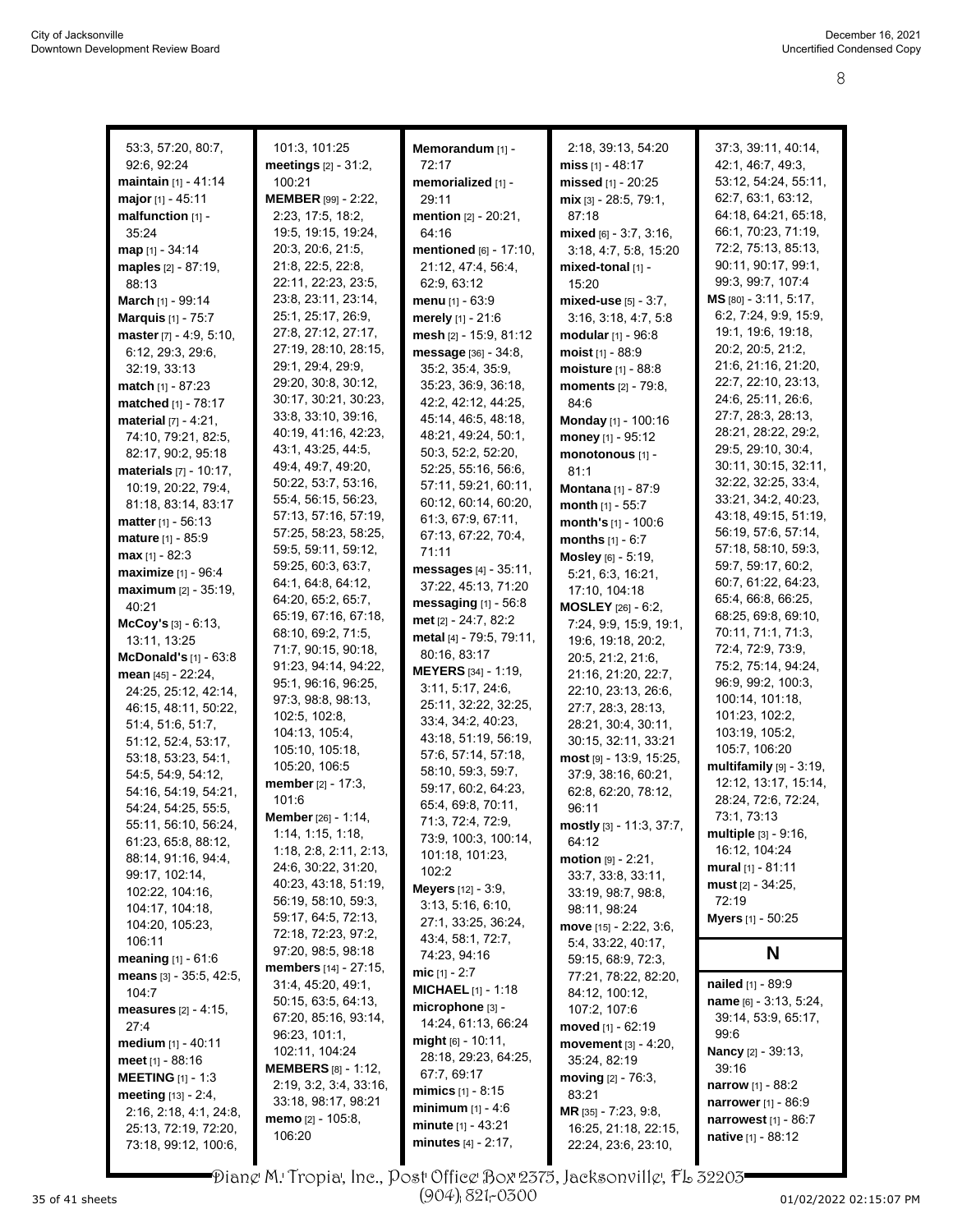| nature [4] - 17:20,            | noticed [1] - 29:25           | <b>ongoing</b> [1] - 4:17                     |                                             | patterns [1] - 24:13                      |
|--------------------------------|-------------------------------|-----------------------------------------------|---------------------------------------------|-------------------------------------------|
| 23:7, 45:13, 94:5              | <b>November</b> [2] - 2:16,   | online [1] - 75:8                             | P                                           |                                           |
| near [2] - 21:13, 87:13        | 4:1                           | open [1] - 19:19                              |                                             | pavement [2] - 17:15,<br>91:3             |
| need [12] - 22:19,             | number [8] - 28:4,            |                                               | $p.m$ [3] - 1:7, 2:1,<br>107:8              | paver [3] - 14:15,                        |
| 45:12, 51:15, 55:12,           | 29:7, 31:2, 40:5,             | opening [1] - 8:17<br>openings $[1] - 9:3$    |                                             | 15:18, 90:3                               |
| 61:9, 72:14, 76:20,            | 50:11, 50:17, 67:21,          |                                               | package [2] - 11:7,                         |                                           |
| 82:25, 96:4, 100:21,           | 92:18                         | opinion [7] - 90:19,                          | 99:19                                       | pavers [3] - 14:9, 16:8,<br>89:22         |
| 103:5, 104:15                  | numerical [1] - 35:9          | 91:7, 102:25, 103:5,                          | page [1] - 53:14                            |                                           |
| needs $[3] - 66.9$ ,           |                               | 103:11, 103:16,<br>106:8                      | Page [2] - 12:9, 29:25<br>paid [1] - 103:1  | paving [1] - 89:23<br>PDF [2] - 7:22, 9:7 |
| 71:10, 101:7                   |                               |                                               |                                             | Peachtree [1] - 6:3                       |
| neighbor's [1] - 47:2          | O                             | opportunity [2] - 97:4,<br>97:13              | paint [1] - 81:11                           | pedestrian [29] - 4:5,                    |
| new [12] - 6:9, 6:13,          | oaks $[4] - 86.4$ , 86.16,    | opposed $[3] - 3:3$ ,                         | painting [1] - 24:13                        | 4:12, 5:3, 6:15, 6:16,                    |
| 10:13, 21:12, 28:18,           | 86:18, 88:13                  | 33:17, 98:20                                  | palette [1] - 15:2                          | 7:6, 7:9, 7:13, 7:14,                     |
| 40:20, 50:1, 58:2,             | obviously [7] - 10:14,        | option [1] - 7:17                             | palm [1] - 10:23                            | 10:23, 11:2, 11:15,                       |
| 100:12, 100:13,                | 10:18, 11:14, 12:13,          | order [2] - 2:4, 60:14                        | palms [1] - 87:13                           | 11:17, 13:8, 21:25,                       |
| 102:3, 106:24                  | 20:20, 21:24, 42:5            | ordinance [6] - 34:21,                        | panel [2] - 82:12,<br>83:14                 | 76:19, 78:5, 80:12,                       |
| newer [2] - 42:1, 42:17        | occupant [2] - 61:18,         | 35:5, 40:20, 40:25,                           |                                             | 85:19, 85:25, 86:11,                      |
| newly [1] - 30:6               | 61:20                         | 57:15, 101:7                                  | paneling [1] - 83:12                        | 86:12, 88:18, 88:22,                      |
| next [8] - 13:8, 47:2,         | occur $[2] - 35:19$ ,         | Ordinance [1] -                               | panels [3] - 79:5, 79:6,                    | 92:10, 94:1, 97:9,                        |
| 72:20, 73:17, 79:13,           | 35:25                         | 100:22                                        | 83:18                                       | 97:11, 97:17                              |
| 79:17, 79:25, 89:13            | October [1] - 73:18           | ordinances [1] - 39:21                        | parallel [2] - 86:2,<br>90:24               | pedestrians $[6] - 7:18$ ,                |
| $nice$ [8] - 15:3, 16:3,       | OF [4] - 1:1, 108:1,          | organization [3] -                            |                                             | 17:14, 22:2, 22:22,                       |
| 79:22, 80:3, 82:13,            | 108:3, 108:4                  | 65:24, 69:17, 69:18                           | parcel [1] - 56:12                          | 24:15, 84:16                              |
| 83:5, 88:21, 94:8              | off-site [5] - 43:20,         | oriented [1] - 75:21                          | park [9] - 6:14, 11:20,                     | peeves [1] - 86:17                        |
| nicely [1] - 32:15             | 43:24, 47:5, 51:10,           | original [1] - 75:16                          | 13:25, 19:13, 29:24,                        | people [15] - 20:9,                       |
| night [2] - 42:19,             | 54:5                          |                                               | 30:2, 30:7, 30:10,                          | 31.9, 31.14, 47.21,                       |
| 42:22                          | offensive [1] - 48:11         | originally [5] - 29:18,<br>76:4, 76:6, 76:22, | 89:12                                       | 47:22, 48:17, 48:22,                      |
| nighttime [2] - 42:5,          | Office [2] - 1:19, 60:7       | 77:12                                         | Park [2] - 22:16, 54:9                      | 51:7, 53:10, 78:12,                       |
| 63:25                          | offices [1] - 76:2            | otherwise [1] - 103:7                         | parking [21] - 3:23,                        | 89:11, 94:3, 104:2,                       |
| nobody [3] - 62:15,            | often [1] - 60:12             |                                               | 6:19, 7:21, 8:2, 8:4,                       | 105:1, 106:1                              |
| 62:22, 103:8                   | old $[2] - 100.7, 100.8$      | outdoor [2] - 5:3,<br>74:12                   | 12:15, 12:22, 15:10,                        | per [7] - 34:21, 34:22,                   |
| nonconforming [1] -            | on-the-street [1] -           | outlining [1] - 90:3                          | 18.9, 27.21, 28:17,<br>28:18, 34:17, 38:21, | 35:5, 37:25, 41:13,                       |
| 47:5                           | 38:5                          | output [4] - 41:1, 41:2,                      | 47:8, 73:15, 74:7,                          | 71:11, 100:20                             |
| <b>none</b> $[3] - 2:20$ ,     | once $[8] - 22:19$ ,          | 41:10, 41:15                                  | 86:2, 87:23, 90:24                          | percent [6] - 41:9,                       |
| 100:11, 107:1                  | 49:25, 51:4, 60:23,           | outright [1] - 69:24                          | Parola [1] - 27:1                           | 47:16, 58:19, 77:14,                      |
| nonprofit [1] - 65:25          | 61:1, 62:18, 62:19,           | outs [3] - 74:10, 86:1,                       | part [15] - 6:12, 6:25,                     | 81:6, 81:7                                |
| nonstreet [5] - 34:9,          | 71:16                         | 90:24                                         | 10:14, 25:8, 27:6,                          | <b>perfect</b> [1] - 21:9                 |
| 35:2, 36:18, 51:24,            | <b>One</b> $[4] - 3.7, 3.15,$ | outside [1] - 86:25                           | 29:12, 29:24, 30:9,                         | performing $[1]$ - 73:3                   |
| 53:2                           | 4.9, 5.10                     | overall [2] - 17:12,                          | 30:10, 32:20, 33:1,                         | <b>Performing [1] - 44:12</b>             |
| normal [1] - 94:1              | one [48] - 6:17, 7:24,        | 17:18                                         | 45:11, 84:13, 85:11,                        | period [1] - 67:23                        |
| normally [1] - 92:9            | 12:15, 16:6, 18:16,           | overhanging [1] -                             | 87:22                                       | permissible [1] -                         |
| North [2] - 1:8, 88:15         | 18:20, 18:22, 21:6,           | 84:15                                         | parte [1] - 17:7                            | 49:14                                     |
| north $[6] - 18:17$ ,          | 25:5, 25:8, 27:5,             | overhangs [1] - 74:9                          | particular [5] - 37:11,                     | <b>person</b> $[2] - 26:13$ ,             |
| 19:20, 34:10, 74:14,           | 32:2, 32:18, 33:9,            | Overlay [7] - 36:3,                           | 61:11, 62:1, 85:1,                          | 39:11                                     |
| 86:20                          | 34:7, 34:22, 35:8,            | 36:10, 36:16, 40:25,                          | 103:25                                      | personal [10] - 61:6,                     |
| north-facing [2] -             | 35:19, 36:7, 36:17,           | 57:7, 57:12, 59:19                            | <b>partner</b> $[1] - 77.5$                 | 61:9, 62:1, 65:14,                        |
| 19:20, 74:14                   | 37:25, 38:19, 38:20,          | <b>overlooked</b> [1] - 97:16                 | <b>parts</b> $[1] - 101.6$                  | 65:22, 66:16, 66:18,                      |
| <b>Northeast</b> [1] - 73:5    | 38:22, 39:11, 44:24,          | <b>overpass</b> [6] - 82:17,                  | <b>pass</b> $[3] - 14:21, 15:6,$            | 66:23, 103:11,                            |
| northeast [1] - 78:9           | 45:24, 46:1, 46:9,            | 82:22, 83:8, 83:10,                           | 16:17                                       | 105:12                                    |
| northern $[9] - 76.1$ ,        | 46:24, 62:8, 66:10,           | 85:5, 87:24                                   | passes [1] - 98:24                          | perspective [3] -                         |
| 76:5, 76:8, 76:10,             | 67:1, 71:10, 79:9,            | overwhelming [3] -                            | past [3] - 17:21,                           | 23:18, 25:19, 92:11                       |
| 76:12, 76:15, 76:18,           | 79:13, 79:17, 80:1,           | 41:22, 78:8, 81:2                             | 100:16, 104:20                              | <b>pet</b> [1] - 86:17                    |
| 78:17, 87:12                   | 80:6, 81:17, 86:17,           | <b>owned</b> [2] - 68:22,                     | <b>path</b> $[7] - 6:13, 7:16,$             | <b>Phase</b> [4] - 28:7, 28:8,            |
| <b>Notary</b> $[1] - 1:10$     | 89:13, 92:5, 92:16,           | 69:19                                         | 61.2, 68.8, 76.19,                          | 30:5, 30:7                                |
| <b>notated</b> $[1] - 57:12$   | 93.5, 95.7, 98.22,            | <b>owner</b> [5] - 49:13,                     | 86:23, 90:1                                 | <b>pick</b> [1] - 66:10                   |
| <b>note</b> $[1] - 21:7$       | 104:5                         | 61:18, 62:12, 94:10,                          | <b>pathway</b> [2] - 6:15,                  | <b>picking</b> [1] - 15:17                |
| <b>noted</b> [1] - 94:16       | one's $[1] - 38:21$           | 105:23                                        | 11:19                                       | <b>picture</b> [5] - 9:19,                |
| notes $[1]$ - 108:11           | one-second [1] - 36:7         | owners [1] - 66:10                            | pathways [1] - 11:15                        | 18:22, 63:13, 84:2,                       |
| <b>nothing</b> $[4] - 66:22$ , | ones $[4] - 20:24$ ,          | ownership [1] - 50:17                         | pattern [2] - 80:21,                        | 93:5                                      |
| 67.2, 77.11, 85.21             | 38:16, 42:17, 85:3            |                                               | 82:20                                       | pictures [4] - 38:24,                     |

01/02/2022 02:15:07 PM Page 9 to 9 of 14 36 of 41 sheets Diane M. Tropia, Inc., Post Office Box 2375, Jacksonville, FL 32203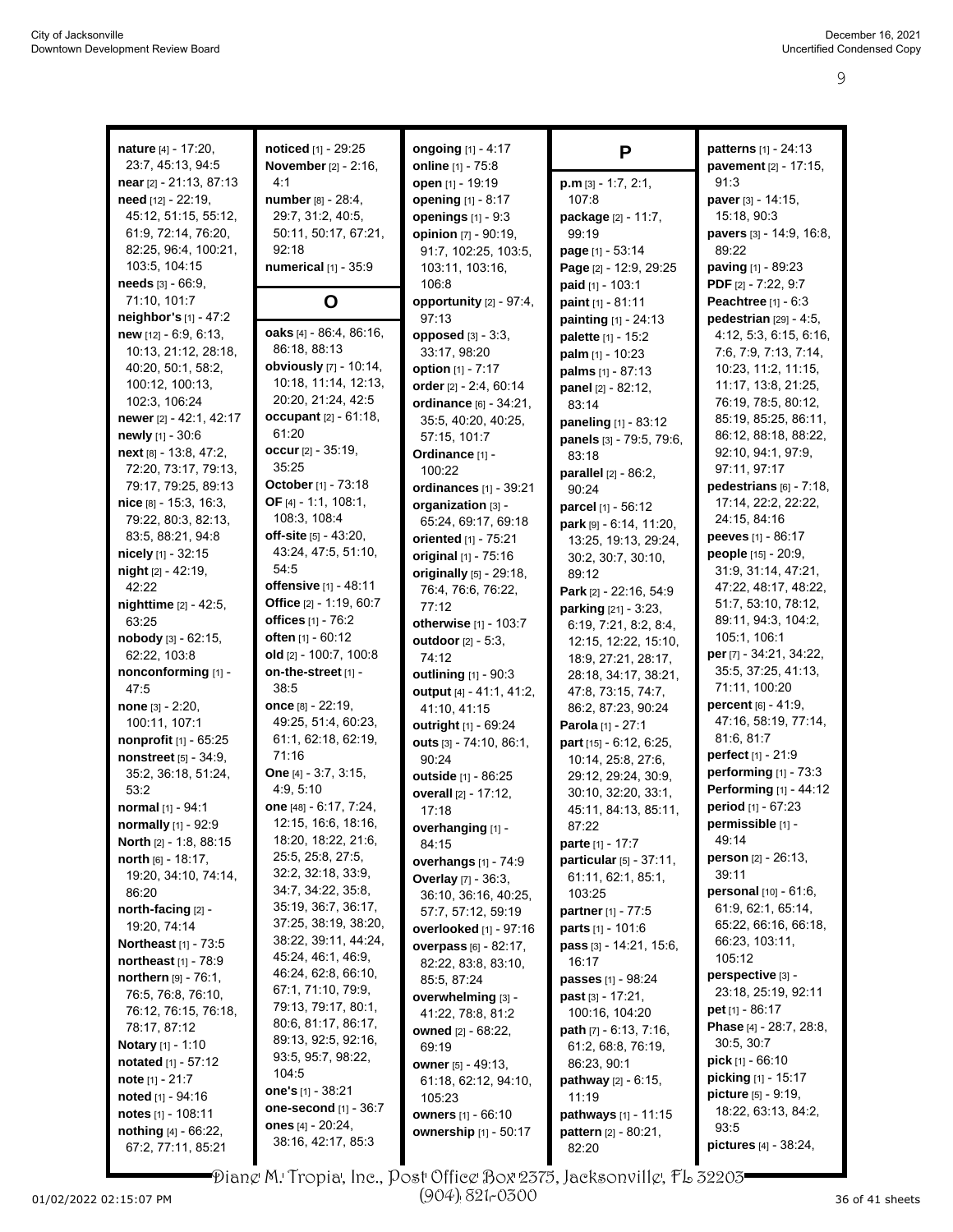| 45:18, 48:13, 63:10             |                               |                                   |                                                      | 74:23, 94:16                               |
|---------------------------------|-------------------------------|-----------------------------------|------------------------------------------------------|--------------------------------------------|
|                                 | 35:15, 35:18, 35:20,          | 63:17, 63:21, 76:1,               | 23:2, 27:24, 28:2,                                   |                                            |
| piece [5] - 12.4, 21:22,        | 76:5, 76:10, 76:12,           | 76:22, 78:24                      | 28:7, 28:11, 28:17,                                  | RADCLIFFE [34] -                           |
| 37:19, 71:8, 80:7               | 86:10, 90:5, 90:6,            | programming [9] -                 | 29:8, 29:15, 35:7,                                   | 1:19, 3:11, 5:17,                          |
| <b>pieces</b> $[1] - 6:8$       | 92:11                         | 76:9, 76:16, 76:20,               | 39:9, 40:13, 40:14,                                  | 24:6, 25:11, 32:22,                        |
| <b>pin</b> $[2] - 54:13, 66:22$ | portions [2] - 35:12,         | 77:6, 78:1, 80:24,                | 43.5, 47.13, 61.7,                                   | 32:25, 33:4, 34:2,                         |
| pines [2] - 88:1, 88:13         | 82.25                         | 81:16, 84:1, 84:21                | 65:13, 65:21, 66:9,                                  | 40:23, 43:18, 51:19,                       |
| Place [10] - 73:17,             | possible [2] - 65:20,         | programs [1] - 38:14              | 67.2, 67.6, 68.18,                                   | 56:19, 57:6, 57:14,                        |
| 73.23, 74:5, 76:25,             | 82:9                          | progression [1] - 31:3            | 68:19, 90:10, 107:2                                  | 57:18, 58:10, 59:3,                        |
| 77:4, 80:8, 82:7,               | possibly [4] - 24:12,         | prohibit $[1] - 43.6$             | <b>publicly</b> [1] - 72:20                          | 59:7, 59:17, 60:2,                         |
| 84:18, 86:4, 89:15              | 55:8, 58:21, 61:12            | prohibited $[1] - 41:6$           | pull [2] - 85:1, 96:19                               | 64:23, 65:4, 69:8,                         |
| place [4] - 35:1, 38:12,        | Powell [4] - 20:18,           | project [23] - 16:5,              | pulled [4] - 74:13,                                  | 70:11, 71:3, 72:4,                         |
| 39:21, 92:5                     | 39:13, 39:16, 43:5            | 17:17, 26:12, 27:13,              | 80:10, 84:15, 100:5                                  | 72:9, 73:9, 100:3,                         |
| placed [1] - 37:11              | PowerPoint [1] -              | 32:14, 41:17, 72:14,              | pulling [1] - 84:19                                  | 100:14, 101:18,<br>101:23, 102:2           |
| places [2] - 40:5,              | 18:12                         | 75:8, 75:11, 75:18,               | punching [1] - 90:4                                  |                                            |
| 89:10                           | precast [1] - 32:4            | 78:10, 83:6, 91:17,               | purpose [6] - 22:21,                                 | Radcliffe [5] - 3:9,                       |
| plan $[16] - 4.8, 4.9,$         | precedent [7] - 40:3,         | 91:25, 93:19, 94:7,               | 28:8, 65:13, 65:21,                                  | 3:13, 6:10, 50:25,                         |
| 5:9, 5:10, 6:11, 6:12,          | 40.8, 41.20, 45.23,           | 94:18, 97:12,                     | 67:3, 68:19                                          | 58:1                                       |
| 7:8, 29:3, 29:6,                | 53:20, 70:1, 70:9             | 102:16, 103:25,                   | purposes [2] - 38:25,                                | <b>RADCLIFFE-</b>                          |
| 29:13, 32:20, 33:13,            | prefabricated [1] -           | 104:8, 105:15,                    | 39:25                                                | <b>MEYERS</b> [34] - 1:19,                 |
| 33:14, 76:3, 76:24,             | 15:23                         | 105:22                            | pursuant [2] - 72:16,                                | 3:11, 5:17, 24:6,                          |
| 77.9                            | <b>prefer</b> [1] - $27:15$   | projects [5] - 73:4,              | 72:22                                                | 25:11, 32:22, 32:25,                       |
| planned [1] - 13:16             | presence [1] - 8:2            | 99:20, 101:10,                    | push $[3] - 24:16$ ,                                 | 33:4, 34:2, 40:23,                         |
| <b>Planning [1] - 104:25</b>    | <b>PRESENT</b> [2] - 1:12,    | 101:11, 106:10                    | 54:13, 67:24                                         | 43:18, 51:19, 56:19,                       |
| plans [4] - 6:21, 14:8,         | 1:16                          | prominent [5] - 8:13,             | pushed [4] - 92:12,                                  | 57:6, 57:14, 57:18,                        |
| 27:2, 77:11                     | <b>present</b> $[2] - 5:20$ , | 9:2, 13:20, 19:3,                 | 92:13, 92:20, 93:6                                   | 58:10, 59:3, 59:7,                         |
| plant [3] - 86:3, 91:13,        | 70:15                         | 20:8                              | pushing [1] - 90:23                                  | 59:17, 60:2, 64:23,                        |
| 91:14                           | presentation [5] -            | promote [1] - 10:5                | put [19] - 7:25, 37:22,                              | 65:4, 69:8, 70:11,                         |
| planted [4] - 86:19,            | 5:20, 37:1, 74:25,            | prompt [1] - 16:13                | 38:9, 46:25, 47:1,                                   | 71:3, 72:4, 72:9,<br>73:9, 100:3, 100:14,  |
| 87:2, 87:4, 87:13               | 77:2, 90:7                    | <b>proper</b> [1] - 11:20         | 48.8, 48.15, 56.8,                                   | 101:18, 101:23,                            |
| planter [1] - 10:1              | presented [1] - 25:4          | properties [1] - 103:2            | 60.9, 60.11, 60.21,                                  | 102:2                                      |
| planters [1] - 10:5             | Preservation [1] -            | property [7] - 37:18,             | 62:21, 63:13, 68:13,                                 | Radcliffe-Meyers [4] -                     |
| planting [4] - 10:2,            | 105:2                         | 37:19, 45:4, 45:5,                | 86:14, 95:13, 99:20,                                 | 3.9, 3.13, 6.10, 58.1                      |
| 85:10, 86:16, 88:24             | pretty [3] - 97:12,           | 67.8, 87:11, 94:10                | 101:1, 101:11                                        | Radcliffe-Myers [1] -                      |
| <b>plants</b> $[1] - 23.9$      | 104:11, 106:21                | proposal [1] - 97:6               | putting [6] - 17:14,                                 | 50:25                                      |
| <b>plasma</b> [1] - 46:13       | previously [4] - 8:9,         | proposed [6] - 4:15,              | 55:6, 55:13, 55:15,                                  | raise [1] - 20:18                          |
| play [1] - 76:17                | 19:9, 85:21, 86:22            | 4:25, 15:14, 29:19,               | 71:19, 106:11                                        | raised [3] - 26:20,                        |
| plaza [2] - 12:19,              | <b>primarily</b> $[1] - 17:8$ | 34:18, 36:10                      |                                                      | 26:22, 39:12                               |
| 76:22                           | printer [1] - 81:22           | proposing [8] - 11:11,            | Q                                                    | ramp [3] - 7:18, 13:1,                     |
| pleased [1] - 26:4              | printouts [1] - 81:22         | 14:3, 14:6, 14:10,                |                                                      | 21:13                                      |
| pleases [1] - 100:25            | <b>private</b> [2] - 68:21,   | 14:11, 15:2, 16:8,                | quality [2] - 4:23,                                  |                                            |
| <b>pleasing</b> $[1]$ - 23:16   | 69:17                         | 100:24                            | 96:21<br>questions $[7] - 5.13$ ,                    | <b>ramps</b> [3] - 7:7, 7:10,<br>21:23     |
| plenty [3] - 86:2, 89:10        | privately [1] - 68:21         | proprietary $[1]$ - 62:15         | 16:20, 18:7, 20:18,                                  | ran [1] - 83:15                            |
| podium $[4] - 5:21$ ,           | problem [2] - 62:5,           | <b>Prosser</b> [4] $- 17:7,$      |                                                      |                                            |
| 22:14, 28:20, 37:2              | 71:24                         | 22:15, 30:24, 31:5                | 36:21, 64:3, 74:20<br><b>quick</b> [2] - 9:10, 10:11 | Randy [2] - 36:25,<br>37.4                 |
| point $[8] - 6.22$ , 19.11,     | <b>proceed</b> $[1] - 87:14$  | protruding $[1]$ - 80:2           |                                                      |                                            |
| 22:2, 24:14, 37:22,             | proceedings [2] -             | <b>provide</b> $[13] - 8:20$ ,    | quicker [1] - 10:7<br>quickly [1] - 49:17            | rather $[1] - 32.9$<br>rating $[1] - 41.9$ |
| 81:24, 86:7, 104:4              | 107:7, 108:9                  | 11:5, 32:6, 32:9,                 |                                                      |                                            |
| pointed [1] - 76:14             | Proceedings [1] - 1:6         | 37:1, 60.6, 68.20,                | quite [2] - 20:22,                                   | reached [1] - 76:14                        |
| points $[4] - 7.9, 16.13$ ,     | process $[4] - 4:17$ ,        | 74:8, 83:13, 91:10,               | 92:22                                                | read $[5] - 42:12$ ,                       |
| 22:1, 75:15                     | 24:3, 68:8, 99:22             | 97:13, 102:25, 103:5              |                                                      | 72:14, 72:19, 73.6,                        |
| pole [2] - 11:14, 11:21         | produce $[1] - 41:7$          | provided $[3] - 8.9$ ,            | R                                                    | 99:18                                      |
| <b>policy</b> [3] - 61:8, 66:9, | product [2] - 15:24,          | 10:8, 14:18                       | <b>racks</b> [1] - 89:5                              | reads $[1] - 52:2$                         |
| 67:6                            | 16:16                         | <b>provides</b> $[3] - 34.19$ ,   | <b>Radcliff</b> $[8] - 5.16$ ,                       | real $[5]$ - 9:10, 10:11,                  |
| <b>politely</b> $[1]$ - 76:14   | professional [2] -            | 74:5, 82:13                       | 27:1, 33:25, 36:24,                                  | 60:19, 96:8, 96:18                         |
| <b>political</b> $[1] - 54:2$   | 102.24, 103.13                | providing $[2] - 5:1$ ,           | 43.4, 72.7, 74.23,                                   | realigned $[2] - 76:24$ ,                  |
| <b>pollution</b> $[1] - 50:10$  | Professional [2] -            | 34:4                              | 94:16                                                | 77:3                                       |
| <b>pond</b> [1] - 88:7          | 108:7, 108:18                 | <b>Prudential</b> $[2] - 75:24$ , | Radcliff-Meyers [8] -                                | realize [1] - 100:19                       |
| pool [2] - 3:22, 10:25          | professionalism [1] -         | 78:12                             | 5.16, 27:1, 33:25,                                   | <b>realized</b> [1] - 81:21                |
| pop [2] - 79:15, 80:4           | 103:21                        | <b>Public</b> $[1] - 1:10$        |                                                      | really [74] - 7:14, 7:18,                  |
|                                 |                               |                                   |                                                      |                                            |
| portion [11] - 30:5,            | programmed [5] -              | <b>public</b> [26] - 16:23,       | 36.24, 43.4, 72.7,                                   | 8:13, 10:5, 10:21,                         |

 $\,$  Dian $\,$  M. Tropia, Inc., Post Office Box 2375, Jacksonvill $\,$ e, FL 32203 $\,$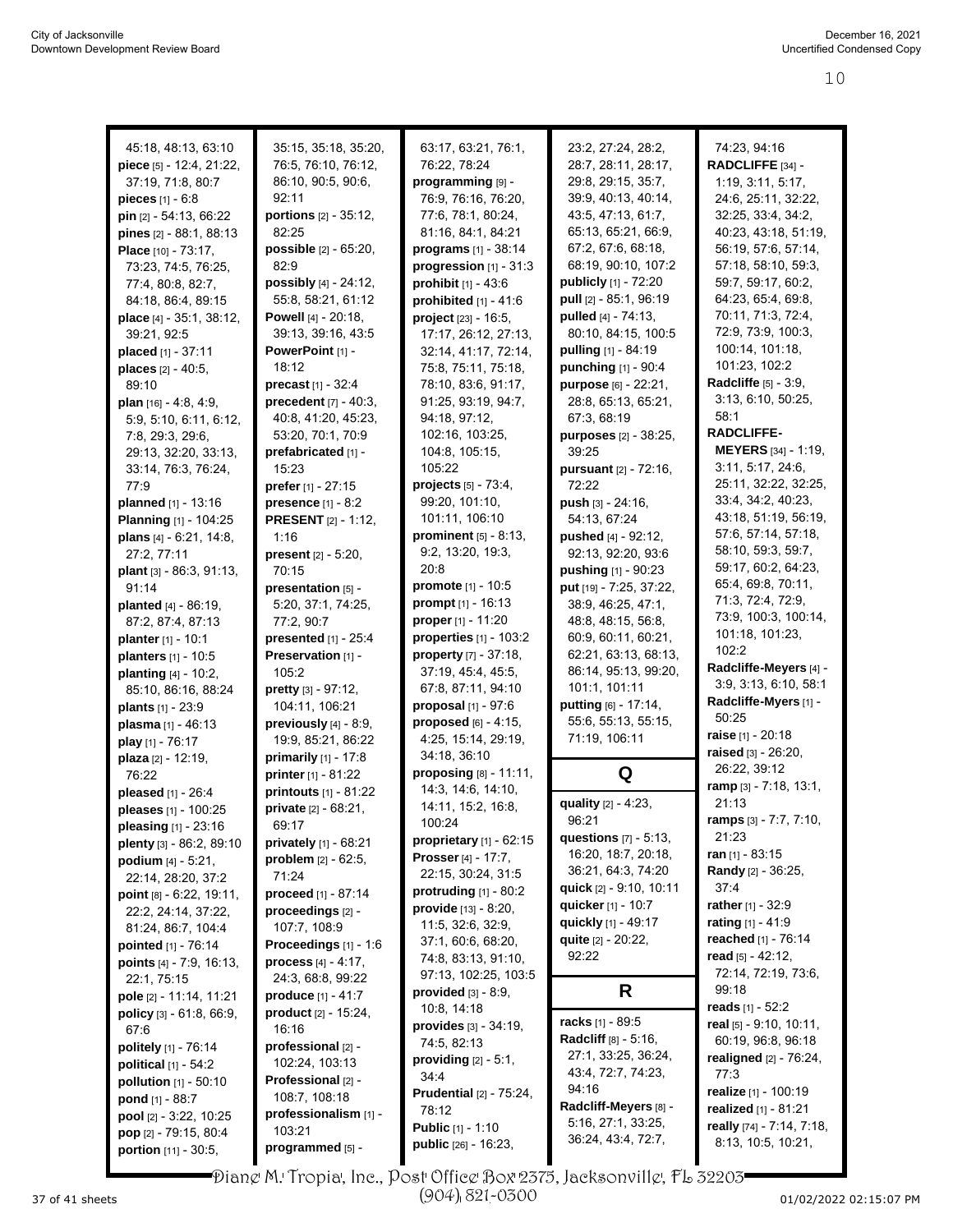|                                             |                                          |                                               | 31:25                               | SCHILLING [11] -              |
|---------------------------------------------|------------------------------------------|-----------------------------------------------|-------------------------------------|-------------------------------|
| 11:18, 12:11, 12:23,<br>14:14, 16:3, 16:13, | 52:2, 67:21, 70:16                       | requires $[1] - 36.5$                         |                                     |                               |
| 17:13, 18:6, 18:8,                          | regular [4] - 2:16,                      | research [1] - 60:5                           | <b>Riverwalk</b> $[12] - 5:1$ ,     | 1:14, 2:22, 26:9,             |
| 20.6, 20.12, 20:13,                         | 45:22, 46:3, 105:1                       | residential $[8] - 3:20$ ,                    | 5:2, 5:4, 7:16, 10:22,              | 27:8, 43:1, 43:25,            |
| 22:1, 22:25, 25:14,                         | regulate $[3] - 41:3$ ,                  | 3:22, 11:24, 12:14,                           | 12:19, 13:10, 13:13,                | 68:10, 69:2, 71:5,            |
| 25:19, 25:22, 25:23,                        | 61:2, 63:14                              | 13:3, 15:3, 29:17,                            | 13:15, 13:24, 18:24,                | 71.7, 94:14                   |
| 25:25, 26:4, 26:23,                         | regulated [5] - 36:12,                   | 84:20                                         | 28:9                                | screen [7] - 12:9,            |
| 31:22, 37:7, 38:9,                          | 41:13, 43:23, 46:9,                      | residents [2] - 28:1,                         | Road [1] - 37:4                     | 15:10, 16:12, 16:16,          |
| 38:25, 39:2, 41:18,                         | 52:24                                    | 28:6                                          | road א - 37:16,<br>37:17, 97:17     | 32:3, 63:9, 81:12             |
| 47.9, 48.9, 48.10,                          | requiates $[1] - 41:2$                   | respect [2] - 48:4,                           |                                     | screening [7] - 8:20,         |
| 48:14, 49:17, 50:5,                         | regulation $[1]$ - 36:5                  | 97:8                                          | roads $[1] - 53:13$                 | 73:22, 74:3, 81:24,           |
| 50:23, 51:15, 55:1,                         | regulations $[1]$ - 45:2                 | respectful [1] - 103:13                       | roadways [1] - 85:18                | 82:4, 82:8, 85:7              |
| 55:22, 56:5, 65:10,                         | related [6] - 7:5, 13:6,                 | respond [1] - 95:22                           | rod $[1] - 81:18$                   | <b>scroll</b> $[1]$ - $9:10$  |
| 66.9, 66.11, 69.16,                         | 13.8, 43.10, 43.16,                      | responding [2] -                              | roof [4] - 74:12, 74:14,            | scrolls [1] - 35:9            |
| 77:25, 80:3, 80:13,                         | 67:4                                     | 91:10, 97:24                                  | 78:17, 92:18                        | seating [1] - 5:3             |
| 80:17, 80:23, 81:12,                        | <b>relates</b> [1] - 10:20               | response [8] - 2:19,                          | rooftop [3] - 78:15,                | second [17] - 2:23,           |
| 81:14, 81:23, 82:5,                         | relies [1] - 97:11                       | 3.4, 9.13, 33.18,                             | 78:16, 84:9                         | 2:25, 7:20, 10:4,             |
| 82.7, 82.21, 83.8,                          | relocate [1] - 62:10                     | 68:11, 98:21,                                 | Room [1] - 1:8                      | 33:10, 33:14, 35:11,          |
| 83:10, 84:15, 85:6,                         | relocated [1] - 62:19                    | 100:10, 106:25                                | room [6] - 75:5, 77:24,             | 35:19, 36:7, 57:4,            |
| 88:21, 92:1, 92:18,                         | remain [1] - 77:5                        | responsiveness [1] -                          | 85:22, 87:10, 87:12,                | 71:8, 79:20, 96:12,           |
| 93.9, 94.8, 96.18,                          | remained [1] - 75:16                     | 30:25                                         | 87:15                               | 98:12, 98:13, 98:14,<br>101:3 |
| 99:21, 101:7, 101:9,                        | remaining [1] - 77:16                    | rest $[1]$ - 80:20                            | rotating [1] - 50:6                 | seconds [9] - 35:10,          |
| 101:11, 103:20                              | remains [1] - 68:18                      | restate [1] - 28:13                           | round [3] - 11:6, 25:3,             | 35:17, 36:6, 48:17,           |
| realm $[1] - 57:3$                          | remember [2] - 5:24,                     | restaurant $[4]$ - 3:22,                      | 94:23                               | 49:24, 50:7, 71:11,           |
| <b>reason</b> $[7] - 36:1$ ,                | 45:25                                    | 4:25, 12:18, 19:12                            | <b>row</b> [1] - 88:6               | 71:16, 71:21                  |
| 44:13, 51:22, 53:3,                         | remind [1] - 75:17                       | <b>restrict</b> [1] - 56.9                    | rows $[1] - 88:1$                   | <b>Secretary</b> [1] - 1:13   |
| 60:1, 66:11, 67:6                           | reminder $[2] - 4:24$ ,                  | restricted [1] - 55:12                        | run [5] - 45:4, 60:24,              | section [3] - 30:3,           |
| <b>reasons</b> $[2] - 44.9$ ,               | 5:22                                     | restriction $[2] - 50:11$ ,                   | 61:7, 65:14, 85:17                  | 85:18, 85:21                  |
| 72:25                                       | remotely [1] - 51:17                     | 68:20                                         | running [3] - 48:22,<br>86:5, 96:11 | <b>Section</b> $[2] - 41.5$ , |
| receive [1] - 72:12                         | rendering [1] - 97:5                     | retail $[1] - 28.6$                           |                                     | 72:16                         |
| recently [1] - 102:20                       | renderings $[7] - 4:19$ ,                | <b>retained</b> $[1] - 73:2$                  | Russell [1] - 96:13                 | sections [1] - 92:3           |
| <b>recessed</b> $[2] - 79:13$ ,             | 77:22, 78:19, 83:21,                     | retention $[1]$ - 88:7<br>reverted [1] - 77:8 | S                                   | see [46] - 11:8, 12:8,        |
| 79:18                                       | 83:24, 94:23, 94:25                      |                                               |                                     | 13:15, 15:22, 15:24,          |
| recessing [1] - 95:24                       | rent $[1] - 67:8$                        | Review [5] - 4:2, 5:6,<br>36:14, 73:19, 74:17 | sabal [1] - 87:13                   | 21:25, 26:4, 26:13,           |
| recognize [4] - 2:8,                        | reply [1] - 20:14<br>report [14] - 3:10, | <b>REVIEW</b> $[1] - 1.2$                     | safer [1] - 7:17                    | 31:2, 32:15, 45:12,           |
| 2:11, 30:20, 74:25                          |                                          |                                               | safety [1] - 23:17                  | 48:23, 53:9, 53:11,           |
| recommend [1] -                             | 3:15, 5:12, 6:19,<br>21:1, 34:1, 34:4,   | review $[3]$ - 7:25,<br>105:5, 106:9          | salesperson [1] -                   | 53:13, 53:25, 54:14,          |
| 101:17                                      | 36:20, 44:11, 72:8,                      | reviewed [1] - 34:25                          | 60:23                               | 54:16, 71:19, 77:15,          |
| recommendation [4] -                        | 72:11, 73:10, 74:19,                     | reviewing [2] - 27:2,                         | sample [3] - 15:21,                 | 78:18, 80:23, 81:17,          |
| 32:3, 32:10, 62:25,                         | 108:9                                    | 27:3                                          | 16:7, 16:11                         | 81:20, 83:7, 83:10,           |
| 68.3                                        | <b>reporter</b> $[1] - 2:6$              | revolving $[1]$ - 59:2                        | sanctity [1] - 104:15               | 83:20, 83:25, 84:10,          |
| recommendations [2]                         | REPORTER <sub>[1]</sub> -                | rid [1] - 89:11                               | sand [2] - 15:16, 15:19             | 84:19, 86:4, 86:18,           |
| $-4.4, 73.22$                               | 108:1                                    | ridge [2] - 8:21, 9:4                         | sat $[1] - 31:1$                    | 87:4, 87:17, 87:21,           |
| recommending [1] -                          | <b>Reporter</b> [2] - 108:8,             | right-hand [1] - 24:16                        | satisfy [2] - 24:10,                | 88:1, 89:13, 89:22,           |
| 51:1                                        | 108:18                                   | right-of-way [4] -                            | 66:7                                | 91:8, 92:2, 93:5,             |
| recommends $[3] - 5:6$ ,                    | represent [1] - 15:10                    | 35:7, 76:11, 76:12,                           | saw [8] - 18:11, 18:19,             | 97:5, 97:12, 99:13,           |
| 36:14, 74:17                                | represented [1] -                        | 77:7                                          | 18:22, 29:10, 76:4,                 | 101:12, 104:4                 |
| record [6] - 5:25, 17:6,                    | 13:12                                    | right-turn [1] - 86:8                         | 77:12, 85:21, 88:4                  | seeing $[2] - 43.11$ ,        |
| 39:15, 72:15, 73:7,                         | represents [1] - 28:24                   | rights $[1] - 62:18$                          | scale $[2] - 41:19$ ,               | 84:25                         |
| 108:10                                      | request $[3] - 35:1$ ,                   | river $[3] - 18:18$ ,                         | 87:23                               | <b>seeking</b> [1] - 73:12    |
| red [3] - 12:9, 12:10,                      | 39:24, 91:10                             | 19:14, 31:9                                   | scaled [1] - 76:15                  | seeks [2] - 3:17, 34:6        |
| 87:19                                       | requesting [1] - 70:18                   | riverfront $[2] - 3:21$ ,                     | Scenic [2] - 39:18,                 | seem [3] - 69:11,             |
| Redevelopment [1] -                         | require [2] - 63:16,                     | 5:1                                           | 39:19                               | 69:19, 93:4                   |
| 1:19                                        | 71:21                                    | RiversEdge [4] -                              | schedule [1] - 88:24                | segment [1] - 79:25           |
| referenced [1] - 44:10                      | required $[2] - 4:12$ ,                  | 73:17, 76:13, 77:1,                           | <b>Schilling</b> [14] - 2:25,       | <b>segments</b> [1] - 84:7    |
| <b>referring</b> [1] - 97:22                | 10:14                                    | 78:11                                         | 26.8, 27.10, 42:25,                 | <b>selected</b> $[3] - 32:4,$ |
| regard [1] - 98:1                           | requirement [3] -                        | <b>Riverside</b> $[11] - 3:7$ ,               | 43:19, 71:6, 72:13,                 | 89:19, 89:23                  |
| regarding [2] - 35:3,                       | 41:1, 66:7, 72:22                        | 3:15, 4:9, 5:11,                              | 72:19, 72:23, 94:13,                | selection [1] - 73:25         |
| 95.4                                        | requirements [1] -                       | 13:10, 13:16, 18:14,                          | 94:20, 98:18, 98:23,                | self $[1] - 63:22$            |
| regards $[4] - 17.8$ ,                      | 36:12                                    | 18:15, 31:8, 31:15,                           | 102:12                              | self-dimming [1] -            |

Diane M. Tropia, Inc., Post Office Box 2375, Jacksonville, FL 32203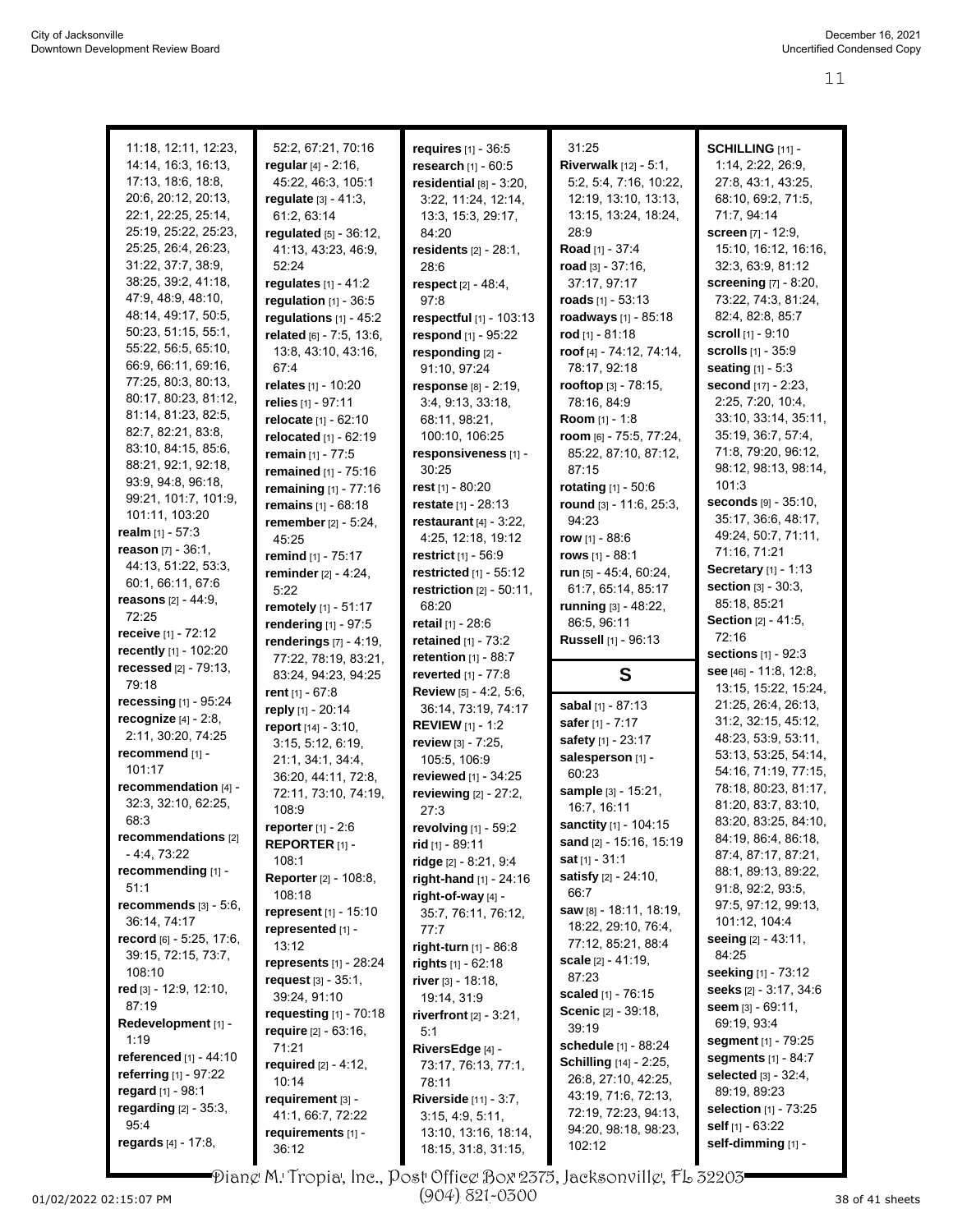| 63:22                          | 86:15, 87:14, 97:10,           | Simultaneous [3] -               | 104:10                            | staff's [1] - 91:10            |
|--------------------------------|--------------------------------|----------------------------------|-----------------------------------|--------------------------------|
| sell [3] - 40:10, 42:4,        | 97:23                          | 59:10, 64:24, 69:7               | sort $[1] - 54:13$                | staggered [1] - 88:6           |
| 54:21                          | sidewalks [1] - 26:17          | simultaneously [1] -             | <b>sorts</b> $[1] - 54.2$         | <b>stair</b> [5] - 8:22, 9:5,  |
| send [2] - 100:16,             | <b>siding</b> $[2] - 79.6$ ,   | 35:20                            | <b>south</b> $[4]$ - 19:22,       | 19:2, 19:10, 19:13             |
| 101:20                         | 79:22                          | sit $[1] - 89:11$                | 34:12, 87:14, 87:20               | <b>stairs</b> [3] - 13:20,     |
|                                | sign [89] - 12:8, 12:10,       |                                  |                                   |                                |
| sense [6] - 11:17,             |                                | site $[36] - 4.8, 4.9, 5.9,$     | <b>South [1] - 22:16</b>          | 13:21, 13:23                   |
| 26:3, 31:13, 65:22,            | 13:4, 13:20, 14:3,             | 5:10, 6:11, 6:12,                | <b>Southbank</b> [1] - 91:5       | <b>stairwell</b> $[1]$ - 18:23 |
| 92:23, 93:15                   | 33:23, 34:5, 34:7,             | 6:15, 6:21, 7:8,                 | southern [2] - 83:5,              | stand [2] - 3:22, 14:23        |
| separate [4] - 7:22,           | 34:9, 34:22, 34:24,            | 11:13, 14:8, 29:3,               | 84:17                             | <b>stand-alone</b> [1] - 3:22  |
| 29:16, 29:17, 86:23            | 35:4, 35:5, 35:12,             | 29:6, 29:13, 32:19,              | space [10] - 73:14,               | <b>standard</b> [1] - 40:21    |
| separately $[1]$ - 33:3        | 35:15, 35:18, 35:21,           | 33:13, 34:10, 43:20,             | 74:12, 76:8, 85:24,               | start $[13] - 2:15$ , 17:3,    |
| separating [1] - 89:24         | 36:4, 36:5, 36:10,             | 43:22, 43:24, 47:5,              | 86:2, 86:13, 86:21,               | 22:12, 45:23, 62:16,           |
| <b>series</b> [1] - 86:4       | 36:16, 36:18, 37:7,            | 51:10, 54:3, 54:4,               | 88:18, 95:10, 95:24               | 78:22, 85:1, 85:3,             |
| <b>service</b> [1] - 99:23     | 37:24, 38:4, 38:6,             | 54:5, 76:3, 76:24,               | <b>spaces</b> $[5] - 3.24$ ,      | 90:14, 100:22,                 |
| <b>services</b> $[1] - 73.3$   | 39:1, 39:6, 39:20,             | 77:4, 77:8, 77:9,                | 6:20, 28:7, 29:7,                 | 101:5, 101:8, 101:9            |
| <b>set</b> [2] - 69:25, 70:8   | 40:20, 41:3, 41:5,             | 85:17, 85:20, 85:23,             | 29:15                             | <b>started</b> [2] - 43:21,    |
| settled [1] - 28:7             | 41:24, 41:25, 43:8,            | 88:23, 96:5                      | <b>spacing</b> [1] - 89:16        | 100:19                         |
| seven [1] - 17:21              | 43:12, 43:20, 44:8,            | sitting [1] - 57:1               | speaking [5] - 5:23,              | starting [1] - 78:9            |
| <b>seventh</b> $[1] - 16:1$    | 44:18, 45:2, 45:3,             | situation [2] - 53:21,           | 59:10, 64:24, 69:7,               | State [6] - 1:10, 34:11,       |
| several [1] - 26:18            | 45:22, 45:25, 46:3,            | 87:10                            | 97:24                             | 41:19, 66:18, 66:20,           |
| shade [8] - 9:22,              | 46:22, 46:24, 47:5,            | <b>six</b> $[3] - 53:24, 53:25,$ | special [10] - 33:23,             | 66:21                          |
| 10:21, 11:1, 86:3,             | 47.8, 48.12, 49.9,             | 55:7                             | 34:5, 34:7, 34:24,                | <b>STATE</b> [1] - 108:3       |
| 86:14, 87:2, 87:6,             | 49:12, 50:6, 50:12,            | sizes $[1] - 80:25$              | 36:16, 57:9, 57:10,               | state [7] - 5:24, 39:14,       |
| 90:25                          | 51:22, 51:23, 52:3,            | Skiles [1] - 75:10               | 58:14, 59:23, 91:3                | 59:24, 61:10, 67:6,            |
| <b>shades</b> [1] - 79:3       | 52:22, 53:24, 54:5,            | <b>skin</b> [1] - 95:13          | species [5] - 9:22,               | 99:5, 103:23                   |
| shall [2] - 35:15, 35:19       | 56:4, 56:11, 56:22,            | <b>Skyway</b> [1] - 75:22        | 11:4, 87:18, 88:14                | <b>statement</b> $[4]$ - 80:7, |
|                                | 57:8, 57:9, 57:10,             | slam [1] - 57:17                 | specific [9] - 52:6,              | 84:14, 93:10, 93:11            |
| shape $[1] - 87:2$             | 57:11, 58:2, 58:6,             | slam-dunk [1] - 57:17            | 52:17, 52:18, 57:7,               |                                |
| <b>shapes</b> [1] - 80:25      | 58:8, 58:14, 58:21,            | slide $[5] - 7:21, 11:13,$       | 65:13, 86:6, 102:16,              | <b>static</b> $[3] - 35:12$ ,  |
| share $[3] - 26.11$ ,          | 59:9, 59:13, 59:14,            |                                  |                                   | 35:16, 36:5                    |
| 68:11, 71:17                   | 59:20, 59:21, 59:23,           | 12:2, 14:5, 92:17                | 104:11, 106:21                    | <b>stating</b> $[1] - 57.4$    |
| <b>shaved</b> [1] - 86:18      | 61:17, 61:24, 65:14,           | slides [2] - 81:5, 90:16         | specifically [7] - 29:7,          | <b>statute</b> [3] - 103:23,   |
| sheet $[2] - 81:20$ ,          | 67:10, 67:22, 68:4,            | slightly [5] - 19:18,            | 29:15, 52:14, 54:7,               | 104:12, 106:22                 |
| 81:25                          | 68:17, 68:23, 83:11,           | 85.4, 86.9, 92.14,               | 57:11, 59:20, 59:24               | <b>Statutes</b> [1] - 72:17    |
| shining [1] - 42:11            | 85:6, 88:4                     | 92:20                            | spend [2] - 78:1, 95:9            | stay [1] - 11:6                |
| shoot [1] - 104:17             | signage [15] - 10:16,          | slip [2] - 81:20, 81:25          | spent [2] - 25:2, 81:9            | stayed [1] - 58:12             |
| show $[10] - 8.3, 8.15$ ,      | 12:3, 12:18, 12:19,            | slippery $[1] - 61:1$            | spirit [1] - 45:1                 | stenographic [1] -             |
| 8:24, 13:18, 44:14,            | 13:14, 13:23, 13:24,           | slope [1] - 61:1                 | sponsor [1] - 70:6                | 108:11                         |
| 55:7, 83:8, 85:5,              | 20:21, 21:2, 34:18,            | small [6] - 13:12,               | spots [1] - 27:21                 | stenographically [1] -         |
| 91:4, 95:2                     | 40:21, 40:22, 41:21,           | 37:14, 37:19, 41:18,             | spread [1] - 95:12                | 108.9                          |
| showed [3] - 53:14,            | 55:22, 55:23                   | 53:19, 84:7                      | spreading [1] - 95:5              | steps [1] - 86:8               |
| 63:11, 81:25                   | signalized $[1]$ - 24:15       | smaller [1] - 101:15             | Springfield [1] - 54:9            | still [13] - 10:23,            |
| showing [1] - 96:7             | significantly [1] -            | so-and-so [2] - 60:21,           | <b>square</b> [9] - 36:19,        | 24:18, 32:6, 51:10,            |
| <b>shown</b> [1] - 20:25       | 95:25                          | 60:22                            | 37:25, 56:5, 58:12,               | 52:24, 75:22, 77:7,            |
| shows $[2] - 63:22$ ,          |                                | <b>soften</b> [2] - 14:14,       | 58:20, 67:25, 73:14,              | 78:6, 79:18, 84:22,            |
| 76:24                          | signs [29] - 12:11,            | 31:13                            | 96:4                              | 84:24, 86:11, 103:14           |
| <b>shrubs</b> $[2] - 11:3$ ,   | 13:7, 13:15, 20:23,            | <b>software</b> $[2] - 62:14$ ,  | <b>St</b> [2] - 37:4, 85:15       | stone $[1]$ - 15:13            |
| 11:10                          | 36.2, 36.9, 36.11,             | 62:17                            | <b>staff</b> $[40] - 3.10, 3.15,$ |                                |
| sic $[3] - 5.19, 32.19,$       | 38.22, 42.2, 43.24,            | soil $[1] - 86:2$                | 4:13, 5:6, 5:12, 6:19,            | stories [2] - 58:7,            |
| 73:2                           | 44:10, 44:11, 44:13,           | sold $[1]$ - 45:5                | 13:6, 17:7, 23:20,                | 58:17                          |
| <b>sick</b> [1] - 10:12        | 44:23, 46:10, 46:12,           | solidify [1] - 22:20             | 26:25, 32:23, 33:9,               | story [2] - 9:25, 16:2         |
| <b>side</b> [19] - 18:18,      | 46:25, 47:7, 47:8,             | someone [1] - 105:22             | 33:25, 34:4, 36:14,               | straight [1] - 3:6             |
| 20:10, 34:23, 37:11,           | 48:1, 48:3, 52:9,              | <b>sometime</b> $[2] - 45.5$ ,   | 36:20, 44:11, 49:8,               | Street [19] - 1:8, 4:6,        |
| 38:1, 48:6, 56:11,             | 52:19, 52:21, 52:25,           | 101:5                            | 51:1, 51:16, 51:21,               | 4:13, 4:17, 6:4, 8:15,         |
| 57:2, 76:1, 76:8,              | 55:7, 57:7, 57:15,             | somewhere [1] -                  | 58:13, 70:12, 72:7,               | 8:24, 9:24, 30:6,              |
|                                | 61:23                          | 62:10                            | 72:11, 73:10, 73:24,              | 34:11, 34:12, 34:13,           |
| 76:20, 82:7, 85:20,            | <b>Signs</b> $[1]$ - 52:7      | sophisticated [1] -              | 74:17, 74:19, 74:20,              | 37:13, 41:20, 56:3,            |
| 86:15, 86:20, 87:11,           | silver [1] - 15:9              |                                  | 89:8, 89:20, 99:15,               |                                |
| 87:20, 87:25, 88:5             | <b>similar</b> $[5] - 23:10$ , | 92:22                            | 99:24, 100:8,                     | 76:11, 85:14, 99:8             |
| sides $[2] - 19.4, 19.21$      | 36:11, 44:10, 44:15,           | sorry [9] - 9:9, 28:13,          | 100:13, 100:24,                   | <b>street</b> [15] - 7:15,     |
| <b>sidewalk</b> $[8] - 17.9$ , | 80:1                           | 49:3, 53:8, 58:25,               | 101:16                            | 34:16, 34:23, 34:24,           |
| 80:12, 84:20, 86:7,            |                                | 61:13, 65:4, 71:3,               |                                   | 35:7, 38:1, 38:5,              |

Diane M. Tropia, Inc., Post Office Box 2375, Jacksonville, FL 32203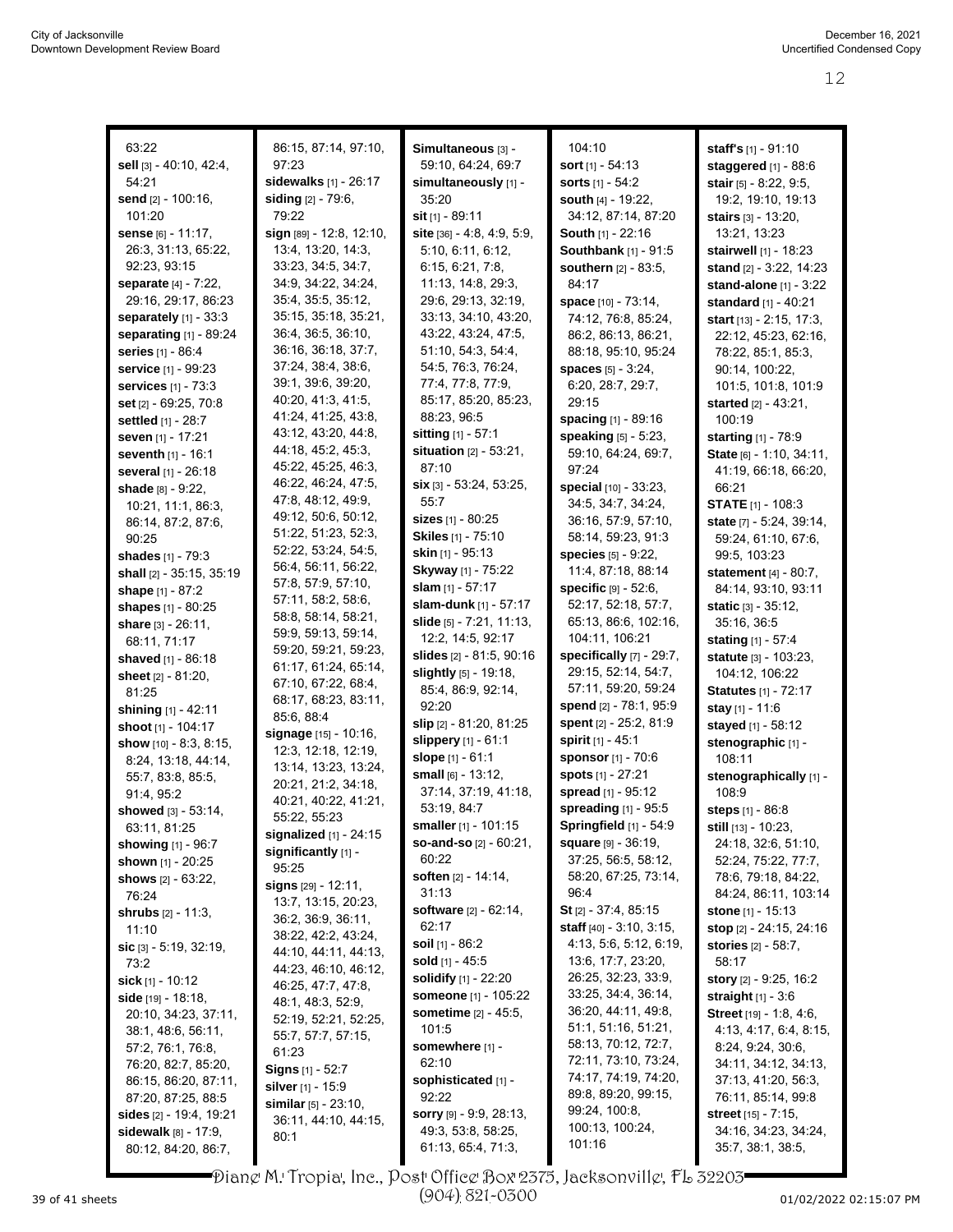| 43:11, 47:3, 54:15,             | 72:1                          | thin [1] - 96:7                   | 84:10                        | 92:18, 93:3                      |
|---------------------------------|-------------------------------|-----------------------------------|------------------------------|----------------------------------|
| 56:11, 56:16, 57:20,            | <b>TAYLOR</b> [17] - 37:3,    |                                   | trash [2] - 89:5, 89:11      |                                  |
|                                 |                               | thinking [2] - 48:9,              |                              | uniform [2] - 32:7,              |
| 73:25, 86:10                    | 42:1, 46:7, 49:3,             | 93:2                              | travel [1] - 90:1            | 38:15                            |
| streetlights [1] - 73:25        | 53:12, 54:24, 55:11,          | third [2] - 13:4, 101:4           | treatment $[4] - 19:21$ ,    | Union [6] - 34:12,               |
| streetscape [10] -              | 62:7, 63:1, 63:12,            | thoughts $[1] - 69.5$             | 77:16, 79:12, 80:16          | 37:13, 38:17, 41:20,             |
| 86:11, 88:17, 89:2,             | 64:18, 64:21, 65:18,          | three [2] - 39:13.                | treatments [1] - 79:15       | 52:5, 56:3                       |
| 89:3, 89:6, 89:14,              | 66:1, 70:23, 71:19,           | 54:20                             | tree [1] - 88:23             | unique [1] - 87:9                |
| 89:20, 90:21, 91:5,             | 72:2                          | throughout [2] -                  | trees $[17] - 10.21$ ,       | units [3] - 3:21, 84:20,         |
| 95:17                           | teal [1] - 81:18              | 16:14, 88:12                      | 10:24, 11:1, 11:9,           | 85:2                             |
| strip [2] - 86:23, 86:25        | team $[5] - 9.17$ , 32:17,    | throw [1] - 71:13                 | 85.9, 86.3, 86.14,           | unless [2] - 54:7,               |
| <b>strong</b> [1] - 94:8        | 75:8, 77:25, 99:17            | throwing [2] - 38:23,             | 87:2, 87:22, 88:1,           | 103:12                           |
| structure $[4] - 8.6$ ,         | tech [1] - 46:12              | 69.4                              | 88.6, 88.10, 88.12,          | up [49] - 7:2, 7:8, 7:24,        |
| 8:16, 23:12, 79:1               | technology $[1] - 46:12$      | Thursday [2] - 1:6, 2:4           | 88:25, 90:25, 97:25,         | 9:12, 10:3, 13:2,                |
| structures $[1] - 4:23$         | television $[4] - 56:17$ ,    | tie $[1] - 8.5$                   | 98:1                         | 14:23, 15:17, 16:14,             |
| struggling [1] - 54:22          | 56:21, 56:24, 57:1            | tied [1] - 12:7                   | <b>trendy</b> $[1]$ - 15:5   | 22:12, 23:9, 36:1,               |
| studied [1] - 9:21              | ten [1] - 28:7                | ties [1] - 82:12                  | <b>TREVOR</b> [1] - 1:13     | 38:10, 38:23, 41:19,             |
| <b>stuff</b> $[1] - 54:3$       | terms $[5] - 69:22$ ,         |                                   | <b>triangle</b> $[1] - 77:3$ | 45:11, 46:25, 47:1,              |
|                                 | 82:18, 83:14, 84:19,          | tile [1] - 96:7                   |                              | 48:14, 49:5, 49:15,              |
| styles [1] - 80:25              | 89:4                          | timeless [1] - 15:4               | Trimmer [4] - 28:20,         | 55:13, 56:8, 57:24,              |
| subject $[2] - 4.4$ ,           |                               | Times-Union [2] -                 | 28:22, 75:1, 75:3            | 58:1, 58:7, 58:19,               |
| 73:21                           | test [1] - 105:16             | 38:17, 52:5                       | TRIMMER [9] - 28:22,         |                                  |
| <b>submit</b> $[2] - 13.6$      | text $[1] - 54:13$            | timing [1] - 36:7                 | 29:2, 29:5, 29:10,           | 60:4, 60:21, 63:14,              |
| 104:23                          | texture [2] - 11:4,           | <b>TOD</b> $[1]$ - 94:7           | 75:2, 75:14, 94:24,          | 63:17, 65:20, 78:2,              |
| successful [3] -                | 16:10                         | today [10] - 5:24, 6:5,           | 96.9, 99.2                   | 78:4, 78:10, 78:17,              |
| 20:19, 75:22, 93:20             | textures [2] - 14:12,         | 6:25, 7:3, 23:1,                  | Tropia [3] - 1:9, 108:7,     | 79:19, 80:11, 82:20,             |
| sudden [1] - 50:7               | 14:15                         | 69:12, 75:5, 83:18,               | 108:18                       | 84:4, 84:8, 84:15,               |
| suggestion [4] -                | THE [88] - 2:3, 2:20,         | 102:12, 104:18                    | true [3] - 15:24, 96:10,     | 86.9, 90.5, 94.4,                |
| 69:10, 70:10, 70:12,            | 2:24, 3:3, 3:5, 5:15,         | together [2] - 101:2,             | 108:10                       | 96:11, 96:12, 99:13,             |
| 81:13                           | 5:18, 5:22, 15:8,             | 101:3                             | truly [2] - 53:1, 99:24      | 106:1                            |
| <b>Suite</b> $[3] - 22:16$ ,    | 16:21, 17:1, 17:25,           | tonal [1] - 15:20                 | try $[6]$ - 2:7, 6:7, 7:18,  | <b>update</b> [2] - 29:14,       |
| 28:23, 75:3                     | 26:7, 27:10, 27:14,           | top $[7] - 8.8, 8.19,$            | 54:20, 78:2, 81:14           | 60:6                             |
| sun [2] - 42:11, 63:24          | 27:18, 30:16, 30:19,          |                                   | trying $[7] - 22:1$ ,        | updated [2] - 74:2,              |
| <b>sunset</b> $[1] - 68:24$     | 30:22, 31:20, 32:12,          | 58:6, 60:22, 78:25,<br>82:21      | 55:15, 56:6, 64:2,           | 101:8                            |
| super [2] - 42:8, 91:8          | 32:23, 33:2, 33:5,            |                                   | 67:24, 68:4, 87:3            | updates [2] - 100:19,            |
|                                 | 33:11, 33:17, 33:19,          | total $[1] - 3:20$                | turn [5] - 7:7, 19:7,        | 100:23                           |
| support [5] - 46:2,             | 33:22, 36:23, 39:7,           | totaling [1] - 36:19              | 24:16, 85:12, 86:8           | <b>urban</b> $[2] - 4.21, 84.23$ |
| 46:5, 91:19, 101:14             | 40:12, 40:16, 42:24,          | totally [2] - 45:17, 71:9         |                              | user [6] - 45:6, 49:10,          |
| <b>surface</b> [2] - 34:17,     | 44.3, 48.25, 49.6,            | touch [1] - 46:19                 | <b>TVs</b> $[1]$ - 46:13     | 49:13, 49:22, 50:17,             |
| 41:12                           | 50:20, 53:6, 57:23,           | toward [1] - 76:16                | twice [1] - 50:3             | 64:16                            |
| surrounding [1] -               |                               | towards [3] - 82:25,              | two [15] - 3:19, 9:25,       | <b>users</b> [1] - 54:16         |
| 83:12                           | 58:24, 60:4, 61:15,           | 87:7, 92:20                       | 16:8, 18:13, 19:4,           |                                  |
| <b>SUSAN</b> [1] - 1:19         | 62:4, 62:24, 63:2,            | tower [4] - 9:5, 19:3,            | 19:20, 21:25, 35:13,         | uses [2] - 11:24, 67:4           |
| <b>Susan [2] - 60:7,</b>        | 64:5, 64:10, 64:25,           | 19:10, 19:14                      | 50:16, 53:12, 58:7,          | utilize [1] - 25:15              |
| 103:11                          | 66.3, 67.15, 67:17,           | towers [1] - 8:22                 | 81:7, 87:21, 90:16,          |                                  |
| <b>Sutton</b> [1] - 22:16       | 68:2, 70:24, 71:2,            | town [1] - 104:20                 | 99:12                        | V                                |
| <b>swap</b> $[1] - 9.6$         | 71.4, 71.6, 71.25,            | traditional $[1]$ - 89:18         | two-story [1] - 9:25         |                                  |
| switch [1] - 93:16              | 72:3, 72:5, 73:8,             | <b>Traffic</b> $[3] - 24:9$ ,     | tying [1] - 89:14            | VA [10] - 37:9, 37:23,           |
| sycamore [2] - 91:14,           | 74:22, 90:8, 90:12,           | 24:19, 24:22                      | type [1] - 40:4              | 38:11, 45:10, 45:16,             |
| 91:15                           | 91:21, 94:12, 94:20,          | traffic [10] - 4.15, 7:14,        | <b>types</b> $[1]$ - 39:22   | 49:11, 55:1, 55:20,              |
| <b>sycamores</b> $[2] - 87:1$ , | 95:21, 96:17, 97:1,           | 23.20, 24.11, 27.4,               | typical $[1] - 91.5$         | 55:21                            |
| 88:13                           | 97:20, 98:10, 98:14,          | 37:12, 41:8, 97:9,                | typically [1] - 37:24        | vacant [5] - 34:10,              |
| system [3] - 9:24,              | 98:20, 98:22, 99:5,           | 97:11, 97:17                      |                              | 34:11, 34:13, 34:17,             |
| 10:1, 16:15                     | 100:1, 100:4,                 | <b>Training</b> $[1] - 1.8$       | U                            | 37:14                            |
|                                 | 100.11, 101:13,               |                                   |                              | valuable [1] - 99:16             |
| <b>systems</b> [1] - 9:18       | 101:22, 102:1,                | <b>transcript</b> $[2] - 25:13$ , | unchanging [2] -             | <b>value</b> $[1] - 68:12$       |
|                                 | 102:3, 102:7, 105:9,          | 108:10                            | 35:13, 35:16                 | Vanna [1] - 83:19                |
| Τ                               | 106:17, 106:23,               | <b>transit</b> $[1] - 75:21$      | uncomfortable [2] -          | <b>variety</b> $[2] - 11.4$ ,    |
|                                 | 107:1, 107:5                  | transit-oriented [1] -            | 105:21, 106:15               | 95:18                            |
| tall $[1] - 88:2$               | <b>Theatre</b> $[4]$ - 59:16, | 75:21                             | under $[12] - 35:14$ ,       | <b>vary</b> [1] - 81:18          |
| taller $[1] - 22:12$            | 70:3, 70:6, 70:7              | transition $[1]$ - 79:12          |                              | <b>vehicle</b> [1] - 11:17       |
| Taylor [8] - 36:25,             | they've [4] - 56:2,           | transparency [1] -                | 36:12, 40:24, 40:25,         | vehicles [1] - 74:6              |
| 37:2, 37:4, 39:7,               | 80:24, 91:7, 95:12            | 80:13                             | 41.3, 41.4, 57.12,           | vehicular [2] - 12:24,           |
| 48:25, 52:7, 62:4,              |                               | transparent [1] -                 | 57:15, 60:15, 76:7,          |                                  |

Diane M. Tropia, Inc., Post Office Box 2375, Jacksonville, FL 32203